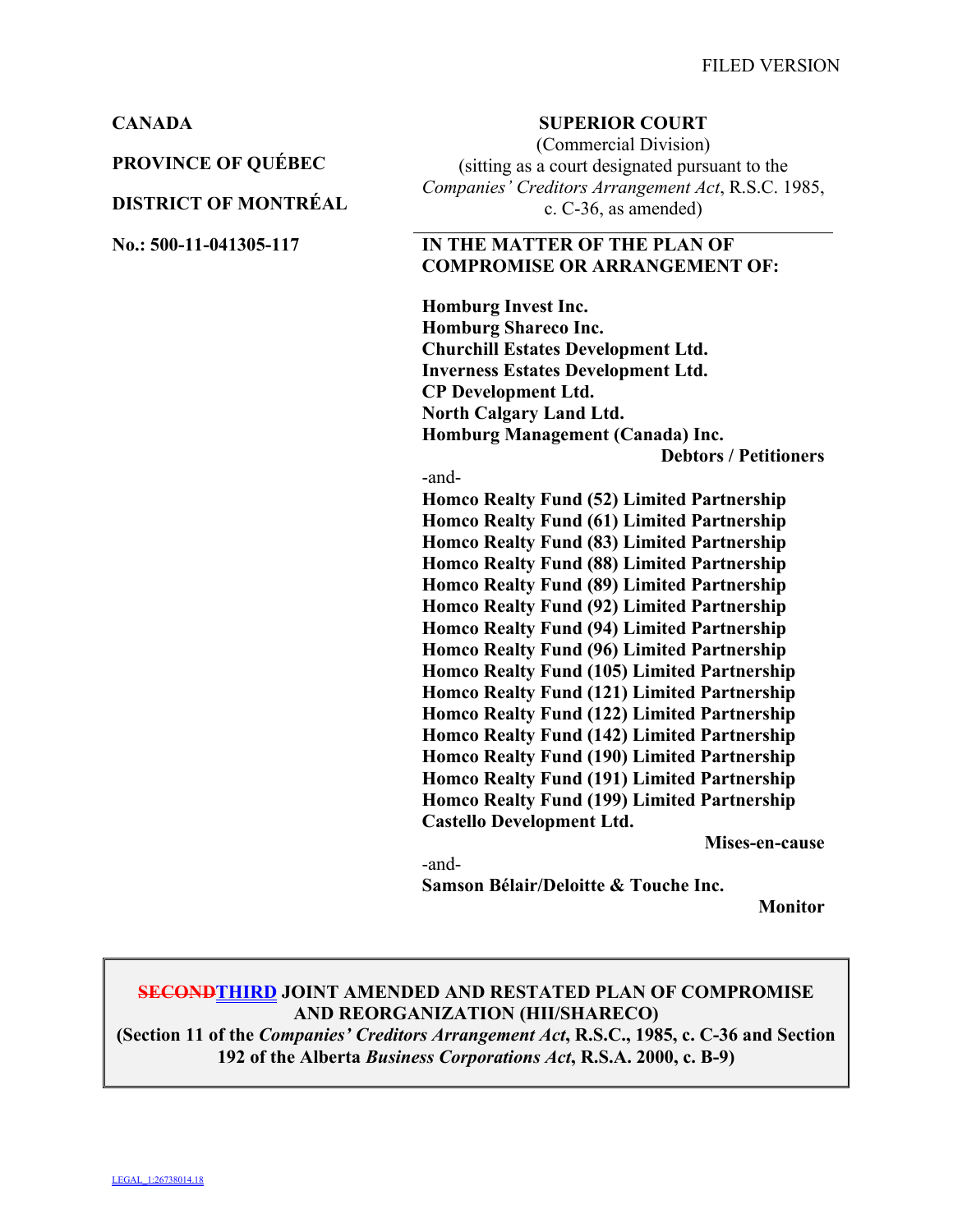# **TABLE OF CONTENTS**

| <b>ARTICLE 1</b> |                                                                     |  |
|------------------|---------------------------------------------------------------------|--|
|                  |                                                                     |  |
| 1.1              |                                                                     |  |
| 1.2              |                                                                     |  |
| 1.3              |                                                                     |  |
| 1.4              |                                                                     |  |
| 1.5              |                                                                     |  |
| 1.6              |                                                                     |  |
| 1.7              |                                                                     |  |
| 1.8              | Identification of Core Business Assets as at Plan Filing Date  4041 |  |
| 1.9              |                                                                     |  |
| <b>ARTICLE 2</b> |                                                                     |  |
|                  |                                                                     |  |
| 2.1              |                                                                     |  |
| 2.2              |                                                                     |  |
| 2.3              |                                                                     |  |
| 2.4              |                                                                     |  |
| 2.5              |                                                                     |  |
| 2.6              |                                                                     |  |
| 2.7              |                                                                     |  |
| 2.8              | Homco 61 LP and Homco 61 Affected Creditors (including Bond 6 Claim |  |
|                  |                                                                     |  |
| <b>ARTICLE 3</b> |                                                                     |  |
|                  | CLASSIFICATION OF CREDITORS, VOTING CLAIMS AND RELATED              |  |
| <b>MATTERS</b>   |                                                                     |  |
| 3.1              |                                                                     |  |
| 3.2              |                                                                     |  |
| 3.3              |                                                                     |  |
| 3.4              |                                                                     |  |
| 3.5              |                                                                     |  |
| 3.6              |                                                                     |  |
| 3.7              |                                                                     |  |
| 3.8              |                                                                     |  |
| 3.9              |                                                                     |  |
| 3.10             |                                                                     |  |
| <b>ARTICLE 4</b> |                                                                     |  |
|                  |                                                                     |  |
| 4.1              |                                                                     |  |
| 4.2              |                                                                     |  |
|                  |                                                                     |  |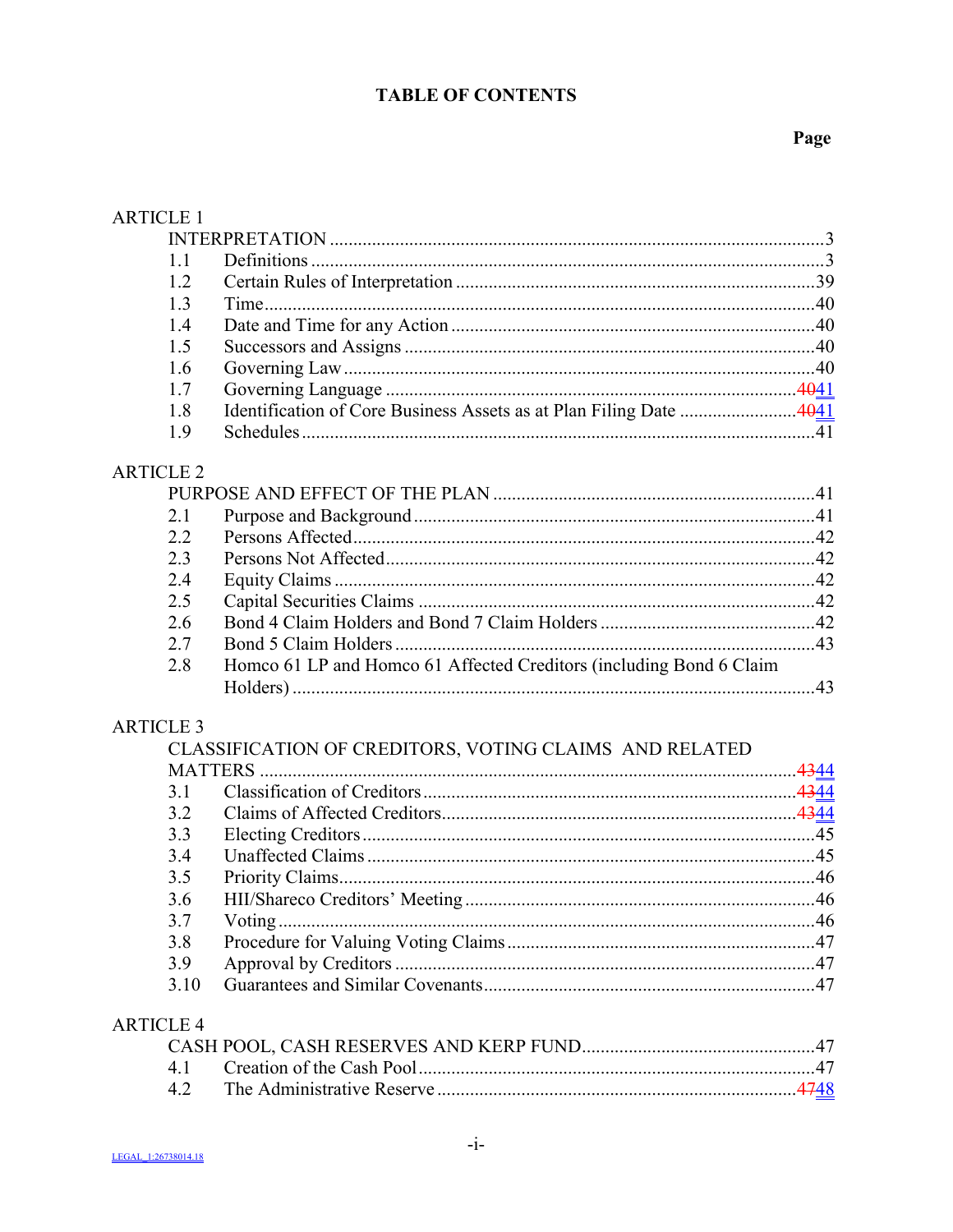## TABLE OF CONTENTS (continued)

|                  | 4.3              |                                                                        |  |
|------------------|------------------|------------------------------------------------------------------------|--|
|                  | 4.4              |                                                                        |  |
|                  | 4.5              |                                                                        |  |
|                  |                  |                                                                        |  |
| <b>ARTICLE 5</b> |                  |                                                                        |  |
|                  |                  | CASH-OUT POOL, DISPUTED CLAIMS (CASH-OUT) RESERVE 49                   |  |
|                  | 5.1              |                                                                        |  |
|                  | 5.2              |                                                                        |  |
|                  | <b>ARTICLE 6</b> |                                                                        |  |
|                  |                  |                                                                        |  |
|                  | 6.1              |                                                                        |  |
|                  | 6.2              |                                                                        |  |
|                  | <b>ARTICLE 7</b> |                                                                        |  |
|                  |                  |                                                                        |  |
|                  | 7.1              |                                                                        |  |
|                  | 7.2              |                                                                        |  |
|                  | 7.3              |                                                                        |  |
|                  | 7.4              |                                                                        |  |
|                  | 7.5              |                                                                        |  |
|                  | 7.6              |                                                                        |  |
|                  |                  |                                                                        |  |
|                  | <b>ARTICLE 8</b> |                                                                        |  |
|                  |                  |                                                                        |  |
|                  | 8.1              |                                                                        |  |
|                  | 8.2              | Liquidation erof Non-Core Business Entities' Assets and Realization of |  |
|                  |                  |                                                                        |  |
|                  | 8.3              |                                                                        |  |
|                  | 8.4              |                                                                        |  |
|                  | <b>ARTICLE 9</b> |                                                                        |  |
|                  |                  |                                                                        |  |
|                  | 9.1              |                                                                        |  |
|                  | 9.2              |                                                                        |  |
|                  | 9.3              |                                                                        |  |
|                  | 9.4              |                                                                        |  |
|                  | 9.5              | Distribution Mechanics - Asset Realization Cash Pool and Non-Core      |  |
|                  |                  |                                                                        |  |
|                  | 9.6              |                                                                        |  |
|                  | 9.7              |                                                                        |  |
|                  | 9.8              |                                                                        |  |
|                  | 9.9              |                                                                        |  |
|                  | 9.10             |                                                                        |  |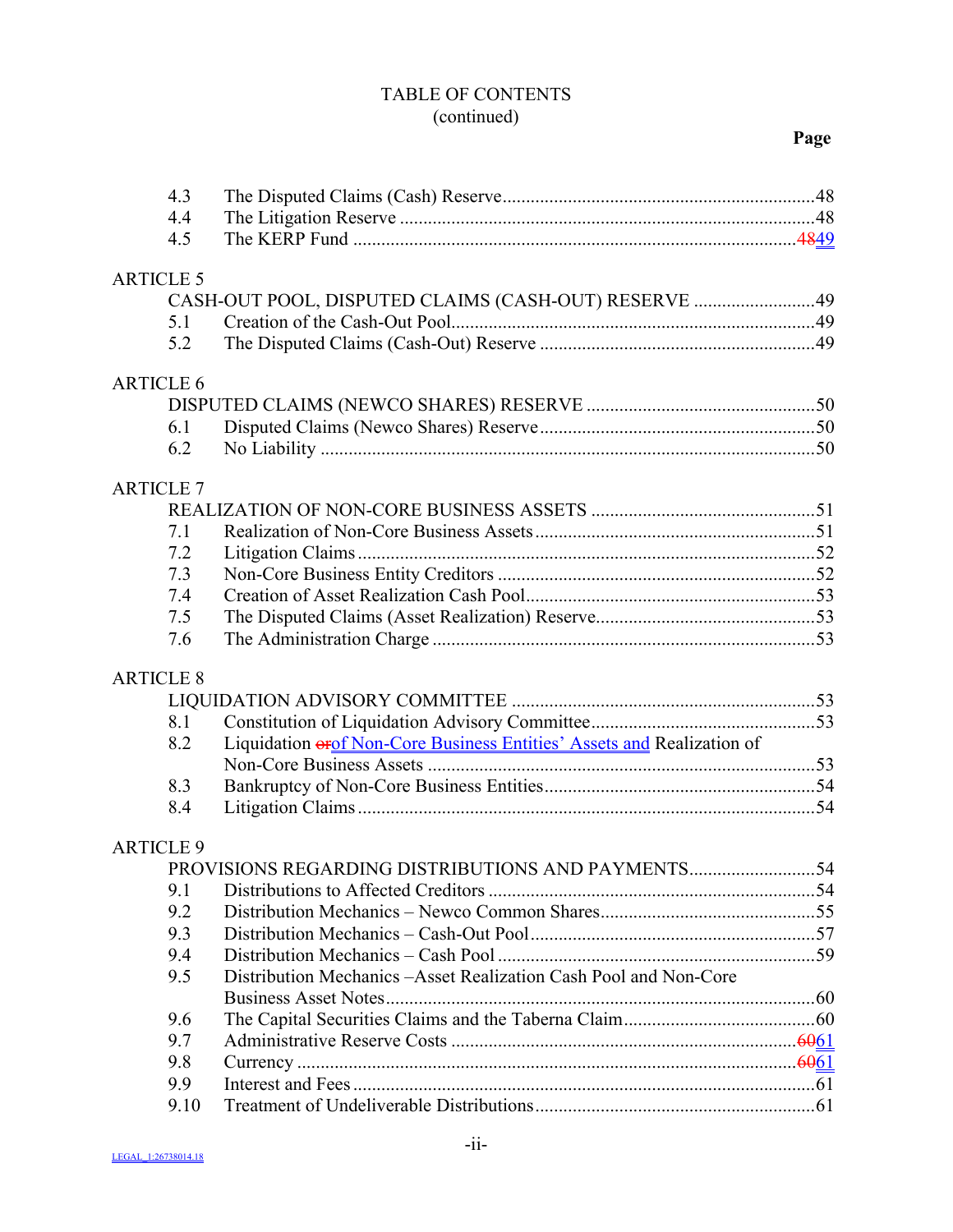## TABLE OF CONTENTS (continued)

|                   | 9.11              | Assignment of Claims for Voting and Distribution Purposes - Prior to the  |  |
|-------------------|-------------------|---------------------------------------------------------------------------|--|
|                   | 9.12              | Assignment of Claims for Distribution Purposes After the HII/Shareco      |  |
|                   |                   |                                                                           |  |
|                   | 9.13              |                                                                           |  |
|                   | <b>ARTICLE 10</b> |                                                                           |  |
|                   |                   | PROCEDURE FOR DISTRIBUTIONS REGARDING DISPUTED CLAIMS                     |  |
|                   |                   |                                                                           |  |
|                   | 10.1              |                                                                           |  |
|                   | 10.2              | Distributions After Disputed Claims Resolved - Interim Distribution Dates |  |
|                   |                   |                                                                           |  |
|                   | 10.3              | Distributions After Disputed Claims Resolved - Final Distribution Date 64 |  |
| <b>ARTICLE 11</b> |                   |                                                                           |  |
|                   |                   | CATALYST INVESTMENT: STANDSTILL, PUT RIGHTS, TAG ALONG                    |  |
|                   |                   |                                                                           |  |
|                   | 11.1              |                                                                           |  |
|                   | 11.2              |                                                                           |  |
| <b>ARTICLE 12</b> |                   |                                                                           |  |
|                   |                   |                                                                           |  |
|                   | 12.1              |                                                                           |  |
|                   | 12.2              |                                                                           |  |
|                   | 12.3              |                                                                           |  |
|                   | 12.4              |                                                                           |  |
| <b>ARTICLE 13</b> |                   |                                                                           |  |
|                   |                   |                                                                           |  |
|                   | 13.1              |                                                                           |  |
|                   | <b>ARTICLE 14</b> |                                                                           |  |
|                   |                   | COURT SANCTION, CONDITIONS PRECEDENT AND IMPLEMENTATION  8889             |  |
|                   | 14.1              |                                                                           |  |
|                   | 14.2              |                                                                           |  |
|                   | 14.3              |                                                                           |  |
|                   | 14.4              |                                                                           |  |
|                   | 14.5              |                                                                           |  |
| <b>ARTICLE 15</b> |                   |                                                                           |  |
|                   | <b>GENERAL</b>    |                                                                           |  |
|                   | 15.1              |                                                                           |  |
|                   | 15.2              |                                                                           |  |
|                   | 15.3              |                                                                           |  |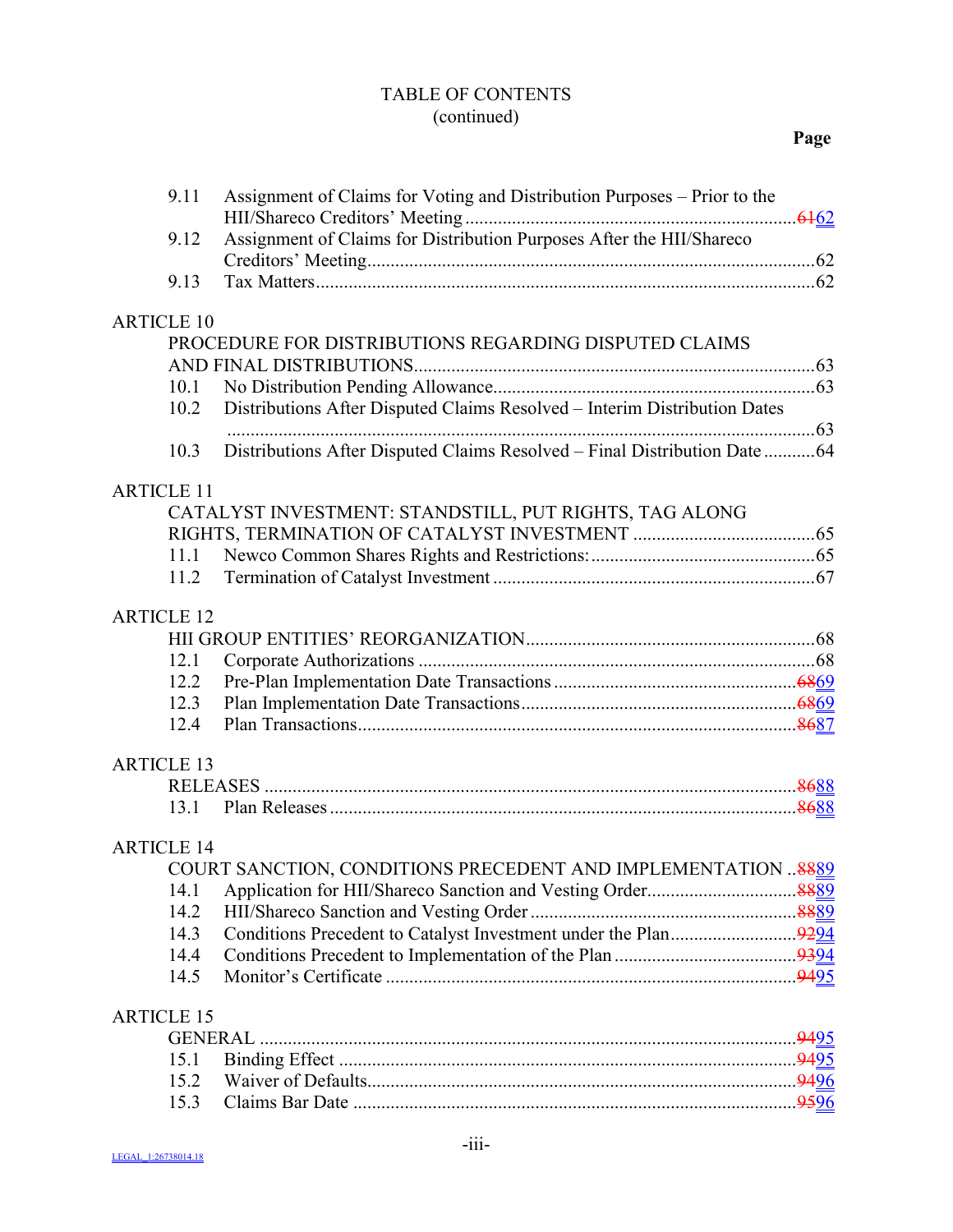# TABLE OF CONTENTS (continued)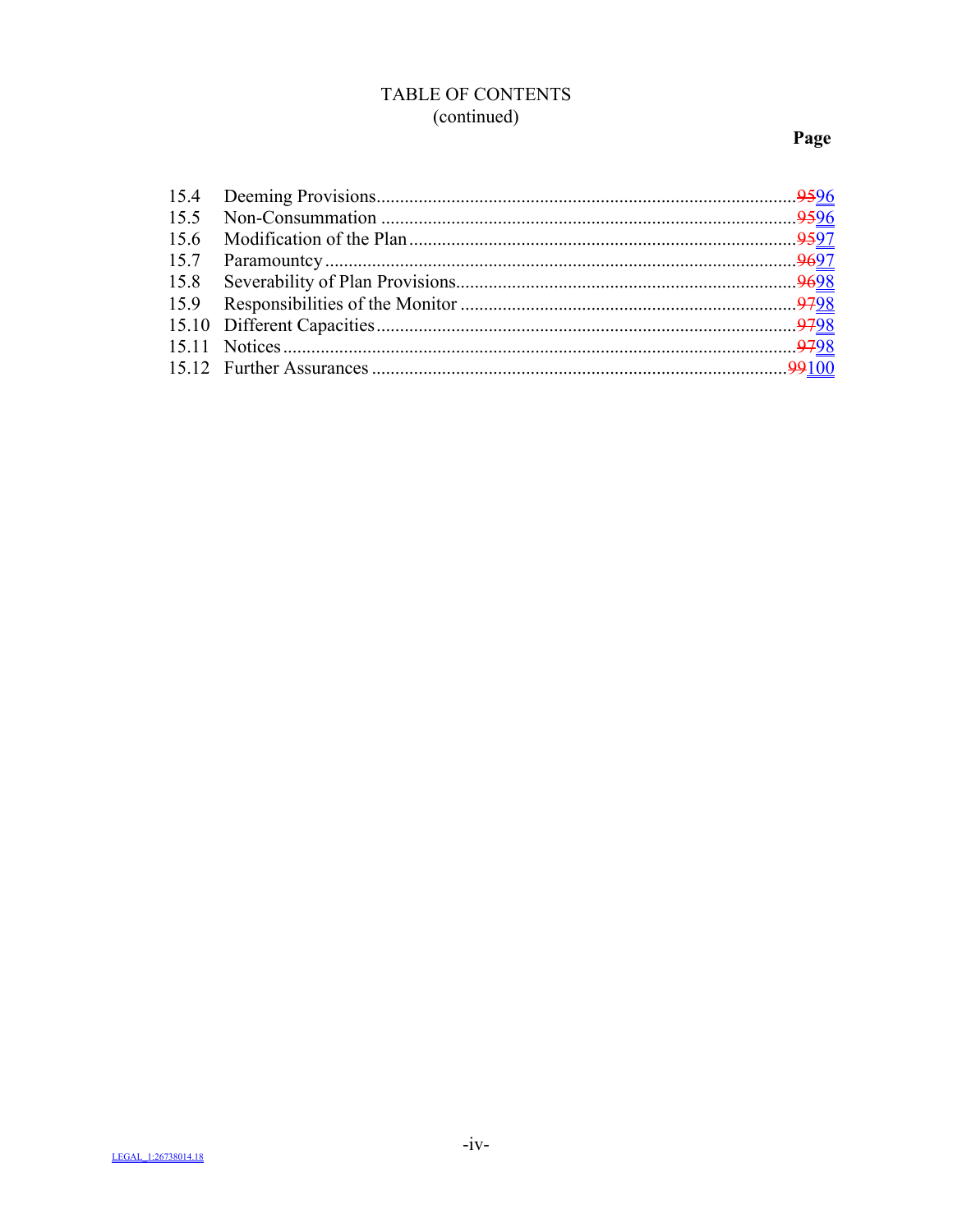## **SECONDTHIRD JOINT AMENDED AND RESTATED PLAN OF COMPROMISE AND REORGANIZATION (HII/SHARECO)**

### **WHEREAS:**

- A. Homburg Invest Inc, Homburg Shareco Inc., Churchill Estates Development Ltd., Inverness Estates Development Ltd., CP Development Ltd., North Calgary Land Ltd. and Homburg Management (Canada) Inc. (collectively, the "**Petitioners**") are insolvent;
- B. The Petitioners filed and obtained protection under the *Companies' Creditors Arrangement Act*, R.S.C. 1985, c. C-36, as amended (the "**CCAA**");
- C. The Petitioners, excluding North Calgary Land Ltd. and Homburg Management (Canada) Inc., obtained an Order of the Superior Court of Quebec (Commercial Division) (the "**Court**") under the CCAA on September 9, 2011, as amended pursuant to further orders of the Court (and as same may be further amended, restated or varied from time to time, the "**Initial Order**");
- D. The Initial Order originally declared that, although not a Petitioner, each of *mis-en-cause* Homco Realty Fund (52) Limited Partnership, Homco Realty Fund (88) Limited Partnership, Homco Realty Fund (89) Limited Partnership, Homco Realty Fund (92) Limited Partnership, Homco Realty Fund (94) Limited Partnership, Homco Realty Fund (105) Limited Partnership, Homco Realty Fund (121) Limited Partnership, Homco Realty Fund (122) Limited Partnership, Homco Realty Fund (142) Limited Partnership and Homco Realty Fund (199) Limited Partnership shall enjoy the protections and authorizations provided by the Initial Order (such partnerships collectively referred to in the Initial Order as the "**Applicant Partnerships**");
- E. By Order dated May 31, 2012, the Initial Order was amended to add North Calgary Land Ltd. as a Petitioner and *mis-en-cause* Homco Realty Fund (96) Limited Partnership as an Applicant Partnership thereunder (hereinafter included as an "**Applicant Partnership**");
- F. By Order of the Court made on December 14, 2012, *mis-en-cause* Homco Realty Fund (190) Limited Partnership and Homco Realty Fund (191) Limited Partnership were each added as additional Applicant Partnerships (hereinafter included as "**Applicant Partnerships**");
- G. Pursuant to the Initial Order the Petitioners and the Applicant Partnerships have the authority to file with the Court and to submit to their creditors one or more plans of compromise or arrangement under the CCAA, which plan will provide, among other things, certain recoveries to stakeholders;
- H. On February 6, 2013, Homburg Invest Inc. and Homburg Shareco Inc. filed a joint Plan of Compromise and Reorganization under and pursuant to the CCAA and the Alberta *Business Corporations Act,* R.S.A. 2000, c. B-9, as amended (the "**ABCA**") dated February 5, 2013 with the Court (the "**Original Plan**");
- I. By Order of the Court made February 6, 2013, the Initial Order was amended to add *mis-en-cause* Homco Realty Fund (61) Limited Partnership as an additional Applicant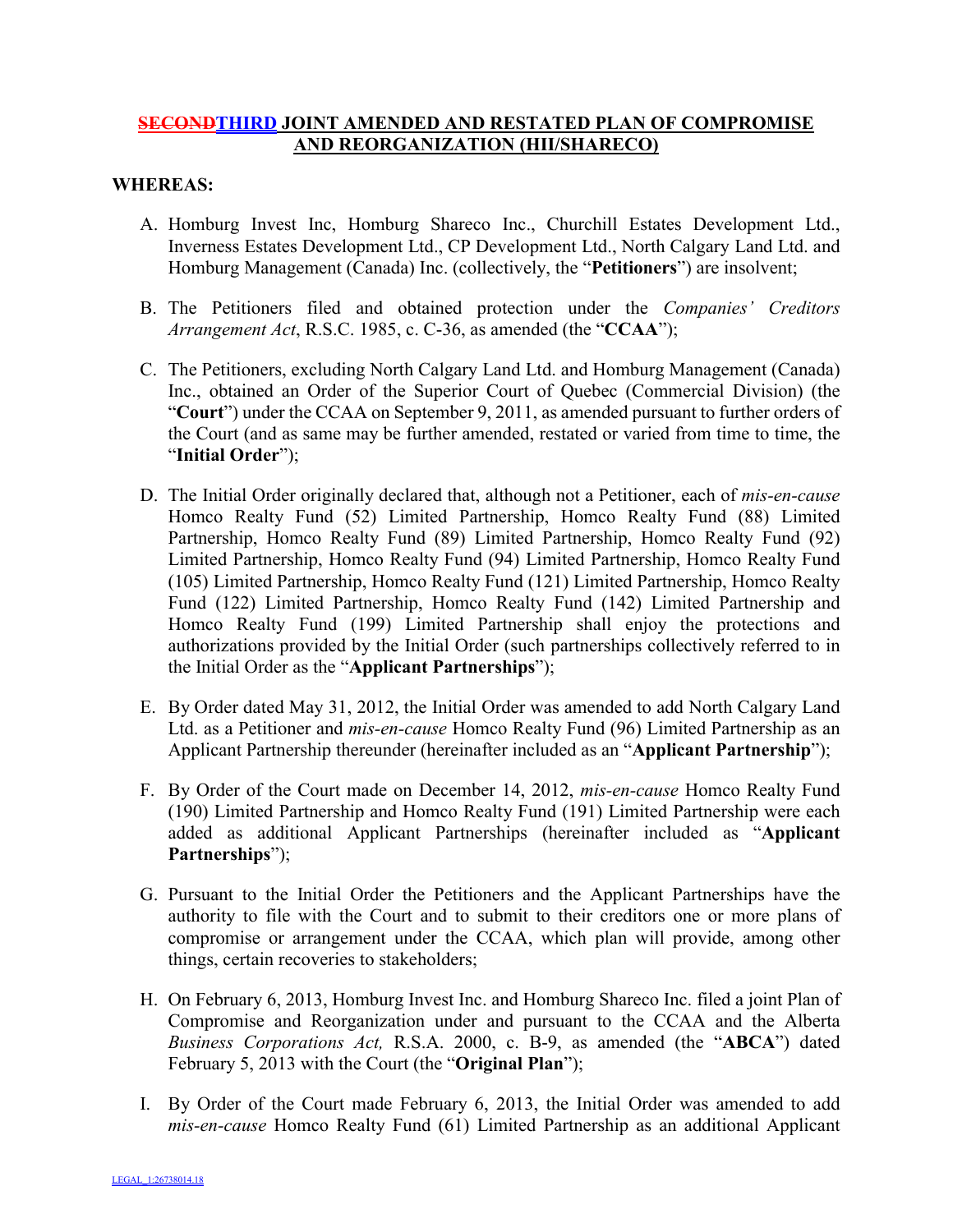Partnership (hereinafter **"Homco 61 LP"** and included as an "**Applicant Partnership**") and Castello Development Ltd. as a *mis-en-cause*;

- J. By Order of the Court made on March 1, 2013, and amended by further Order of the Court made on March 14, 2013, an investment proposal process was approved providing for the terms and conditions governing the delivery of investment proposals to HII and the Monitor (the **"Investment Proposal Process"**);
- K. By Order of the Court made on March 14, 2013, the Initial Order was further amended to add Homburg Management (Canada) Inc. as an additional Petitioner;
- L. Under the Investment Proposal Process, The Catalyst Capital Group Inc., on behalf of funds managed by it ("**Catalyst**") submitted the Catalyst Final Offer (as herein defined) which was selected by HII as the "Selected Superior Offer" under the Investment Proposal Process and Catalyst was selected as the "Qualified Investor" under the Investment Proposal Process.
- M. As required under and in accordance with the Investment Proposal Process, HII, Shareco, Homco 61 LP and Catalyst entered into a support agreement dated April 15, 2013 (the "**Original Catalyst Support Agreement**"). The Original Catalyst Support Agreement was terminated by HII, Shareco and Homco 61 LP by written notice delivered to Catalyst on April 24, 2013. 2013;
- N. HII and Shareco accordingly filed an amended and restated Plan on April 25, 2013, amending and restating the Original Plan (the **"Amended and Restated Plan"**). Homco 61 LP has proposed its own plan of compromise to its creditors dated April 25, 2013 under and pursuant to the CCAA (the **"Homco 61 Original Plan"**), which plan was also filed with the Court on April 25, 2013 and forms an integrated and cohesive plan with the Amended and Restated Plan. Concurrently with the filing of the Amended and Restated Plan and the Homco 61 Original Plan, HII, Shareco and Homco 61 LP served motions for the convening and conduct of the HII/Shareco Creditors' Meeting and the Homco 61 Creditors' Meeting.:
- O. By Order of the Court made on April 26, 2013 *mis en cause* Homco Realty Fund (83) Limited Partnership was added as an additional Applicant Partnership (and hereinafter included as an "**Applicant Partnership**").;
- P. HII, Shareco and Homco 61 LP have entered into a restated support agreement with Catalyst dated April 26, 2013 (the **"Restated Catalyst Support Agreement"** governing the investment to be made by Catalyst as part of the restructuring of HII, Shareco and certain of the HII Group Entities together with the filing of further revised Plans by each of HII/Shareco and Homco 61 LP to reflect such investment (the "**Catalyst Investment**").;
- Q. Accordingly, HII and Shareco desire to amend and restate the Amended and Restated Plan, among other things, to give effect to the Restated Catalyst Support Agreement and to reflect the terms of a restated Original Homco 61 Plan. HII and Shareco filed and presented the Second Joint Amended and Restated Plan of Compromise and Reorganization as of May 3, 2013 ("**Second Plan**");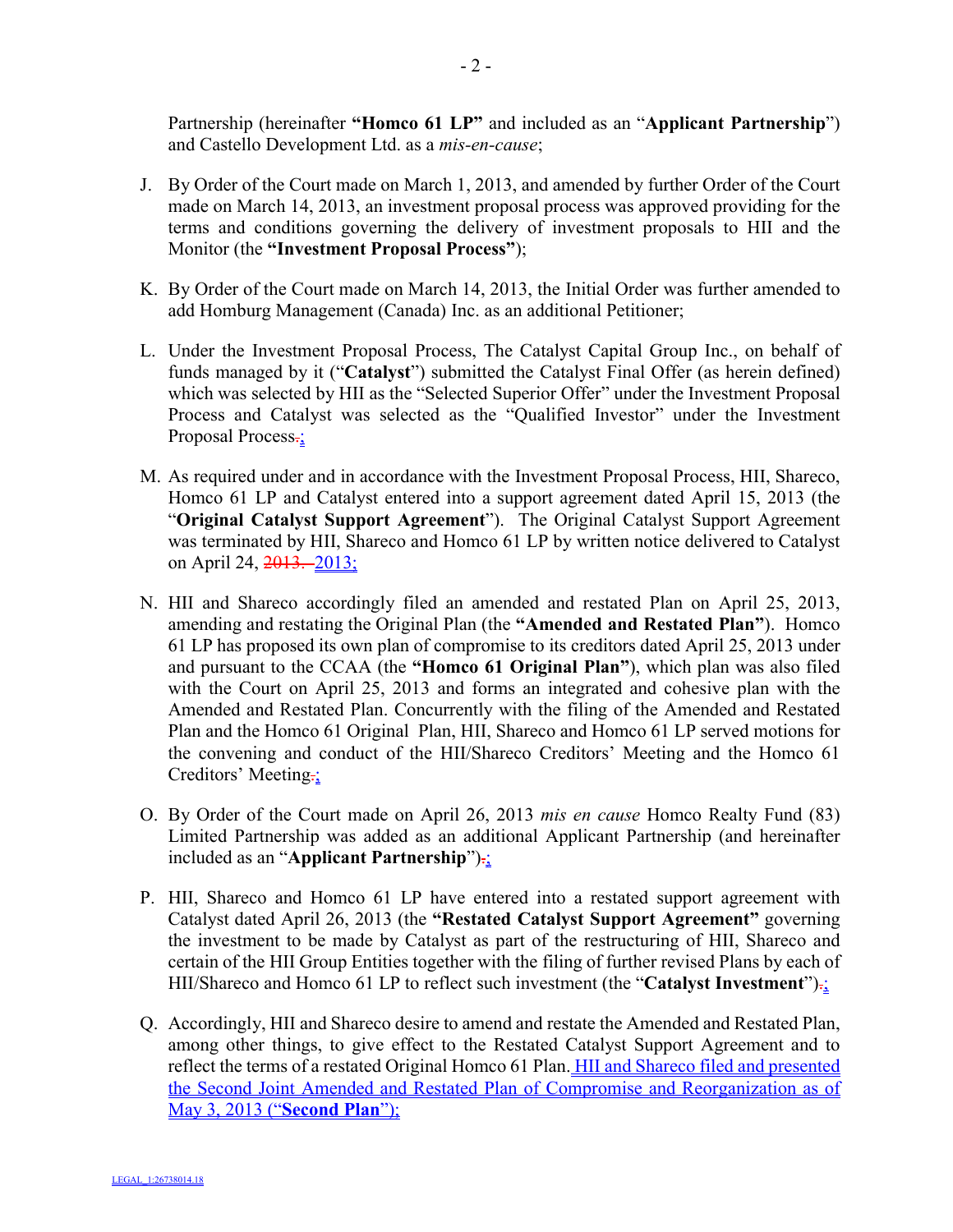R. HII and Shareco now hereby propose and present this Second Third Joint Amended and Restated Plan of Compromise and Reorganization under and pursuant to the CCAA and the ABCA, reflecting certain corrective amendments and clarifications to the Second Plan.

### **ARTICLE 1 INTERPRETATION**

### **1.1 Definitions**

In the Plan, unless otherwise stated or unless the subject matter or context otherwise requires:

**"ABCA"** means the Alberta *Business Corporations Act*, R.S.A. 2000, c. B-9, as amended;

**"Administration Charge"** means the charge created by paragraph 42 of the Initial Order in favour of the Monitor (including in its capacity as a Trustee in Bankruptcy), the Monitor's legal counsel, the Petitioners' legal counsel and other advisors over the Charged Property, and having the priority provided in paragraphs 43 and 44 of the Initial Order, and as confirmed, amended and continued for the benefit of the Monitor and its legal counsel and other advisors pursuant to the HII/Shareco Sanction and Vesting Order;

**"Administrative Reserve"** means a Cash reserve approved by the Court pursuant to the HII/Shareco Sanction and Vesting Order, in an amount to be agreed by the Monitor and HII prior to the Plan Implementation Date, to be deposited by the Monitor into the Administrative Reserve Account for the purpose of paying the Administrative Reserve Costs, which Administrative Reserve shall be subject to the Reserve Adjustment;

**"Administrative Reserve Account"** means a segregated trust account established by the Monitor to hold the Administrative Reserve;

**"Administrative Reserve Costs"** means amounts outstanding on the Plan Implementation Date (or to the extent provided below, arising thereafter), including in respect of Excluded Claims, Employee Priority Claims and the Government Priority Claims, together with (i) Newco's costs, including legal fees and disbursements, relating to the issuance of the Newco Common Shares; (ii) the Monitor's fees and disbursements (including of its legal counsel and other advisors) in connection with the performance of its duties under the Plan and in the CCAA Proceedings (both before and after the Plan Implementation Date); (iii) Bankruptcy Trustee Fees; (iv) the Bond 5 Secured Claim Cash Payment; (v) Post-Filing Trade Payables; (vi) the HSBC Secured Claim; (vii) the reasonable fees and disbursements of the members of the Liquidation Advisory Committee, in an amount to be agreed upon by such members and the Monitor; (viii) the reasonable winding-up costs and expenses of Stichting Homburg Bonds, such amounts not to exceed Cdn\$35,000; (ix) the Cash Management Lender Claim; (x) payments to be made to Core Business Creditors in connection with the transfer of Core Business Assets; (xi) the costs of administration of the Homco 61 Plan; (xii) an amount equal to the Catalyst Break Fee (including in circumstances where there is any dispute as to whether such Catalyst Break Fee is payable); (xiii) the reasonable fees and disbursements of the Continuing Directors in an amount to be agreed upon by such Continuing Directors and the Monitor; and (xiv) any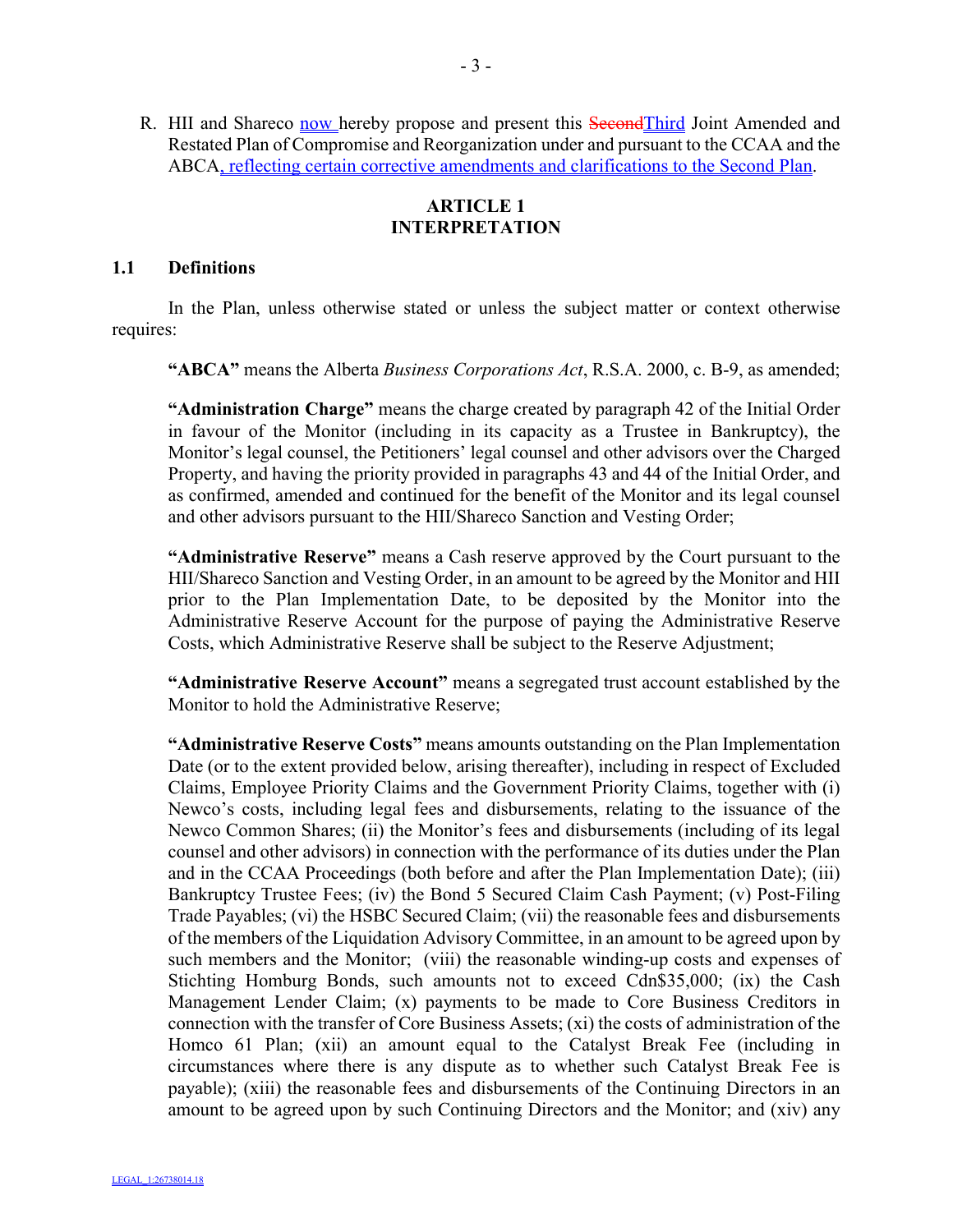other reasonable amounts in respect of any other determinable contingency as the Monitor may determine in its sole discretion;

**"Affected Claim"** means any Claim against HII, Shareco, Homco 190 LP, Homco 191 LP and Homco 199 LP and includes any Intercompany Claim only against HII and Shareco (but excluding the Homco 190 Loan, the Homco 191 Loan and the Homco 199 Loan) but excludes the Unaffected Claims and the Equity Claims;

**"Affected Creditor"** means a Corporate Creditor, Non-Corporate Creditor or Convenience Class Creditor holding an Affected Claim;

**"Affected Creditors' Charge"** means the charge against the Cash Pool, the Non-Core Business Assets, the Asset Realization Cash Pool and any surplus remaining in the Cash Reserves after payment of the Administrative Reserve Costs to be created under the HII/Shareco Sanction and Vesting Order in favour of the Affected Creditors as security for any and all obligations of HII and Shareco under the Plan, including for greater certainty the obligations to distribute the Newco Common Shares, the Cash Pool and the Asset Realization Cash Pool and to reimburse the Non-Core Business Asset Notes;

**"Affected Creditors' Entitlement"** means the full entitlement of Affected Creditors (other than Convenience Class Creditors) under the Plan, including without limitation the entitlement of such Affected Creditors to receive Newco Common Shares and/or distributions of Cash from the Cash Pool and the Asset Realization Cash Pool;

**"AFM"** means the Netherlands Authority for the Financial Markets (Autoriteit Financiële Markten);

**"Aggregate Newco Common Shares Final Cash-Out Amount"** means an amount equal to the number of Newco Common Shares to which Electing Creditors are entitled in respect of all Affected Claims that have become Proven Claims in whole or in part within twelve (12) months following the Plan Implementation Date, multiplied by the Newco Common Shares Cash-Out Price;

**"Amalgamating Canco"** means Castello, an Alberta corporation, Holland Garden, an Alberta corporation, Homburg Invest USA, a Nova Scotia company to be continued as an Alberta corporation, and Swiss Bondco, a Nova Scotia company to be continued as an Alberta corporation, with such additions to the foregoing group as HII may determine up to the Plan Implementation Date from time to time in consultation with the Monitor, each of which is not an Insolvent Person;

**"Amalgamating Canco Creditor"** means any Person having an Amalgamating Canco Creditor Claim, which shall be an Unaffected Creditor;

**"Amalgamating Canco Creditor Claim"** means any Claim against an Amalgamating Canco, which shall be an Unaffected Claim;

**"Amended and Restated Plan"** has the meaning ascribed thereto in the Recitals;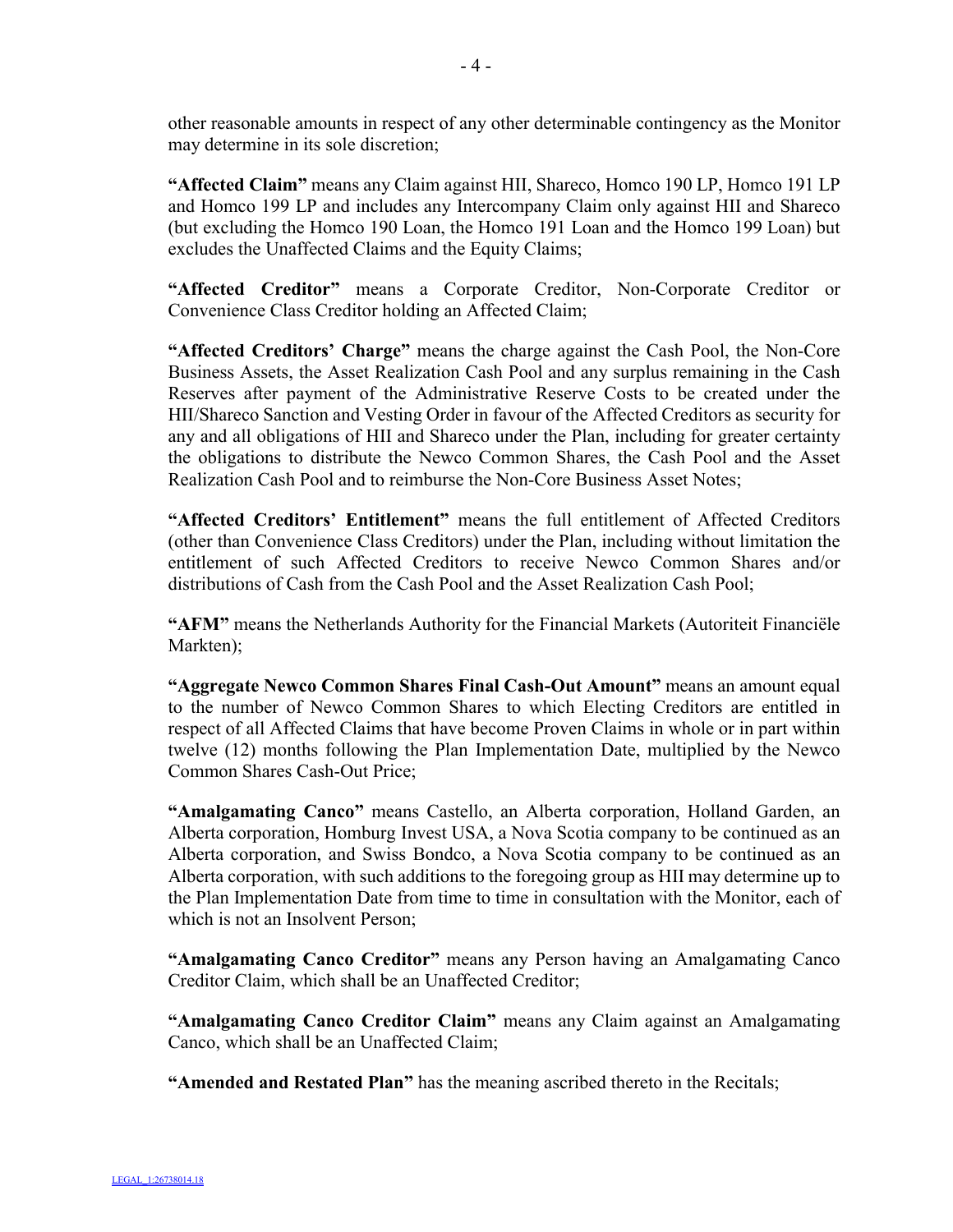**"Applicable Law"** means, in respect of any Person, property, transaction, event or other matter, any law, statute, regulation, code, ordinance, principle of common law or equity, municipal by-law, treaty or Order, domestic or foreign, applicable to that Person, property, transaction, event or other matter and all applicable requirements, requests, official directives, rules, consents, approvals, authorizations, guidelines, and policies, in each case, having the force of law, of any Governmental Authority having or purporting to have authority over that Person, property, transaction, event or other matter and regarded by such Governmental Authority as requiring compliance;

**"Applicant Partnerships"** means Homco 52 LP, Homco 61 LP, Homco 83 LP, Homco 88 LP, Homco 89 LP, Homco 92 LP, Homco 94 LP, Homco 96 LP, Homco 105 LP, Homco 121 LP, Homco 122 LP, Homco 142 LP, Homco 190 LP, Homco 191 LP, and Homco 199 LP;

**"Articles of Reorganization"** means the Articles of Reorganization to be filed by HII pursuant to Section 192 of the ABCA substantially in the form set out in Schedule "A" to the Plan;

**"Asset Realization Cash Pool"** means the pool of Cash created by the Monitor from Non-Core Business Asset Net Proceeds, which pool of Cash net of the Disputed Claims (Asset Realization) Reserve, which pool of Cash shall be contributed by the Monitor to the Cash Pool Account;

**"Asset Realization Costs"** means, collectively, Liquidation Costs and the Non-Core Business Entity Creditor Claims (excluding Non-Core Bankrupt Business Entity Creditor Claims);

**"Assumption Agreement"** means the agreement between Newco and HII pursuant to which Newco becomes co-obligor with HII for the amount equal to the Newco Assumed Portion of Proven Claims and the Newco Assumed Portion of Disputed Claims, which amount shall be deemed to be equal to the Final Adjusted Newco Note Amount (and, for greater certainty, which Newco Assumed Portion of Proven Claims and the Newco Assumed Portion of Disputed Claims will be satisfied in full by the setting off contemplated in Section 12.3), which agreement shall be in form and substance satisfactory to HII, Newco, Stichting Homburg Bonds and Catalyst, each acting reasonably, and the Monitor $\frac{1}{2}$ ;

**"Bankruptcy Claim"** means any proof of claim filed or to be filed in a bankruptcy estate of a Non-Core Business Entity by HII (or, as the case may be, by the Monitor on behalf of HII) in respect of an Intercompany Claim and any distributions or dividends arising therefrom;

**"Bankruptcy Trustee Fees"** means the fees and disbursements (including legal fees and disbursements) of Deloitte acting as Trustee in Bankruptcy of any Non-Core Business Entity incorporated or formed under Canadian federal or provincial law;

**"BIA"** means the *Bankruptcy and Insolvency Act*, R.S.C. 1985, c. B-3, as amended;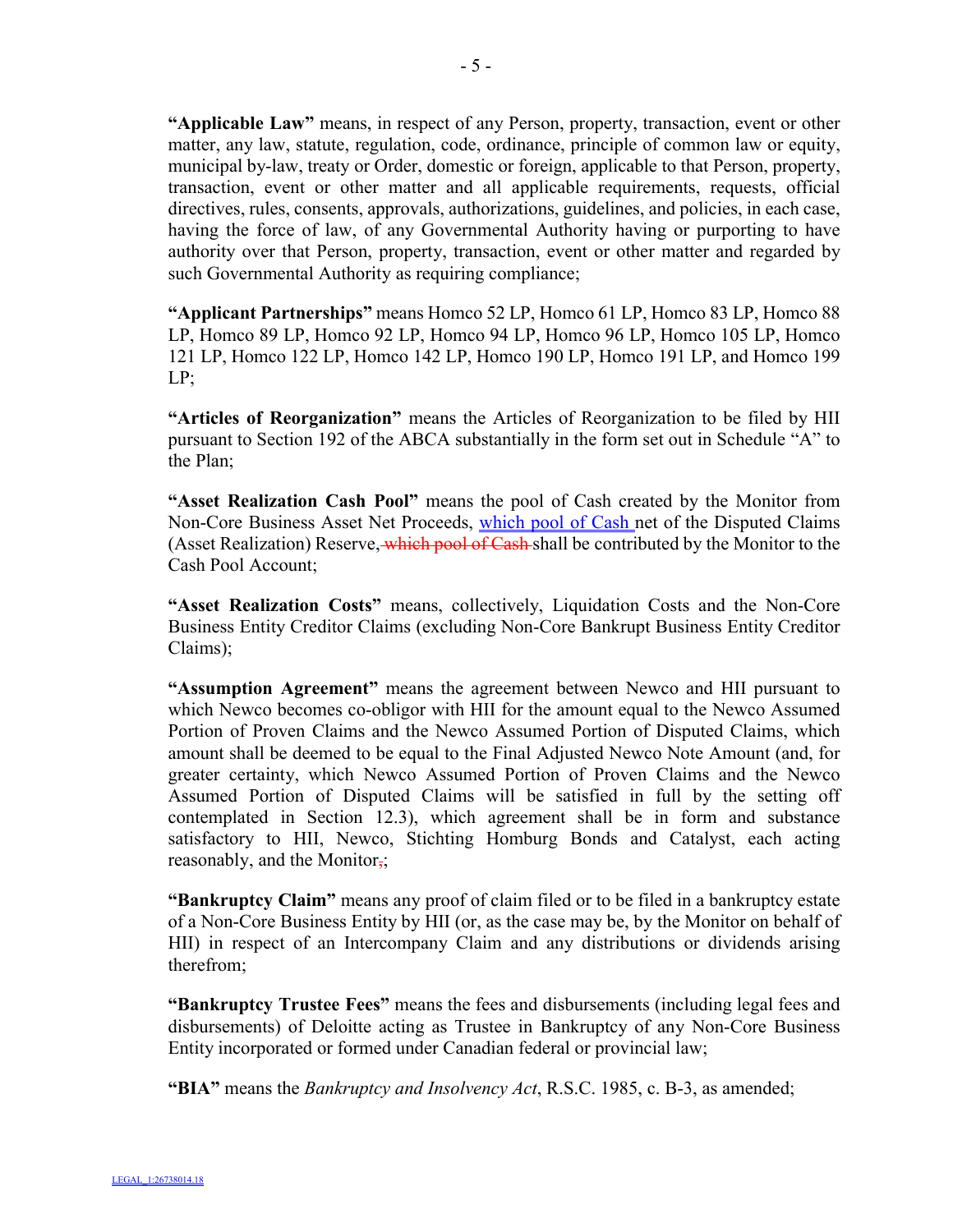**"Bond 4 Claim Holders"** means collectively the holders of Series 4 bonds issued under the Bond 4 Indenture and **"Bond 4 Claim Holder**" means any one of them;

**"Bond 4 Indenture"** means the Second Supplemental Indenture dated as of November 30, 2004 between Shareco and Stichting Homburg Mortgage Bonds as supplemented or amended by, *inter alia*, the Special Supplemental Indenture to the Second Supplement Indenture dated as of August 2005 between Shareco and Stichting Homburg Bonds and the Special Supplemental Indenture between Shareco and Stichting Homburg Bonds dated November 5, 2012;

**"Bond 5 Claim"** means, collectively, the Bond 5 Secured Claim and the Bond 5 Unsecured Claim;

**"Bond 5 Claim Holders"** means, collectively, the holders of Series 5 bonds issued under the Bond 5 Indenture and "**Bond 5 Claim Holder**" means any one of them;

**"Bond 5 Indenture"** means the Third Supplemental Indenture to the Trust Indenture dated as of December 31, 2004, between Shareco and Stichting Homburg Bonds, as supplemented or amended by, *inter alia*, the Special Supplemental Indenture to the Third Supplement dated as of August, 2005, between Shareco and Stichting Homburg Bonds, and the Special Supplemental Indenture between Shareco and Stichting Homburg Bonds dated November 5, 2012;

**"Bond 5 Secured Claim"** means the secured portion of the Claim of the Bond 5 Claim Holders as provided under the Bond 5 Secured Claim Settlement Agreement, which shall be an Unaffected Claim;

**"Bond 5 Secured Claim Cash Payment"** means the sum of EUR2,250,000 to be distributed from the Administrative Reserve on a *pro rata* basis to each Bond 5 Claim Holder by the Monitor pursuant to the Bond 5 Secured Claim Settlement Agreement;

**"Bond 5 Secured Claim Settlement Agreement"** means the terms of settlement among Shareco and Stichting Homburg Bonds, as more particularly set out in the Special Supplemental Indenture forming part of the Bond 5 Indenture made on November 5, 2012, pursuant to which, on Plan Implementation Date, the Bond 5 Claim Holders shall receive as consideration for releasing the Bond 5 Secured Claim, the following: (i) the Bond 5 Secured Claim Cash Payment and (ii) the Newco Bond 5 Guarantee;

**"Bond 5 Unsecured Claim"** means the aggregate Proven Claim of the Bond 5 Claim Holders net of the Bond 5 Secured Claim Cash Payment;

**"Bond 6 Claim Holders"** means collectively, the holders of Series 6 bonds issued under the Bond 6 Indenture, and "**Bond 6 Claim Holder**" means any one of them;

**"Bond 6 HII Claim"** means the amount of the Bond 6 Loan plus interest and costs to the HII Filing Date;

**"Bond 6 HII Deficiency Claim"** means the aggregate Proven Claim for distribution purposes of the Bond 6 Claim Holders against HII under the Plan which shall be deemed to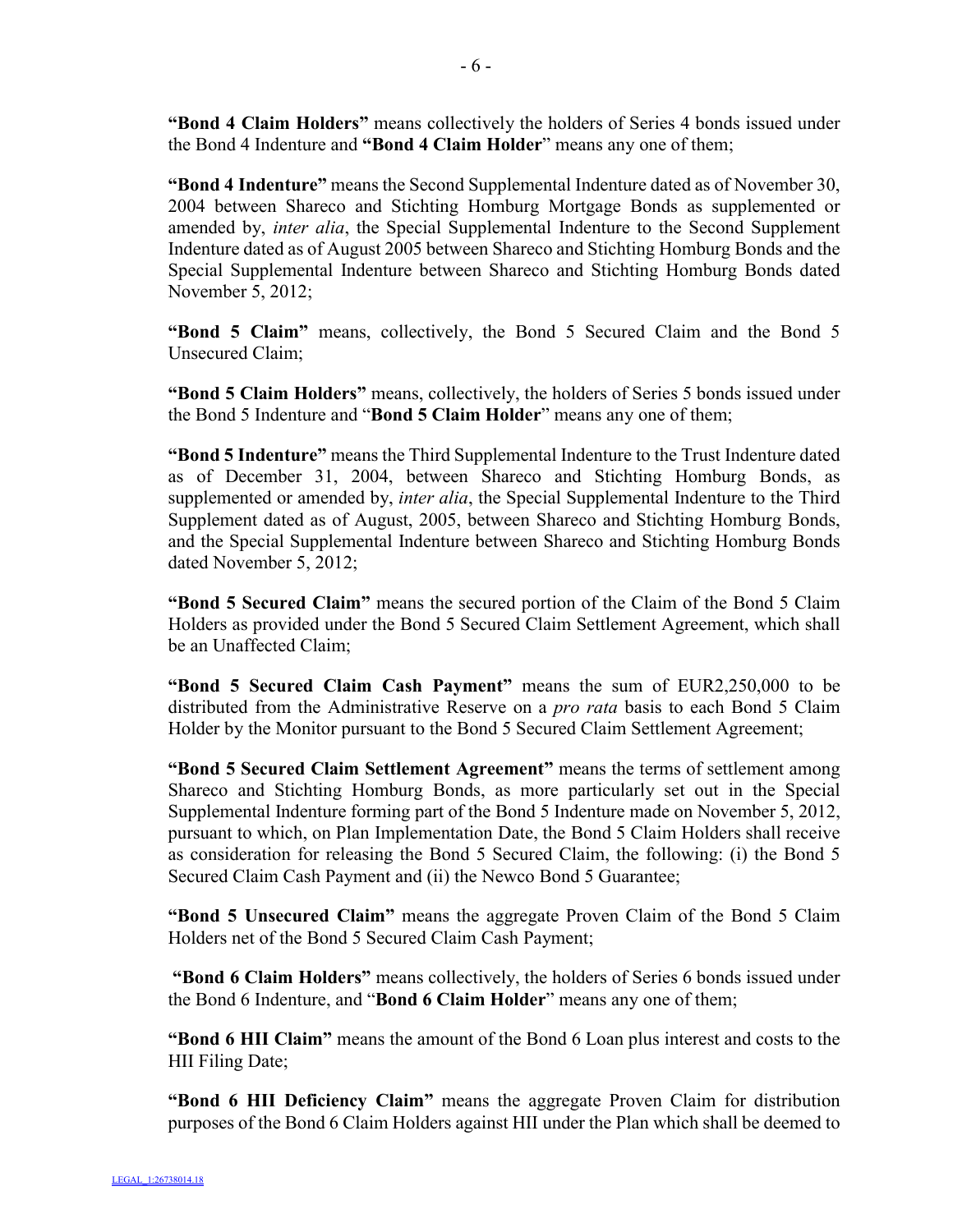be an amount equal to the Bond 6 HII Claim net of the Bond 6 Homco 61 Recovered Amount;

**"Bond 6 Homco 61 Claim"** means the aggregate Proven Claim of the Bond 6 Claim Holders against Homco 61 LP arising under the Homco 61 Guarantee for voting and distribution purposes under the Homco 61 Plan, which shall be deemed to be in the amount of Cdn\$47,146,111 (being principal plus interest accrued as at the Homco 61 Filing Date);

**"Bond 6 Homco 61 Recovered Amount"** means the aggregate of all Bond 6 Claim Holders' *pro rata* shares of the HII Homco 61 Distribution recovered by such Bond 6 Claim Holders under the Homco 61 Plan on account of the Bond 6 Homco 61 Claim;

**"Bond 6 Indenture"** means the Fourth Supplemental Indenture dated July 1, 2005 to the Trust Indenture dated December 15, 2002, between Shareco and Stichting Homburg Bonds, as amended by the Special Supplemental Indenture to the Fourth Supplemental dated August, 2005, between Shareco and Stichting Homburg Bonds, and the Second Special Supplemental Indenture to the Fourth Supplemental dated November 30, 2007, between Shareco and Stichting Homburg Bonds;

**"Bond 6 Loan"** means the bonds issued by Shareco under the Bond 6 Indenture in the aggregate principal amount of EUR31,230,000 together with interest at the rate of 7.5% per annum;

**"Bond 7 Claim Holders"** means collectively the holders of Series 7 bonds issued under the Bond 7 Indenture and **"Bond 7 Claim Holder"** means any one of them;

**"Bond 7 Indenture"** means the Fifth Supplemental Indenture dated July 1, 2005 between Shareco and Stichting Homburg Mortgage Bonds, as supplemented or amended by inter alia the Special Supplemental Indenture to the Fifth Supplement dated as of August, 2005, between Shareco and Stichting Homburg Bonds and the Special Supplemental Indenture between Shareco and Stichting Homburg Bonds dated November 5, 2012;

**"Business"** means the direct and indirect operations and activities of HII carried on in Canada, the United States and Europe;

**"Business Day"** means a day on which banks are open for business in the City of Montreal, Province of Quebec, but does not include a Saturday, Sunday or a statutory holiday in the Province of Quebec;

**"BV"** means a Homburg Group Member that is a private limited liability company (*besloten vennootschap met beperkte aansprakelijkheid)* incorporated under the laws of the Netherlands;

**"BV Preferred Shareholder"** means any body corporate or limited partnership holding preferred shares of a BV;

**"Cancelled Newco Common Shares"** has the meaning given to such term in Section 6.1;

**"Canco"** means a Subsidiary of HII incorporated under Canadian federal or provincial law;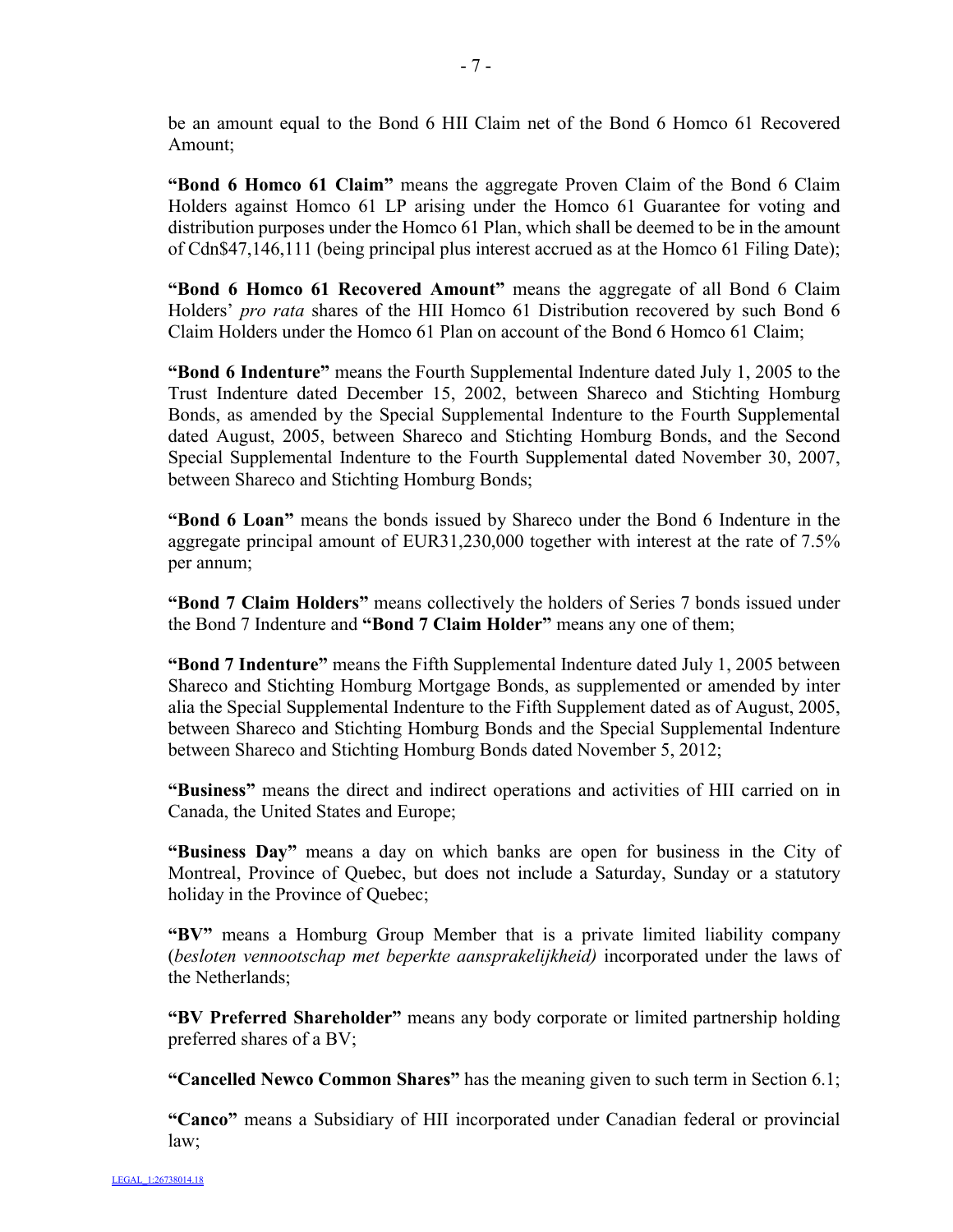**"Capital Securities Claim"** means any Claim of a debenture holder or Stichting Homburg Capital Securities arising under or in connection with the debentures issued under the Capital Securities Trust Indenture;

**"Capital Securities Trust Indenture"** means the subordinated Trust Indenture dated as of February 29, 2009 between HII and Stichting Homburg Capital Securities as trustee;

**"Cash"** means cash, certificates of deposits, bank deposits, commercial paper, treasury bills and other cash equivalents;

**"Cash Elected Amount"** means, in respect of an Affected Creditor for which a valid Convenience Class Claim Election has been made or deemed to have been made pursuant to and in accordance with the Plan, the Canadian dollar amount that is equal to 35 per cent of such Affected Creditor's Convenience Class Claim that is a Proven Claim;

**"Cash Management Lender Claim"** means any Claim of HSBC arising under or pursuant to any agreement or other arrangements relating to the provision of cash management services to any of the HII Group Members (including ordinary course spot foreign exchange transactions), but for greater certainty shall exclude the HSBC Secured Claim;

**"Cash-Out Election Form"** means the portion of the Proxy pursuant to which an Affected Creditor can elect the Newco Common Shares Cash-Out Option under and in accordance with the Plan;

**"Cash-Out Pool"** means the Catalyst Funds delivered by Catalyst to the Monitor on the fifth  $(5<sup>th</sup>)$  Business Day prior to the Plan Implementation Date pursuant to the Restated Catalyst Support Agreement together with the Catalyst Deposit held by the Monitor, net of the Disputed Claims (Cash-Out) Reserve, such funds to be held by the Monitor in the Cash-Out Pool Account and to be distributed by the Monitor in accordance with the Restated Catalyst Support Agreement, the Plan and the HII/Shareco Sanction and Vesting Order;

**"Cash-Out Pool Account"** means a segregated interest-bearing trust account established by the Monitor to hold the Cash-Out Pool;

**"Cash Pool"** means the amount of Cash delivered by HII and Shareco to the Monitor on the Plan Implementation Date, net of the Cash Reserves, to be held in the Cash Pool Account and distributed by the Monitor in accordance with the Plan and the HII/Shareco Sanction and Vesting Order;

**"Cash Pool Account"** means a segregated interest-bearing trust account established by the Monitor to hold the Cash Pool and the Asset Realization Cash Pool;

**"Cash Reserves"** means the Administrative Reserve, the Disputed Claims (Cash) Reserve, the Litigation Reserve, and the Disputed Claims (Asset Realization) Reserve, but does not include the Disputed Claims (Cash-Out) Reserve;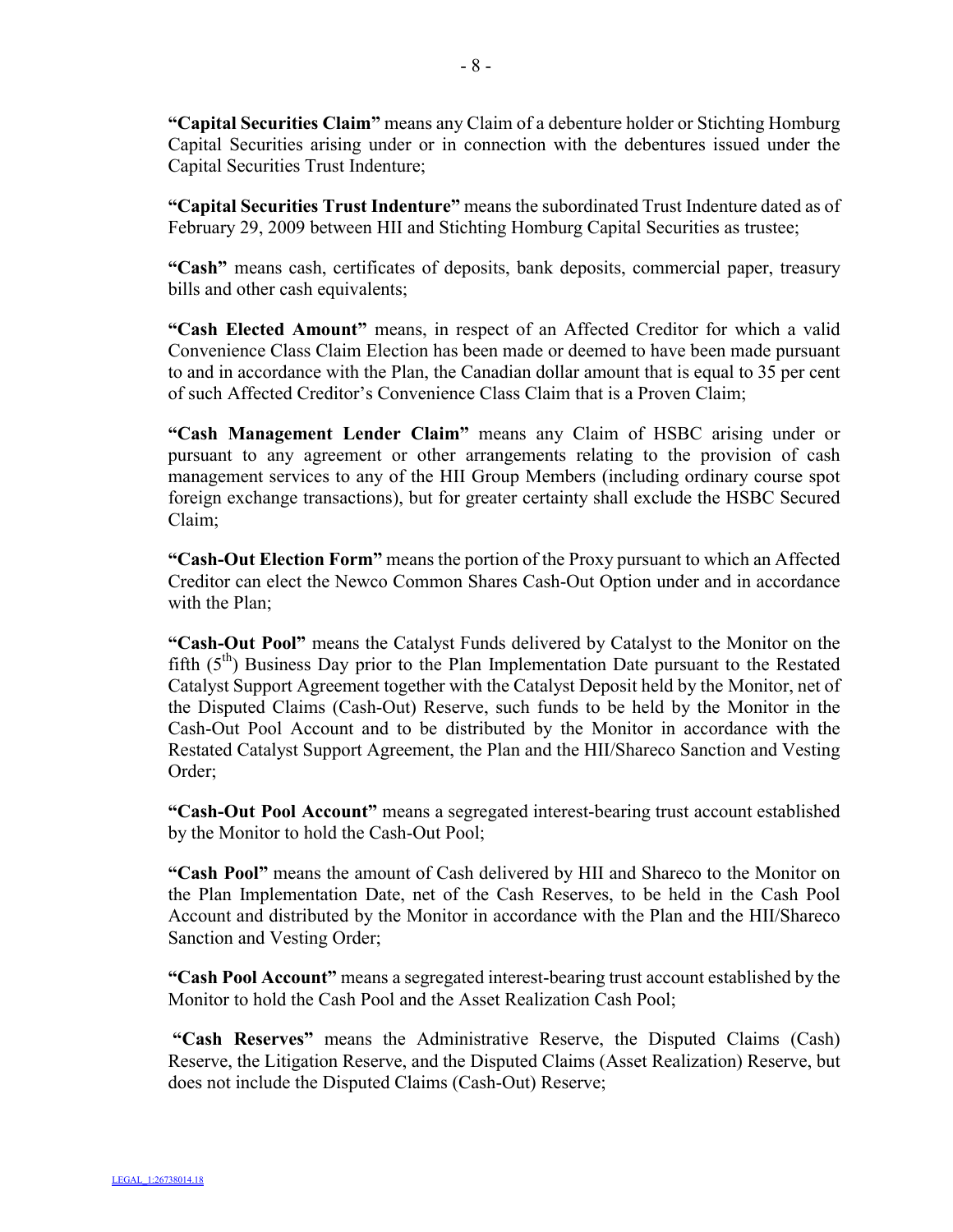**"Castello"** means Castello Development Ltd., a corporation incorporated under the ABCA;

**"Catalyst"** has the meaning ascribed thereto in the Recitals;

**"Catalyst Affected Claims"** means any Affected Claims acquired by Catalyst prior to the commencement of the Newco Common Shares Standstill Period as permitted under the provisions of the Catalyst Confidentiality Agreement;

**"Catalyst Break Fee"** means the break fee payable by the HII Group Entities to Catalyst under the Restated Catalyst Support Agreement upon termination of such agreement following acceptance by HII of a Superior Offer within the meaning of such agreement, in an amount equal to EUR2,137,500;

**"Catalyst Conditions Precedent"** has the meaning ascribed thereto in Section 4(b) of the Restated Catalyst Support Agreement;

**"Catalyst Confidentiality Agreement"** means the agreement between HII, Shareco and Catalyst dated February 28, 2013 as further amended March 28, 2013 and April 12, 2013;

**"Catalyst Deposit"** means a deposit in the amount of EUR 10,000,000 provided by Catalyst to the Monitor pursuant to and in accordance with the Restated Catalyst Support Agreement;

**"Catalyst Final Offer"** means the final investment proposal submitted by Catalyst by letter dated March 24, 2013 under the Investment Proposal Process and attaching as Schedule "A" thereto a term sheet setting out certain of the terms and conditions of the Catalyst Investment, which offer was selected by HII as the "Selected Superior Offer" as defined in the Investment Proposal Process;

**"Catalyst Funds"** means the amount of Cash equal to the Catalyst Investment Initial Funding Amount, less the amount of the Catalyst Deposit;

**"Catalyst Investment"** has the meaning ascribed thereto in the Recitals;

**"Catalyst Investment Adjustment Amount"** means the amount, if any, that is equal to the Catalyst Investment Initial Funding Amount less the Aggregate Newco Common Shares Final Cash-Out Amount;

**"Catalyst Investment Initial Funding Amount"** means an amount equal to the aggregate value of all Proven Claims of Electing Creditors plus the aggregate face amount of all Disputed Claims of Electing Creditors, divided by the aggregate value of the Proven Claims of all Affected Creditors (including for greater certainty, Electing Creditors) plus the aggregate face amount of all Disputed Claims of Electing Creditors, calculated on the fifteenth (15th) day immediately prior to the Plan Implementation Date, multiplied by €EUR95,000,000;

**"Catalyst Representations and Warranties"** means those representations and warranties of Catalyst set forth in Section 5(b) of the Restated Catalyst Support Agreement;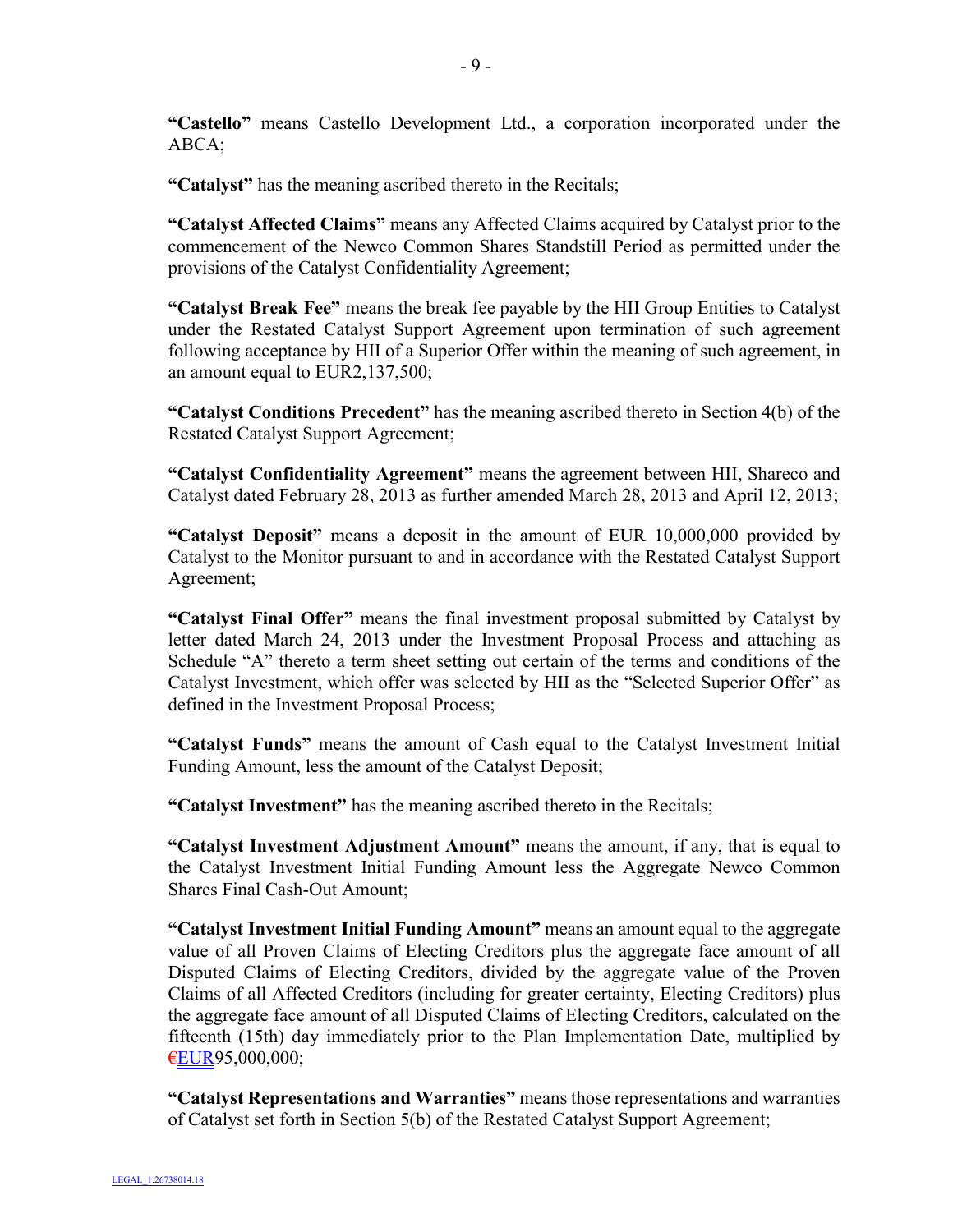**"Catalyst Support Agreement"** has the meaning ascribed thereto in the Recitals;

**"CCAA"** means the *Companies' Creditors Arrangement Act*, R.S.C. 1985, c. C-36, as amended;

**"CCAA Charges"** means the Administration Charge and the Directors' Charge;

**"CCAA Proceedings"** means the proceedings under the CCAA in respect of the HII Group Entities commenced pursuant to the Initial Order;

**"Charged Property"** means the present and future assets, rights, undertakings and properties of every nature and kind whatsoever and wherever situated, including all proceeds thereof, of the Petitioners;

**"Churchill"** means Churchill Estates Development Ltd., a corporation incorporated under the ABCA and a Petitioner;

**"Claim"** means any right or claim of any Person, whether or not asserted, in connection with any Indebtedness, liability or obligation of any kind whatsoever, whether reduced to judgment, liquidated, unliquidated, fixed, contingent, matured, unmatured, disputed, undisputed, legal, equitable, secured, unsecured, perfected, unperfected, present, future, known, unknown, by Guarantee, by surety, by warranty or otherwise, and whether or not such right is executory or anticipatory in nature, including without limitation, any claim arising from or caused by the termination, disclaimer, resiliation, assignment or repudiation of any contract, lease or other agreement, whether written or oral, the commission of a tort (intentional or unintentional), any breach of duty (including without limitation, any legal, statutory, equitable or fiduciary duty), any right of ownership of or title to property, employment, contract, a trust or deemed trust, howsoever created or any right or ability of any Person to advance a claim for contribution or indemnity or otherwise with respect to any grievance, matter, action, cause or chose in action, whether existing at present or commenced in the future, based in whole or in part on facts which existed on the HII Filing Date (including a Claim which relates to any time period prior to the HII Filing Date), together with any other claims of any kind that, if unsecured, would constitute a debt provable in bankruptcy within the meaning of the BIA, and for greater certainty, a "Claim" shall include any Equity Claim, Intercompany Claim, Restructuring Claim and Subsequent Restructuring Claim, the Corporate Bond Claims, the Capital Securities Claims, the Mortgage Bond Claims, the Taberna Claim, the Shareco Creditor Claims, any Core Business Creditor Claim and any Non-Core Business Entity Creditor Claim;

**"Claims Bar Date"** has the meaning ascribed to it in the Claims Process Order;

**"Claims Process Order"** means the Order of the Court made April 30, 2012 approving and implementing the claims process in respect of the HII Group Entities as further amended, restated or varied from time to time;

**"Cominar Claim"** means the Claim of the Cominar Group against Homco 190 LP, Homco 191 LP, and/or Homco 199 LP, relating to certain funds currently held in trust by Osler, Hoskin & Harcourt LLP, pursuant to a letter dated April 25, 2013 from counsel to the Cominar Group to counsel to the HII Group Entities and the Monitor;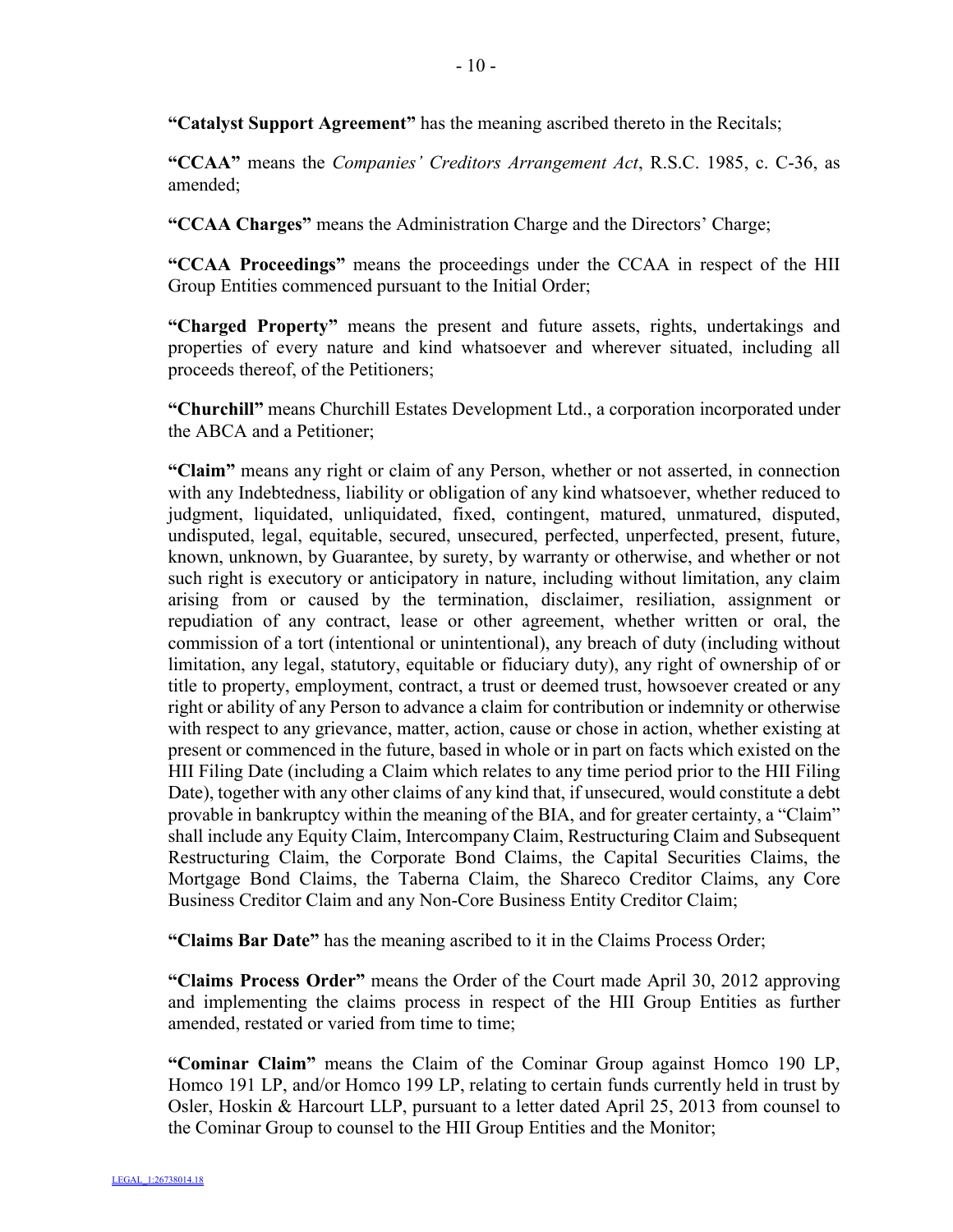**"Cominar Group"** means Cominar Real Estate Investment Trust and/or its related entities;

**"Conditions Precedent"** means the conditions precedent to Plan implementation set out in Section 14.4 of the Plan;

**"Continuing Directors"** means all of the directors of HII, and following their resignation upon the Effective Time as provided for under the Plan, any replacement director(s);

**"Control Transfer"** has the meaning ascribed thereto in Section 11.1(c)(i) of the Plan;

**"Convenience Class Claim"** means one or more Affected Claims of an Affected Creditor that were less than or equal to Cdn\$10,000 in the aggregate as at the Claims Bar Date in respect of which the relevant Affected Creditor has made or been deemed to have made a Convenience Class Claim Election, pursuant to and in accordance with the Plan;

**"Convenience Class Claim Declaration"** means an election form, substantially in the form attached as Schedule "C" to the HII/Shareco Meeting Order, pursuant to which an Affected Creditor with one or more Affected Claims that were less than or equal to Cdn\$10,000 in the aggregate as at the Claims Bar Date, may (i) make a Convenience Class Claim Election, (ii) make a Newco Common Shares Cash-Out Option Election, or (iii) make an election to be treated as an Affected Creditor (other than a Convenience Class Creditor or an Electing Creditor) under the Plan and thereby be entitled to vote their Voting Claims at the HII/Shareco Creditors' Meeting in respect of the Plan and to receive the rights and distributions provided for under and pursuant to the Plan;

**"Convenience Class Claim Election"** means an election or deemed election pursuant to which an Affected Creditor with one or more Affected Claims that were less than or equal to Cdn\$10,000 in the aggregate as at the Claims Bar Date has elected by the Election/Proxy Deadline or been deemed to elect to receive only the Cash Elected Amount and is thereby deemed to vote in favour of the Plan in respect of such Affected Claims and to receive no other entitlements under the Plan;

**"Convenience Class Creditor"** means a Person having a Convenience Class Claim;

**"Core Business Assets"** means the (i) the Core Homco Assets, (ii) HII's limited partnership interest in Homco 86 LP and Homco 87 LP, (iii) property acquired by HII from or on the dissolution of a Core Homco, (iv) the Core GP Assets, (v) the shares of Homburg Baltic held by HII, and (vi) the Homburg Baltic Intercompany Loan;

**"Core Business Creditor Claim"** means any Core Homco Creditor Claim, Core BV Creditor Claim, Core GmbH Creditor Claim and Homburg Baltic Creditor Claim, which for greater certainty shall not include any Claim of such Creditor against HII or Shareco;

**"Core Business Creditors"** means collectively the Core Homco Creditors, the Core BV Creditors, the Core GmbH Creditors and the Homburg Baltic Creditors;

**"Core Business Entity"** means any Core BV, Core Homco GP, Core GmbH and Core Homco;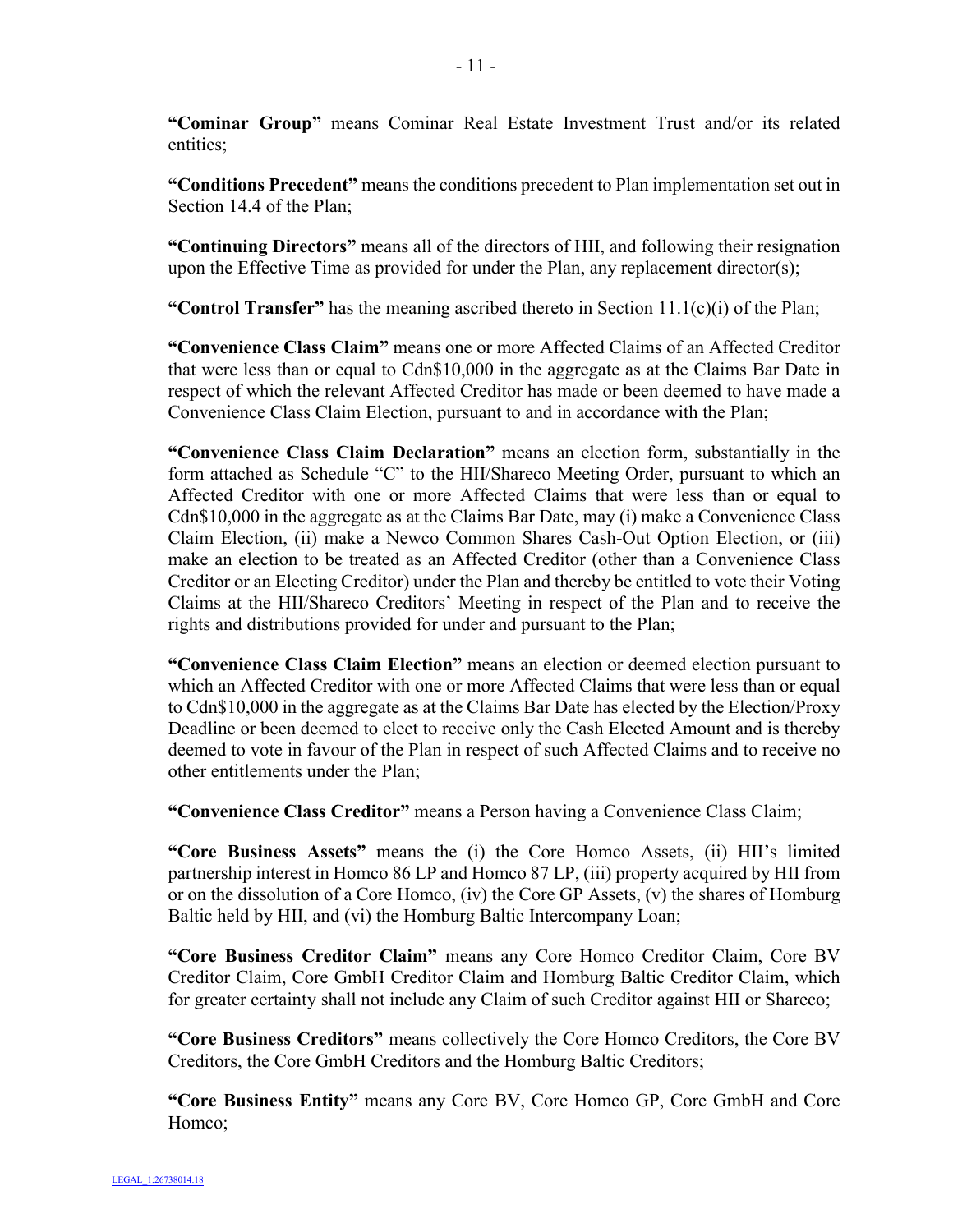**"Core BV"** means Valbonne 2 BV, Coët BV, Homco 86 BV, Homco 87 BV, and Valbonne 5 BV, with such additions of any BV to the foregoing group as HII may determine up to the Plan Implementation Date from time to time in consultation with the Monitor;

**"Core BV Creditor"** means a Person having a Core BV Creditor Claim, which shall be an Unaffected Creditor;

**"Core BV Creditor Claim"** means any Claim against a Core BV which shall be an Unaffected Claim;

**"Core GP Assets"** means each of HII 86 GP's and HII 87 GP's interests in its respective Core Homcos;

**"Core GmbH"** means a GmbH that HII may determine up to the Plan Implementation Date from time to time in consultation with the Monitor is a Core Business Entity;

**"Core GmbH Creditor"** means a Person having a Core GmbH Creditor Claim, which shall be an Unaffected Creditor;

**"Core GmbH Creditor Claim"** means any Claim against Core GmbH, which shall be an Unaffected Claim;

**"Core Homco"** means Homco 69 LP, Homco 70 LP, Homco 86 LP, Homco 87 LP, and Homco 110 LP, with such additions to the foregoing group as HII may determine up to the Plan Implementation Date from time to time in consultation with the Monitor and subject to the consent of Catalyst, acting reasonably;

**"Core Homco Assets"** means the Property of a Core Homco, including shares of Core BVs and Core GmbHs;

**"Core Homco Creditor"** means a Person having a Core Homco Creditor Claim, which shall be an Unaffected Creditor;

**"Core Homco Creditor Claim"** means any Claim against a Core Homco (but for greater certainty excludes the Bond 5 Claim), which shall be an Unaffected Claim;

**"Core Homco GP"** means the corporate general partner of a Core Homco other than HII 69 GP Inc., HII 70 GP Inc. and HII 110 GP Inc. and for greater certainty excludes Homburg Limited Partnership Management Inc.;

**"Core Homco Liabilities"** means all secured and unsecured obligations and liabilities of a Core Homco as at the Plan Implementation Date but excluding amounts owing to the Bond 6 Claim Holders;

**"Corporate Bond Claim"** means any Claim of a debenture holder or Stichting Homburg Bonds arising under or in connection with the debentures issued under the Corporate Bond Trust Indenture;

**"Corporate Bond Proven Claim"** means a Corporate Bond Claim that is a Proven Claim;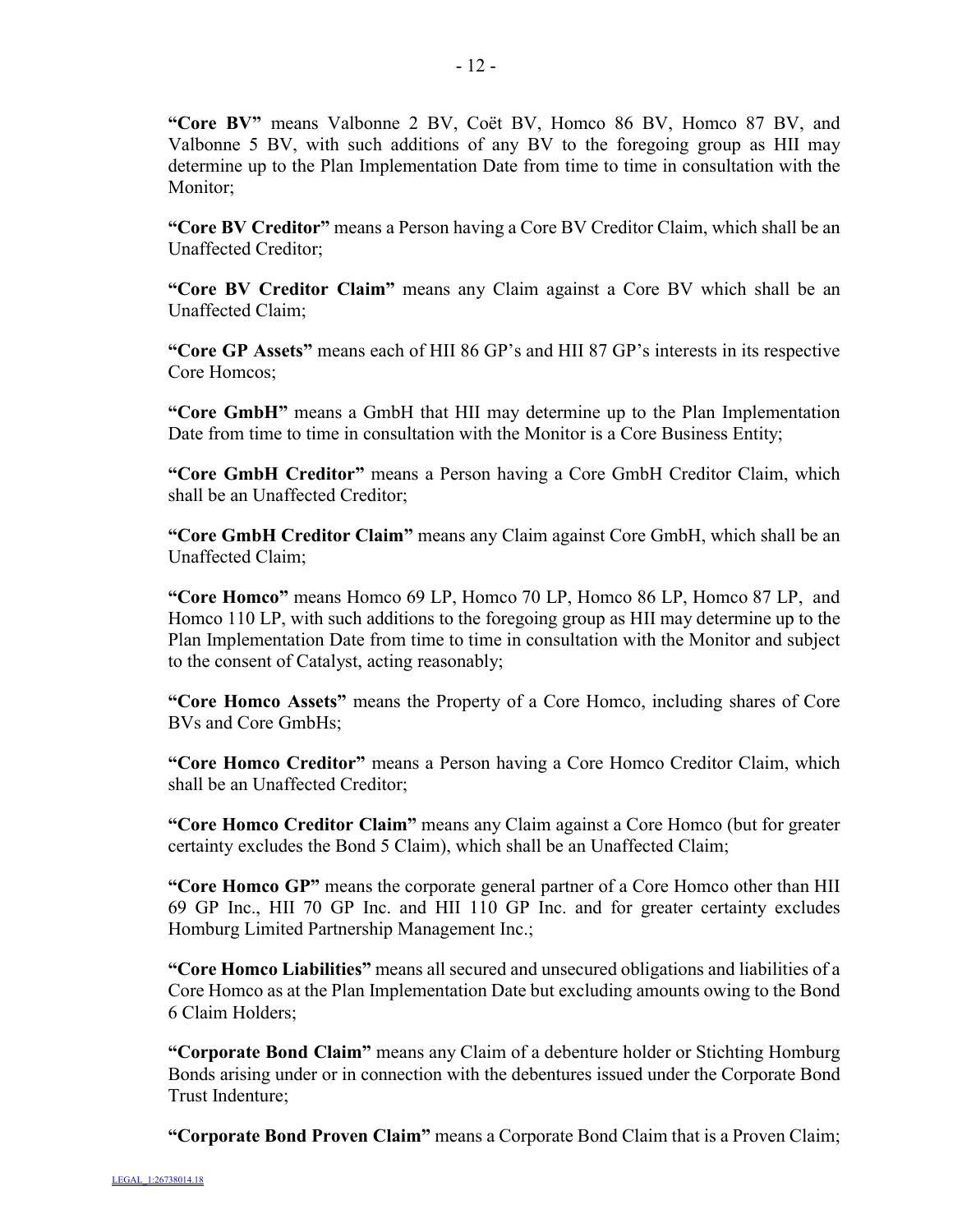**"Corporate Bond Trust Indenture"** means collectively, a Trust Indenture dated as of May 31, 2006, between HII and Stichting Homburg Bonds, a Supplemental Indenture dated as of October 31, 2006, between HII and Stichting Homburg Bonds, a Second Supplemental Indenture dated as of December 21, 2006 between HII and Stichting Homburg Bonds, a Third Supplemental Indenture dated as of February 15, 2007 between HII and Stichting Homburg Bonds, and a Fourth Supplemental Indenture dated as of January 15, 2008 between HII and Stichting Homburg Bonds;

**"Corporate Creditor"** means a Person having a Corporate Creditor Claim, other than a Convenience Class Creditor;

**"Corporate Creditor Claim"** means the Bond 5 Unsecured Claim, the Bond 6 HII Deficiency Claim, the Corporate Bond Claims, the Mortgage Bond Trust Indenture Unsecured Claim, the Taberna Claim, the Capital Securities Claims, and such other Claim against HII and Shareco that HII and Shareco in consultation with the Monitor shall determine from time to time should be categorized as a Corporate Creditor Claim up to and including the Plan Implementation Date;

**"Corporate Creditor Disputed Claim"** means the face amount of a Disputed Claim of a Corporate Creditor;

**"Corporate Creditor Proven Claim"** means a Proven Claim of a Corporate Creditor;

**"Corporate Indenture Trustees"** means, collectively, Stichting Homburg Capital Securities, Stichting Homburg Bonds and Wells Fargo in their respective capacities as trustees under the Corporate Indentures;

**"Corporate Indentures"** means, collectively, the Mortgage Bond Trust Indenture, the Corporate Bond Trust Indenture, the Taberna Indentures and the Capital Securities Trust Indenture;

**"Court"** means the Quebec Superior Court (Commercial Division) or any appellate court seized with jurisdiction in the CCAA Proceedings, as the case may be;

**"CP Development"** means CP Development Ltd., a corporation incorporated under the ABCA and a Petitioner;

**"Creditor"** means any Person asserting an Affected Claim or an Unaffected Claim and may, where the context requires, include the assignee of such Claim or a personal representative, agent, mandatary, trustee, interim receiver, receiver, receiver and manager, liquidator or other Person acting on behalf of such Person;

**"Creditor Cause of Action"** means any and all claims, actions, causes of action, demands, suits, rights, entitlements, litigation, arbitration, proceeding, hearing or complaint, whether known or unknown, reduced to judgment or not reduced to judgment, liquidated or unliquidated, contingent or non-contingent, matured or unmatured, disputed or undisputed, secured or unsecured, assertable directly or derivatively, in law, equity or otherwise, based in whole or in part on any act or omission or other event occurring at any time, whether before, on or after the HII Filing Date which may be asserted by or on behalf of the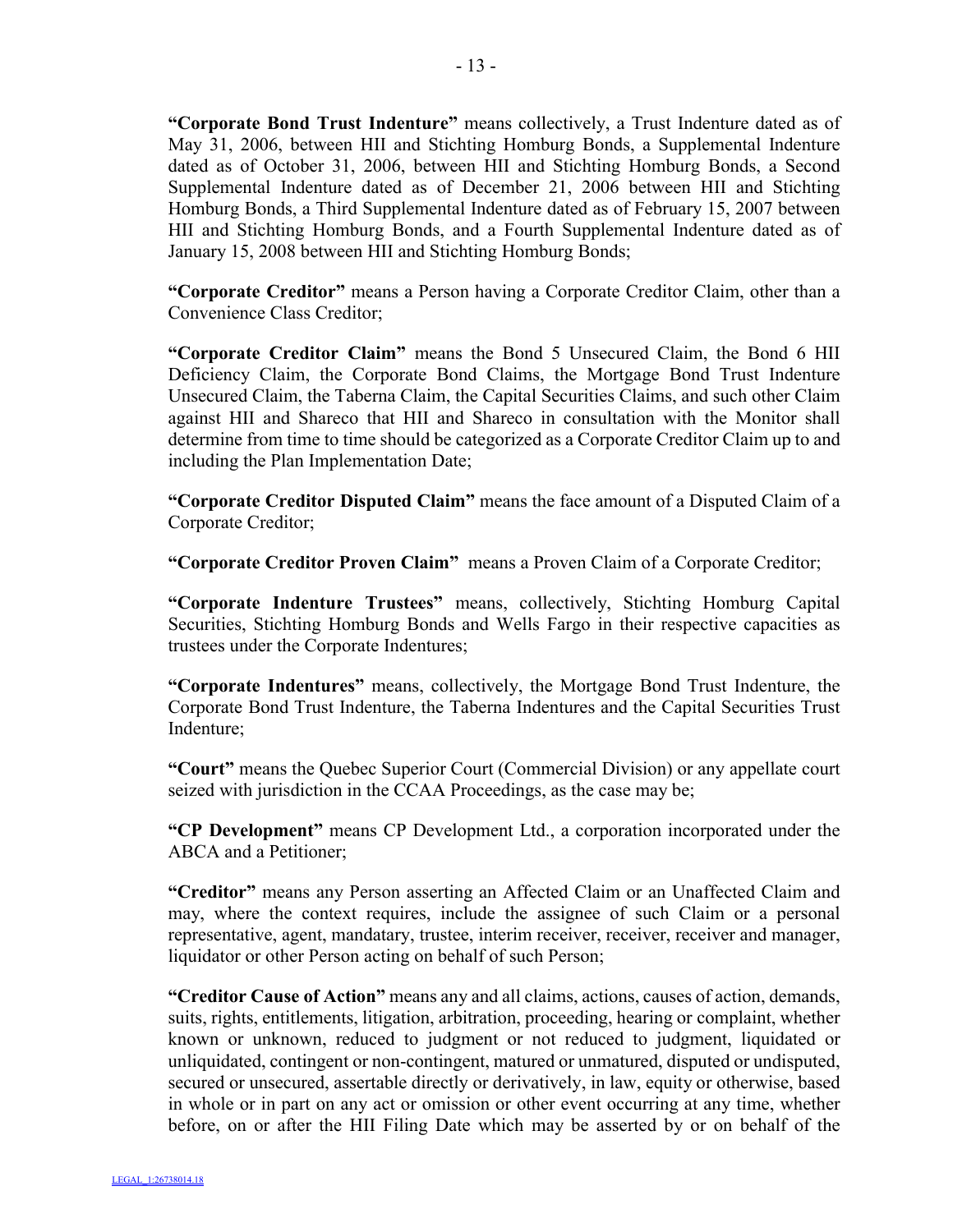Creditors or any representative thereof (including Stichting Homburg Bonds); provided however that in no event shall a Creditor Cause of Action include a Claim being released by the Plan;

**"Deloitte"** means Samson Bélair/Deloitte & Touche Inc.;

**"Director"** means any former, present or future director or officer (or any individual serving in a similar capacity) of a body corporate (or similar entity) and any Person deemed to be a director or officer of a body corporate under section 11.03(3) of the CCAA;

**"Directors' Charge"** means the charge granted pursuant to paragraph 26 of the Initial Order in favour of the Directors as such term is therein defined, in the Charged Property to the extent of the aggregate amount of Cdn\$2,000,000 as security for the indemnity provided in paragraph 25 of the Initial Order, having the priority set out in paragraphs 43 and 44 of such Order which shall be amended in accordance with the terms hereof and the HII/Shareco Sanction and Vesting Order;

**"Disposition Notice"** has the meaning ascribed thereto in Section 11.1(c)(ii) of the Plan;

**"Disputed Claim"** means that portion of an Affected Claim of an Affected Creditor in respect of which a Proof of Claim has been filed in accordance with the Claims Process Order, and any motion appealing any disallowance thereof has been made within the period required under the Claims Process Order, and which is the subject of negotiation with the Monitor or adjudication before the Court, and that at any particular time, has not been finally determined to be a Proven Claim in whole or in part, or is subject to a revision or disallowance that is contested in accordance with the Claims Process Order, the HII/Shareco Meeting Order, or other Order made in the CCAA Proceedings and as such is not a Proven Claim in whole or in part, and in the case of Disputed Claims of Electing Creditors, the face amount of any Disputed Claim of such Electing Creditor shall be deemed to be no greater than the face amount of such Claim on the date this Plan was filed;

**"Disputed Claims (Asset Realization) Reserve"** means the Cash reserve to be established by the Monitor from and after the Plan Implementation Date from the Non-Core Business Asset Net Proceeds, in an amount equal to the aggregate of each Pro Rata Share of such Non-Core Business Assets Net Proceeds of any remaining Affected Creditor (other than a Convenience Class Creditor) holding a Disputed Claim, to be held by the Monitor in the Disputed Claims Reserve Account pending resolution of the Disputed Claims for distribution in accordance with the Plan, which Disputed Claims (Asset Realization) Reserve shall be subject to the Reserve Adjustment;

**"Disputed Claims (Cash) Reserve"** means the Cash reserve to be established on the Plan Implementation Date by the Monitor in an amount equal to the aggregate of each Pro Rata Share of the Cash Pool (prior to making any deduction or reserve in respect of any Disputed Claims) of any remaining Affected Creditor holding a Disputed Claim, and as approved by the Court under the HII/Shareco Sanction and Vesting Order, which Cash reserve shall be held by the Monitor in the Disputed Claims Reserve Account for distribution in accordance with the Plan, which Disputed Claims (Cash) Reserve shall be subject to the Reserve Adjustment;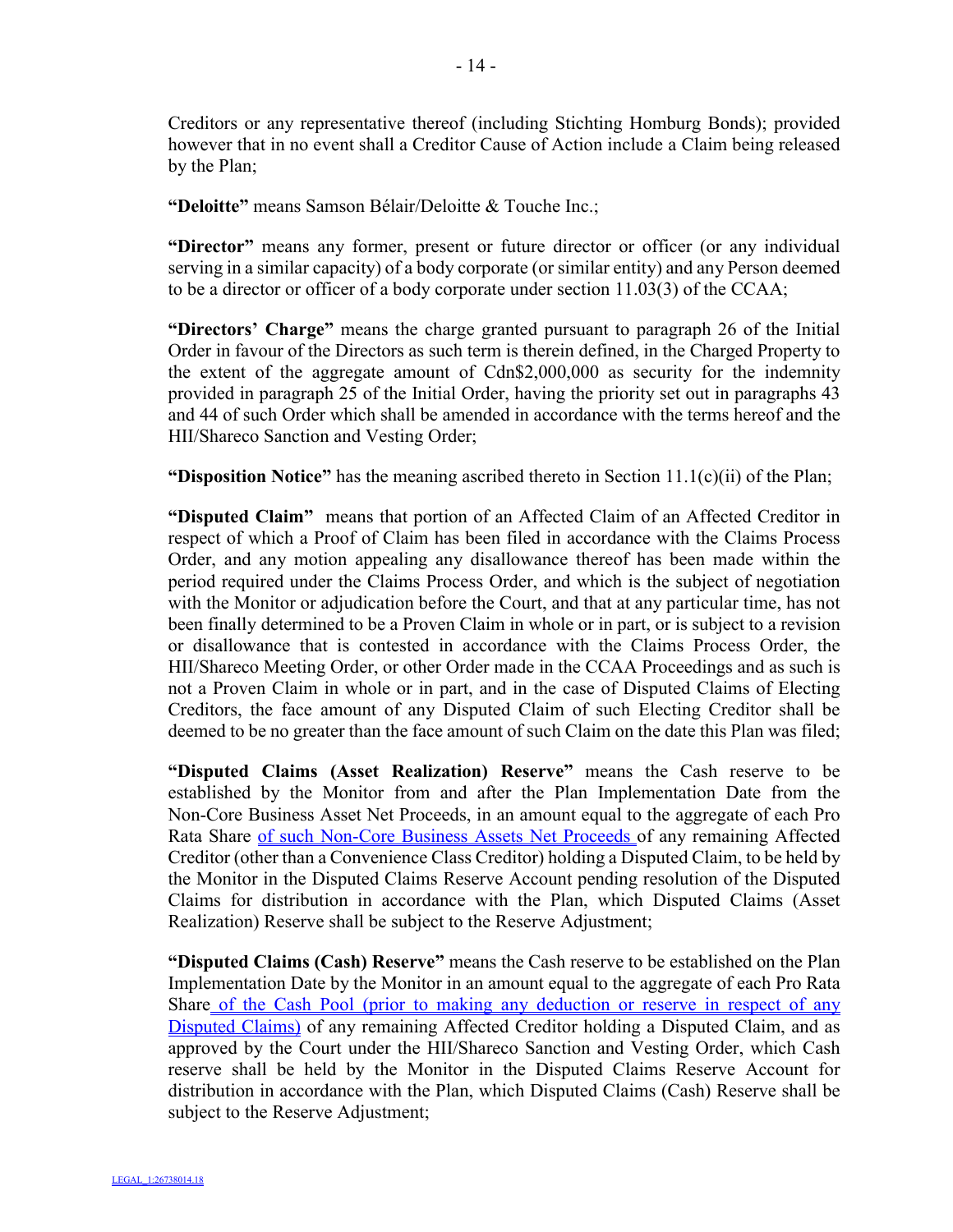**"Disputed Claims (Cash-Out) Reserve"** means the Cash reserve to be established on the Plan Implementation Date by the Monitor from the Catalyst Funds and the Catalyst Deposit in an amount equal to the aggregate face amount of the Disputed Claims of the Electing Creditors, divided by an amount equal to the aggregate of all Proven Claims of Affected Creditors plus the face amount of the aggregate of the Disputed Claims of the Electing Creditors, multiplied by the Catalyst Investment Initial Funding Amount, and as approved by the Court under the HII/Shareco Sanction and Vesting Order, which Disputed Claims (Cash-Out) Reserve shall be held by the Monitor in the Disputed Claims (Cash-Out) Reserve Account for distribution in accordance with the Plan;

**"Disputed Claims (Newco Shares) Reserve"** means the reserve of Newco Common Shares held by the Monitor established pursuant to Section 5.16.1 of the Plan on the Plan Implementation Date, consisting of that number of Newco Common Shares in an amount equal to the aggregate of the Pro Rata Share of the Newco Equity Pool of each Affected Creditor (other than a Convenience Class Creditor) holding a Disputed Claim, for distribution or cancellation in accordance with the Plan;

**"Disputed Claims Reserve Account"** means a segregated interest bearing trust account established by the Monitor to hold the Disputed Claims (Asset Realization) Reserve and the Disputed Claims (Cash) Reserve;

**"Disputed Claims (Cash-Out) Reserve Account"** means a segregated interest bearing trust account established by the Monitor to hold the Disputed Claims (Cash-Out) Reserve;

**"Distribution Date"** means the date or dates from time to time set in accordance with the provisions of the Plan at the sole and absolute discretion of the Monitor to effect distributions in respect of the Proven Claims of Affected Creditors, including the Final Distribution Date but excluding the Initial Distribution Date;

**"Distribution Materials Record Date"** means a date to be determined by HII and the Monitor which date shall be posted on the Website and shall be not less than twenty-one (21) days prior to the Plan Implementation Date;

**"DNB"** means the Netherlands Central Bank (*De Nederlandsche Bank*);

**"DRS Account"** means the account of an Affected Creditor (other than a Convenience Class Creditor) or the Monitor or its designate in the name of HII in respect of the Disputed Claims (Newco Shares) Reserve) administered by the Trading Platform or (as the case may be) a bank or broker, who qualifies directly or indirectly as an admitted institution to the book entry system maintained by or connected to the Trading Platform in which such Affected Creditor is entitled to receive Newco Common Shares pursuant to and in accordance with the Plan in book-entry form;

**"DRS Transaction Advice"** means a statement delivered by Newco or its agent, as applicable, (the cost of which shall be treated as an Administrative Reserve Cost) on the Initial Distribution Date and each subsequent Distribution Date, as applicable, to or as directed by an Affected Creditor (other than a Convenience Class Creditor), or the Monitor or its designate, as applicable, indicating the number of Newco Common Shares registered or to be registered in the name of such Affected Creditor, or the Monitor or its designate, as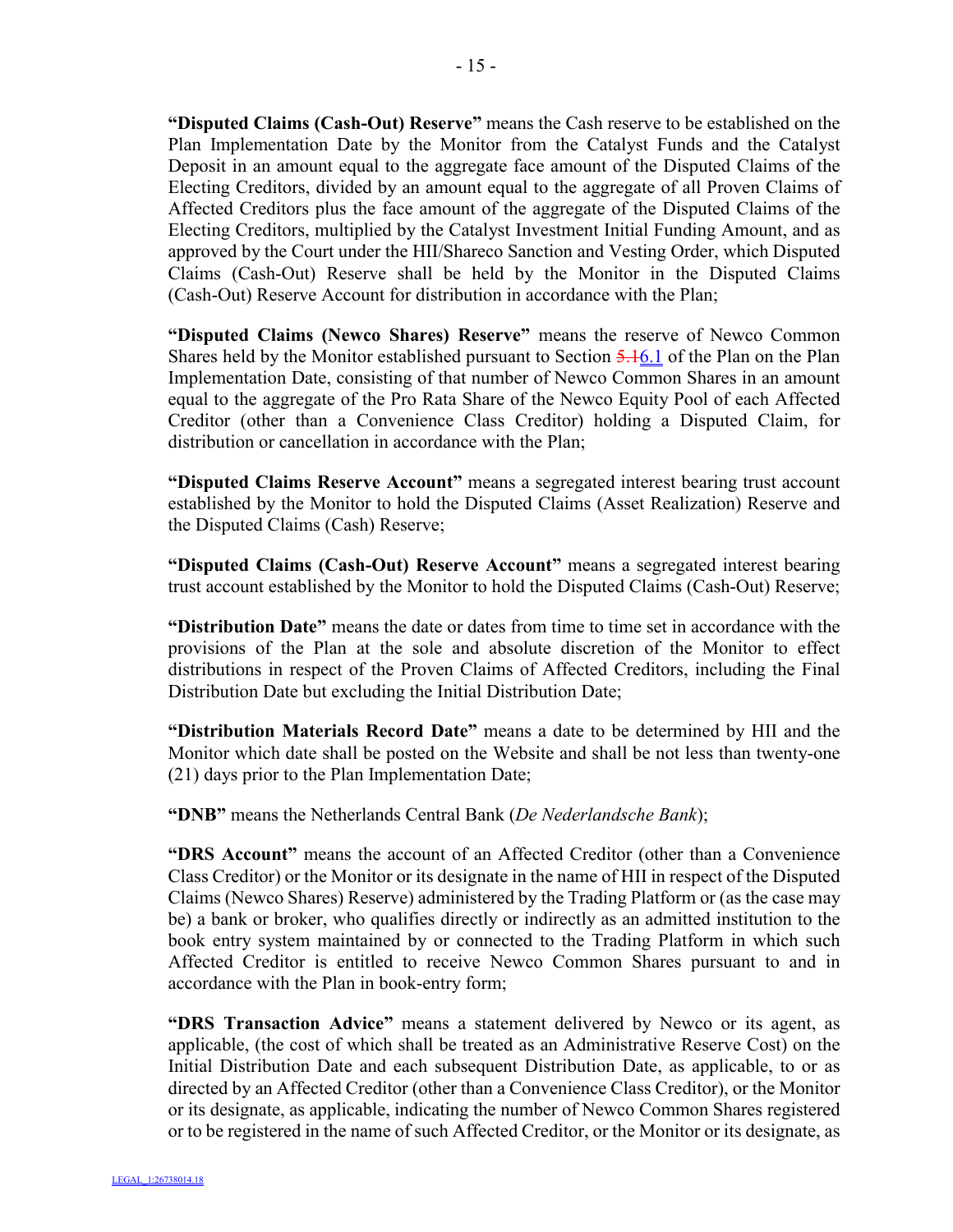applicable, as directed by such Affected Creditor or the Monitor or its designate, as applicable, in book-entry form in a DRS Account;

**"Effective Time"** means 12:01 a.m. on the Plan Implementation Date (and for greater certainty on 12:01 a.m. on the first day of the Plan Implementation Date in the event such date occurs over more than one day) or such other time on such date as HII and the Monitor shall determine or as otherwise ordered by the Court but in any event such Effective Time shall occur prior to the Homco 61 Effective Time as defined under the Homco 61 Plan;

**"Electing Creditor"** means an Affected Creditor who has validly elected the Newco Common Shares Cash-Out Option in its Cash-Out Election Form or the Convenience Class Claim Declaration;

**"Election/Proxy Deadline"** means the deadline for making any of a Convenience Class Claim Election, a Newco Common Shares Cash-Out Option Election, and for submitting Proxies in accordance with the HII/Shareco Meeting Order;

**"Election Period"** means the period from the date of the mailing of the HII/Shareco Meeting Materials to Affected Creditors to the Election/Proxy Deadline;

**"Employee Priority Claim"** means of the following Claims of Employees and former or inactive employees of HII and Shareco:

- (a) Claims equal to the amounts that such Employees and former or inactive employees would have been qualified to receive under paragraph 136(1)(d) of the BIA if HII and Shareco had become bankrupt on the HII Filing Date; and
- (b) Claims for wages, salaries, commissions or compensation for services rendered by them after the HII Filing Date and on or before the Plan Implementation Date together with, in the case of travelling salespersons, disbursements properly incurred by them in and about the Business during the same period;

**"Employees"** means any and all (i) employees of the HII Group Entities who are actively at work (including full-time, part-time or temporary employees), and (ii) employees of the HII Group Entities who are on approved leaves of absence (including maternity leave, parental leave, short-term disability leave, workers' compensation and other statutory leaves);

**"Encumbrance"** means any charge, mortgage, lien, pledge, claim, restriction, security interest, security agreement, hypothecation, assignment, deposit arrangement, hypothec, lease, rights of others including without limitation Transfer Restrictions, deed of trust, trust or deemed trust, lien, financing statement, preferential arrangement of any kind or nature whatsoever, including any title retention agreement, or any other arrangement or condition which in substance secures payment or performance of any obligations, action, claim, demand or equity of any nature whatsoever, execution, levy, charge or other financial or monetary claim, whether or not they have attached or been perfected, registered or filed and whether secured, unsecured or otherwise, or other encumbrance, whether created or arising by agreement, statute or otherwise at law, attaching to property, interests or rights and shall be construed in the widest possible terms and principles known under the law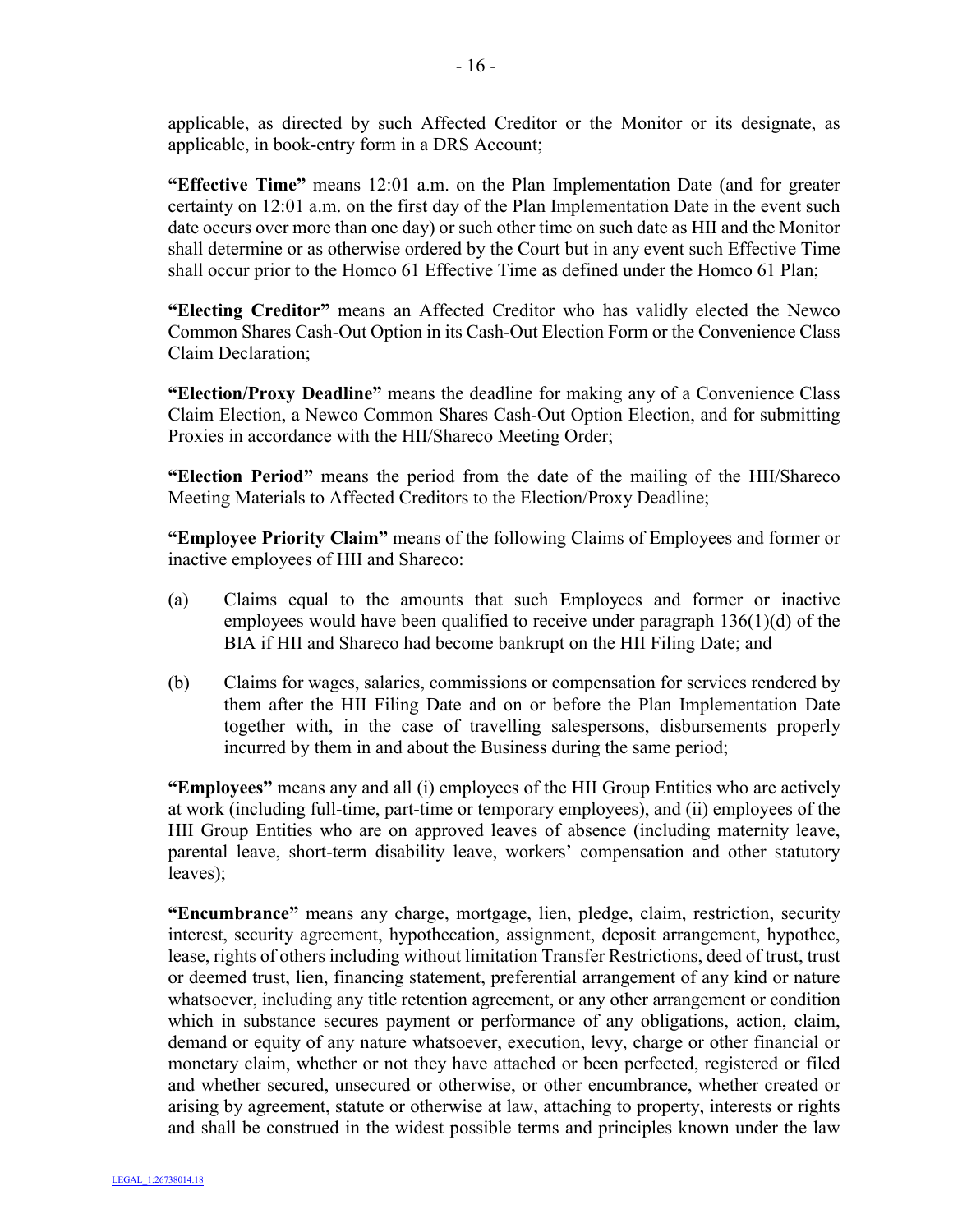applicable to such property, interests or rights and whether or not they constitute specific or floating charges as those terms are understood under Applicable Laws, including, without limiting the generality of the foregoing: (i) the CCAA Charges and (ii) the Plan Charges;

**"Equity Claim"** shall have the meaning ascribed thereto in Section 2 of the CCAA;

**"Excluded Claim"** means (i) any Claim secured by the CCAA Charges; (ii) the KERP Claims; (iii) Claims in respect of Administrative Reserve Costs; and (iv) any other Claim ordered by the Court to be treated as an Excluded Claim;

**"Expiry Date"** has the meaning ascribed thereto in Section 11.1(c)(ii) of the Plan;

**"Final Adjusted Newco Note Amount"** means the amount equal to the final fair market value of the Core Business Assets other than the Core GP Assets, less the Newco Bond 5 Guarantee Value, finally determined to be owing from Newco to HII under the Newco Note, which Final Adjusted Newco Note Amount shall not be less than €75,000,000 and shall not exceed  $EUR225,000,000$ ;

**"Final Distribution Date"** means such date after all of the Non-Core Business Assets have been realized and all of the Disputed Claims finally resolved, that the Monitor shall determine in its sole and absolute discretion or the Court shall otherwise order;

**"Final Order"** means a final Order of the Court, the implementation, operation or effect of which shall not have been stayed, varied, vacated or subject to pending appeal and as to which Order any appeal periods relating thereto shall have expired;

**"Foundation Entities"** has the meaning ascribed thereto in Section 13.1;

**"Funding Order"** means the Order of the Court made January 15, 2012, in the CCAA Proceedings with respect to the Stichting Advances;

**"GmbH"** means any Homburg Group Member that is a private limited liability company (*Geselllschaft mit beschränkter Haftung*) incorporated under the laws of Germany;

**"Governmental Authority"** means any domestic or foreign government, including any federal, provincial, state, territorial or municipal government, and any government department, body, ministry, agency, tribunal, commission, board, court, bureau or other authority exercising or purporting to exercise executive, legislative, judicial, regulatory or administrative functions of, or pertaining to, government including without limitation any Taxing Authority, the AFM and DNB;

**"Government Priority Claims"** means all Claims of Governmental Authorities in respect of amounts that are outstanding and that are of a kind that could be subject to a demand on or before the Final Distribution Date under:

- (a) subsections  $224(1.2)$  and  $224(1.3)$  of the ITA;
- (b) any provision of the *Canada Pension Plan* or the *Employment Insurance Act* (Canada) that refers to subsection 224(1.2) of the ITA and provides for the collection of a contribution, as defined in the *Canada Pension Plan*, or employee's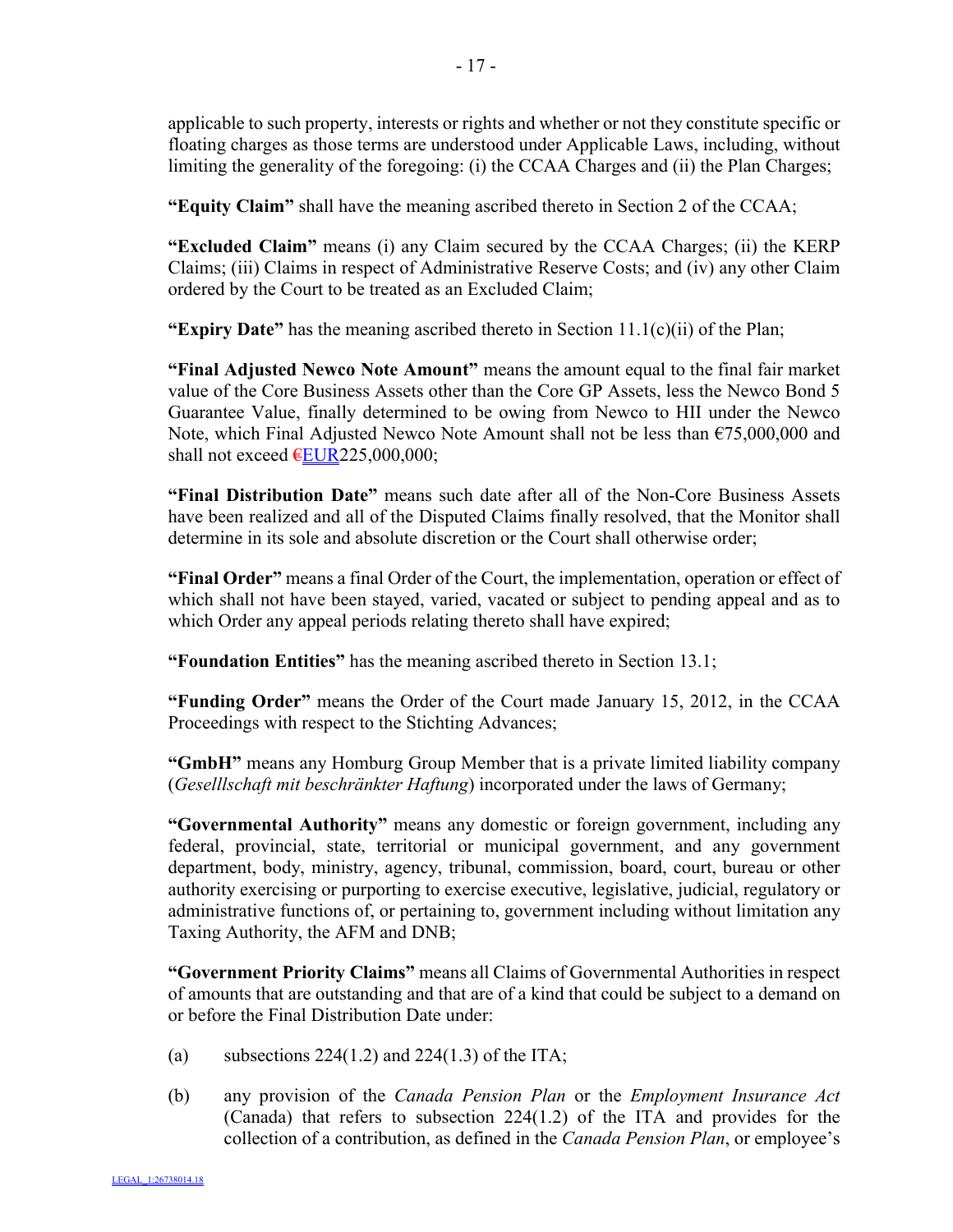premium or employer's premium as defined in the *Employment Insurance Act*  (Canada), or a premium under Part VII.1 of that Act, and of any related interest, penalties or other amounts; or

- (c) any provision of provincial legislation that has a similar purpose to subsection 224(1.2) of the ITA, or that refers to that subsection, to the extent that it provides for the collection of a sum, and of any related interest, penalties or other amounts, where the sum:
	- (i) has been withheld or deducted by a person from a payment to another person and is in respect of a tax similar in nature to the income tax imposed on individuals under the ITA; or
	- (ii) is of the same nature as a contribution under the *Canada Pension Plan* if the province is a "province providing a comprehensive pension plan" as defined in subsection 3(1) of the *Canada Pension Plan* and the provincial legislation establishes a "provincial pension plan" as defined in that subsection;

**"Guarantee"** of a Person means any Liability of that Person under any guarantee, agreement, endorsement (other than for collection or deposit in the ordinary course of business of that Person), discount with recourse or other obligation to pay, purchase, repurchase or otherwise be or become liable or obligated upon or in respect of any Indebtedness of any other Person to indemnify or hold harmless any Person from or against any losses, liabilities or damages, in circumstances intended to enable the Person to incur or pay any Indebtedness or to comply with any agreement relating thereto or otherwise to assure or protect Creditors against loss in respect of the Indebtedness;

**"Hearing"** means the Court hearing of HII's and Shareco's motion for the HII/Shareco Sanction and Vesting Order;

**"HII"** means Homburg Invest Inc., a corporation incorporated under the ABCA including any successors by amalgamation;

**"HII 86 GP"** means HII (86) GP Inc.;

**"HII 86 GP Liabilities"** means all secured and unsecured obligations and liabilities of HII 86 GP as at the Plan Implementation Date;

**"HII 87 GP"** means HII (87) GP Inc.;

**"HII 87 GP Liabilities"** all secured and unsecured obligations and liabilities of HII 87 GP as at the Plan Implementation Date;

**"HII Assets"** means all Property of HII;

**"HII Baltic Subco"** means a company incorporated under the NSCA, all of the shares of which are held by HII;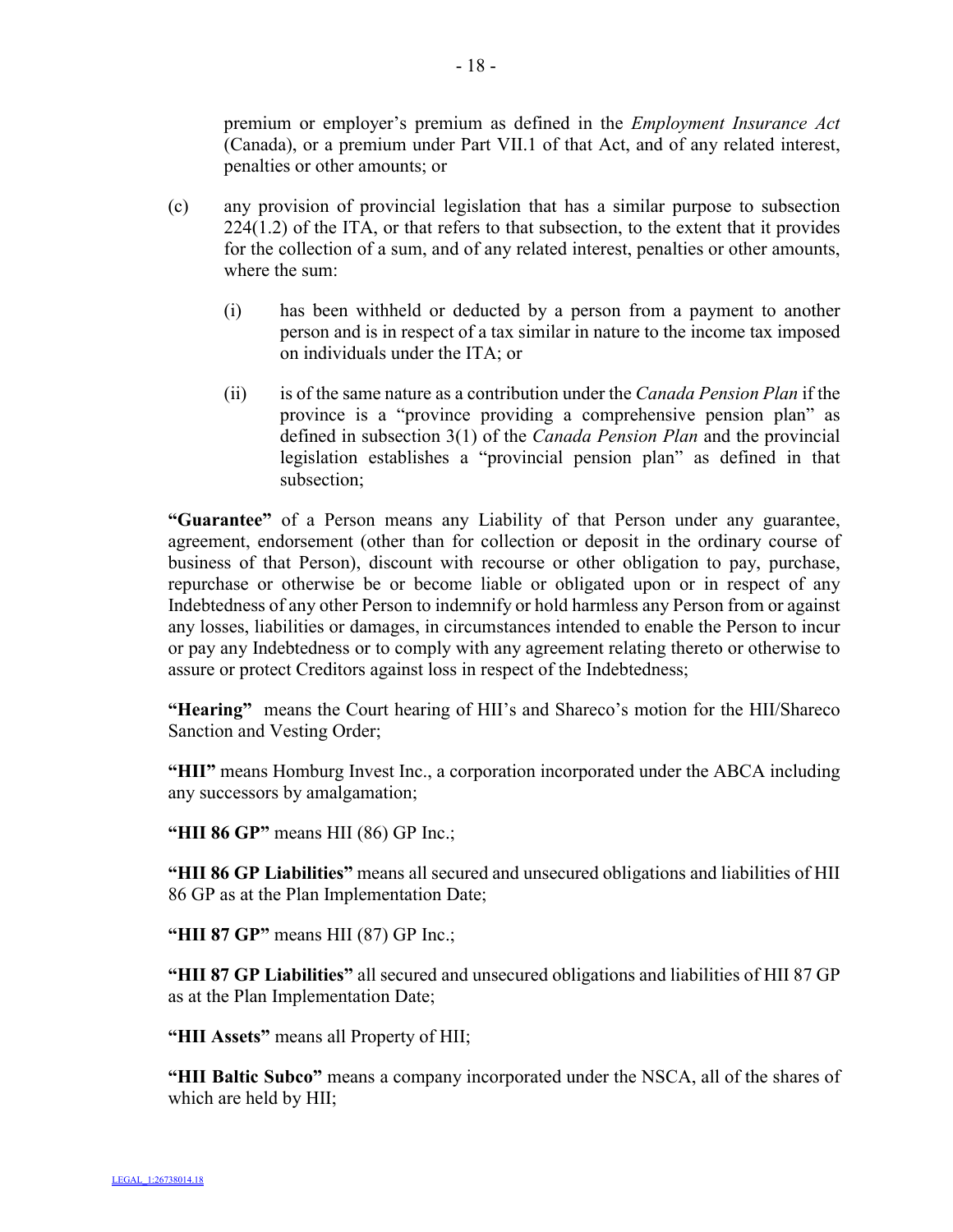**"HII Class A Preferred Shares"** means the authorized but not issued Class A preferred shares of HII<sup>-</sup>

**"HII Class A Shares"** means the issued and outstanding Class A subordinate voting shares of HII;

**"HII Class B Preferred Shares"** means the authorized but not issued Class B preferred shares of HII;

**"HII Class B Shares"** means the issued and outstanding Class B multiple voting shares of HII;

**"HII Co-obligation Note"** means the demand, adjustable, non-interest bearing promissory note issued by HII to Newco, the principal amount of which shall be deemed to be equal to the Final Adjusted Newco Note Amount, and such HII Co-obligation Note shall be secured by the Newco Co-obligation Charge;

**"HII's Existing Authorized Capital"** means, collectively, the HII Class A Preferred Shares, the HII Class A Shares, the HII Class B Preferred Shares, and the HII Class B Shares;

**"HII Filing Date"** means September 9, 2011;

**"HII Group"** means the Petitioners, the Applicant Partnerships and Castello Development Ltd.:

**"HII Group Entity"** means any member of the HII Group;

"**HII Homco 61 Distribution**" means the aggregate value of all non-Cash and Cash distributions made to Homco 61 LP under the Plan on account of the Homco 61 Net Intercompany Claim (for greater certainty being its Pro Rata Share of Newco Common Shares, the Cash Pool and the Asset Realization Cash Pool);

"**HII Loan**" means the loan by HII to Homco 61 LP evidenced by the Homco 61 Note, in the amount of Cdn\$65,197,177 as at the HII Filing Date (and as at the Homco 61 Filing Date was Cdn\$71,597,837.15);

**"HII New Common Shares"** means the new class of common shares of HII to be authorized and issued to Newco pursuant to Section  $12.3(ki)(ii)$  of the Plan;

**"HII US Subco"** means a company incorporated under the NSCA, all the shares of which are held by HII;

**"HII/Shareco Creditors' Meeting"** means the meeting or meetings of Affected Creditors to be called and held pursuant to the HII/Shareco Meeting Order for the purpose of considering and voting upon the Plan, and includes any adjournment, postponement or rescheduling of such meeting or meetings;

**"HII/Shareco Meeting Materials"** has the meaning ascribed thereto in paragraph 12 of the HII/Shareco Meeting Order;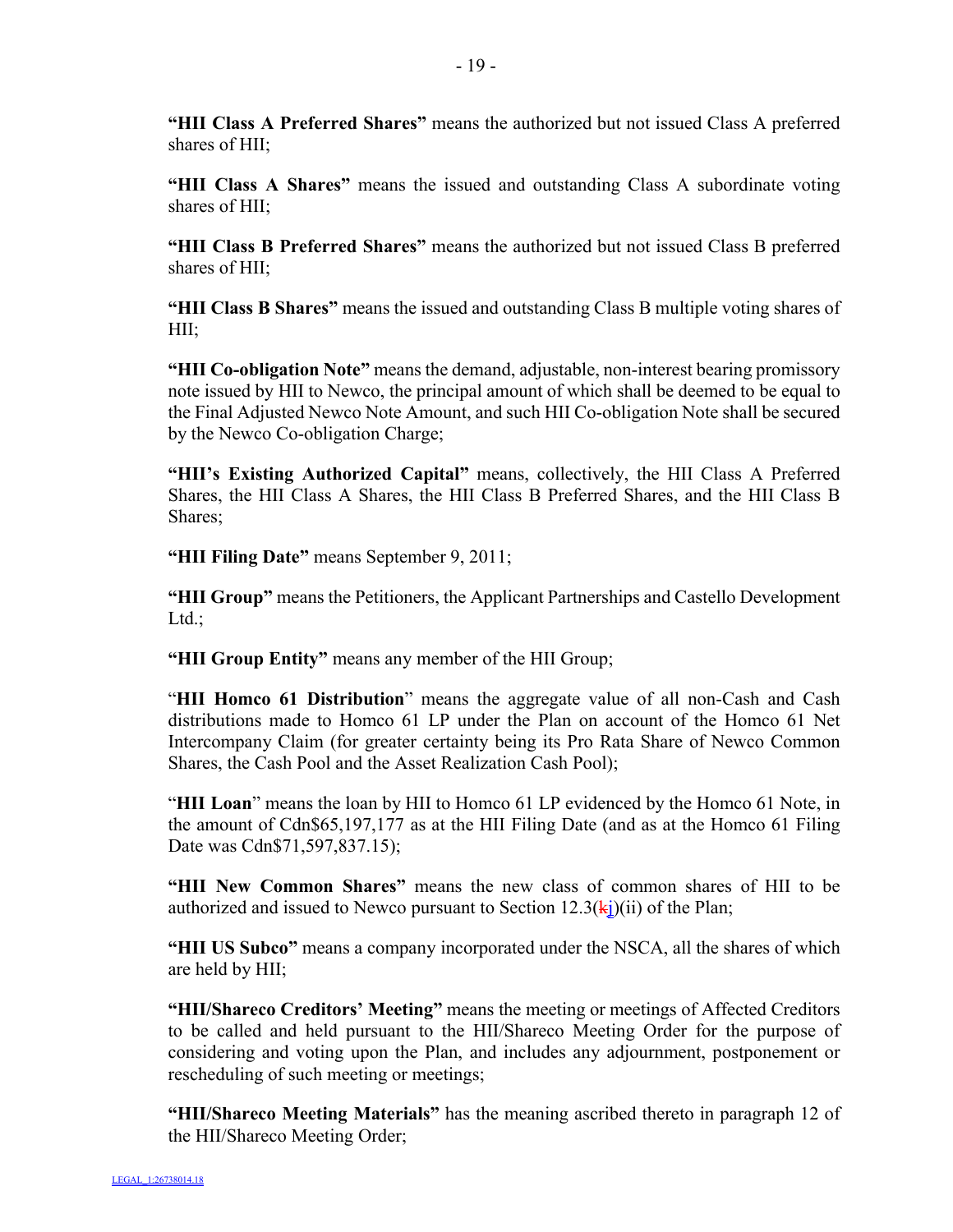**"HII/Shareco Meeting Order"** means the Order, substantially in the form set out in Schedule "C" to the Plan, to be made by the Court under the CCAA that, among other things, sets the date for the HII/Shareco Creditors' Meeting, approves the HII/Shareco Meeting Materials, and contains the Restated Catalyst Support Agreement Approval, as same may be amended, restated or varied from time to time;

**"HII/Shareco Sanction and Vesting Order"** means the Order to be granted by the Court as contemplated under the Plan which, *inter alia*, approves and sanctions the Plan and the transactions contemplated thereunder, vests title in and to the Core Business Assets (other than the Core GP Assets) in Newco and the Core GP Assets in the Newco Subsidiaries respectively, free and clear of all Encumbrances other than the Core Business Asset Creditor Claims and grants the Plan Charges, which shall be a Final Order;

**"HII/Shareco Record Date"** has the meaning ascribed thereto in the HII/Shareco Meeting Order;

**"HLPM"** means Homburg L.P. Management Incorporated, a corporation incorporated under the NSCA;

**"HMCI"** means Homburg Management (Canada) Inc., a corporation incorporated under the *Canada Business Corporations Act*, R.S.C. 1985, c. C-44, as amended, and a Petitioner;

**"Holland Garden"** means Holland Garden Development Ltd., a corporation incorporated under the ABCA;

**"Homburg Baltic"** means Homburg Baltic LP Inc., a corporation incorporated under the NSCA;

**"Homburg Baltic Creditor"** means a Person having a Homburg Baltic Creditor Claim, which shall be an Unaffected Creditor;

**"Homburg Baltic Creditor Claim"** means any Claim against Homburg Baltic, which shall be an Unaffected Claim;

**"Homburg Baltic General Partners"** means the general partners of the Homburg Baltic Limited Partnerships;

**"Homburg Baltic Intercompany Loan"** means the receivable obligations owing from Homburg Baltic to HII as at the HII Filing Date;

**"Homburg Baltic Limited Partnership Creditor"** means a secured or unsecured Creditor of any of the Homburg Baltic Limited Partnerships, which shall be an Unaffected Creditor;

**"Homburg Baltic Limited Partnership Creditor Claim"** means any Claim of a Homburg Baltic Limited Partnership Creditor against a Homburg Baltic Limited Partnership, which shall be an Unaffected Claim;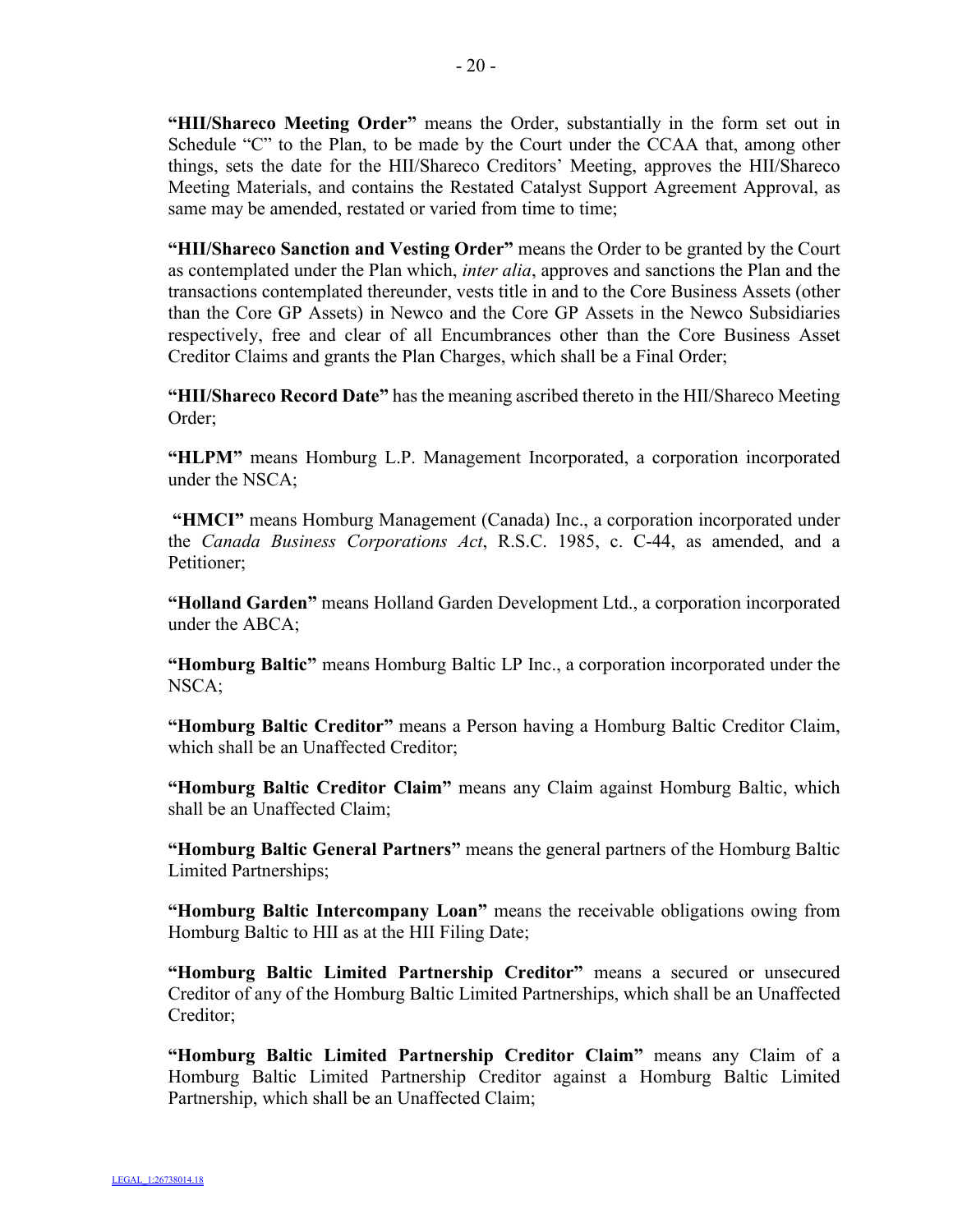**"Homburg Baltic Limited Partnerships"** means the following limited partnerships formed under the laws of the Baltic States: Kub Homburg NT, Kub Homburg LT Baltijos Investicijos, Kub Homburg LT Baltijos Investicijos 2, Homburg LV Investments KS, Homburg Baltic (ES) Investments UU, and Homburg Baltic (ES) AST Investments UU;

**"Homburg Group Member"** means any body corporate or limited partnership directly or indirectly owned by HII wherever incorporated or formed;

**"Homburg Invest USA"** means Homburg Invest (USA) Limited, a company incorporated under the NSCA and to be continued as an Alberta corporation;

**"Homburg US"** means Homburg (US) Incorporated, a company incorporated under the NSCA;

**"Homburg US Intercompany Loan"** means all amounts loaned or advanced by HII to the receivable obligations owing from Homburg US on the Plan Implementation Date;

**"Homburg US Intercompany Loan (No Value)"** means an amount equal to the difference between the Homburg US Intercompany Loan and the fair market value of such loan, as at the Plan Implementation Date;

**"Homburg US Intercompany Loan Note (Value)"** means a priority promissory note having a principal amount equal to the difference between the Homburg US Intercompany Loan and the Homburg US Intercompany Loan (No Value);

**"Homco"** means a Homburg Group Member limited partnership formed under the NSLPA and as more particularly set out on and defined in Schedule "D" to the Plan;

**"Homco 61 Affected Claim"** means any Claim against Homco 61 LP, including for greater certainty, the Bond 6 Homco 61 Claim, but excluding the Homco 61 LP Unaffected Claims and Homco 61 Equity Claims;

**"Homco 61 Affected Creditor"** means a Creditor with a Homco 61 Affected Claim, including for greater certainty a Bond 6 Claim Holder;

**"Homco 61 Affected Creditor HII Claim"** means an Affected Claim against HII pertaining to the same obligation as a Homco 61 Affected Claim whether by Guarantee or otherwise, including for greater certainty the Bond 6 HII Claim;

**"Homco 61 Affected Creditor HII Deficiency Claim"** means the aggregate Proven Claim of any holder of a Homco 61 Affected Creditor HII Claim for distribution purposes under the Plan, which shall be deemed to be an amount equal to each such holder's Homco 61 Affected Creditor HII Claim less its Homco 61 Recovered Amount, including for greater certainty the Bond 6 HII Deficiency Claim;

**"Homco 61 Recovered Amount"** means the *pro rata* share of the HII Homco 61 Distribution recovered by a holder of a Homco 61 Affected Creditor HII Claim under the Homco 61 Plan on account of its Homco 61 Proven Claim, including for greater certainty the Bond 6 Homco 61 Recovered Amount;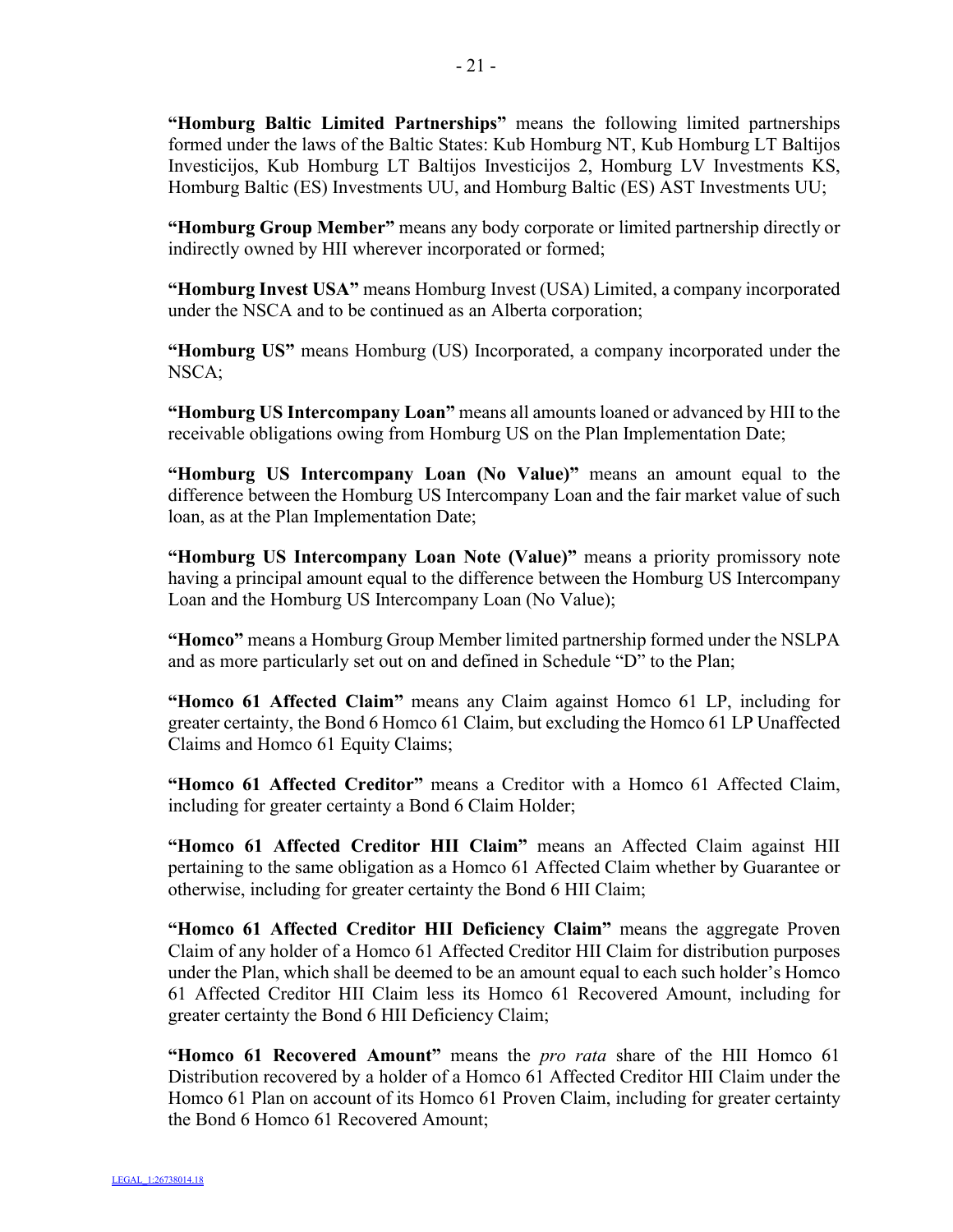- 22 -

Creditors (as defined under the Homco 61 Plan) to be called and held concurrently with the HII/Shareco Creditors' Meeting pursuant to the Homco 61 Meeting Order for the purpose of considering and voting upon the Homco 61 Plan, and includes any adjournment, postponement or rescheduling of such meeting or meetings;

**"Homco 61 Guarantee"** means the guarantee of Shareco's obligations under the Bond 6 Indenture granted by Homco 61 LP in favour of Stichting Homburg Bonds dated July 1, 2005;

**"Homco 61 Intercompany Claim"** means the aggregate gross amount owing by HII to Homco 61 LP as reflected in the books and records of HII in the amount of Cdn\$127,593,683 as at the HII Filing Date;

**"Homco 61 LP"** means Homco Realty Fund (61) Limited Partnership, a limited partnership formed under the NSLPA;

**"Homco 61 Net Intercompany Claim"** means the amount of Cdn\$62,396,506 being the amount of the Homco 61 Intercompany Claim, after reduction pursuant to set-off effected under the Plan by the amount of the HII Loan, and which amount shall be Homco 61 LP's deemed Proven Claim against HII under the Plan;

**"Homco 61 Note"** means the demand promissory note dated July 4, 2005 evidencing the HII Loan, issued by Homco 61 LP to HII and pledged by HII to Shareco as security for the Shareco Loan and subsequently assigned by Shareco to Stichting Homburg Bonds;

**"Homco 69 LP Valbonne 2 BV Intercompany Loan"** means all amounts loaned or advanced by Valbonne 2 BV to Homco 69 LP as at the **HII FilingPlan Implementation** Date:

**"Homco 61 Original Plan"** has the meaning ascribed thereto in the Recitals;

**"Homco 61 Plan"** means the Homco 61 Original Plan, as amended by the Homco 61 Restated Plan, and as may be amended, restated, modified and/or supplemented from time to time in accordance with its terms;

**"Homco 61 Restated Plan"** means the restated plan of compromise of Homco 61 LP filed by Homco 61 LP under the CCAA dated April 26, 2013;

**"Homco 70 LP Coët BV Intercompany Loan"** means all amounts loaned or advanced by Coët BV to Homco 70 LP as at the **HII FilingPlan Implementation** Date;

**"Homco 86 LP HII Intercompany Loan"** means all amounts loaned or advanced by HII to Homco 86 LP as at the **HII FilingPlan Implementation** Date;

**"Homco 86 LP Homco 86 BV Intercompany Loan"** means all amounts loaned or advanced by Homco 86 BV to Homco 86 LP as at the Plan Implementation Date;

**"Homco 87 LP HII Intercompany Loan"** means all amounts loaned or advanced by HII to Homco 87 LP as at the **HII FilingPlan Implementation Date**;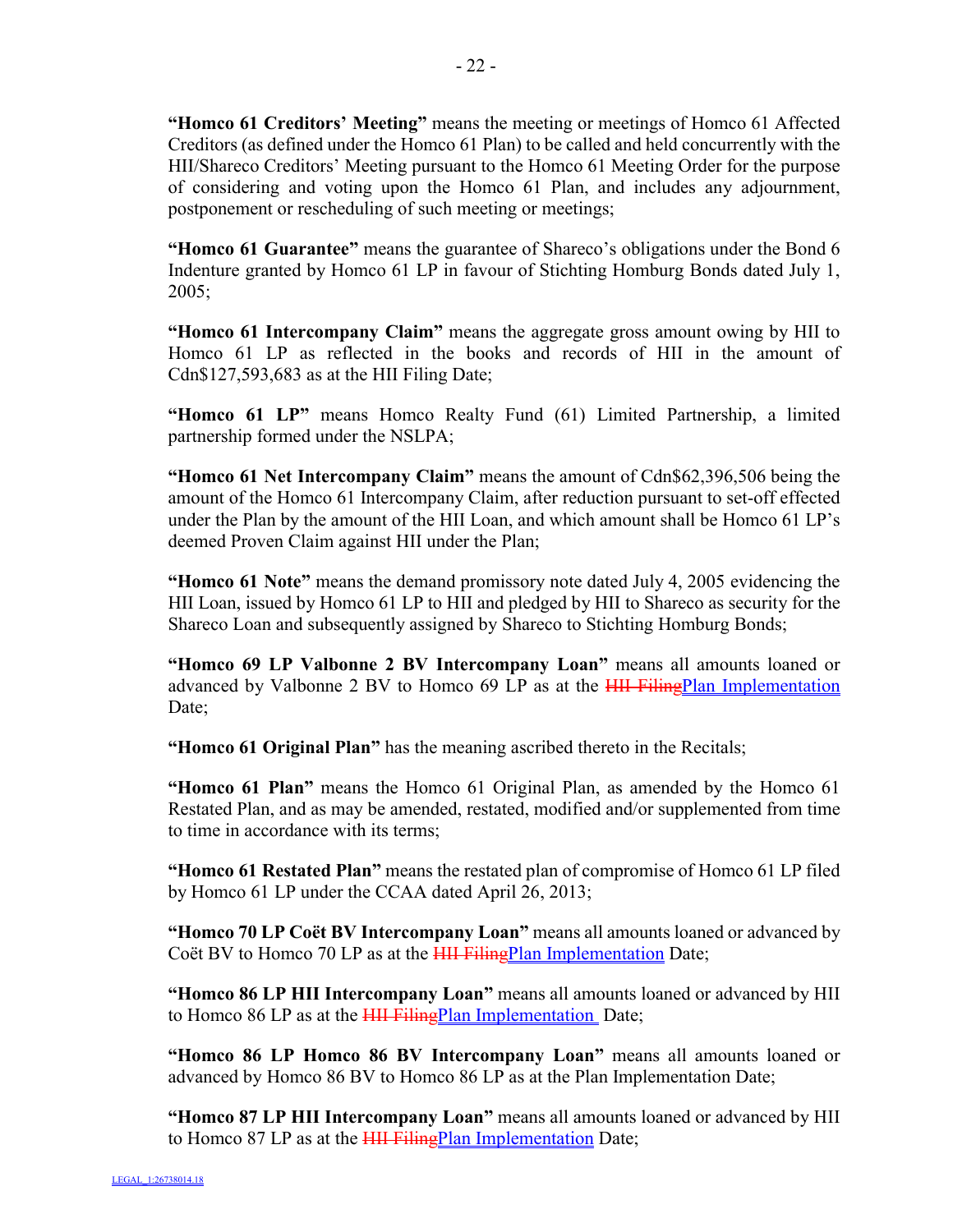**"Homco 87 LP Homco 87 BV Intercompany Loan"** means all amounts loaned or advanced by Homco 87 BV to Homco 87 LP as at the Plan Implementation Date;

**"Homco 110 LP HII Intercompany Loan"** means all amounts loaned or advanced by HII to Homco 110 LP as at the **HII FilingPlan Implementation** Date;

**"Homco 110 LP Valbonne 5 BV Intercompany Loan"** means all amounts loaned or advanced by Valbonne 5 BV to Homco 110 LP as at the **HII FilingPlan Implementation** Date;

**"Homco 190 Loan"** means the intercompany loan from Homco 190 LP to Homco 199 LP as evidenced by the Homco 190 Loan Promissory Note;

**"Homco 190 Loan Promissory Note"** means the promissory note dated May 25, 2010, delivered by Homco 199 LP to Homco 190 LP;

**"Homco 190 LP"** means Homco Realty Fund (190) Limited Partnership, a limited partnership formed under the NSLPA;

**"Homco 191 Loan"** means the intercompany loan from Homco 191 LP to Homco 199 LP as evidenced by the Homco 191 Loan Promissory Note;

**"Homco 191 Loan Promissory Note"** means the promissory note dated May 25, 2010, delivered by Homco 199 LP to Homco 191 LP;

**"Homco 191 LP"** means Homco Realty Fund (191) Limited Partnership, a limited partnership formed under the NSLPA;

**"Homco 199 Cash Amount"** means the amount of Cash held by Homco 199 LP on the Plan Implementation Date;

**"Homco 199 Loan"** means all amounts loaned or advanced by Homco 199 LP to HII and outstanding as at the Plan Implementation Date;

**"Homco 199 LP"** means Homco Realty Fund (199) Limited Partnership, a limited partnership formed under the NSLPA;

**"Homco GP"** means the corporate general partner of a Homco other than a Core Homco and for greater certainty excluding HLPM;

**"HSBC"** means HSBC Bank Canada;

**"HSBC Secured Claim"** means the claim of HSBC against HII secured by HII's personal and movable property pursuant to a general security agreement dated July 5, 2001 and a hypothec on movable property dated December 16, 2010, to the extent of the amount of such security, subject to such security being valid and enforceable;

**"Incorporation Foundation"** means Stichting Oprichting Geneba Properties, a Dutch foundation (*Stichting*) incorporated solely for the purposes of incorporating Newco and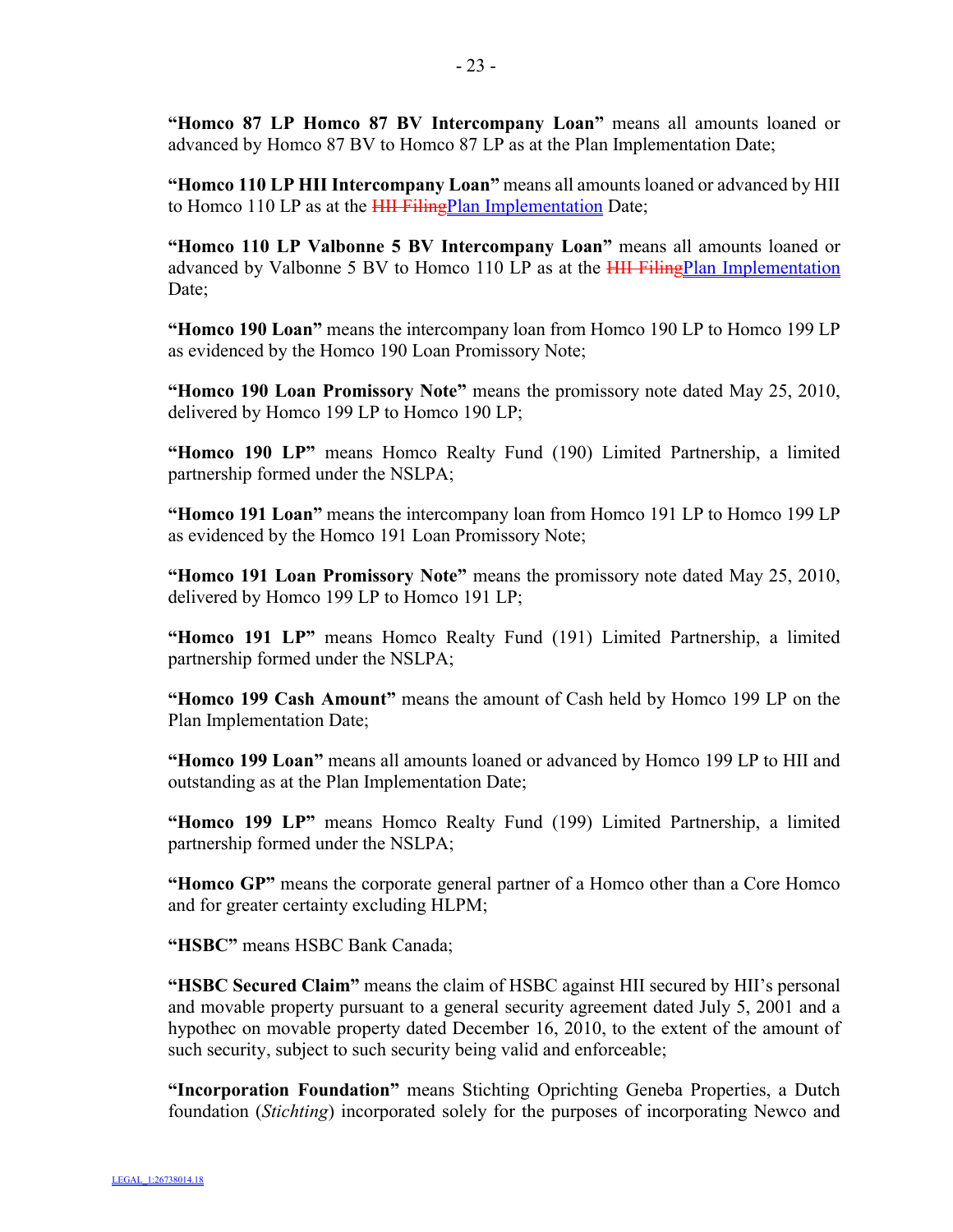acting as initial shareholder of Newco preference shares in accordance with the Pre-Plan Implementation Date Transactions;

"**Indebtedness**" of a Person means, without duplication:

- (a) all debts and liabilities of that Person for borrowed money;
- (b) all debts and liabilities of that Person representing the deferred acquisition cost of property and services; and
- (c) all Guarantees given by that Person;

**"Information Circular"** means the information circular prepared by HII on behalf of HII, Shareco and Homco 61 LP and any schedules or appendices thereto (including the Plan and the Homco 61 Plan), as may be amended, restated or varied from time to time, together with any other documents required by the Court in connection with the calling and holding of the HII/Shareco Creditors' Meeting and the Homco 61 Creditors' Meeting to consider and approve the Plan and the Homco 61 Plan respectively;

**"Initial Distribution Date"** means a date on or after the Plan Implementation Date as the Monitor shall have determined in its sole discretion, or such other date as specified in the HII/Shareco Sanction and Vesting Order;

**"Initial Order"** means the Order of the Court under the CCAA obtained by the Petitioners on September 9, 2011 and as same may be amended, restated or varied from time to time;

**"Insolvent Person"** means a Person the aggregate of whose property is not, at a fair valuation, sufficient, or, if disposed of at a fairly conducted sale under legal process, would not be sufficient, to enable payment of all its obligations, due and accruing due, or who is unable to meet its obligations generally as they become due;

**"Intercompany Claims"** means any Claim of HII or any Homburg Group Member against HII or any other Homburg Group Member, whether or not recorded in the usual and ordinary course in the books and records of the applicable Person;

**"Inverness"** means Inverness Estates Development Ltd., a corporation incorporated under the ABCA and a Petitioner;

**"Investment Proposal Process"** means the process approved by Order of the Court made on March 1, 2013, as amended by further Order of the Court made on March 14, 2013, providing for standard terms and conditions governing the delivery of investment proposals to HII and the Monitor;

"ITA" means the *Income Tax Act* (Canada), R.S.C. 1985, c. 1 ( $5<sup>th</sup>$  Supp.), as amended and any regulations thereunder;

**"KERP Claim"** means a claim of any Person under the KERPS;

**"KERP Fund"** means the monies held by the Monitor to pay the KERP Claims;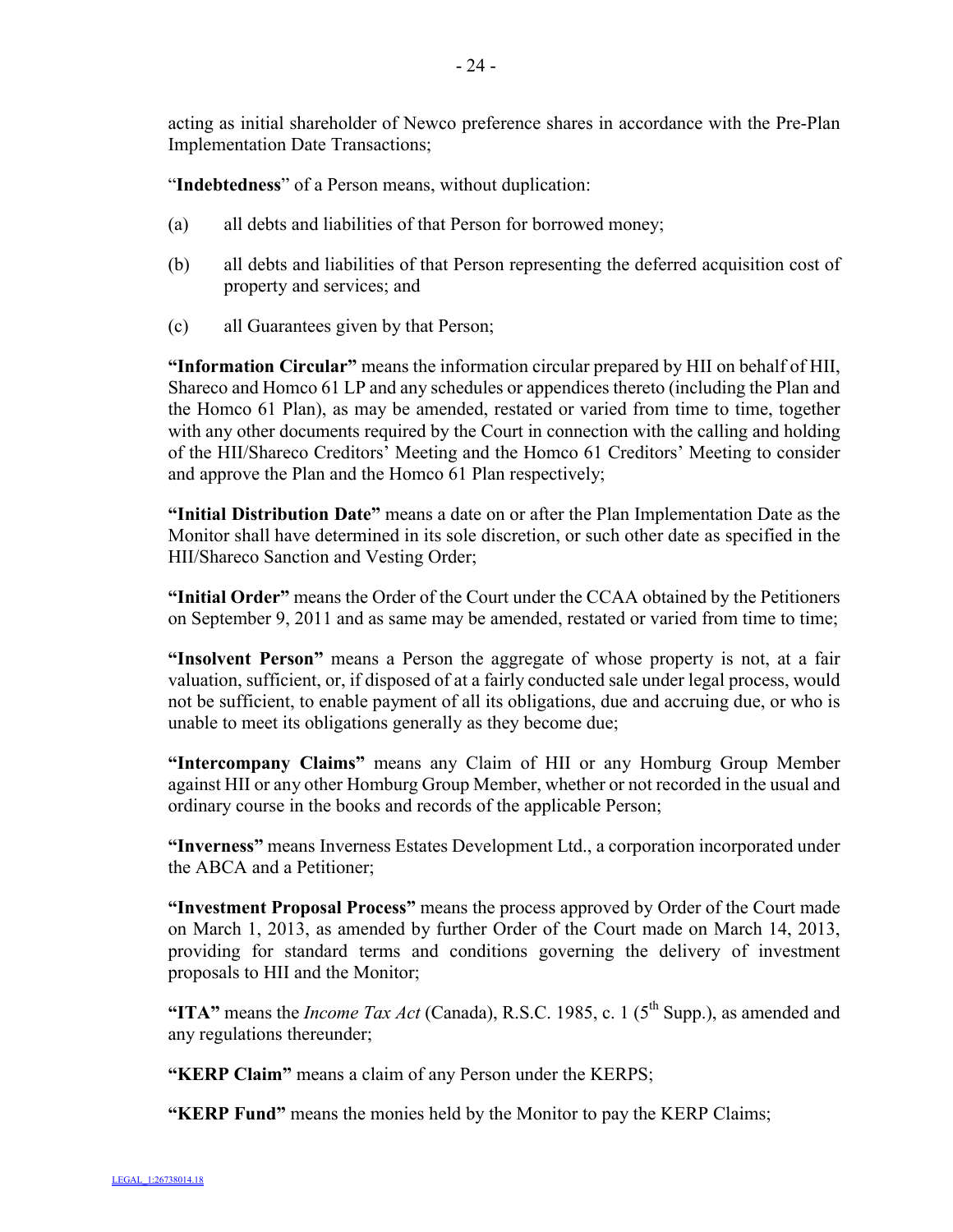**"KERPS"** means the Key Employee Retention Plans approved by paragraph 32 of the Initial Order as amended and extended from time to time;

**"Letter of Instruction"** means a form to be completed by Affected Creditors (other than Convenience Class Creditors) that is to be delivered by such Affected Creditors to the Monitor in accordance with the Plan, which form shall set out (i) the registration details for the issuance of the Newco Common Shares to such Affected Creditors required for the Trading Platform; (ii) the address to which such Affected Creditors' DRS Transaction Advices (or similar notices for the Trading Platform) and other notices are to be mailed, and (if applicable) to which cash distributions in cheque form are to be delivered; and (iii) the IBAN number and other details for the account of such Affected Creditors to which cash distributions in wire transfer form are to be delivered;

**"Liabilities"** of a Person means all Indebtedness, obligations and other liabilities of that Person whether absolute, accrued, contingent, fixed or otherwise, or whether due or to become due;

**"Limited Partnership Agreement"** means an agreement between HII, as sole limited partner, and the relevant general partner or general partners of a Homco;

**"Liquidation Advisory Committee"** means the committee to be created under the HII/Shareco Sanction and Vesting Order, comprised of three individual members, one of whom shall be nominated by Stichting Homburg Bonds, one of whom shall be nominated by Catalyst, and one of whom shall be nominated by HII, with the powers, entitlements and duties set out therein and in the Plan;

**"Liquidation Charge"** means a prior ranking Charge created pursuant to the HII/Shareco Sanction and Vesting Order against the Non-Core Business Assets in favour of the Monitor as security for the Liquidation Costs;

**"Liquidation Costs"** means the costs of liquidation or realization of the Non-Core Business Entities' Assets and of realization of the Non-Core Business Assets, including professional fees and disbursements;

**"Litigation Claim"** means any and all claims, actions, causes of action, demands, suits, rights, entitlements, litigation, arbitration, proceeding, hearing or complaint, whether known or unknown, reduced to judgment or not reduced to judgment, liquidated or unliquidated, contingent or non-contingent, matured or unmatured, disputed or undisputed, secured or unsecured, assertable directly or derivatively, in law, equity or otherwise, based in whole or in part on any act or omission or other event occurring at any time, whether before, on or after the HII Filing Date which may be asserted by or on behalf of (i) HII, Shareco, Homco 190 LP, Homco 191 LP and Homco 199 LP against any and all third parties; or (ii) the Monitor, pursuant to section 36.1 of the CCAA, or sections 95 to 101 of the BIA; provided however that in no event shall a Litigation Claim be a Claim being released by the Plan;

**"Litigation Proceeds"** any proceeds or settlement or judgment arising from the Litigation Claims, net of any Litigation Reserve Costs;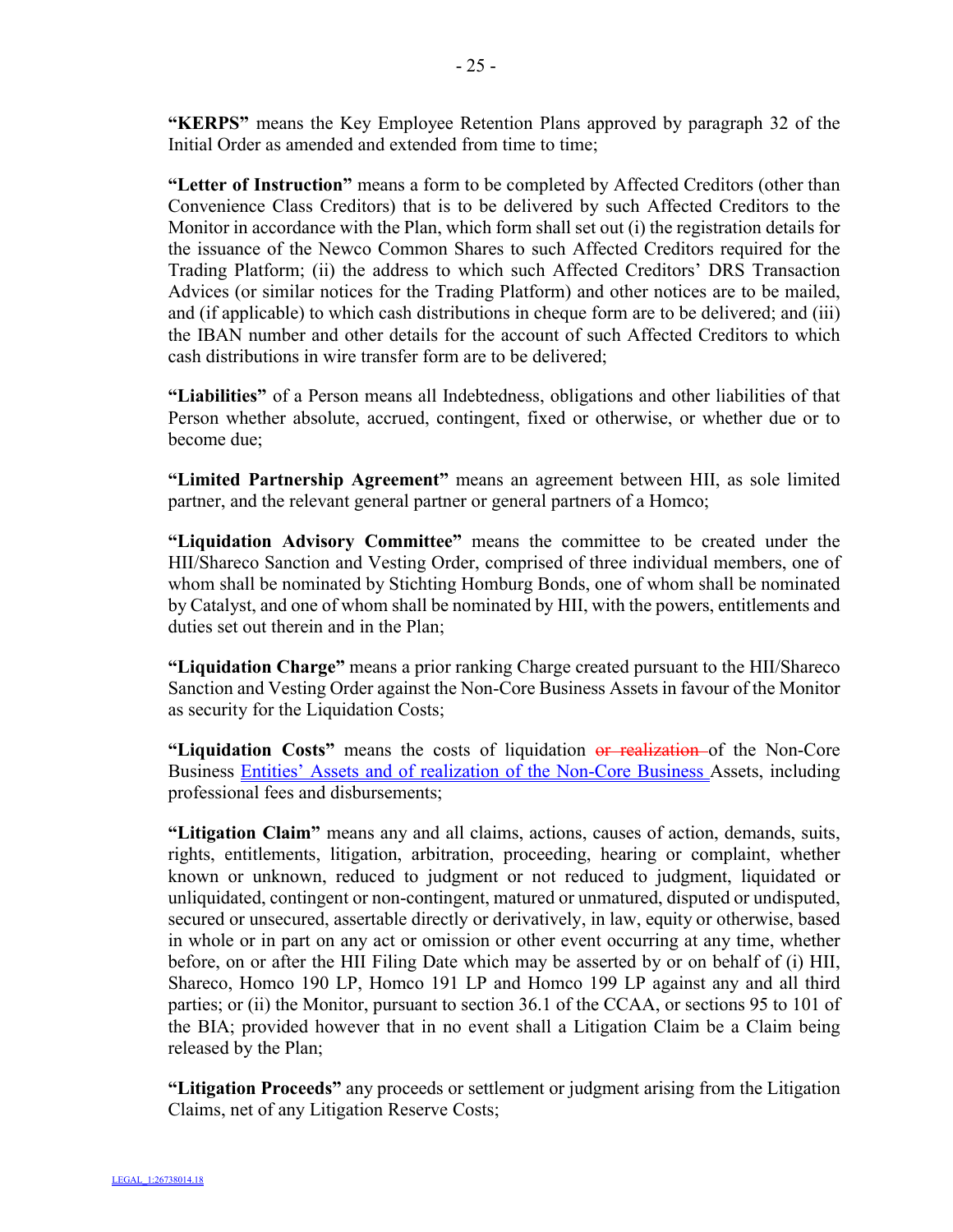**"Litigation Reserve"** means a Cash reserve in the amount of Five Hundred Thousand (\$500,000) dollars, approved by the Court in the HII/Shareco Sanction and Vesting Order, which reserve shall be established and deposited by the Monitor into the Litigation Reserve Account for the purpose of paying the Litigation Reserve Costs;

**"Litigation Reserve Account"** means a segregated interest bearing trust account established by the Monitor to hold the Litigation Reserve;

**"Litigation Reserve Costs"** means professional fees, disbursements, judicial or extrajudicial costs or solicitor client costs of the Monitor (including of its legal counsel and other advisors) relating to the investigation and assessment of Creditor Causes of Action or Litigation Claims and the litigation or settlement of Litigation Claims;

**"Material Adverse Change"** means any event, circumstance, occurrence, fact, condition, change or effect that would be materially adverse to the Core Business Assets, the Non-Core Business Assets, the security affecting the Core Business Assets and Non-Core Business Assets or any third party secured claims affecting same, or the results of operations or conditions (financial or otherwise) of the Core Business Entities (taken as a whole), provided however, that any event, circumstances, occurrence, fact, condition, change or effect:

- (a) relating to, or arising from, general economic conditions;
- (b) relating to, or arising from, any change in the global, national or regional political conditions (including the outbreak of hostilities or acts of terrorism) or any change in Applicable Laws;
- (c) relating to, or arising from, any emergency in the geographic area where the HII Group Entities operate (including a power outage);
- (d) relating to fluctuations in the earnings or liabilities of the HII Group Entities, taken as a whole, during the period commencing on January 1, 2013 and ending on the Plan Implementation Date; and
- (e) relating to, or arising from, any litigation matters relating to Disputed Claims;

shall be deemed not to constitute a "Material Adverse Change" and shall not be considered in determining whether a "Material Adverse Change" has occurred;

**"Monitor"** means Deloitte in its capacity as Court-appointed Monitor pursuant to the Initial Order;

**"Monitor's Plan Completion Certificate"** means the certificate substantially in the form attached as Schedule "D" to the HII/Shareco Sanction and Vesting Order to be filed by the Monitor with the Court;

**"Monitor's Plan Implementation Date Certificate"** means a certificate substantially in the form appended as Schedule "A" to the HII/Shareco Sanction and Vesting Order to be filed by the Monitor with the Court and declaring that all of the Conditions Precedent to implementation of the Plan have been satisfied or waived and that all right, title and interest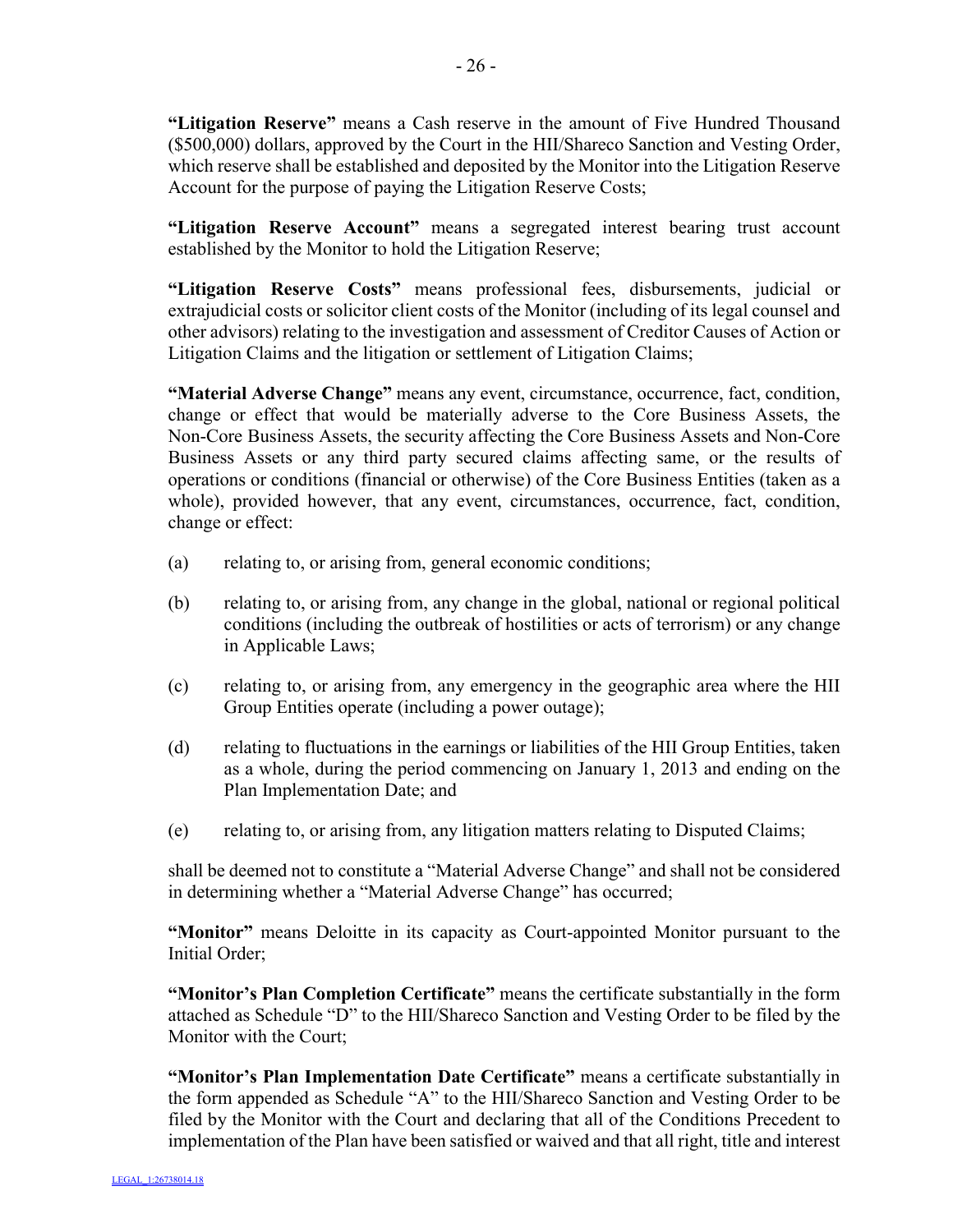in and to the Core Business Assets (other than the Core GP Assets) and the Core GP Assets have vested absolutely in Newco and the Newco Subsidiaries respectively, free and clear of all Encumbrances, other than Core Business Creditor Claims, in accordance with the HII/Shareco Sanction and Vesting Order;

**"Mortgage Bond Claim"** means any Claim of a debenture holder or Stichting Homburg Bonds arising under or in connection with the debentures issued under the Mortgage Bond Trust Indenture;

**"Mortgage Bond Proven Claim"** means a Mortgage Bond Claim that is a Proven Claim;

**"Mortgage Bond Trust Indenture"** means, collectively, a Trust Indenture dated as of December 15, 2002, between Shareco and Stichting Homburg Bonds, a Second Supplemental Indenture dated as of November 30, 2004, between Shareco and Stichting Homburg Bonds, a Third Supplemental Indenture dated as of December 31, 2004, between Shareco and Stichting Homburg Bonds, Fourth Supplemental Indenture dated as of July 4, 2005, between Shareco and Stichting Homburg Bonds, a Fifth Supplemental Indenture dated as of July 1, 2005, between Shareco and Stichting Homburg Bonds, a Special Supplemental Indenture to the Second Supplement dated as of November 5, 2012, between Shareco and Stichting Homburg Bonds, a Special Supplemental Indenture to the Third Supplement dated as of August, 2005, between Shareco and Stichting Homburg Bonds, a Special Supplemental Indenture to the Third Supplement dated as of November 5, 2012, between Shareco and Stichting Homburg Bonds, a Special Supplemental Indenture to the Fourth Supplemental dated August, 2005, between Shareco and Stichting Homburg Bonds, a Second Special Supplemental Indenture to the Fourth Supplemental dated November 30, 2007, between Shareco and Stichting Homburg Bonds, and a Special Supplemental Indenture to the Fifth Supplement dated as of November 5, 2012, between Shareco and Stichting Homburg Bonds, all of which are governed by the laws of the Province of Nova Scotia, the obligations under which are secured by the Mortgage Bond Trust Indenture Security;

**"Mortgage Bond Trust Indenture Security"** means the security and Guarantees, if any, granted by HII, Shareco and/or any Homburg Group Member, to the holders of notes issued under different series of the Mortgage Bond Trust Indenture, determined by the Monitor or the Court to be valid and opposable;

**"Mortgage Bond Trust Indenture Unsecured Claim"** means the aggregate amount outstanding as at the HII Filing Date in respect of each series of bonds issued under the Mortgage Bond Trust Indenture (including interest only accrued to the HII Filing Date) after realization of the Mortgage Bond Trust Indenture Security, as applicable, but excluding with respect to the Bond 5 Claim Holders and the Bond 6 Claim Holders, respectively, the Bond 5 Unsecured Claim and the Bond 6 HII Deficiency Claim;

**"Named Director"** means the following present and former directors and officers of the HII Group Entities: Jan Schöningh, James F. Miles, Walter Fitzgerald, Hartmut Fromm, Philip O'Brien, Edward Ovsenny, Jan Hielke Lamsma, Jan-Willem Wattel, Stephen Rosenhek, Jelle Martens, Peter van Jaarsveld and Rico Tel;

**"Named Officers"** means Jan Schöningh and James F. Miles;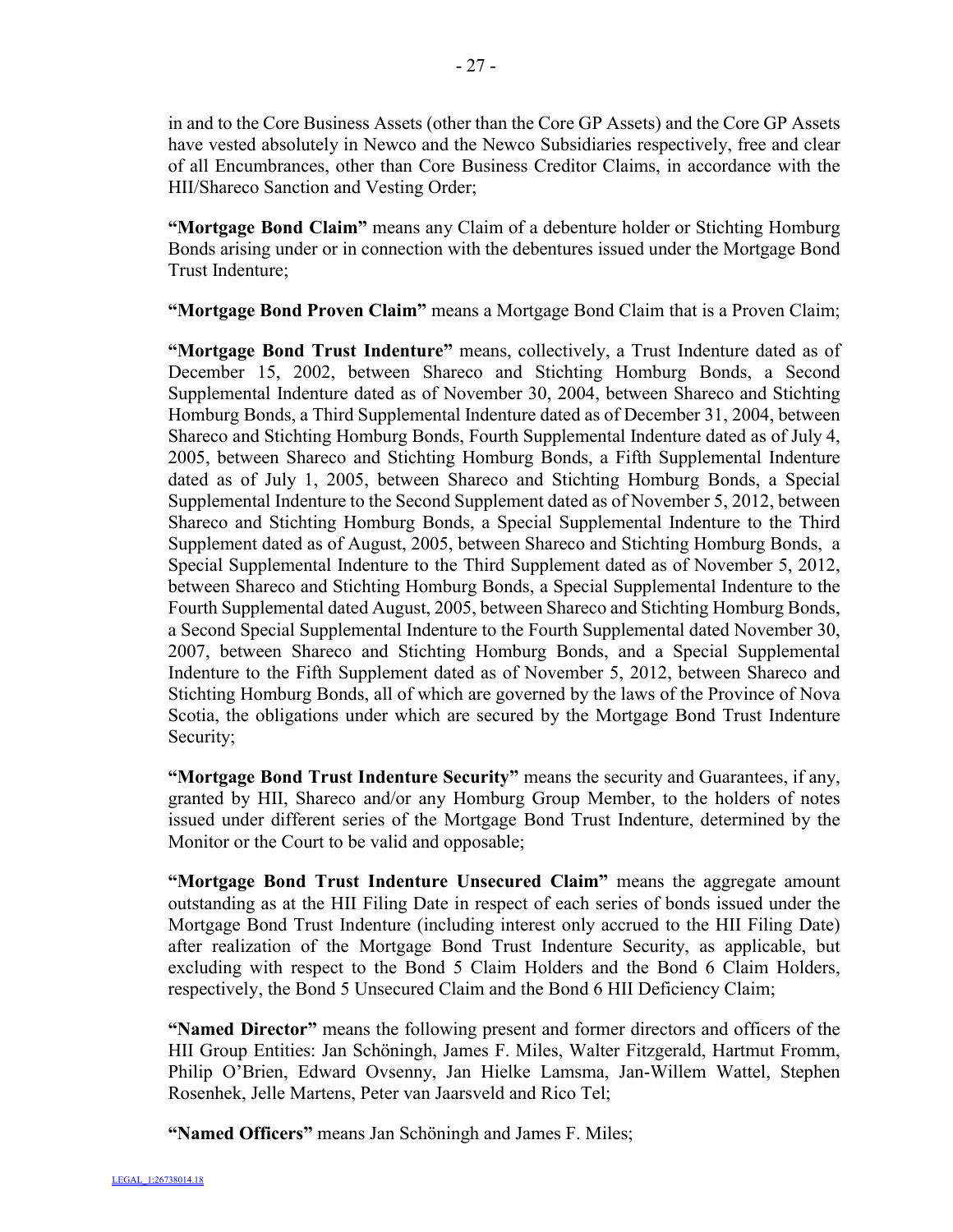**"Newco"** means a closed end property investment company without a separate manager (*beleggingsmaatschappij zonder aparte beheerder*) to be formed under the laws of the Netherlands in the Pre-Plan Implementation Date Transactions for purposes of the Plan, including its subsidiaries if the context so requires;

**"Newco Assumed Portion of Corporate Creditor Disputed Claims"** means that portion of all Corporate Creditor Disputed Claims in respect of which Newco becomes a co-obligor with HII, the amount of which shall be deemed to be that percentage of the Final Adjusted Newco Note Amount equal to the amount that the aggregate of each Corporate Creditor's pro rata share of the Newco Assumed Portion of Disputed Claims is of the Newco Assumed Portion of Disputed Claims;

**"Newco Assumed Portion of Corporate Creditor Proven Claims"** means that portion of all Corporate Creditor Proven Claims in respect of which Newco becomes a co-obligor with HII, the amount of which shall be deemed to be that percentage of the Final Adjusted Newco Note Amount equal to the amount that the aggregate of each Corporate Creditor's pro rata share of the Newco Assumed Portion of Proven Claims is of the Newco Assumed Portion of Proven Claims;

**"Newco Assumed Portion of Disputed Claims"** means an amount equal to the Newco Assumed Portion of Non-Corporate Creditor Disputed Claims and the Newco Assumed Portion of Corporate Creditor Disputed Claims, which amount shall be subsequently adjusted to equal the finally determined value, if any, of such Creditors' Proven Claims;

**"Newco Assumed Portion of Non-Corporate Creditor Disputed Claims"** means that portion of all Non-Corporate Creditor Disputed Claims in respect of which Newco becomes a co-obligor with HII, the amount of which shall be deemed to be that percentage of the Final Adjusted Newco Note Amount equal to the amount that the aggregate of each Non-Corporate Corporate Creditor's pro rata share of the Newco Assumed Portion of Disputed Claims is of the Newco Assumed Portion of Disputed Claims;

**"Newco Assumed Portion of Non-Corporate Creditor Proven Claims"** means that portion of all Non-Corporate Creditor Proven Claims in respect of which Newco becomes a co-obligor with HII, the amount of which shall be deemed to be that percentage of the Final Adjusted Newco Note Amount equal to the amount that the aggregate of each Non-Corporate Creditor's pro rata share of the Newco Assumed Portion of Proven Claims is of the Newco Assumed Portion of Proven Claims;

**"Newco Assumed Portion of Proven Claims"** means an amount equal to the Newco Assumed Portion of Non-Corporate Creditor Proven Claims and the Newco Assumed Portion of Corporate Creditor Proven Claims;

**"Newco Bond 5 Guarantee"** means the unsecured guarantee given by HII to Stichting Homburg Bonds for the benefit of the Bond 5 Claim Holders (including Electing Creditors) guaranteeing that all such Bond 5 Claim Holders shall receive under the Plan or otherwise, distributions of Cash (including the Bond 5 Secured Claim Cash Payment) and Newco Common Shares, all of which such consideration shall have an aggregate minimum value equal to 50 per cent of the Bond 5 Claim, such value to be calculated in accordance with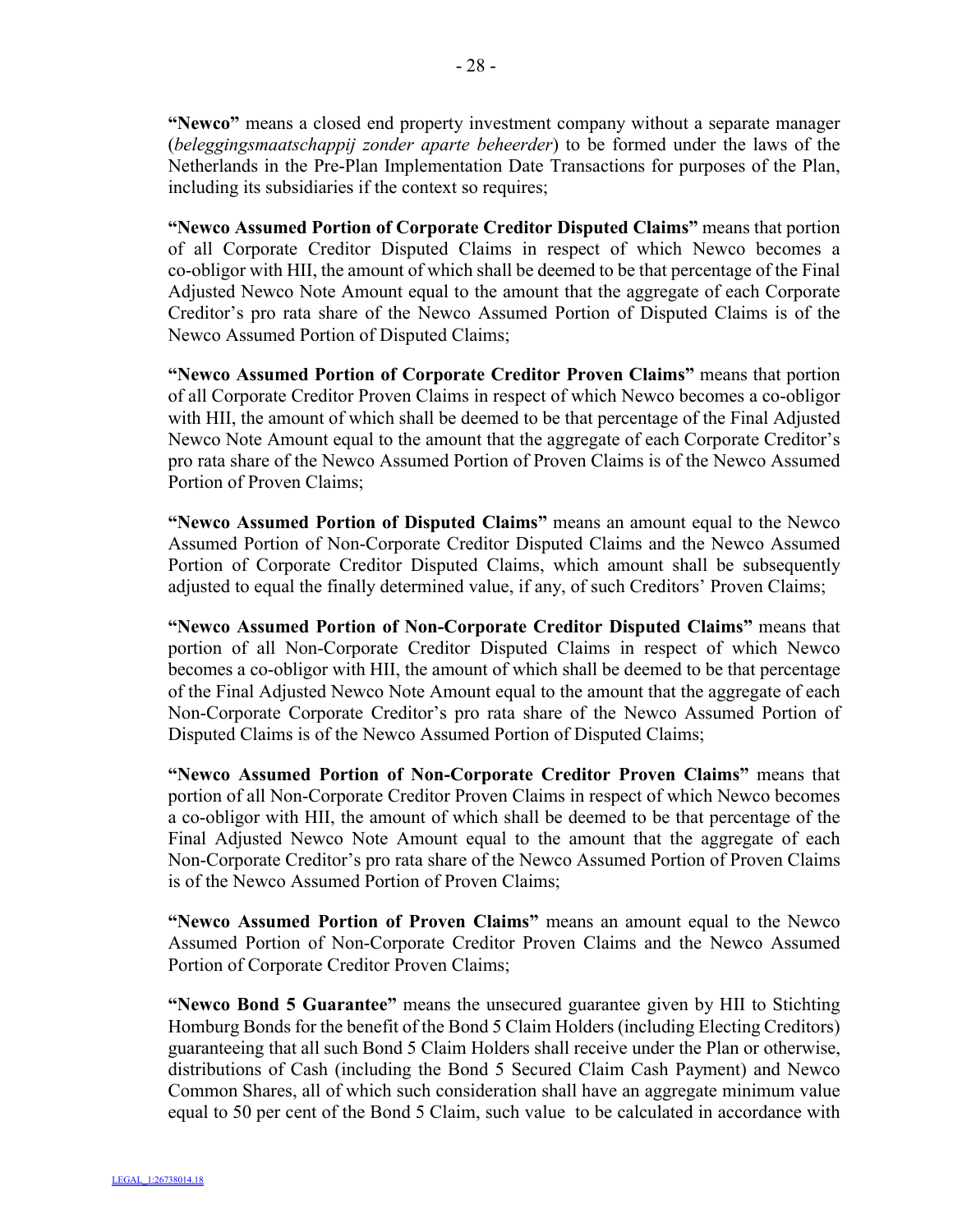the Bond 5 Secured Claim Settlement Agreement (including for greater certainty, all Bond 5 Claim Holders whether or not they are Electing Creditors);

**"Newco Bond 5 Guarantee Value"** means the fair market value of the Newco Bond 5 Guarantee on the Plan Implementation Date;

**"Newco Common Shares"** means the common shares issued by Newco pursuant to the Plan, which will be voting and participating rateably, the monetary value of which for distribution purposes shall be determined as at Plan Implementation Date;

**"Newco Common Shares Cash-Out Option"** means the option available for Affected Creditors (other than Convenience Class Creditors who have made a Convenience Class Claim Election) to receive, instead of all of the Newco Common Shares which would otherwise be issued to them for their Proven Claims (for distribution purposes) under the Plan, an amount equal to such Affected Creditor's *pro rata* share of the Aggregate Newco Common Shares Final Cash-Out Amount;

**"Newco Common Shares Cash-Out Option Election"** means an election pursuant to which an Affected Creditor (other than a Convenience Class Creditor who has made a Convenience Class Claim Election) has validly elected by the Election/Proxy Deadline the Newco Common Shares Cash-Out Option in respect of all of its Pro Rata Share of the Newco Common Shares pursuant to its Cash-Out Election Form and is thereby deemed to vote in favour of the Plan in respect of such Electing Creditor's Voting Claim;

**"Newco Common Shares Cash-Out Price"** means the finally determined price per Newco Common Share, for the benefit of Electing Creditors who validly make the Newco Common Shares Cash-Out Option Election (including for greater certainty Affected Creditors with Disputed Claims that become Proven Claims under the Plan who validly make such election), based on an aggregate maximum price of  $EUR95,000,000$  for 100% of the total Newco Common Shares to which Affected Creditors with Proven Claims (for distribution purposes) after final resolution of all Disputed Claims (including for greater certainty Disputed Claims of Electing Creditors) become entitled;

**"Newco Common Shares Put Right Period"** means the period from and after the date which is ninety one (91) calendar days following the Plan Implementation Date up to and including the date that is ninety (90) calendar days following such date;

**"Newco Common Shares Tag Along Period"** means the period from and after the date which is ninety-one (91) calendar days following the Plan Implementation Date up to and including the date that is one hundred and eighty (180) calendar days following such date;

**"Newco Common Shares Standstill Period"** means the period beginning on the Initial Distribution Date to and including the date that is ninety (90) calendar days following the Plan Implementation Date;

**"Newco Co-obligation Charge"** means a priority charge against the Core Business Assets (other than the Core GP Assets), and any proceeds arising therefrom, which charge shall secure the obligations of HII to Newco under the HII Co-obligation Note;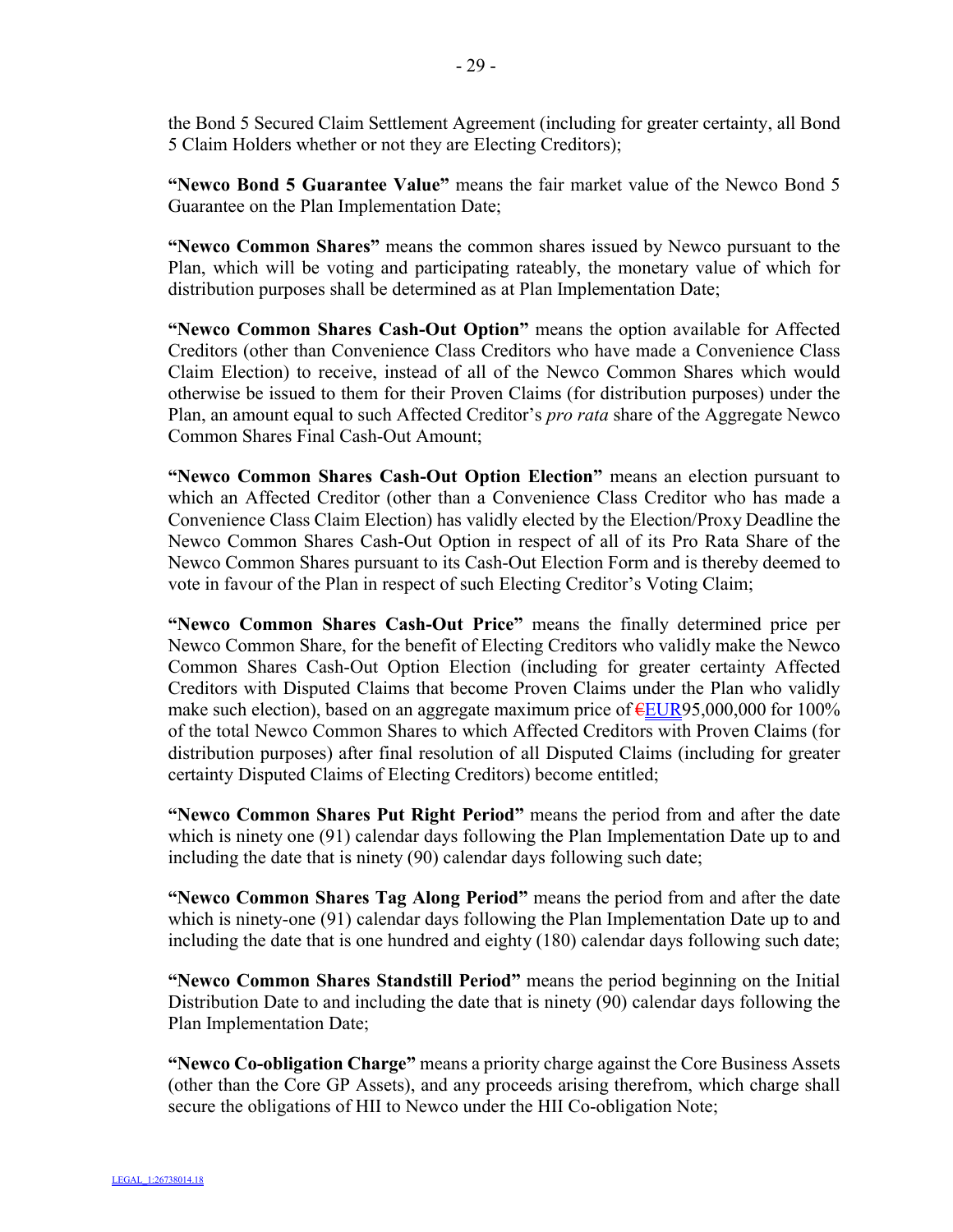"**Newco Equity Pool**" means all of the Newco Common Shares to be issued by Newco on the Plan Implementation Date pursuant to the Plan. The number of Newco Common Shares to be issued on the Plan Implementation Date shall be agreed by Newco and the Monitor prior to the Plan Implementation Date;

**"Newco Equity Pool (Final)"** means immediately following the final resolution of all Disputed Claims, the number of Newco Common Shares issued pursuant to the Plan which shall be equal to the Newco Equity Pool less the number of Cancelled Newco Common Shares as at such time;

**"Newco Equity Pool (Interim)"** means, at the time of determination, the number of Newco Common Shares issued pursuant to the Plan which shall be equal to the Newco Equity Pool less the number of Cancelled Newco Common Shares as at such time;

**"Newco Incorporation Loan"** means the non-interest-bearing loan in the amount of EUR225,000 lent by HII from its Cash to the Incorporation Foundation for the purposes of incorporating Newco prior to the Plan Implementation Date pursuant to the Plan Transactions under the Plan;

**"Newco Incorporation Loan Note"** means the promissory note delivered by the Incorporation Foundation to HII to evidence the Newco Incorporation Loan;

**"Newco Initial Supervisory Board"** means the initial supervisory board of Newco, which shall be composed pursuant to the terms of the Restated Catalyst Support Agreement;

**"Newco Management Board"** means the management board of Newco, constituted in accordance with the Restated Catalyst Support Agreement by no later than May 31, 2013;

**"Newco Note"** means the demand adjustable non-interest bearing unsecured promissory note to be issued by Newco in favour of HII as partial consideration for the transfer of Core Business Assets (other than Core GP Assets) by HII to Newco, the principal amount of which shall be deemed to be equal to the Final Adjusted Newco Note Amount;

**"Newco Prospectus"** means a prospectus filed by or on behalf of Newco as required (whether by Applicable Law or by the relevant regulations of the Trading Platform) for the purposes of listing the Newco Common Shares on the Trading Platform;

**"Newco Shareholder Rights Agreement"** means an agreement between Newco on behalf of the holders of Newco Common Shares and Catalyst, implementing the Put Right and the Tag Along Right, in form satisfactory to HII, Catalyst, Stichting Homburg Bonds, acting reasonably, and the Monitor;

**"Newco Subsidiaries"** means the private limited liability companies (*besloten vennootschap met beperkte aansprakelijkheid*) incorporated under the laws of the Netherlands to receive the interests of Homco 86 GP and Homco 87 GP in each of their respective Core Homcos;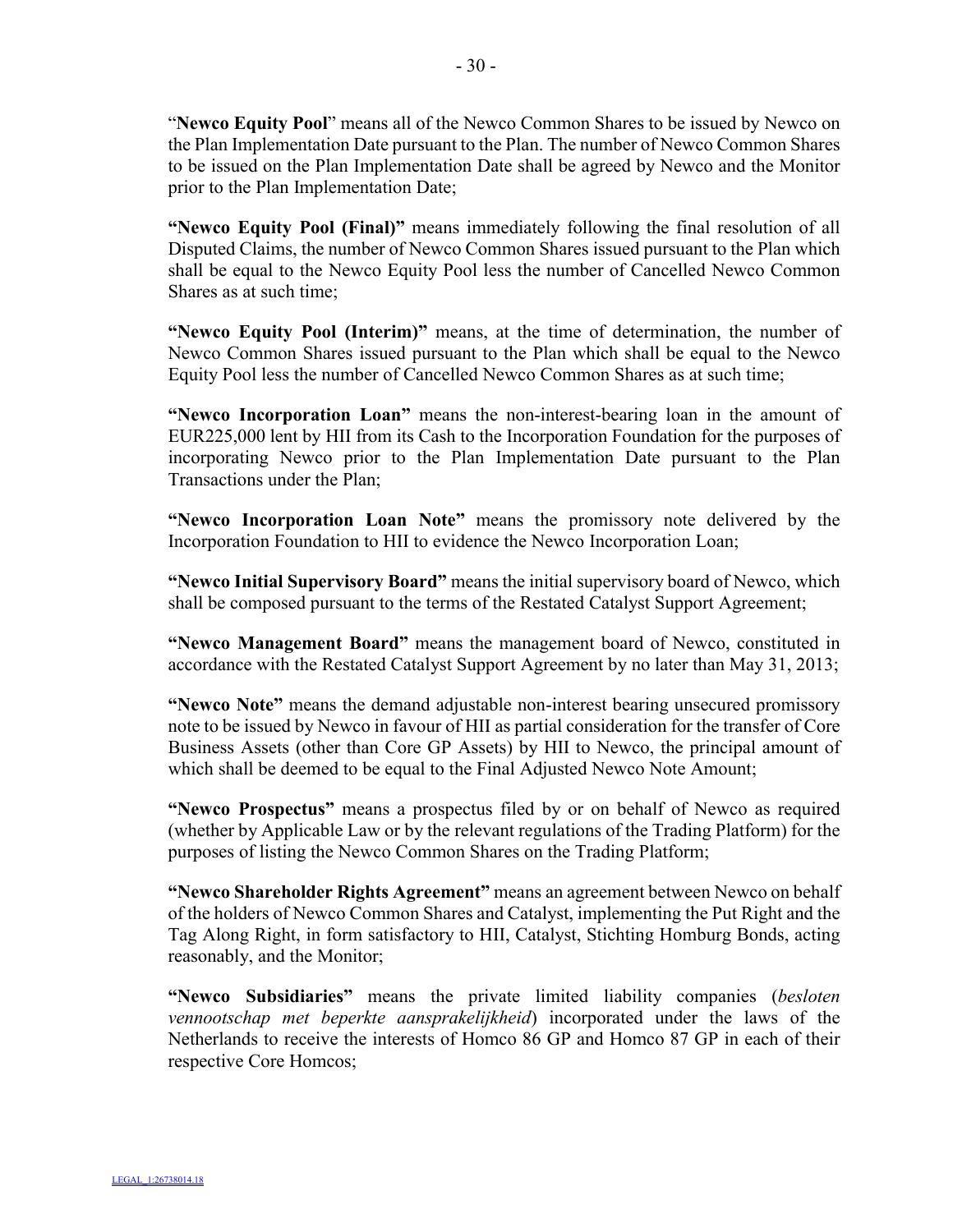**"Newco Un-Assumed Portion of Corporate Creditor Proven Claims"** means that portion of all Corporate Creditor Proven Claims less the Newco Assumed Portion of Corporate Creditor Proven Claims;

**"Newco Un-Assumed Portion of Non-Corporate Creditor Proven Claims"** means that portion of all Non-Corporate Creditor Proven Claims less the Newco Assumed Portion of Non-Corporate Creditor Proven Claims;

**"Newco Un-Assumed Portion of Proven Claims"** means the Newco Un-Assumed Portion of Non-Corporate Creditor Proven Claims and the Newco Un-Assumed Portion of Corporate Creditor Proven Claims;

**"Non-Core Bankrupt Business Entity Creditor Claim"** means a Non-Core Business Entity Creditor Claim against a Non-Core Business Entity that has been assigned or petitioned into bankruptcy;

**"Non-Core Business Asset Gross Proceeds"** means the proceeds realized from the liquidation or realization of Non-Core Business Assets;

**"Non-Core Business Asset Net Proceeds"** means the Non-Core Business Asset Gross Proceeds, net of the Asset Realization Costs;

**"Non-Core Business Asset Notes"** means, collectively, Note A (Non-Corporate Creditor) and Note B (Corporate Creditor);

**"Non-Core Business Assets"** means the HII Assets that are not Core Business Assets, including Bankruptcy Claims and Litigation Proceeds;

**"Non-Core Business Entity"** includes (i) any Cancos, other than any Amalgamating Canco and Homburg Baltic, and (ii) any Homco other than a Core Homco;

**"Non-Core Business Entity's Asset"** means any asset, including any Real Property, of a Non-Core Business Entity;

**"Non-Core Business Entity Creditor"** means a Person having a Non-Core Business Entity Creditor Claim, which shall be an Unaffected Creditor;

**"Non-Core Business Entity Creditor Claim"** means any Claim against a Non-Core Business Entity (which for greater certainty shall not include any Claim of a Non-Core Business Entity Creditor against HII or Shareco), which shall be an Unaffected Claim;

**"Non-Corporate Creditor"** means a Person having a Non-Corporate Creditor Claim, other than a Convenience Class Creditor;

**"Non-Corporate Creditor Claim"** means any unsecured Claim against HII and Shareco that is not a Corporate Creditor Claim;

**"Non-Corporate Creditor Disputed Claim"** means the face value of a Disputed Claim of a Non-Corporate Creditor;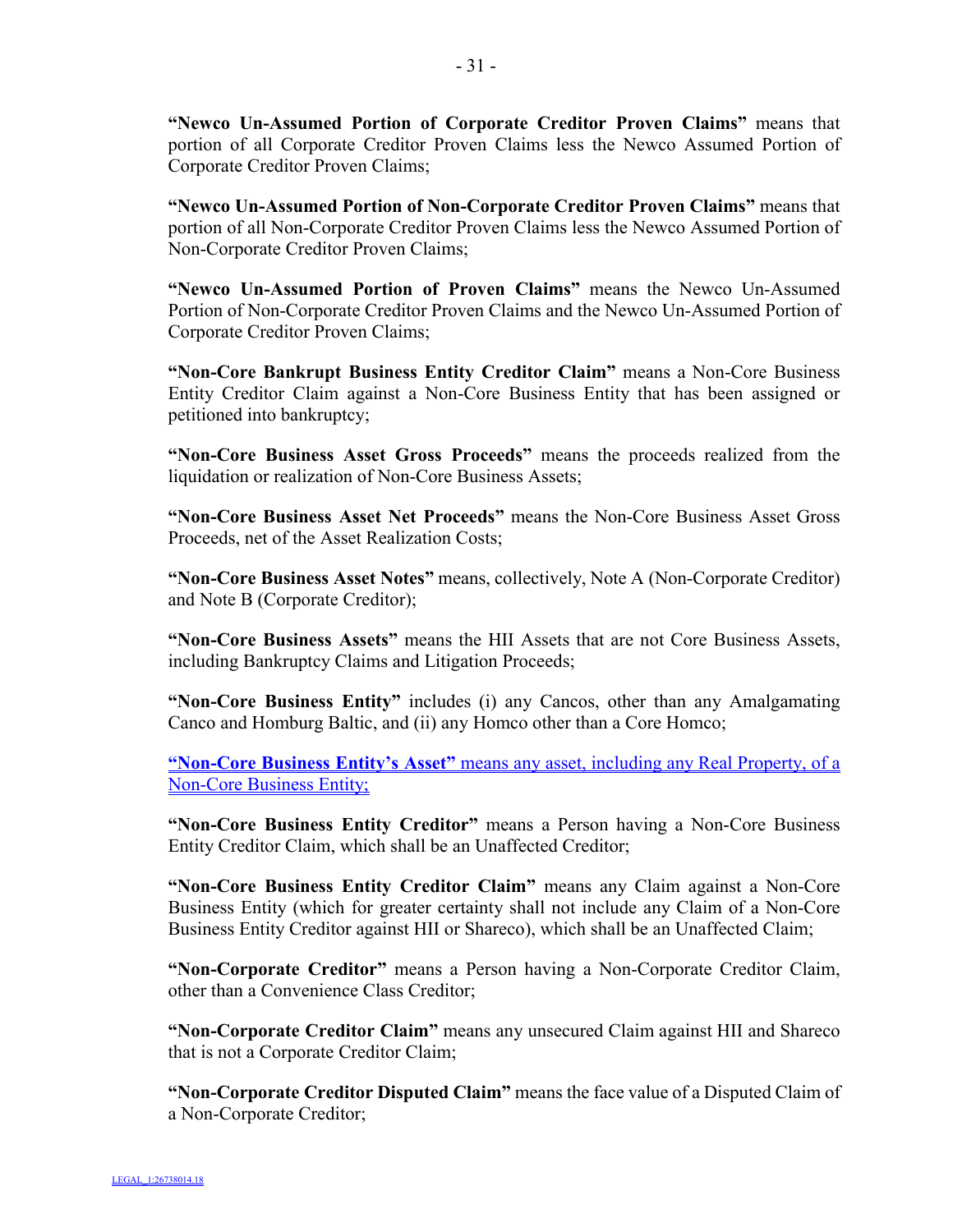**"Non-Corporate Creditor Proven Claim"** means a Proven Claim of a Non-Corporate Creditor;

**"North Calgary"** means North Calgary Land Ltd., a corporation incorporated under the ABCA and a Petitioner;

**"Note A (Non-Corporate Creditor)"** means the certificate of indebtedness being a global non-interest bearing variable note issued by HII and held by the Monitor on behalf of each holder of a Non-Corporate Creditor Proven Claim having a principal amount equal to the Non-Corporate Creditor's Pro Rata Share of the Asset Realization Cash Pool, which note shall be secured by the Affected Creditors' Charge;

**"Note B (Corporate Creditor)"** means the certificate of indebtedness being a global non-interest bearing variable note issued by HII and held by the Monitor on behalf of each holder of a Corporate Creditor Proven Claim having a principal amount equal to the Corporate Creditor's Pro Rata Share of the Asset Realization Cash Pool, which note shall be secured by the Affected Creditors' Charge;

**"Notice of Final Distribution"** means a notice to Affected Creditors to be published at least 30 days in advance of the Final Distribution Date in the Globe and Mail, the Calgary Herald and the Halifax Chronicle Herald (English version) and De Volkskrant, De Telegraaf, the NRC, and Het Financieele Dagblad (all published in the Netherlands) (Dutch version) notifying Affected Creditors of the Final Distribution Date, substantially in the form of Schedule "C" to the HII/Shareco Sanction and Vesting Order;

**"NSCA"** means the Nova Scotia *Companies Act*, R.S., c. 81, as amended;

**"NSLPA"** means Nova Scotia *Limited Partnerships Act*, R.S., c. 259, as amended;

**"Offer"** has the meaning ascribed thereto in Section 11.1(c)(ii) of the Plan;

**"Order"** means any order of the Court, or any order, directive, judgment, decree, injunction, decision, ruling, award or writ of any Governmental Authority;

**"Original Plan"** has the meaning ascribed thereto in the Recitals;

**"Person"** is to be broadly interpreted and includes an individual, a partnership, a corporation, a trust, a joint venture, any Governmental Authority, any trade union, any employee association or any incorporated or unincorporated entity or association of any nature and the executors, administrators, or other representatives of an individual in such capacity;

**"Petitioners"** means HII, Shareco, Churchill, Inverness, CP Development, North Calgary and HMCI, and each of them being a **"Petitioner"**;

**"Plan"** means the Original Plan, as amended by the Amended and Restated Plan, as further amended by thise Second Joint **Amended and Restated Plan of Compromise and** Reorganization filed by HII and Shareco under the CCAA and the ABCA, dated April 25, 2013 and amended and filed as of May 3, 2013, and this Third Joint Restated and Amended Plan of Compromised and Reorganization under the CCAA and the ABCA dated June 5,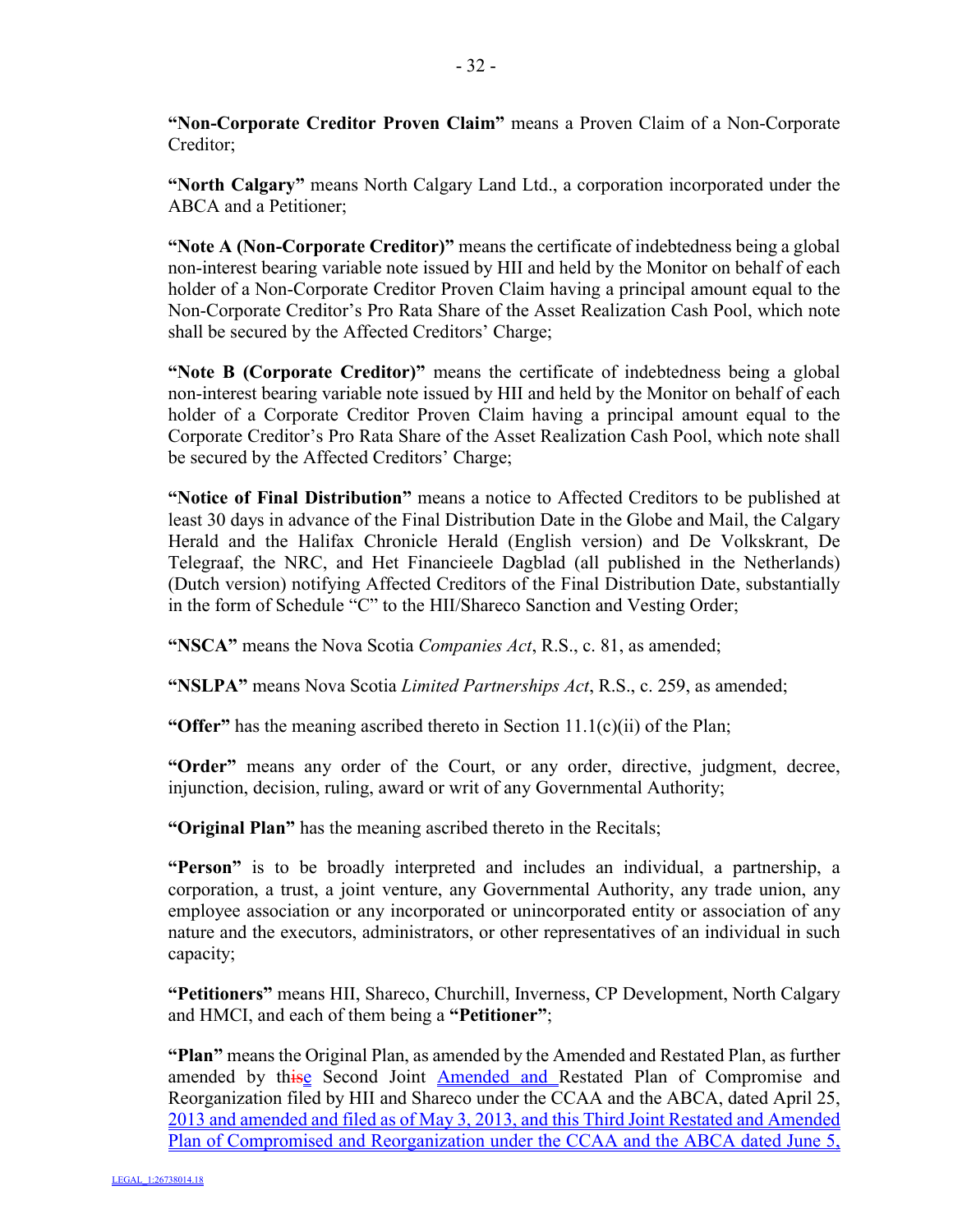2013, as such Plan may be amended, varied or supplemented from time to time by HII and Shareco and Catalyst acting reasonably, as approved by the Monitor, all in accordance with the terms hereof;

**"Plan Charges"** means the Administration Charge, the Directors' Charge, the Affected Creditors' Charge and the Liquidation Charge as continued and amended by and created by the HII/Shareco Sanction and Vesting Order and with the exception of the Directors' Charge, are intended to survive the Plan Implementation Date, but shall not include the Newco Co-obligation Charge;

**"Plan Filing Date"** means the date on which the Plan is filed with the Court;

**"Plan Implementation Date"** means the Business Day or Business Days on which all of the Conditions Precedent to the implementation of the Plan have been fulfilled or, to the extent permitted pursuant to the terms and conditions of the Plan, waived, as evidenced by the Monitor's Plan Implementation Date Certificate to be filed with the Court;

**"Plan Sanction Date"** means the date that the HII/Shareco Sanction and Vesting Order is made by the Court;

**"Plan Transactions"** means the steps or transactions considered necessary or desirable to give effect to the transactions contemplated in the Plan, including those set out in Section 12.3 hereof, which transactions may include one or more incorporations, mergers, amalgamations, consolidations, arrangements, continuations, restructurings, conversions, liquidations, winding ups, dissolutions, transfers, reorganizations, repayments, redemptions, exchanges, cancellations, offsets, compromises, releases and discharges or other transactions, and **"Plan Transaction"** means any individual transaction step;

**"Plan Transactions Notice"** means one or moreany notices setting out and detailing substantially all of the Plan Transactions to be posted on the Website on or before the Plan Transactions Notice Filing Date (highlighting any change to the Plan Transactions or the sequence thereof) with notice of such posting in each instance forthwith provided to the Service List (as such notice may thereafter be modified, amended, varied or supplemented in accordance with the Plan) provided that a final Plan Transactions Notice will be posted on the Website no later than the day immediately before the Plan Implementation Date with notice of such posting forthwith provided to the Service List;

**"Plan Transactions Notice Filing Date"** means the date which shall be at least ten (10) days prior to the date set forth in the HII/Shareco Meeting Order as the deadline for the return of proxies to the Monitor in connection with the HII/Shareco Creditors' Meeting, which date shall be confirmed by a notice posted on the Website and forthwith provided to the Service List;

**"Post-Filing Trade Payables"** means post-HII Filing Date trade payables excluding for greater certainty any Tax Claims that were incurred by the HII Group Entities (i) after the HII Filing Date and before the Plan Implementation Date, (ii) in the ordinary course of business, and (iii) in compliance with the Initial Order and other Orders issued in connection with the CCAA Proceedings;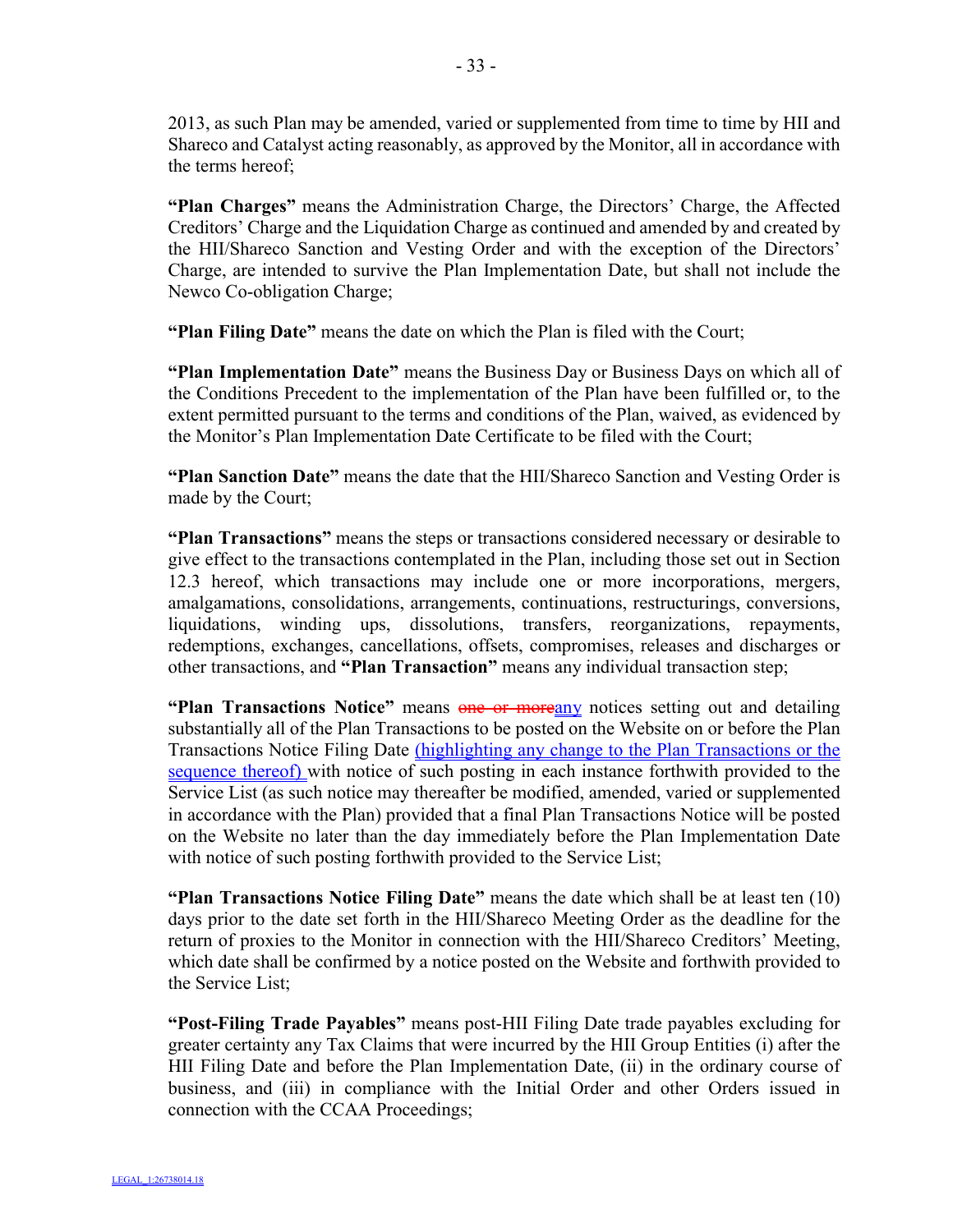**"Pre-Plan Implementation Date Transactions"** means those transactions to be effected prior to the Plan Implementation Date, including, without limitation, the transactions that are more particularly described in Schedule "B";

**"Principal Claim"** has the meaning ascribed thereto in Section 3.10 of the Plan;

**"Proof of Claim"** means the form to be completed and filed by a Creditor, pursuant to the Claims Process Order, by the applicable Claims Bar Date setting forth its applicable Claim;

**"Property"** means all present and future assets, shares, units, rights, undertakings, and properties of any Person, whether Real Property or personal property, moveable or immovable, tangible or intangible, of any nature and kind whatsoever and wherever situated, and whether held directly or indirectly, and which for greater certainty shall include Real Property Interests, and including all proceeds thereof;

**"Pro Rata Share"** means at the applicable time:

 $(a)$  with respect to the Newco Common Shares, the Cash Pool and, the Asset Realization Cash Pool, the Disputed Claims (Cash) Reserve, and the Disputed Claims (Asset Realization) Reserve, that fraction that is equal to (i) the amount of the Affected Creditor's Proven Claim (or where appropriate, the face value of the Affected Creditor's Disputed Claim), divided by (ii) the sum of: (A) the aggregate amount of all Proven Claims held by Affected Creditors (other than Convenience Class Creditors); and (B) the aggregate amount of all Disputed Claims held by Affected Creditors (other than Convenience Class Creditors); and

(b) with respect to the Stichting Advances, that portion of the Stichting Advances that is equal to: (i) the amount of the Corporate Bond Proven Claim or the Mortgage Bond Proven Claim, divided by (ii) the aggregate of all amounts constituting Proven Claims of Affected Creditors (other than Convenience Class Creditors);

**"Proven Claim"** means a Claim of an Affected Creditor finally determined for voting and distribution purposes in accordance with the Claims Process Order, the Plan and the HII/Shareco Meeting Order;

**"Proxy"** means the proxy form enclosed with the Information Circular to be sent or otherwise made available to the Affected Creditors in accordance with the HII/Shareco Meeting Order;

**"Purchaser"** has the meaning ascribed thereto in Section  $11.1(c)(i)$  of the Plan;

**"Put Right"** has the meaning ascribed thereto in Section 11.1(b) of the Plan;

**"Real Property"** means lands, tenements and hereditaments excluding leases;

**"Real Property Interests"** means any direct or indirect legal, beneficial or equitable interest in Real Property wherever situate;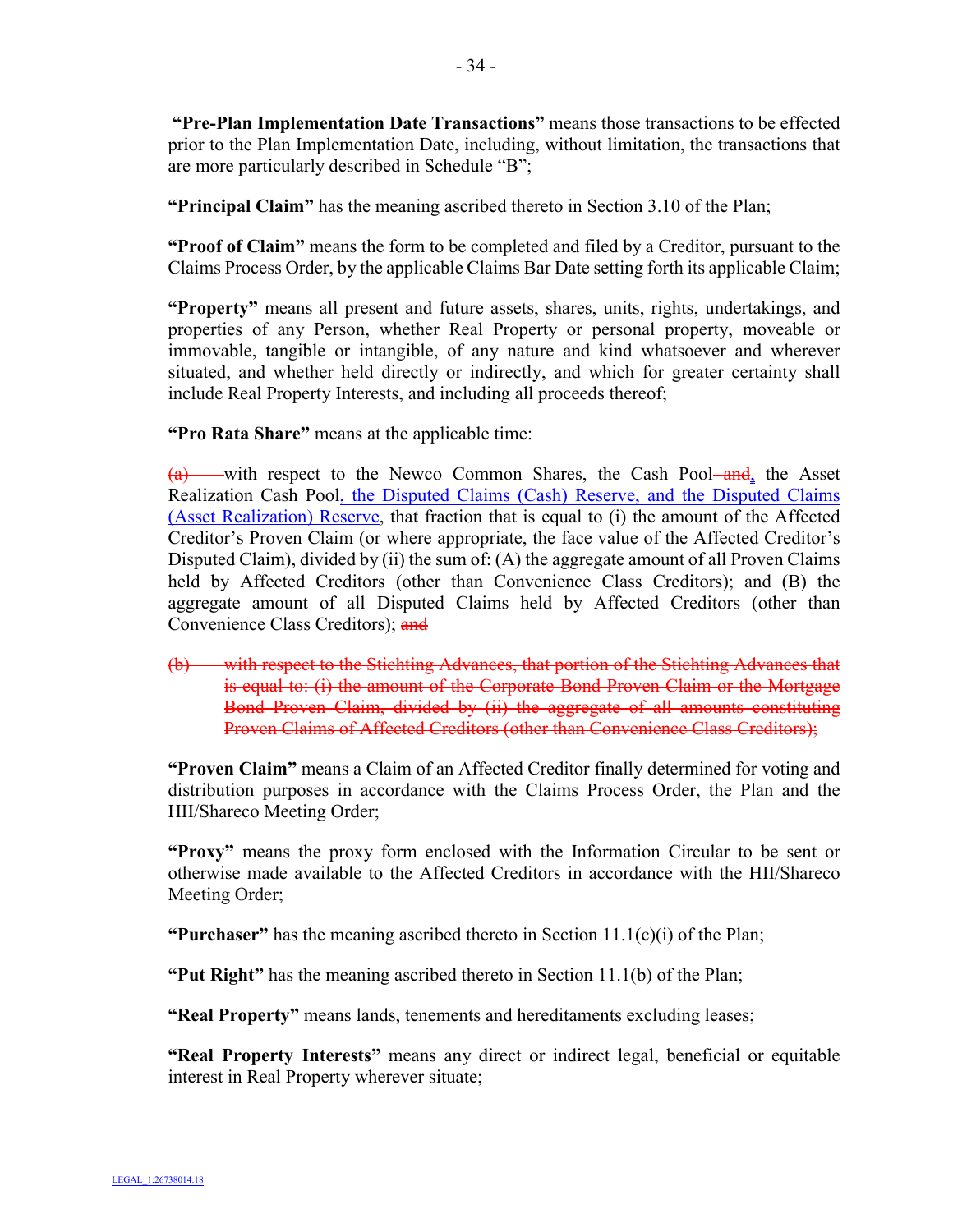**"Released Party"** means a Person who is released pursuant to Section 13.1 of the Plan, including for greater certainty an HII Released Party (as defined therein) and a non-HII Released Party (as defined therein);

**"Reorganization Transaction"** means the sequential steps to be effected on the Plan Implementation Date as set out in Section 12.3 of the Plan, as amended by any Plan Transactions Notice;

**"Required Majority"** means a majority in number of Affected Creditors who represent at least two-thirds in value of the Voting Claims of such Affected Creditors who actually vote on the Resolution (in person or by proxy) at the HII/Shareco Creditors' Meeting or were deemed to vote on the Resolution;

**"Reserve Adjustment"** means an increase in one or more Cash Reserves, as applicable, in such amount(s) as the Monitor may determine to be necessary or desirable, in its sole and unfettered discretion, which increase shall be funded from the Cash Pool Account on or after the Plan Implementation Date and allocated by the Monitor to the applicable Cash Reserve;

**"Resolution"** means the resolution approving the Plan presented to the Affected Creditors for consideration at the HII/Shareco Creditors' Meeting;

**"Restated Catalyst Support Agreement Approval"** means the Order of the Court approving the Restated Catalyst Support Agreement, including, *inter alia*, the Catalyst Break Fee;

**"Restructuring Claim"** means any Claim arising as a result of or in connection with the disclaimer, resiliation, repudiation, termination or restructuring by any HII Group Entity of any contract, lease or other agreement or obligation, including any employment agreement, after the HII Filing Date but on or before April 30, 2012; provided that "Restructuring Claim" shall not include an Excluded Claim or Subsequent Restructuring Claim;

**"RETT"** means "real estate transfer taxes" and includes any taxes, duties, fees, premiums, assessments, imposts, levies and other charges of any kind whatsoever imposed by any Governmental Authority, including all interest, penalties, fines, additions to tax or other additional amounts imposed by any Governmental Authority in respect thereof, levied on, or measured by, transfers of land and buildings and other structures, including component parts, as well as other property assimilated to real or immoveable property for these purposes;

**"Second Joint Amended and Restated Plan of Compromise and Reorganization"**  means this Plan as described in the Recitals;

**"Service List"** means the service list posted on the Website, as may be amended from time to time;

**"Shareco"** means Homburg Shareco Inc., a corporation incorporated under the NSCA and a Petitioner;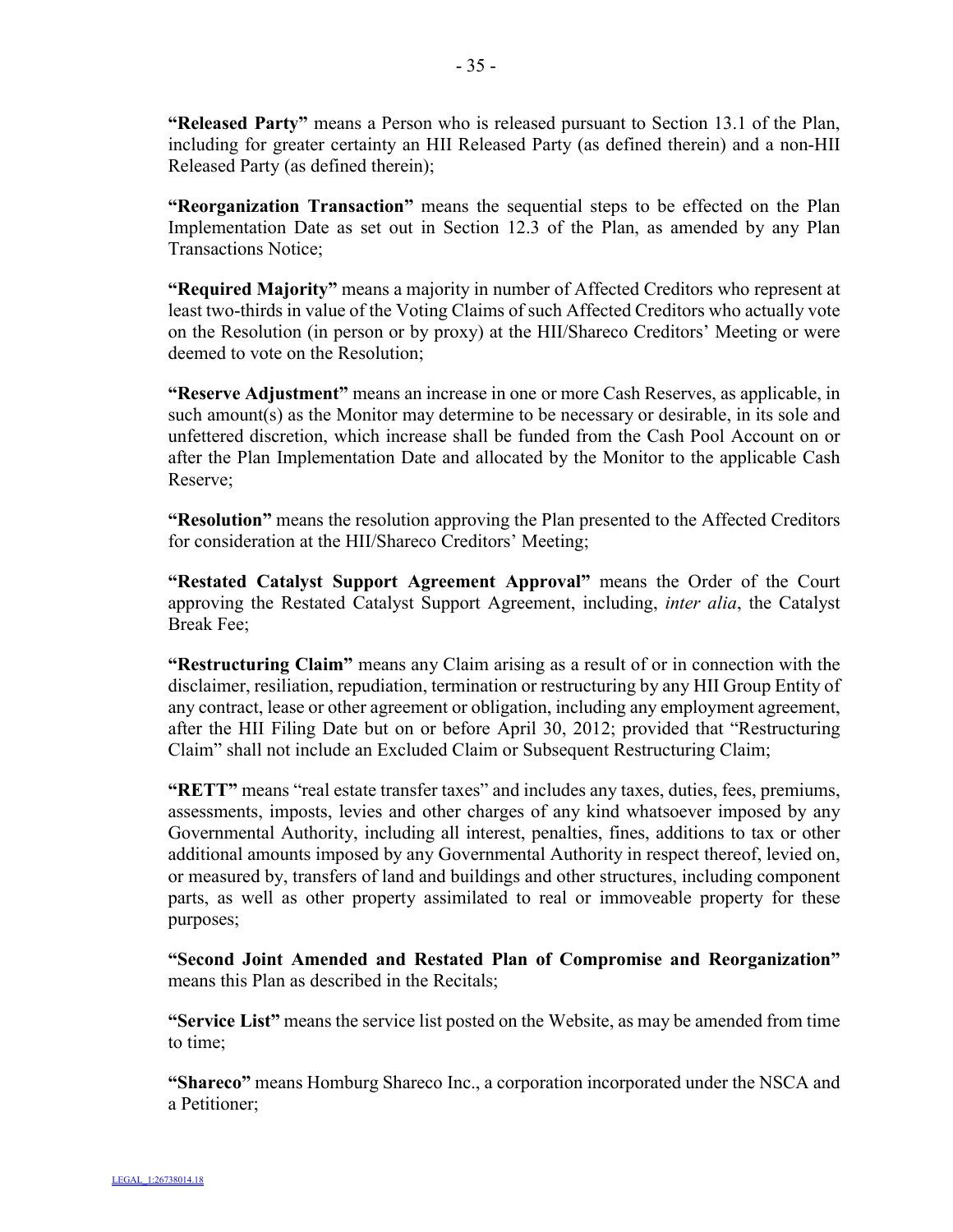**"Shareco Creditor"** means a Person having a Shareco Creditor Claim;

**"Shareco Creditor Claim"** means any Claim against Shareco, and in the case of Stichting Homburg Bonds, means the Mortgage Bond Trust Indenture Unsecured Claim;

**"Shareco Loan"** means the loan by Shareco to HII as evidenced by the demand promissory note dated July 4, 2005 issued by HII to Shareco;

**"Stay of Proceedings"** means the stay of proceedings created by the Initial Order as amended and extended by further Orders of the Court from time to time;

**"Stichting Advances"** means all amounts advanced by the Petitioners to counsel and advisors to the Corporate Indenture Trustees (other than Stichting Homburg Capital Securities) from time to time pursuant to the Funding Order;

**"Stichting Homburg Bonds"** means the trustee under the Corporate Bond Trust Indenture and the Mortgage Bond Trust Indenture (formerly Stichting Homburg Mortgage Bond);

**"Stichting Homburg Capital Securities"** means the trustee under the Capital Securities Trust Indenture;

**"Subsequent Restructuring Claim"** means any Claim arising as a result of or in connection with the disclaimer, resiliation, repudiation, termination or restructuring by any HII Group Entity of any contract, lease or other agreement, including any employment agreement, after April 30, 2012;

**"Subsidiary"** shall have the same meaning as such term is used in the ABCA;

**"Swiss Bondco"** means Swiss Bondco Inc., a company that is incorporated under the NSCA to be continued as an Alberta corporation;

**"Taberna Claim"** means the aggregate Claim as set out in the Proof of Claim filed by Wells Fargo (in respect of the Taberna Indentures) pursuant to the Claims Process Order;

**"Taberna Indentures"** means, collectively: (i) an Indenture dated July 26, 2006 for the issuance of US\$20,000,000 of notes due 2036 between HII and Wells Fargo, (ii) an Indenture dated July 26, 2006 for the issuance of EUR25,000,000 of notes due 2036 between HII and Wells Fargo, (iii) an Exchange Agreement dated February 28, 2011 among HII, Taberna Preferred Funding VIII, Ltd., Taberna Europe CDO I P.L.C and Taberna Europe CDO II P.L.C., (iv) an Amended and Restated Supplemental Indenture dated February 28, 2011 for the issuance of US\$12,000,000 due 2036 between HII and Wells Fargo on behalf of the Taberna VI noteholders; (v) an Indenture dated February 28, 2011 for the issuance of US\$8,000,000 of notes due 2036 between HII and Wells Fargo on behalf of the Taberna VIII noteholders; and (vi) an Indenture dated February 28, 2011 for the issuance of EUR25,000,000 of notes due 2036 between HII and Wells Fargo on behalf of the Taberna Europe I noteholders and the Taberna Europe II noteholders;

**"Taberna Order"** means a Final Order of the Court addressing the distribution entitlement of the holders of the Taberna Claim under the Plan in respect of the Taberna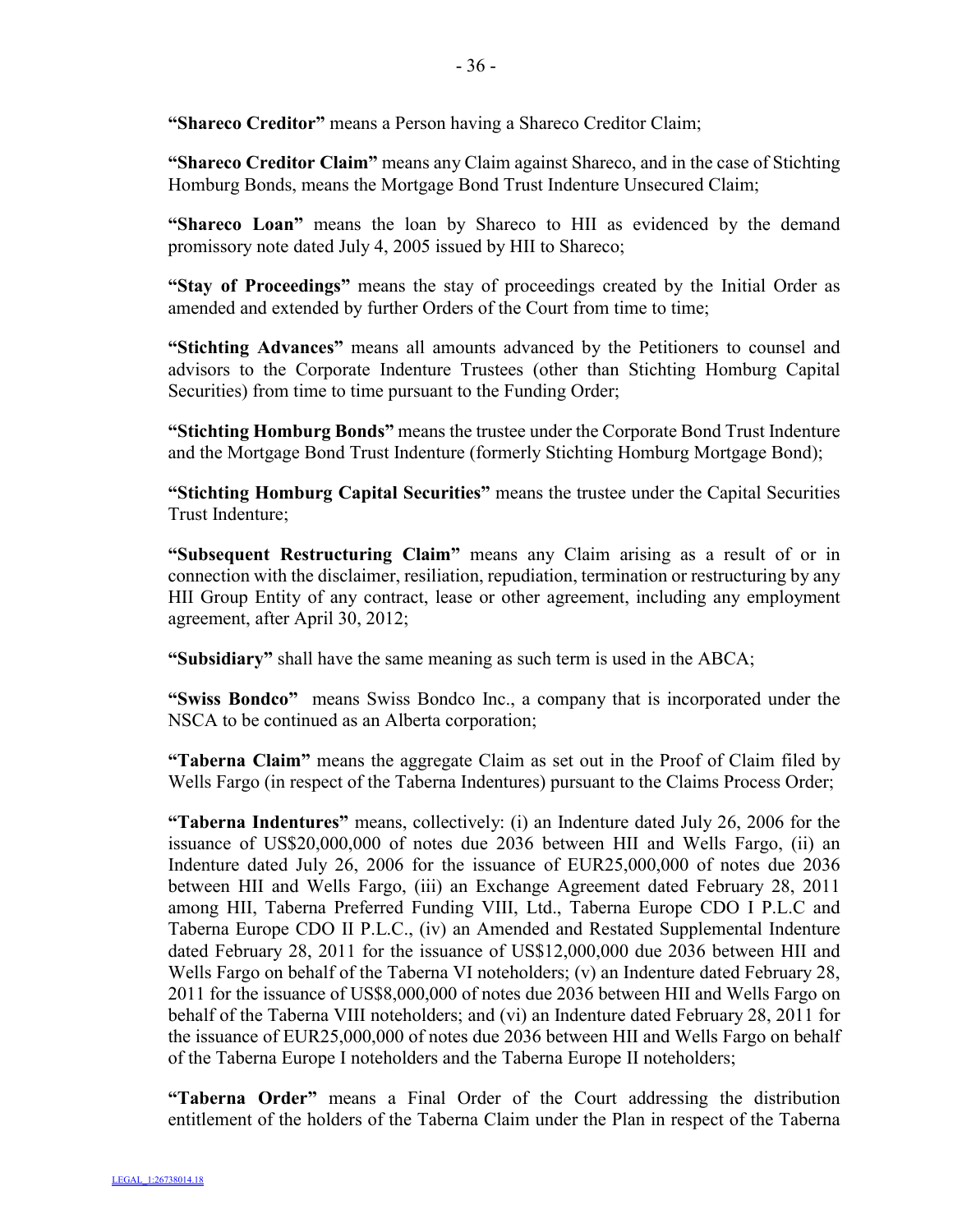Claim and authorizing and directing HII and the Monitor to rely on such Order in connection with the Plan;

**"Tag Along Right"** means the right described in Section 11.1(c) of the Plan;

**"Tax"** means any and all taxes including all income, sales, use, goods and services, harmonized sales, value added, capital gains, RETT, alternative, net worth, transfer, profits, withholding, payroll, employer health, excise, franchise, real property, and personal property taxes and other taxes, customs, duties, fees, levies, imposts and other assessments or similar charges in the nature of a tax including Canada Pension Plan and provincial pension plan contributions, employment insurance and unemployment insurance payments and workers' compensation premiums, together with any instalments with respect thereto, and any interest, penalties, fines, fees, other charges and additions with respect thereto;

**"Tax Claims"** means claims of any Taxing Authorities against HII and Shareco arising from and after the Plan Implementation Date;

**"Tax Obligation"** means any amount of Tax owing by a Person to a Taxing Authority including RETT;

**"Tax Statutes"** means the ITA, the *Excise Tax Act* (Canada) R.S.C. c.E-15 as amended and any regulations thereunder, the *Alberta Corporate Tax Act*, and the *Tax Administration Act* (Quebec), and any other similar, federal, provincial or territorial tax legislation;

**"Taxing Authorities"** means anyone of Her Majesty the Queen, Her Majesty the Queen in right of Canada, Her Majesty the Queen in right of any province or territory of Canada, the Canada Revenue Agency, any similar revenue or taxing authority of Canada and each and every province or territory of Canada and any political subdivision thereof and any Canadian or non-Canadian government, regulatory authority, government department, agency, commission, bureau, minister, court, tribunal or body or regulation making entity exercising taxing authority or power, and **"Taxing Authority"** means any one of the Taxing Authorities, as well as any corresponding taxing authorities of a foreign jurisdiction including Valsts Ieņēmumu Dienests (Latvia), Maksu- ja Tolliamet (Estonia), Valstybinė mokesčių inspekcija prie Lietuvos Respublikos finansų ministerijos (Lithuania), the Belastingdienst (Netherlands) and the Finanzamt (Germany);

**"Trading Platform"** means the online trading platform serviced by Nederlandsche Participatie Exchange B.V. or such other trading platform as agreed by Stichting Homburg Bonds, HII and Catalyst, acting reasonably, and the Monitor;

**"Transfer"** has the meaning ascribed thereto in subsection  $11.1(c)(i)$  of the Plan;

**"Transfer Restrictions"** means any and all restrictions on the transfer of shares, limited partnership or other units or interests in Real Property including rights of first refusal, rights of first offer, shotgun rights, purchase options, change of control consent rights, puts or forced sales provisions or similar rights of shareholders or lenders in respect of such interests;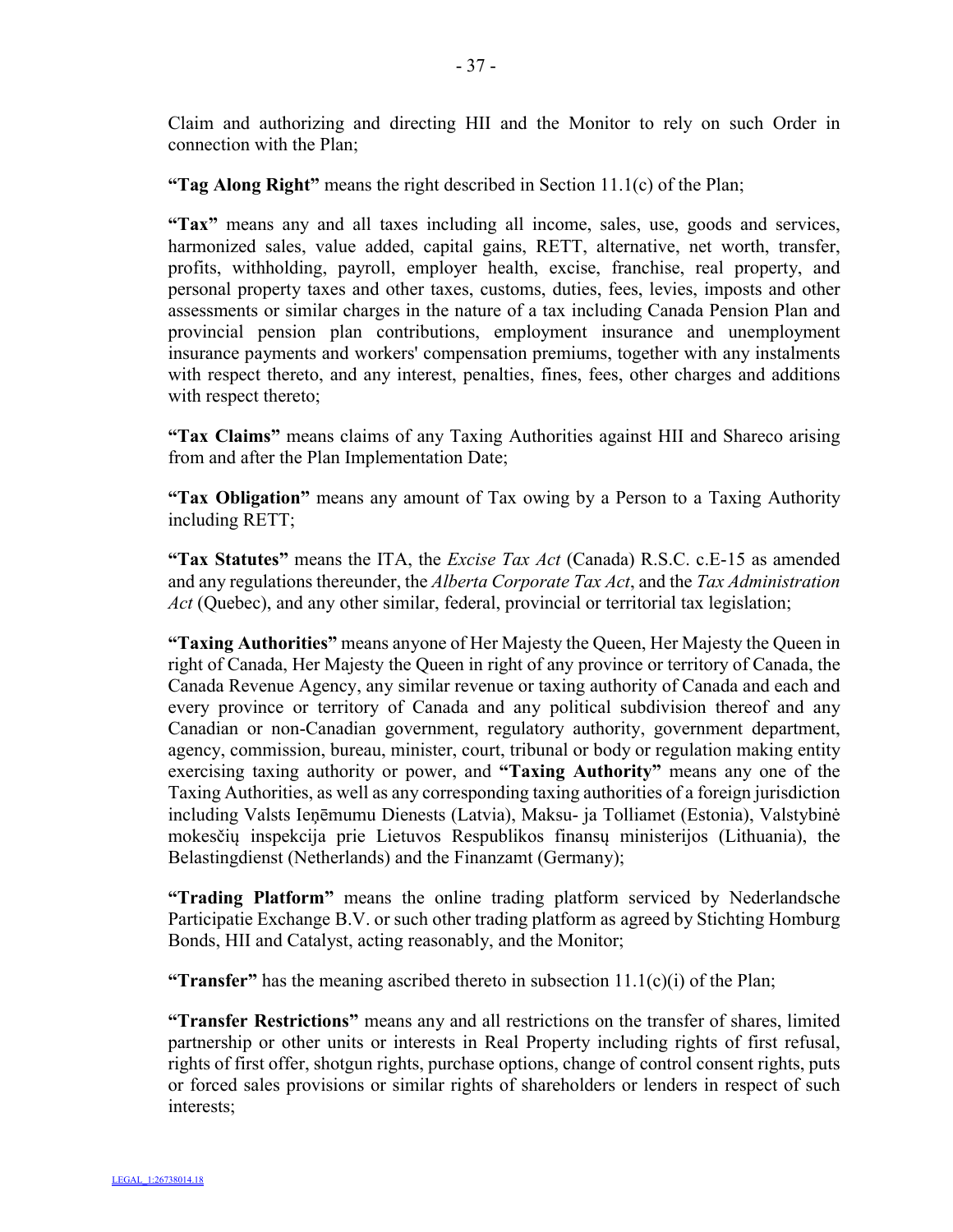**"Trustee in Bankruptcy"** means any trustee in bankruptcy, interim receiver, receiver, receiver and manager, custodian, sequestrator, administrator, monitor or liquidator or any other Person with similar powers that is appointed in respect of any member of the HII Group Entities or of any Property;

**"Unaffected Claims"** means the Excluded Claims, the Employee Priority Claims, the Government Priority Claims, the Cash Management Lender Claims, the Bond 5 Secured Claim, the HSBC Secured Claim, the Cominar Claim, the Amalgamating Canco Creditor Claims, the Core Business Creditor Claims, the Non-Core Business Entity Creditor Claims, the Homburg Baltic Limited Partnership Creditor Claims, the Homco 190 Loan, the Homco 191 Loan, the Homco 199 Loan, and the Administrative Reserve Costs;

**"Unaffected Creditors"** means a Creditor who has an Unaffected Claim, but only in respect of and to the extent of such Unaffected Claim;

**"Un-assumed Portion of Corporate Creditor Proven Claim"** means that portion of each Corporate Creditor's Proven Claim in respect of which Newco does not become a co-obligor with HII;

**"Un-assumed Portion of Non-Corporate Creditor Proven Claim"** means that portion of each Non-Corporate Creditor's Proven Claim in respect of which Newco does not become a co-obligor with HII;

**"Un-assumed Portion of Proven Claims"** means the aggregate of the Un-assumed Portion of Non-Corporate Creditor Proven Claims and the Un-assumed Portion of Corporate Creditor Proven Claims;

**"Unsecured Creditors' Class"** means the sole class of Affected Creditors entitled to vote on the Plan at the HII/Shareco Creditors' Meeting;

**"Valbonne 2 BV"** means Valbonne Real Estate 2 BV;

**"Valbonne 5 BV"** means Valbonne Real Estate 5 BV;

**"Voting Claim"** means the amount of the Affected Claim of an Affected Creditor as finally determined for voting purposes in accordance with paragraph 30 of the Claims Process Order and the HII/Shareco Meeting Order entitling such Affected Creditor to vote at the HII/Shareco Creditors' Meeting in accordance with the provisions of the HII/Shareco Meeting Order, the Plan and the CCAA, and includes, for greater certainty, a Proven Claim;

**"Website"** means http://www.deloitte.com/ca/homburg-invest;

**"Wells Fargo"** means Wells Fargo Bank, N.A. the trustee under the Taberna Indentures; and

**"Withholding Obligation"** has the meaning ascribed thereto in Section 9.13(c) of the Plan.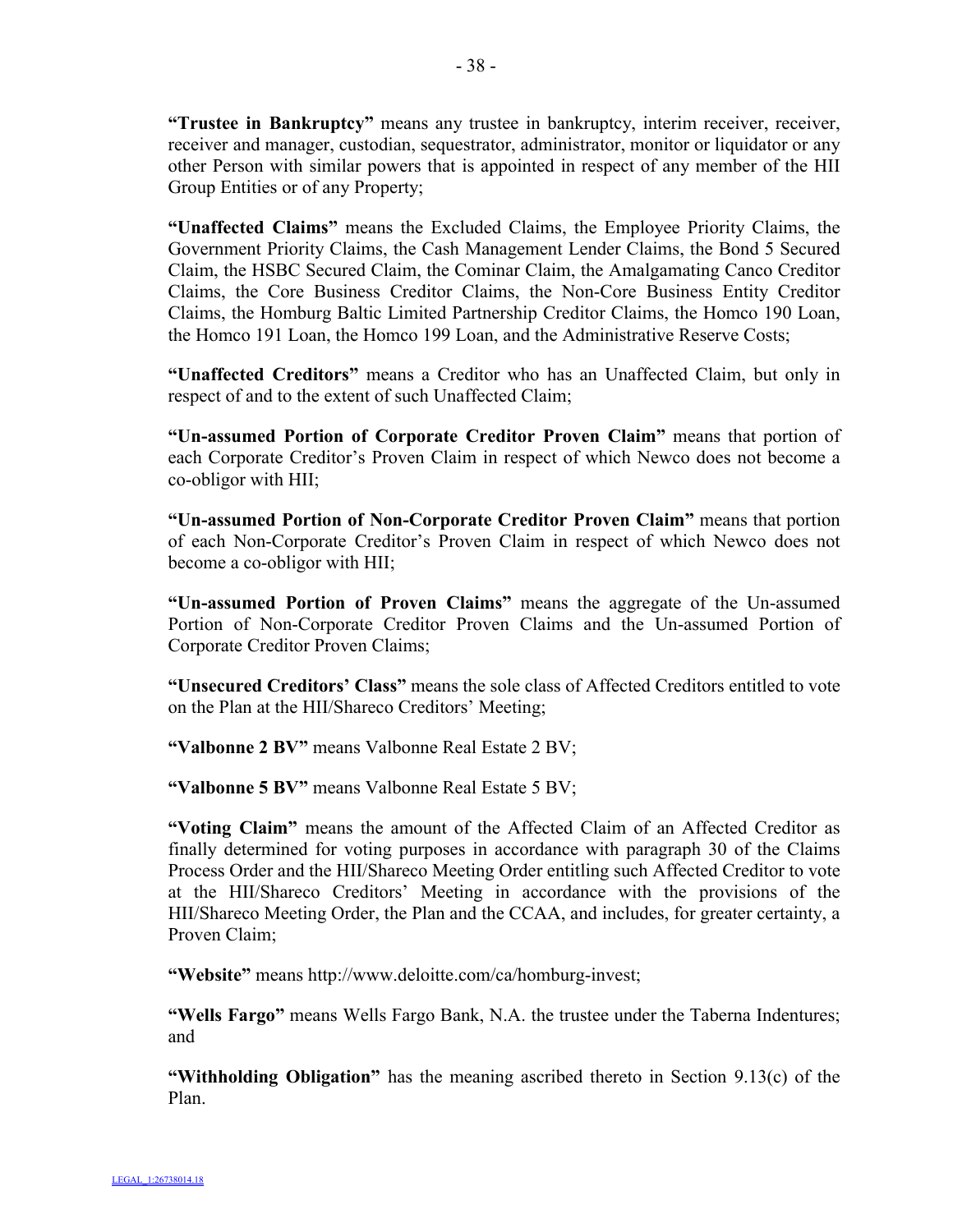# **1.2 Certain Rules of Interpretation**

For the purposes of the Plan:

- (a) any reference in the Plan to a contract, instrument, release, indenture, or other agreement or document being in a particular form or on particular terms and conditions means that such document shall be substantially in such form or substantially on such terms and conditions;
- (b) any reference in the Plan to an Order or an existing document or exhibit filed or to be filed means such Order, document or exhibit as it may have been or may be amended, modified, or supplemented;
- (c) unless otherwise specified, all references to (i) currency and to "\$" or "Cdn\$" are to Canadian dollars; and (ii) "EUR" are to Euros, except as otherwise indicated;
- (d) the division of the Plan into "Articles" and "Sections" and the insertion of a Table of Contents are for convenience of reference only and do not affect the construction or interpretation of the Plan, nor are the descriptive headings of "Articles" and "Sections" or otherwise intended as complete or accurate descriptions of the content thereof;
- (e) references in the Plan to "Articles", "Sections", "Subsections" and "Schedules" are references to Articles, Sections, Subsections and Schedules of or to the Plan;
- (f) the use of words in the singular or plural, or with a particular gender, including a definition, shall not limit the scope or exclude the application of any provision of the Plan or a Schedule hereto to such Person (or Persons) or circumstances as the context otherwise permits;
- (g) the words "includes" and "including" and similar terms of inclusion shall not, unless expressly modified by the words "only" or "solely", be construed as terms of limitation, but rather shall mean "includes but is not limited to" and "including but not limited to", so that references to included matters shall be regarded as illustrative without being either characterizing or exhaustive;
- (h) unless otherwise provided, any reference to a statute or other enactment of parliament or a legislature includes all regulations made thereunder, all amendments to or re-enactments of such statute or regulations in force from time to time, and, if applicable, any statute or regulation that supplements or supersedes such statute or regulation;
- (i) the terms "the Plan", "hereof", "herein", "hereto", "hereunder" and similar expressions shall be deemed to refer generally to the Plan and not to any particular "article", "section" or other portion of the Plan and include any documents supplemental hereto; and
- (i) the word "or" is not exclusive.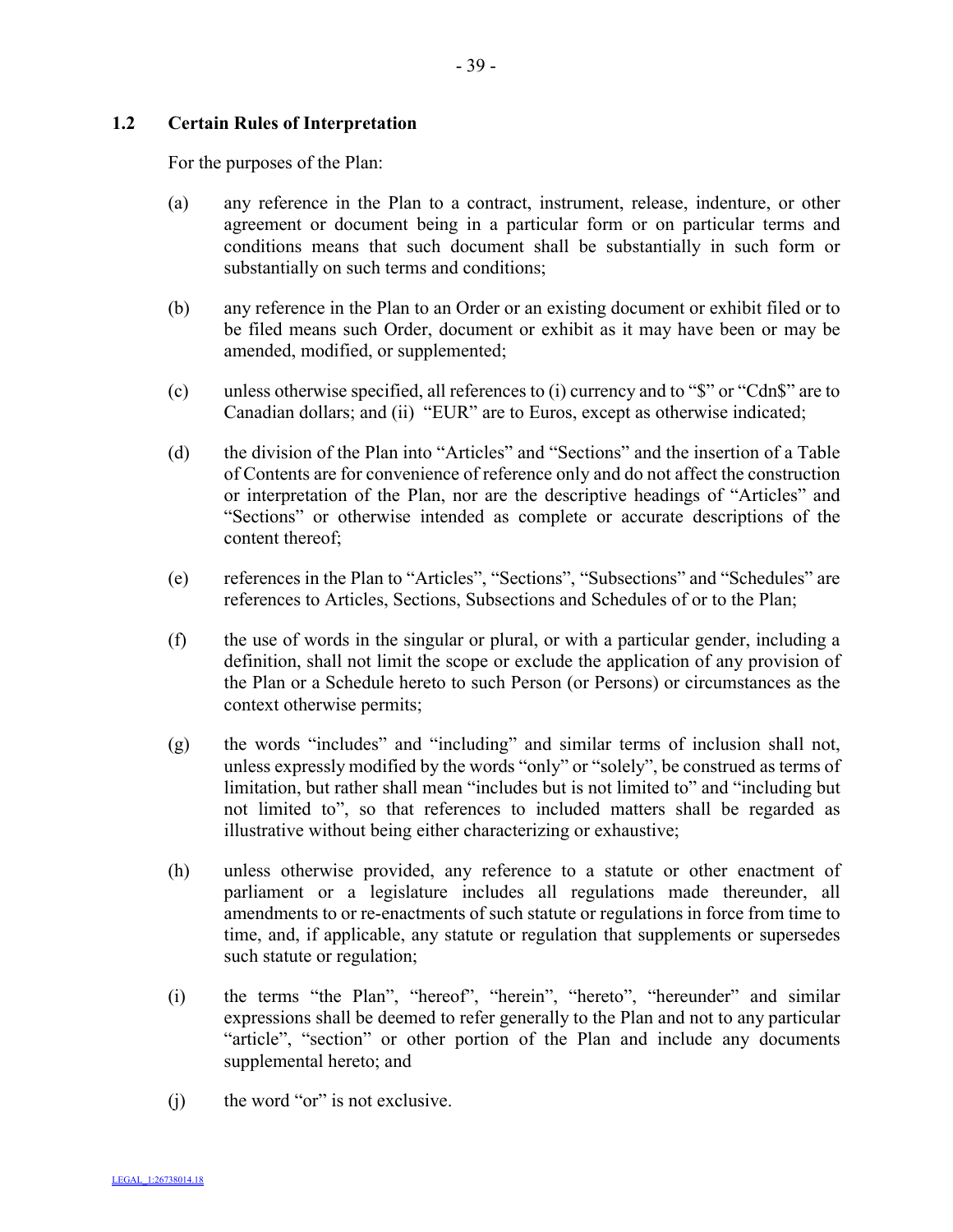#### **1.3 Time**

For purposes of the Plan, unless otherwise specified, all references to time herein and in any document issued pursuant hereto mean prevailing local time in Montreal, Quebec, Canada, unless otherwise stipulated.

#### **1.4 Date and Time for any Action**

For purposes of the Plan:

- (a) In the event that any date on which any action is required to be taken under the Plan by any Person is not a Business Day, that action shall be required to be taken on the next succeeding day which is a Business Day, and any reference to an event occurring on a Business Day shall mean prior to 5:00 p.m. on such Business Day; and
- (b) Unless otherwise specified, time periods within or following which any payment is to be made or act is to be done shall be calculated by excluding the day on which the period commences and including the day on which the period ends and by extending the period to the next succeeding Business Day if the last day of the period is not a Business Day.

#### **1.5 Successors and Assigns**

The Plan shall be binding upon and shall enure to the benefit of the heirs, administrators, executors, legal personal representatives, liquidators, receivers and trustees in bankruptcy, successors and assigns of any Person or party named or referred to in the Plan.

## **1.6 Governing Law**

The Plan shall be governed by and construed in accordance with the laws of the Province of Quebec and the federal laws of Canada applicable therein. All questions as to the interpretation of or application of the Plan and all proceedings taken in connection with the Plan and its provisions shall be subject to the exclusive jurisdiction of the Court.

# **1.7 Governing Language**

In the event of any conflict, inconsistency, ambiguity or difference between the English version of the Plan and any translations thereof, the English version shall govern and be paramount, and the applicable provision in the translation thereof shall be deemed to be amended to the extent necessary to eliminate any such conflict, inconsistency, ambiguity or difference.

## **1.8 Identification of Core Business Assets as at Plan Filing Date**

Schedule **"E"** identifies the Core Business Assets as at the Plan Filing Date.

#### **1.9 Schedules**

The following are the Schedules to the Plan, which are incorporated by reference into the Plan and form a part of it: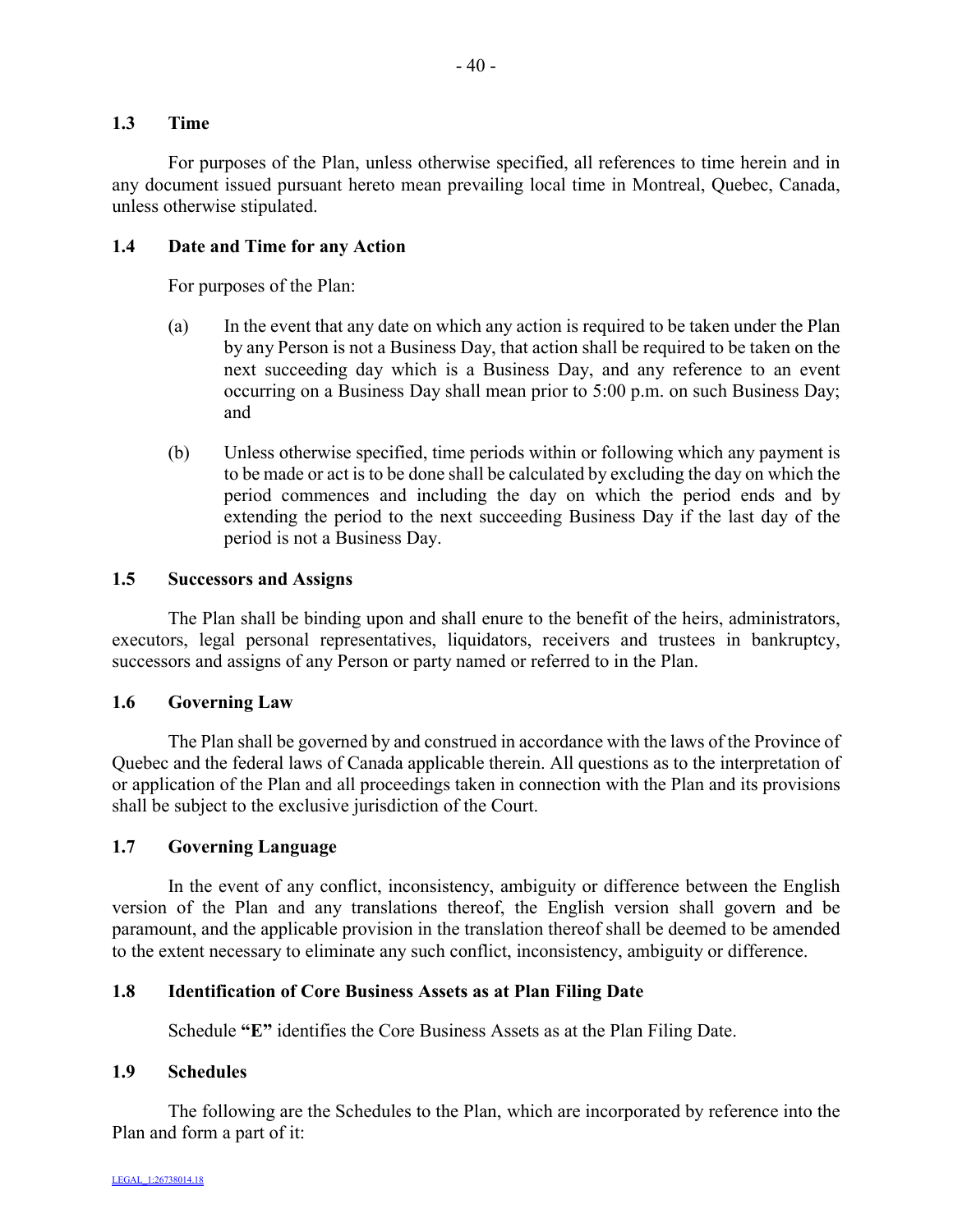| Schedule "A" | Articles of Reorganization                                             |
|--------------|------------------------------------------------------------------------|
| Schedule "B" | Pre-Plan Implementation Date Transactions                              |
| Schedule "C" | <b>HII/Shareco Meeting Order</b>                                       |
| Schedule "D" | <b>Homcos</b>                                                          |
| Schedule "E" | Core Business Assets as at the Plan Filing Date                        |
| Schedule "F" | Newco Articles                                                         |
| Schedule "G" | Restated Catalyst Support Agreement (without the<br>schedules thereto) |

#### **ARTICLE 2 PURPOSE AND EFFECT OF THE PLAN**

# **2.1 Purpose and Background**

- (a) The purpose of the Plan is to:
	- (i) effect a compromise, settlement and payment of all Affected Claims as finally determined for voting and distribution purposes pursuant to the Claims Process Order, the HII/Shareco Meeting Order and the Plan;
	- (ii) streamline the structure and operation of the Business to maintain the Core Business Assets as a core portfolio of profitable properties in Europe and to identify and assess monetization opportunities within a reasonable timeframe;
	- (iii) facilitate an orderly liquidation of Non-Core Business Entities'Assets and a realization of the Non-Core Business Assets over a reasonable period of time; and
	- (iv) to implement the Catalyst Investment,

all in the expectation that all Persons with an economic interest in HII's Business will derive a greater benefit from the implementation of the Plan than would result from a bankruptcy of the Business in its entirety.

(b) The circumstances and events leading up to the Plan are described in the Information Circular circulated to Affected Creditors prior to and in connection with the HII/Shareco Creditors' Meeting, in accordance with the HII/Shareco Meeting Order.

#### **2.2 Persons Affected**

The Plan provides for a coordinated reorganization of the Business and a compromise of the Affected Claims. The Plan will become effective at the Effective Time on the Plan Implementation Date. On the Plan Implementation Date, each Affected Claim will be fully and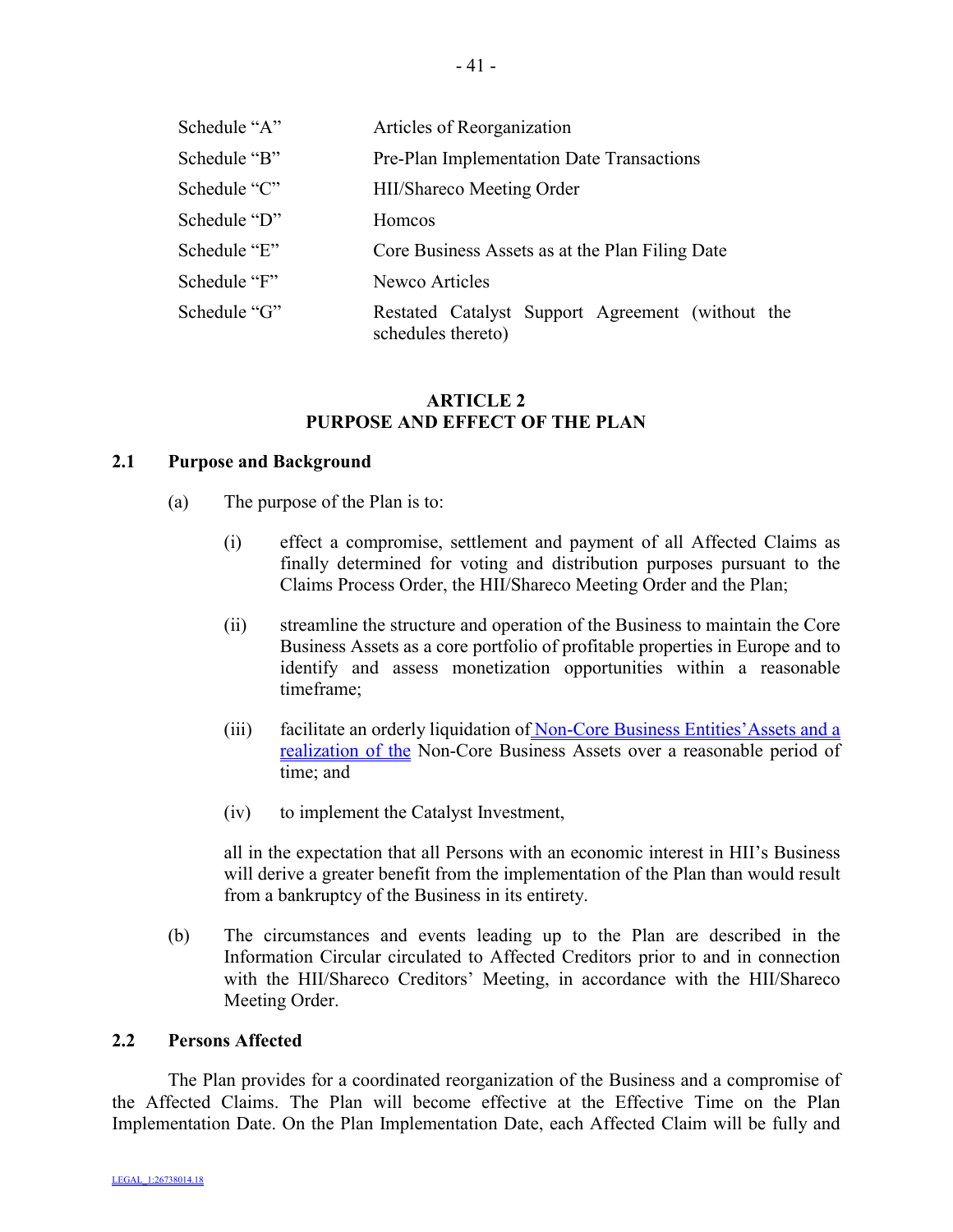finally compromised, released, settled and discharged under the Plan. The Plan shall be binding on and enure to the benefit of HII, the Homburg Group Members, the Affected Creditors, the Released Parties and all other Persons named or referred to in, or subject to, the Plan.

# **2.3 Persons Not Affected**

For greater certainty, the Plan does not affect the Unaffected Creditors with respect to and to the extent of their Unaffected Claims. Nothing in the Plan shall affect the Homburg Group Members' rights and defences, both legal and equitable, with respect to any Unaffected Claims including, but not limited to, all rights with respect to legal and equitable defences or entitlements to set-offs or recoupments against such Unaffected Claims.

## **2.4 Equity Claims**

All Persons holding Equity Claims, including the Claims of holders of HII Class A Shares and holders of HII Class B Shares, shall not be entitled to vote at or attend the HII/Shareco Creditors' Meeting, and shall not receive a distribution under the Plan or otherwise receive anything in respect of their HII Class A Shares and/or HII Class B Shares. At the Effective Time on the Plan Implementation Date, all Equity Claims shall be fully, finally, irrevocably and forever compromised, released, discharged, cancelled and barred and all HII's Existing Authorized Capital shall be deemed to be surrendered for cancellation and shall be deemed to be cancelled without compensation as set forth in the Plan.

## **2.5 Capital Securities Claims**

None of Stichting Homburg Capital Securities or the holders of the Capital Securities Claims shall be entitled to vote at or attend the HII/Shareco Creditors' Meeting, and shall not receive any distribution under the Plan. At the Effective Time on the Plan Implementation Date, the Capital Securities Claims shall be fully, finally, irrevocably and forever compromised, released, discharged, cancelled and barred.

#### **2.6 Bond 4 Claim Holders and Bond 7 Claim Holders**

The Bond 4 Claim Holders and the Bond 7 Claim Holders are Affected Creditors under the Plan and shall be entitled to vote and to receive distributions under the Plan in respect of their respective Mortgage Bond Trust Indenture Unsecured Claims once such claims become Proven Claims. For greater certainty, the entire Mortgage Bond Claims of the Bond 4 Claim Holders and of the Bond 7 Claim Holders against HII and Shareco are being compromised, released and discharged pursuant to the Plan, but the Claims of the Bond 4 Claim Holders and the Bond 7 Claim Holders against, respectively, Homco 52 LP and Homco 88 LP, are not affected by the Plan.

#### **2.7 Bond 5 Claim Holders**

The Bond 5 Claim Holders are Affected Creditors and shall be entitled to vote and to receive distributions under the Plan in respect of the Bond 5 Unsecured Claim. For greater certainty, the Bond 5 Secured Claim is an Unaffected Claim under the Plan and the Bond 5 Secured Claim Holders shall receive the Bond 5 Secured Claim Cash Payment in accordance with the Bond 5 Secured Claim Settlement Agreement.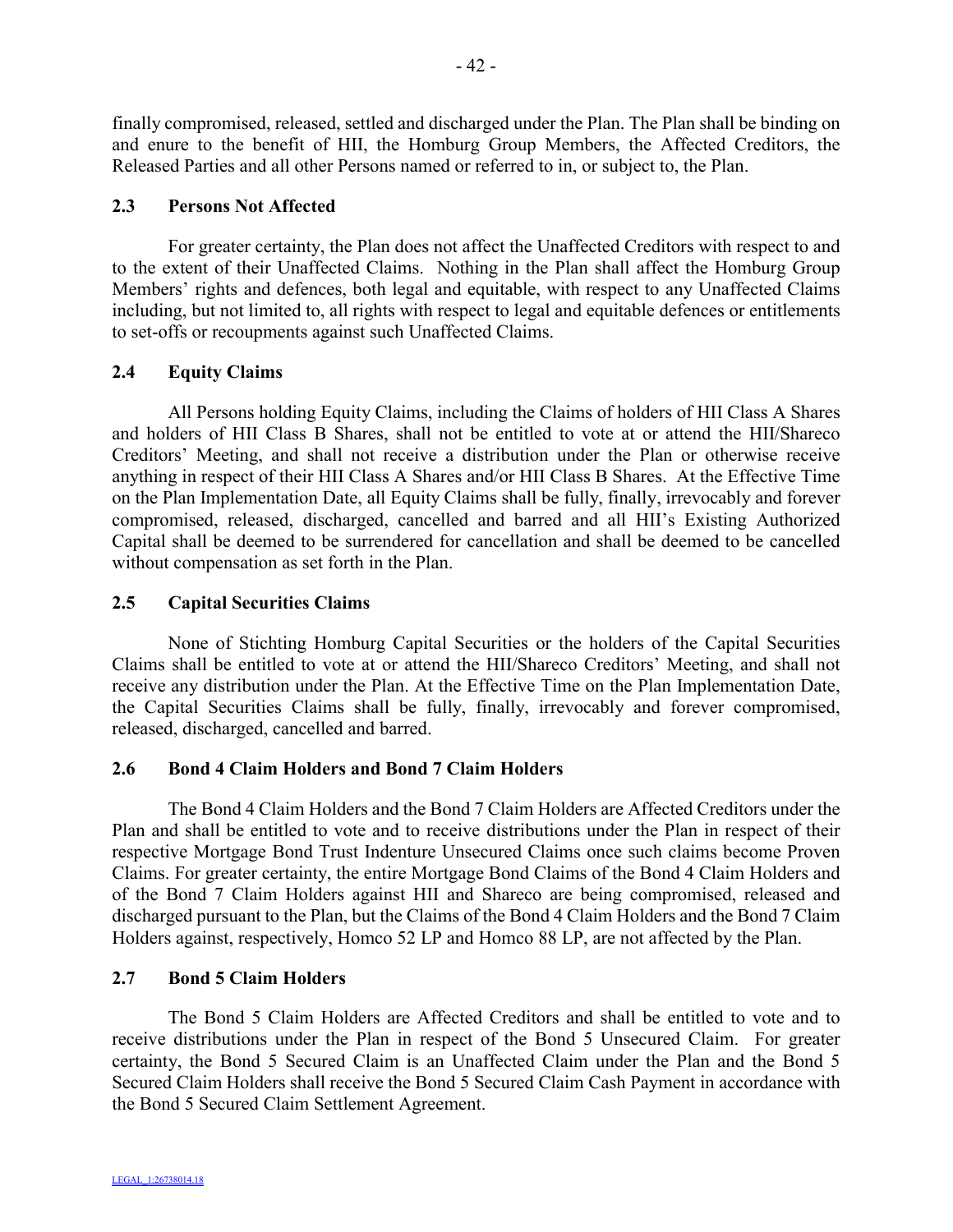#### **2.8 Homco 61 LP and Homco 61 Affected Creditors (including Bond 6 Claim Holders)**

- (a) The treatment of Homco 61 LP and the Homco 61 Affected Creditors under the Plan is conditioned on and subject to approval of the Homco 61 Plan by the Required Majority of the Homco 61 Affected Creditors (as each such term is defined in the Homco 61 Plan) and the Court.
- (b) In the event that the Homco 61 Plan is not approved by such Required Majority of Homco 61 Affected Creditors at the Homco 61 Creditors' Meeting, and the Court, then the aggregate Proven Claim of the Homco 61 Affected Creditors and Homco 61 LP for both voting and distribution purposes under this Plan shall be determined by the Monitor and/or the Court provided however that the Bond 6 Claim for voting purposes shall not be redetermined.
- (c) In the event that both the Plan is approved by the Required Majority of the Affected Creditors and the Court, and the Homco 61 Plan is approved by the Homco 61 Affected Creditors and the Court, then the aggregate Proven Claim of the Homco 61 Affected Creditors with a Homco 61 Affected Creditor HII Claim for voting purposes under this Plan shall be the full amount of their Claim in accordance with and as provided in the HII/Shareco Meeting Order and the Homco 61 Meeting Order. The aggregate Proven Claim of Homco 61 Affected Creditor with a Homco 61 Affected Creditor HII Claim for distribution purposes under the Plan shall be the Homco 61 Affected Creditor HII Deficiency Claim. At the Effective Time on the Plan Implementation Date the Homco 61 Affected Creditor HII Claims shall be fully, finally, irrevocably and forever compromised, released, discharged, cancelled and barred.

# **ARTICLE 3 CLASSIFICATION OF CREDITORS, VOTING CLAIMS AND RELATED MATTERS**

# **3.1 Classification of Creditors**

For the purposes of considering, voting on and receiving distributions under the Plan, the Affected Creditors shall constitute a single class, the "**Unsecured Creditors' Class**".

#### **3.2 Claims of Affected Creditors**

- (a) Affected Creditors with Affected Claims that were less than or equal to Cdn\$10,000 in the aggregate as at the Claims Bar Date shall file a Convenience Class Claim Declaration with the Monitor on or before the deadline set out in the HII/Shareco Meeting Order. If any such Affected Creditor:
	- (i) makes a valid Convenience Class Claim Election in its Convenience Class Claim Declaration by the Election/Proxy Deadline, or does not return a Convenience Class Claim Declaration to the Monitor by the Election/Proxy Deadline, such Affected Creditor shall be deemed to vote in favour of the Plan and shall be entitled to receive only the Cash Elected Amount and no other Affected Creditors' Entitlement under the Plan; or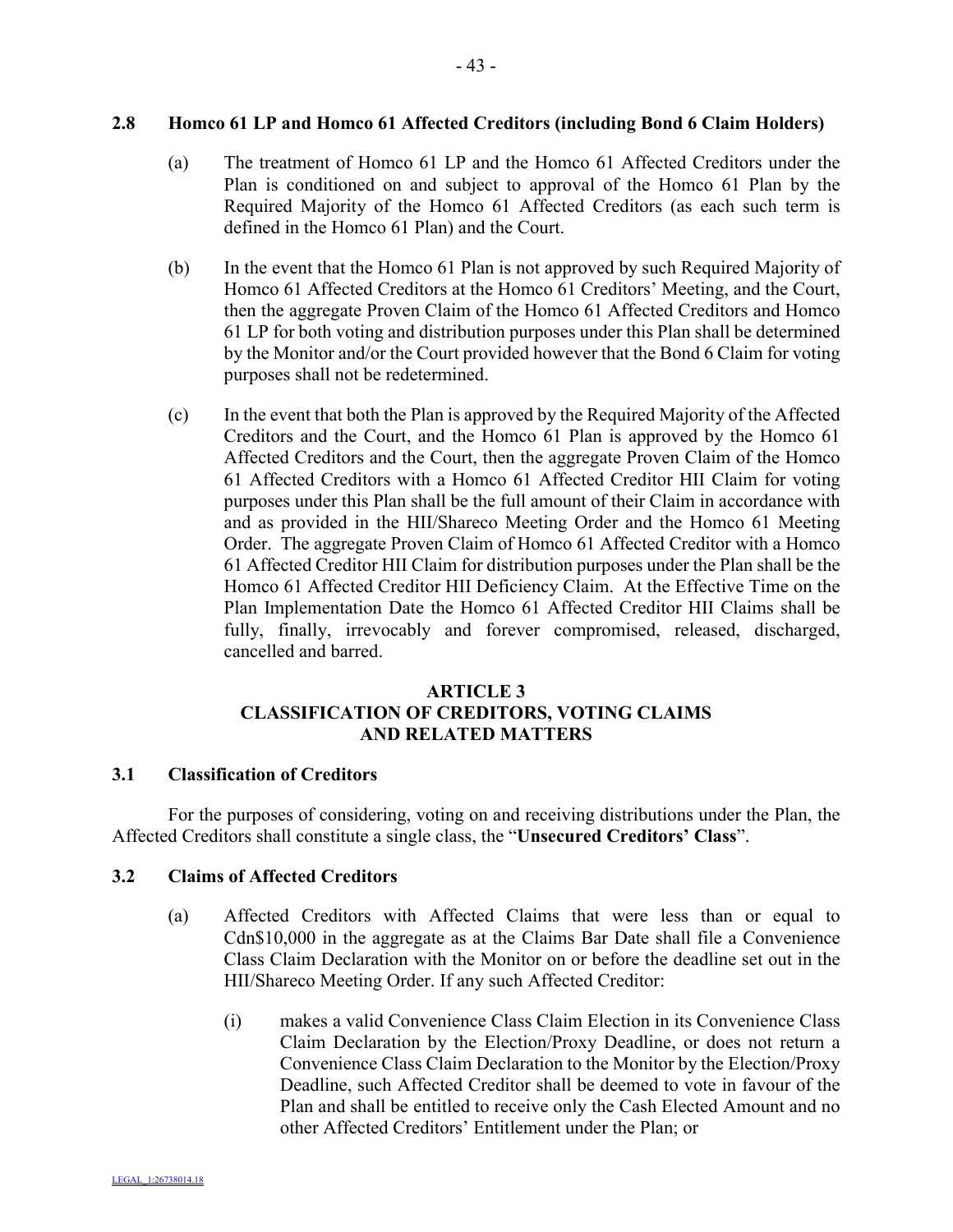- (ii) does not make a Convenience Class Claim Election in its Convenience Class Claim Declaration, such Affected Creditor shall be entitled to:
	- (A) make a valid Newco Common Shares Cash-Out Option Election on or before the Election/Proxy Deadline and thereby shall be an Electing Creditor under the Plan and shall be deemed to vote in favour of the Plan and shall be entitled to receive (i) such Electing Creditor's *pro rata* share of the Aggregate Newco Common Shares Final Cash-Out Amount, and (ii) such Electing Creditor's Pro Rata Share of the Cash Pool and the Asset Realization Cash Pool; or
	- (B) vote its Voting Claim at the HII/Shareco Creditors' Meeting in respect of the Plan and shall be entitled to receive its respective Affected Creditors' Entitlement as provided for under and pursuant to the Plan;
- (b) Affected Creditors with Affected Claims that were greater than Cdn\$10,000 in the aggregate as at the Claims Bar Date (including Affected Creditors with Disputed Claims which have become Proven Claims) shall:
	- (i) not be entitled to make a Convenience Class Claim Election;
	- (ii) be entitled to:
		- (A) make a valid Newco Common Shares Cash-Out Option Election on or before the Election Proxy Deadline and thereby shall be an Electing Creditor and shall be deemed to vote in favour of the Plan and shall be entitled to receive (i) such Electing Creditor's *pro rata* share of the Aggregate Newco Common Shares Final Cash-Out Amount, (ii) its Pro Rata Share of the Cash Pool and the Asset Realization Cash Pool; or
		- (B) vote its Voting Claim at the HII/Shareco Creditors' Meeting in respect of the Plan and shall be entitled to receive its respective Affected Creditor's Entitlement provided for under and pursuant to the Plan.

# **3.3 Electing Creditors**

- (a) For greater certainty the Newco Common Shares Cash-Out Option Election may only be made in respect of all of the Electing Creditor's entitlement to receive Newco Common Shares under the Plan.
- (b) Where an Electing Creditor validly makes a Newco Common Shares Cash-Out Option Election:
	- (i) Catalyst shall not and shall be deemed never to have acquired or held any right, title or interest in the Affected Claim of such Electing Creditor;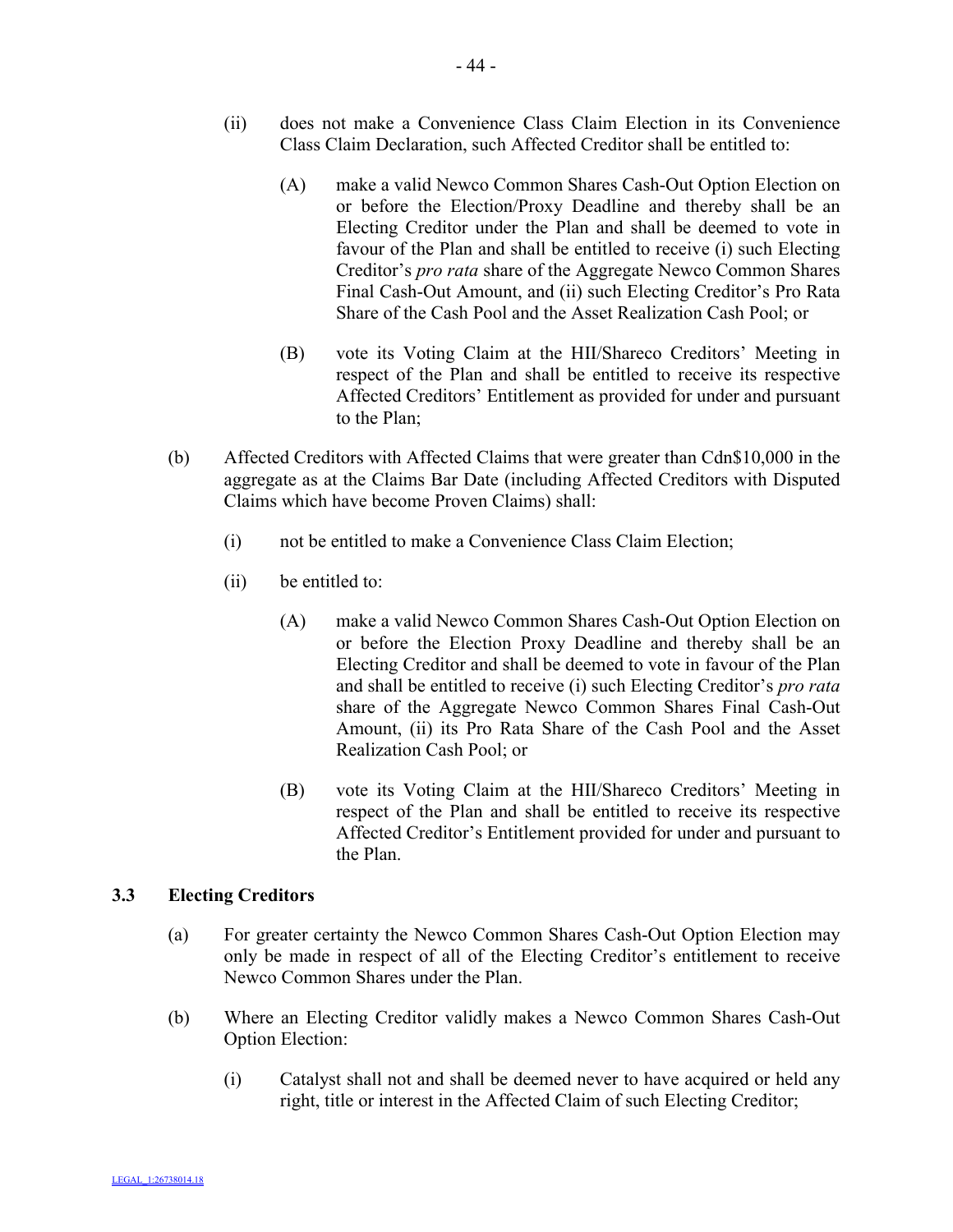- (ii) Such Electing Creditor shall be deemed to have received its Affected Creditors' Entitlement, and to have assigned, transferred and sold its entitlement to receive any Newco Common Shares to be issued to such Affected Creditor under and pursuant to the Plan to Catalyst in consideration for its *pro rata* share of the Aggregate Newco Common Shares Final Cash-Out Amount;
- (iii) Such Electing Creditor shall be deemed to agree to waive that portion of its Disputed Claim if any relating to post-Filing Date interest accruing on its Affected Claim as and from April 26, 2013; and
- (iv) Such Electing Creditor shall be deemed to agree that the face amount of any Disputed Claim of such Electing Creditor shall be deemed to be no greater than the face amount of such Claim as set out in such Electing Creditor's Proof of Claim on April 26, 2013 for purposes of determining such Electing Creditor's respective Affected Creditors' Entitlement;
- (c) For greater certainty, Catalyst shall not be entitled to make a Newco Common Shares Cash-Out Option Election in respect of its Catalyst Affected Claims.

# **3.4 Unaffected Claims**

Unaffected Claims shall not be compromised under the Plan. No holder of an Unaffected Claim shall:

- (a) be entitled to make a Convenience Class Claim Election or a Newco Common Shares Cash-Out Option Election;
- (b) be entitled to vote on the Plan or attend at any HII/Shareco Creditors' Meeting; or
- (c) be entitled to or receive any Affected Creditors' Entitlement in respect of such Unaffected Claims, unless specifically provided for under and pursuant to the Plan.

#### **3.5 Priority Claims**

The Employee Priority Claims and the Government Priority Claims, if any, shall be paid on or after the Plan Implementation Date from the Administrative Reserve pursuant to and in accordance with Section 12.3( $t_{\text{u}}$ ) of the Plan, the HII/Shareco Sanction and Vesting Order and the CCAA.

#### **3.6 HII/Shareco Creditors' Meeting**

The HII/Shareco Creditors' Meeting shall be held in accordance with the Plan, the Claims Process Order, the HII/Shareco Meeting Order and any further Order of the Court. The only Persons entitled to attend the HII/Shareco Creditors' Meeting are representatives of the Homburg Group Members and Catalyst and their respective legal counsel and advisors, the Monitor and its legal counsel, the Corporate Indenture Trustees (other than Stichting Homburg Capital Securities) and their respective legal counsel and advisors, and all other Persons, including the other holders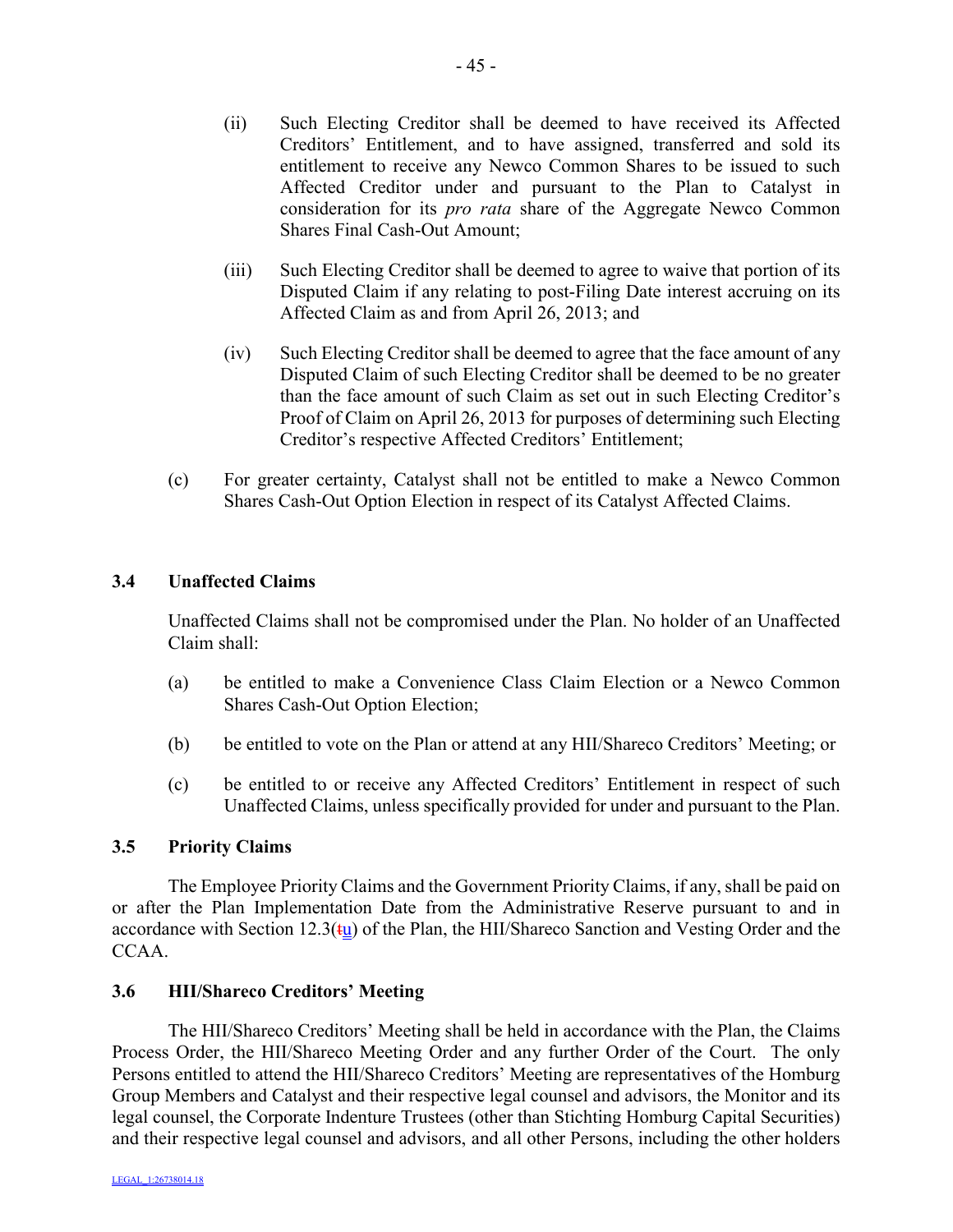of proxies, entitled to vote at the HII/Shareco Creditors' Meeting and their legal counsel and advisors.

# **3.7 Voting**

- (a) Each Affected Creditor in the Unsecured Creditors' Class who is entitled to vote at the HII/Shareco Creditors' Meeting, pursuant to and in accordance with the Claims Process Order, the HII/Shareco Meeting Order, the Plan and the CCAA, shall be entitled to one vote equal to the dollar value of its Affected Claim determined as a Voting Claim. Corporate Creditors under the Corporate Indentures who have beneficial ownership of a Voting Claim as of the HII/Shareco Record Date (other than holders of a Capital Securities Claim) shall be entitled to vote on the Plan at the HII/Shareco Creditors' Meeting pursuant to and in accordance with the HII/Shareco Meeting Order. Holders of Intercompany Claims shall not be entitled to vote on the Plan.
- (b) Convenience Class Creditors and Electing Creditors shall be deemed to vote in favour of the Plan.
- (c) In the case of the Homco 61 Affected Creditors including Bond 6 Claim Holders:
	- (i) if a Homco 61 Affected Creditor elects the Newco Common Shares Cash-Out Option under the Plan, Homco 61 LP will be deemed to make a corresponding election in respect of such Homco 61 Affected Creditor's *pro rata* share of the HII Homco 61 Distribution;
	- (ii) for avoidance of doubt, all Homco 61 Affected Creditors with Proven Claims will be entitled to elect the Newco Common Shares Cash-Out Option in respect of their *pro rata* share of the HII Homco 61 Distribution; and
	- (iii) in the event that a Bond 6 Claim Holder becomes an Electing Creditor, such Bond 6 Claim Holder shall be deemed to vote in favour the Plan.

## **3.8 Procedure for Valuing Voting Claims**

The procedure for valuing Voting Claims and resolving disputes and entitlements to voting is set forth in the Claims Process Order, the HII/Shareco Meeting Order, the Plan and the CCAA. HII and the Monitor shall have the right to seek the assistance of the Court in valuing any Voting Claim in accordance with the Claims Process Order, the HII/Shareco Meeting Order and the Plan, if required, and to ascertain the result of any vote on the Plan.

# **3.9 Approval by Creditors**

In order to be approved, the Plan must receive the affirmative vote in the Required Majority of the Unsecured Creditors' Class.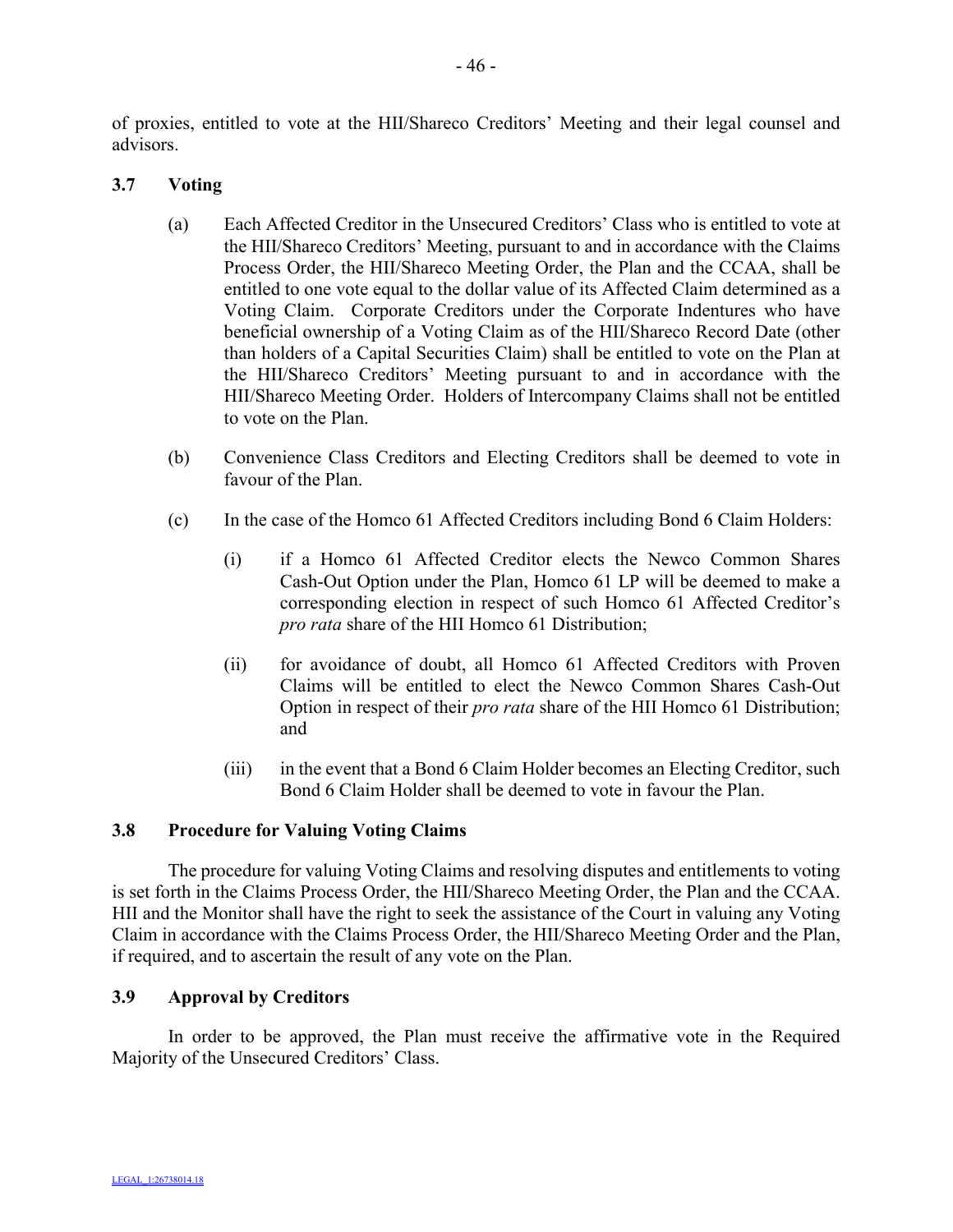#### **3.10 Guarantees and Similar Covenants**

No Person who has a Claim under a Guarantee, surety, indemnity or similar covenant in respect of any Claim which is compromised under the Plan (such compromised Claim being the **"Principal Claim"**), or who has any right to claim over in respect of or to be subrogated to the rights of any Person in respect of a Principal Claim shall:

- (a) be entitled to any greater rights as against HII than the Person holding the Principal Claim;
- (b) be entitled to vote on the Plan to the extent that the Person holding the Principal Claim is voting on the Plan; or
- (c) be entitled to receive any distribution under the Plan to the extent that the Person holding the Principal Claim is receiving a distribution.

# **ARTICLE 4 CASH POOL, CASH RESERVES AND KERP FUND**

## **4.1 Creation of the Cash Pool**

On the Plan Implementation Date, HII and Shareco shall deliver to the Monitor by way of wire transfer(s) (in accordance with wire transfer instructions provided by the Monitor at least three (3) Business Days prior to the Plan Implementation Date) the aggregate of all their Cash net of the Cash Reserves pursuant to Section 12.3( $\frac{q_1}{q_2}$ )(ii) of the Plan, which Cash shall be held by the Monitor as the Cash Pool. The Monitor shall hold the Cash Pool in the Cash Pool Account for distribution to Affected Creditors with Proven Claims and Disputed Claims (to the extent such Disputed Claims subsequently become Proven Claims) pursuant to and in accordance with the Plan.

## **4.2 The Administrative Reserve**

- (a) On the Plan Implementation Date, HII and Shareco shall deliver to the Monitor by way of wire transfer(s) (in accordance with wire transfer instructions provided by the Monitor at least three (3) Business Days prior to the Plan Implementation Date) the amount of the Administrative Reserve. The Monitor shall hold the Administrative Reserve in the Administrative Reserve Account for the purpose of paying the Administrative Reserve Costs in accordance with the Plan, with any remaining balance to be contributed to the Cash Pool for distribution to the Affected Creditors with Proven Claims and Disputed Claims (to the extent such Disputed Claims subsequently become Proven Claims) pursuant to and in accordance with the Plan.
- (b) The Monitor shall pay the Administrative Reserve Costs from the Administrative Reserve Account as same become due from and after the Plan Implementation Date.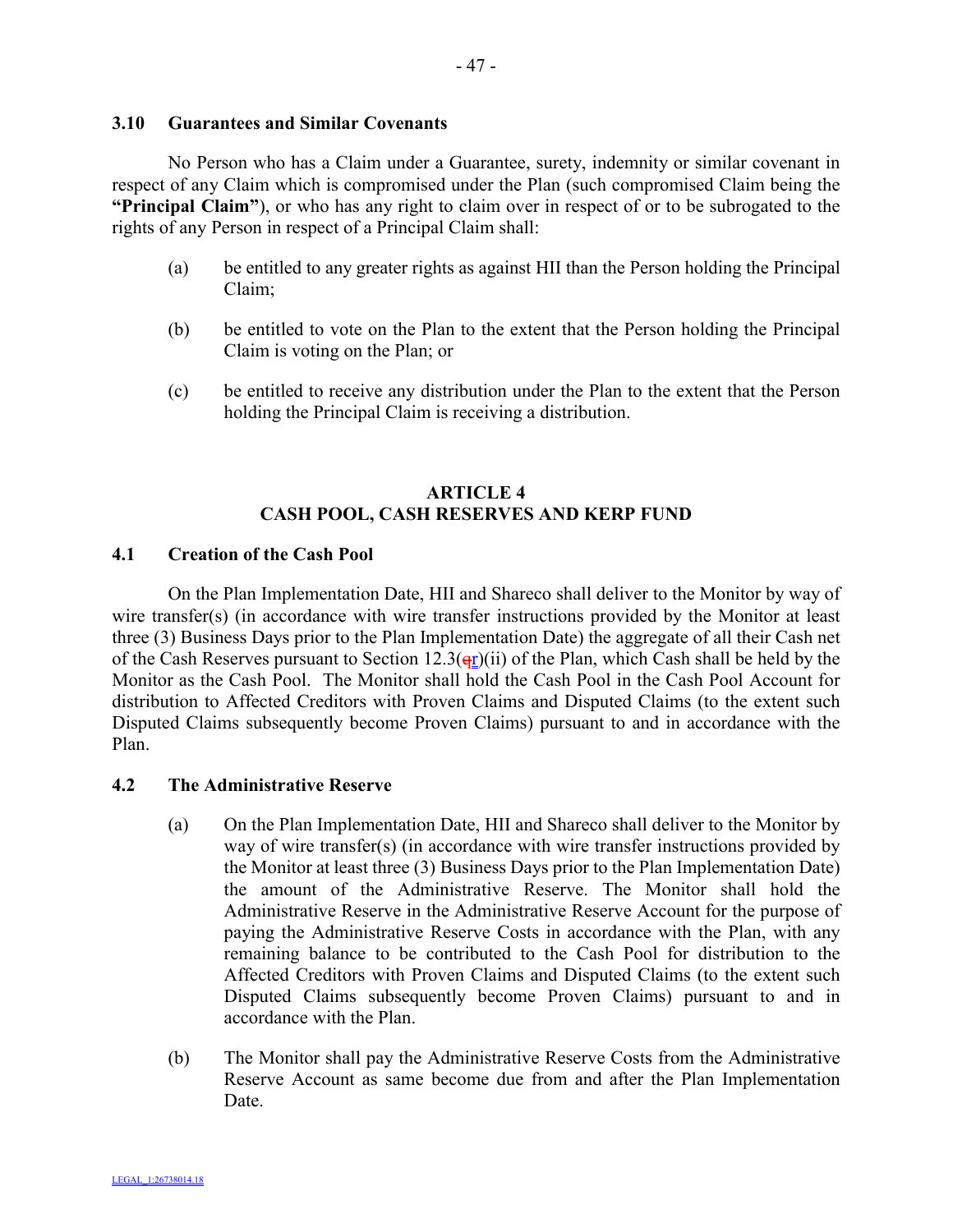# **4.3 The Disputed Claims (Cash) Reserve**

On the Plan Implementation Date, HII and Shareco shall deliver to the Monitor by way of wire transfer(s) (in accordance with wire transfer instructions provided by the Monitor at least three (3) Business Days prior to the Plan Implementation Date) the amount of the Disputed Claims (Cash) Reserve. The Monitor shall hold the Disputed Claims (Cash) Reserve in the Disputed Claims Reserve Account for the purpose of paying amounts to Affected Creditors in respect of their Disputed Claims which have become Proven Claims in accordance with the Plan, the Claims Process Order and the HII/Shareco Meeting Order, with any remaining balance (once all Disputed Claims have been finally determined) to be contributed by the Monitor to the Cash Pool for distribution to the Affected Creditors with Proven Claims under and in accordance with the Plan.

#### **4.4 The Litigation Reserve**

On the Plan Implementation Date, HII and Shareco shall deliver to the Monitor by way of wire transfer(s) (in accordance with wire transfer instructions provided by the Monitor at least three (3) Business Days prior to the Plan Implementation Date) the amount of the Litigation Reserve. The Monitor shall hold the Litigation Reserve in the Litigation Reserve Account for the purpose of paying and shall pay the Litigation Reserve Costs, with any remaining balance to be contributed by the Monitor with the approval of the Liquidation Advisory Committee to the Cash Pool for distribution to the Affected Creditors with Proven Claims and Disputed Claims (to the extent that such Disputed Claims subsequently become Proven Claims) in accordance with the Plan.

# **4.5 The KERP Fund**

On the Plan Implementation Date, the Monitor shall continue to hold the KERP Fund for payment in accordance with the KERPS, and the Monitor shall pay the KERPS to the holders of proven KERP Claims in accordance with their entitlements.

# **ARTICLE 5 CASH-OUT POOL, DISPUTED CLAIMS (CASH-OUT) RESERVE**

#### **5.1 Creation of the Cash-Out Pool**

- (a) Within two (2) Business Days following the Election/Proxy Deadline, HII and the Monitor shall advise Catalyst of the aggregate of (i) the amount of Proven Claims of Electing Creditors who have validly elected the Newco Common Shares Cash-Out Option, and (ii) the amount of Disputed Claims of Electing Creditors who have validly elected the Newco Common Shares Cash-Out Option, and (iii) the total Proven Claims of all Affected Creditors, and shall provide to Catalyst all information reasonably required to verify such amounts.
- (b) On the fifth  $(5<sup>th</sup>)$  Business Day prior to the Plan Implementation Date, Catalyst shall deliver the Catalyst Investment Initial Funding Amount (net of the Catalyst Deposit) to the Monitor by way of wire transfer(s) in accordance with wire transfer instructions provided by the Monitor at least three (3) Business Days before such date.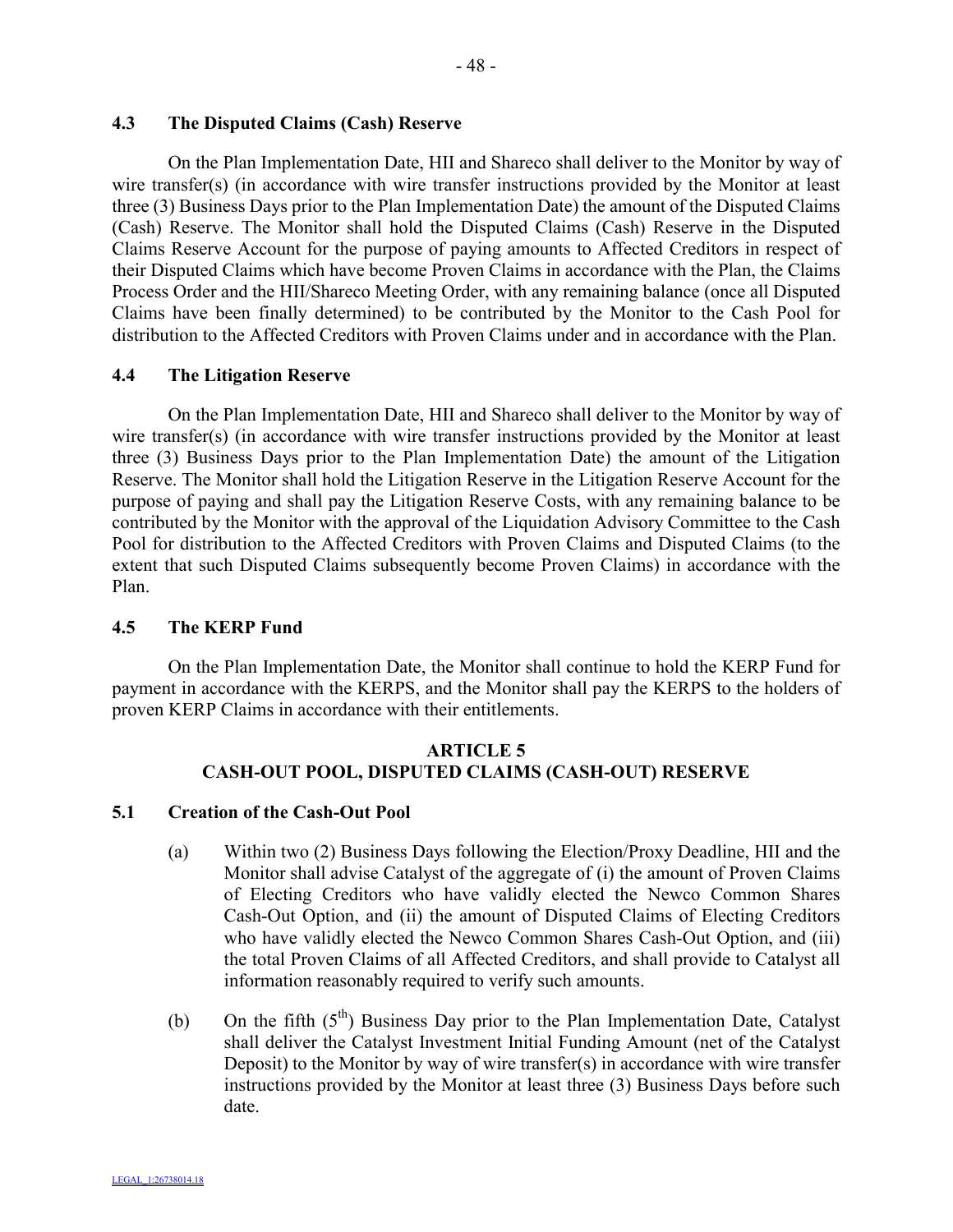(c) The Catalyst Investment Initial Funding Amount so delivered in (b) and the Catalyst Deposit, net of the Disputed Claims (Cash-Out) Reserve which shall be segregated in accordance with Section 5.2 below, shall be held in trust by the Monitor until the Plan Implementation Date, whereupon such funds shall form the Cash-Out Pool. The Monitor shall hold the Cash-Out Pool in the Cash-Out Pool Account for distribution to Electing Creditors with Proven Claims and Disputed Claims (to the extent such Disputed Claims subsequently become Proven Claims) pursuant to and in accordance with Article 9 of the Plan.

## **5.2 The Disputed Claims (Cash-Out) Reserve**

- (a) On the Plan Implementation Date, the Monitor shall segregate the Disputed Claims (Cash-Out) Reserve and shall hold the Disputed Claims (Cash-Out) Reserve in the Disputed Claims (Cash-Out) Reserve Account for the purpose of paying amounts to Electing Creditors in respect of the portion of their Disputed Claims, if any, which have become Proven Claims within twelve (12) months following the Plan Implementation Date in accordance with the Plan, the Claims Process Order and the HII/Shareco Meeting Order.
- (b) If a Disputed Claim of an Electing Creditor for which a Newco Common Shares Cash-Out Option Election has been made does not become a Proven Claim in whole or in part within the twelve (12) month period following the Plan Implementation Date, any such election shall be null and void under the Plan and such Affected Creditor shall not be treated as an Electing Creditor under the Plan. The Monitor and Catalyst will make any appropriate adjustments to the Newco Common Shares Cash-Out Price.
- (c) Within thirty (30) days following final determination by the Monitor of the Aggregate Newco Common Shares Final Cash-out Amount, the Monitor shall pay to Catalyst the Catalyst Investment Adjustment Amount, if any.

# **ARTICLE 6 DISPUTED CLAIMS (NEWCO SHARES) RESERVE**

#### **6.1 Disputed Claims (Newco Shares) Reserve**

On the Plan Implementation Date, the Disputed Claims (Newco Shares) Reserve shall be established by the Monitor from the Newco Common Shares issued to the Monitor or its designate which Disputed Claims (Newco Shares) Reserve shall be held by the Monitor or its designate on behalf of and for the purposes of distributing such Newco Common Shares to Affected Creditors (other than Convenience Class Creditors or Electing Creditors) in respect of their Disputed Claims which have become Proven Claims in accordance with the Plan, the Claims Process Order and the HII/Shareco Meeting Order, with any remaining Newco Common Shares in respect of all or part of a Disputed Claim that is determined to not be a Proven Claim to be transferred at that time by the Monitor or its designate to Newco for cancellation for no consideration (such cancelled shares, the "**Cancelled Newco Common Shares**").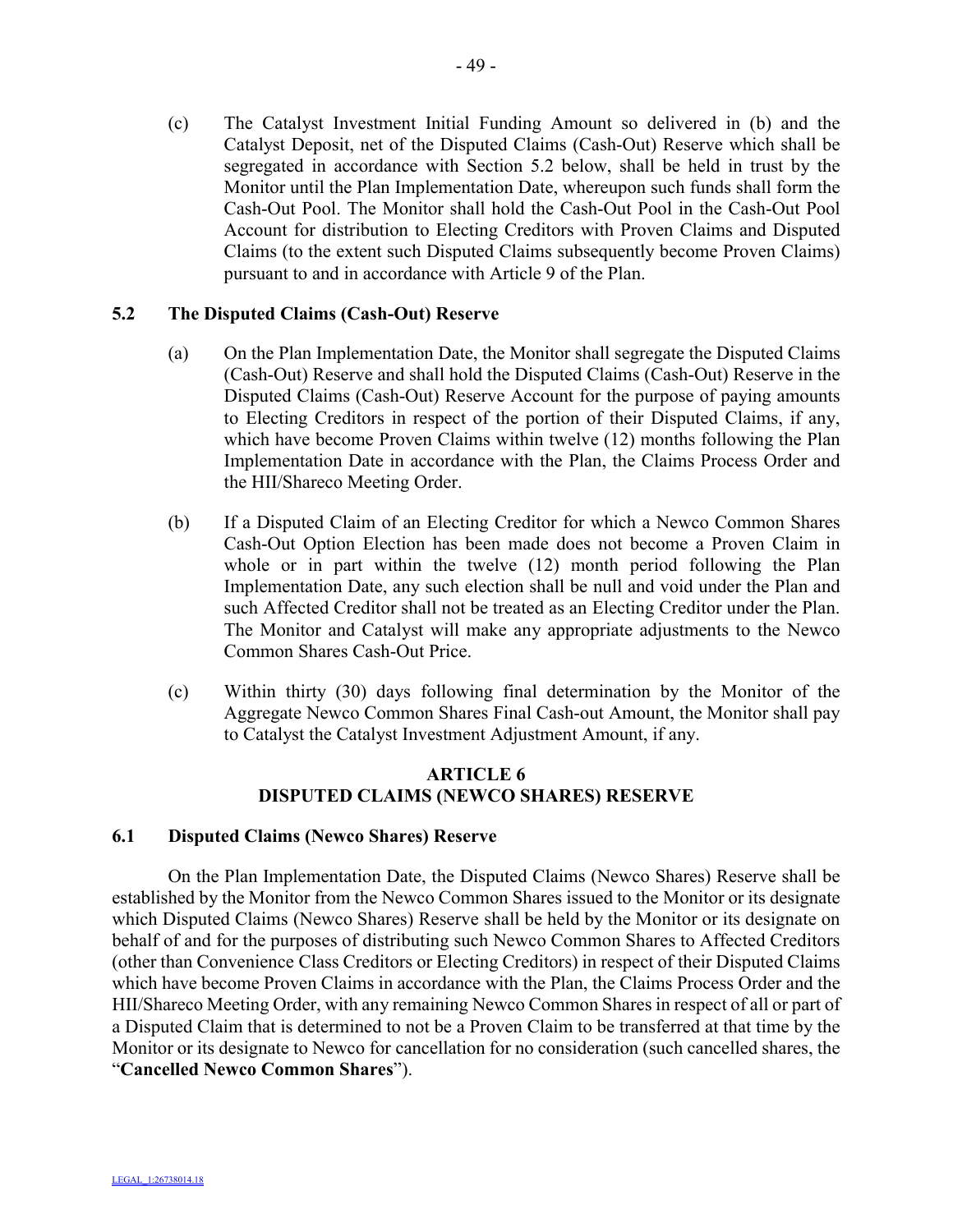## **6.2 No Liability**

The Monitor or its designate shall hold the Newco Common Shares issued to it on the Initial Distribution Date in respect of an Affected Creditor's Disputed Claim pursuant to Section 10.2 of the Plan until the earlier of:

- (a) a transfer of such Newco Common Shares to such Affected Creditor on a Distribution Date in respect of such Affected Creditor's Proven Claim, in the event such Affected Creditor's Disputed Claim becomes a Proven Claim, in whole or in part, in accordance with Section 10.2(a) of the Plan; or
- (b) the Final Distribution Date, in the event such Affected Creditor's Disputed Claim, in whole or in part, is finally determined to be invalid, in which case the portion of such Newco Common Shares relating to such invalid Disputed Claim shall be donated to Newco for cancellation for no consideration in accordance with Section 10.3 of the Plan.

The Monitor or its designate shall have no authority to transfer Newco Common Shares to any Person other than in accordance with the Plan. The Monitor or its designate shall have no personal liability relating to holding the Newco Common Shares in the Disputed Claims (Newco Shares) Reserve, or in relation to Newco Common Shares being held in escrow pursuant to Section 9.2 including without limitation for any loss arising out of fluctuations in the market value of the Newco Common Shares while held in the Disputed Claims (Newco Shares) Reserve, other than its obligation to transfer shares from the Disputed Claims (Newco Shares) Reserve pursuant to and in accordance with the Plan. The Monitor or its designate shall not exercise any voting rights in respect of the Newco Common Shares.

## **ARTICLE 7 REALIZATION OF NON-CORE BUSINESS ASSETS**

#### **7.1 Realization of Non-Core Business Assets**

Pursuant to the Plan and the HII/Shareco Sanction and Vesting Order, from and after the Plan Implementation Date, the Monitor:

- (a) shall take control and manage any bank accounts of any of the Non-Core Business Entities;
- (b) shall pay any ongoing Administrative Reserve Costs;
- (c) shall, subject to Section 7.1(j) hereof, liquidate orthe Non-Core Business Entities' Assets and realize any of the Non-Core Business Assets;
- (d) shall be entitled to forgive on behalf of HII after the disposition of the Non-Core Business **Entity's** Assets, any of the loans from HII to any relevant Non-Core Business Entity;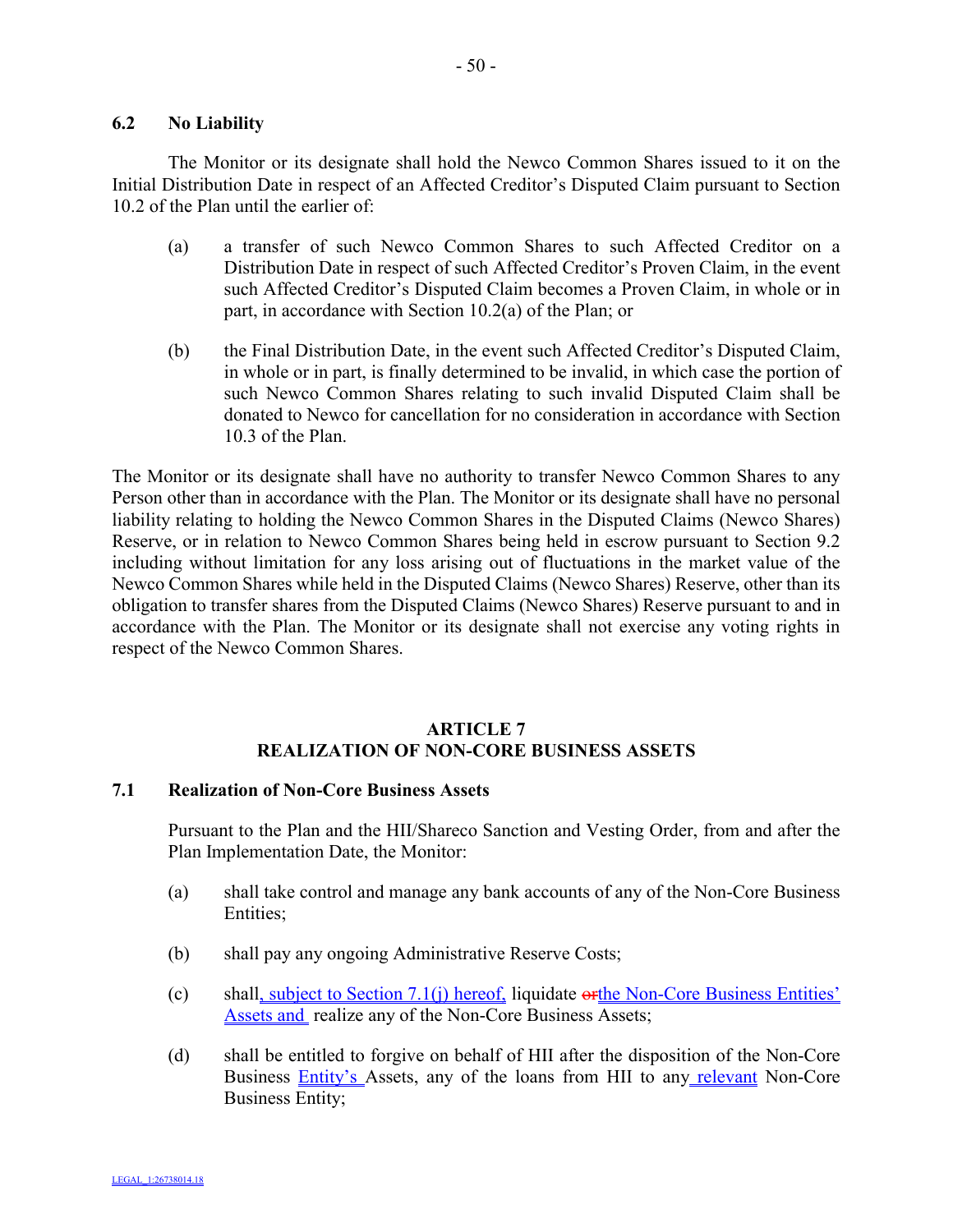- (e) shall pay the Asset Realization Costs from the Non-Core Business Asset Gross Proceeds;
- (f) shall contribute any Non-Core Business Asset Net Proceeds to the Asset Realization Cash Pool for payment to Affected Creditors (other than Convenience Class Creditors) with Proven Claims and Disputed Claims (to the extent such Disputed Claims subsequently become Proven Claims) pursuant to and in accordance with the Plan;
- (g) shall determine whether any Non-Core Business Entity is in fact or has become an Insolvent Person and should be assigned into bankruptcy with the prior approval of the Liquidation Advisory Committee;
- (h) may assign or cause to be assigned HII, or any Non-Core Business Entity which is not yet in bankruptcy proceedings into bankruptcy, and, to the extent that HII and any such Non-Core Business Entity is incorporated or formed under Canadian federal or provincial law, the Monitor shall be entitled but not obligated to act as Trustee in Bankruptcy thereof;
- (i) shall be considered an "interested person" pursuant to section 206.1 of the ABCA and the Monitor shall be entitled but not obligated to apply to the Court for a dissolution or a liquidation and dissolution of HII or any Non-Core Business Entity formed under the ABCA or any other applicable corporate law;
- (j) may on behalf of HII or any Homburg Group Member, prepare, file, negotiate and if necessary litigate any Bankruptcy Claim in any bankruptcy estate of a Non-Core Business Entity, whether or not the Monitor is also acting as Trustee in Bankruptcy of such Non-Core Business Entity; and
- (k) shall receive distributions in respect of any Bankruptcy Claim and contribute any such distributions to the Asset Realization Cash Pool for distribution to Affected Creditors (other than Convenience Class Creditors) with Proven Claims and Disputed Claims (to the extent such Disputed Claims subsequently become Proven Claims) pursuant to and in accordance with the Plan.

# **7.2 Litigation Claims**

On the Plan Implementation Date, pursuant to the HII/Shareco Sanction and Vesting Order:

- (a) all Litigation Claims shall be administered by the Monitor on behalf and for the benefit of the Affected Creditors;
- (b) the Monitor, upon direction of the Liquidation Advisory Committee, and the exercise of their collective reasonable business judgment, shall in an efficient and responsible manner take all advisable steps to investigate and assess any Litigation Claim or Creditor Cause of Action and the Monitor shall report to the Liquidation Advisory Committee in respect of such Litigation Claim or Creditor Cause of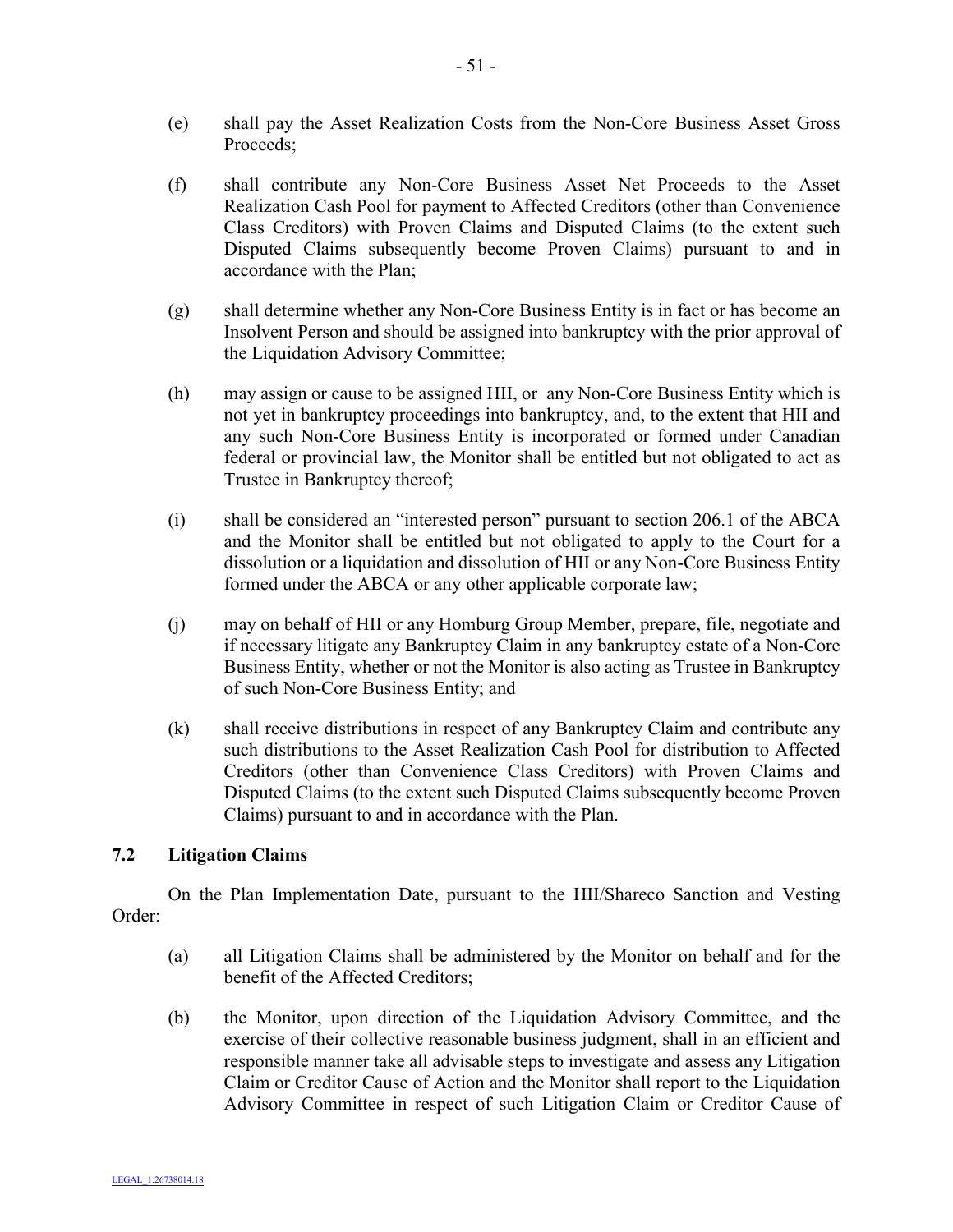Action, it being understood that the Monitor shall not bear any liability in respect of Litigation Claims and Creditor Causes of Action, whether or not asserted;

- (c) the Monitor shall be authorized but not obligated to prosecute and/or settle any Litigation Claim on prior consultation with and the approval of the Liquidation Advisory Committee;
- (d) any Litigation Proceeds shall be contributed by the Monitor to the Asset Realization Cash Pool and deposited to the Cash Pool Account for distribution to Affected Creditors (other than Convenience Class Creditors) with Proven Claims and Disputed Claims (to the extent such Disputed Claims subsequently become Proven Claims) pursuant to and in accordance with the Plan;
- (e) the Litigation Reserve Costs shall be reimbursed from the Litigation Reserve; and
- (f) prior to the Final Distribution Date, upon determination by the Liquidation Advisory Committee that no Litigation Claims or Creditor Causes of Action remain to be investigated or that no Litigation Claims remain to be prosecuted by the Monitor, any amounts remaining in the Litigation Reserve shall be contributed by the Monitor to the Cash Pool for distribution to Affected Creditors with Proven Claims pursuant to and in accordance with the Plan.

#### **7.3 Non-Core Business Entity Creditors**

For greater certainty, Non-Core Business Entity Creditors shall be Unaffected Creditors under the Plan. Any liquidation or realization or liquidation of a Non-Core Business Entity's Assets, including for greater certainty of any Real Property Interests, shall be subject to such Non-Core Business Entity's Creditor Claims, which Non-Core Business Entity's Creditor Claims shall be satisfied by the relevant Non-Core Business Entity in full or otherwise provided for as agreed to by the Monitor to the satisfaction of the relevant Non-Core Business Entity Creditors or in the event of a bankruptcy otherwise dealt with in accordance with Applicable Laws.

## **7.4 Creation of Asset Realization Cash Pool**

From and after the Plan Implementation Date, the Monitor shall establish the Asset Realization Cash Pool from the Non-Core Business Asset Net Proceeds, which shall be net of the Disputed Claims (Asset Realization) Reserve, and such Asset Realization Cash Pool shall be deposited to the Cash Pool Account.

#### **7.5 The Disputed Claims (Asset Realization) Reserve**

After the Plan Implementation Date, as authorized and directed by the HII/Shareco Sanction and Vesting Order, the Monitor shall establish the Disputed Claims (Asset Realization) Reserve from the Non-Core Business Asset Net Proceeds. The Disputed Claims (Asset Realization) Reserve shall be held by the Monitor in the Disputed Claims Reserve Account, from which the Monitor shall pay amounts to Affected Creditors (other than Convenience Class Creditors) in respect of their Disputed Claims which have become Proven Claims in accordance with the Plan, the Claims Process Order and the HII/Shareco Meeting Order.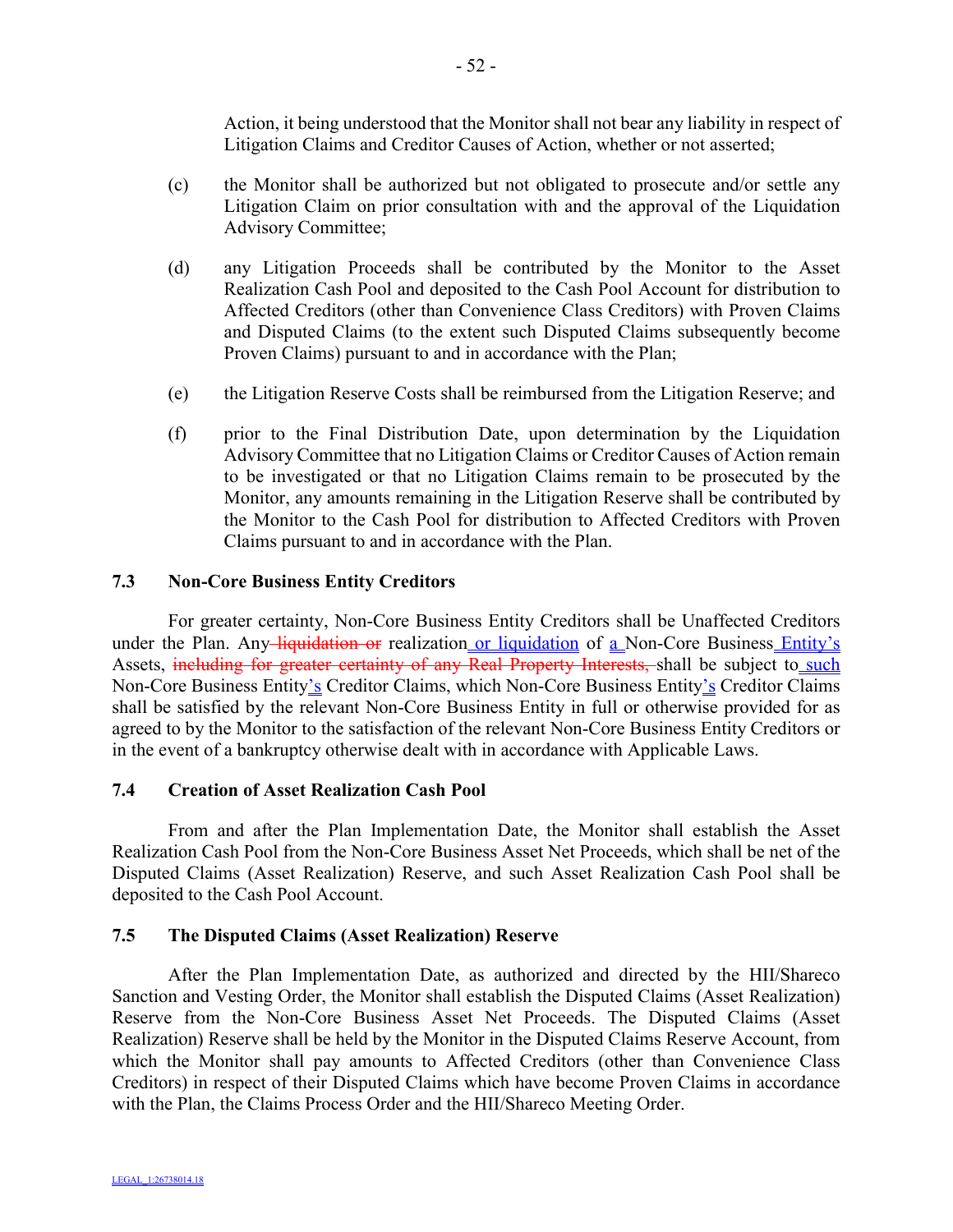The Administration Charge shall continue to and shall secure the Bankruptcy Trustee Fees in connection with the bankruptcy of any Non-Core Business Entity to the extent that there is insufficient value in such bankruptcy estate to satisfy such Bankruptcy Trustee Fees.

# **ARTICLE 8 LIQUIDATION ADVISORY COMMITTEE**

#### **8.1 Constitution of Liquidation Advisory Committee**

The Liquidation Advisory Committee shall be constituted on the Plan Implementation Date pursuant to the HII/Shareco Sanction and Vesting Order and the Plan. The Monitor shall meet with the Liquidation Advisory Committee at least quarterly or more frequently as the Liquidation Advisory Committee deems necessary or prudent. The members of the Liquidation Advisory Committee shall be entitled to reasonable compensation for their fees and disbursements relating to their service on the Liquidation Advisory Committee in an amount to be agreed upon by such members and the Monitor, which fees and disbursements shall form part of the Administrative Reserve Costs to be funded from the Administrative Reserve Account.

# **8.2 Liquidation orof Non-Core Business Entities' Assets and Realization of Non-Core Business Assets**

The Monitor shall consult with the Liquidation Advisory Committee and keep it apprised regarding the liquidation orof the Non-Core Business Entities' Assets and the realization of the Non-Core Business Assets. In particular, the Monitor shall advise the Liquidation Advisory Committee of the terms of any proposed sale of any Non-Core Business AssetEntities' Assets and shall require the approval of the Liquidation Advisory Committee to complete such sale. In the event that the approval of the Liquidation Advisory Committee is not forthcoming, the Monitor shall so advise the Court and seek instructions thereon.

#### **8.3 Bankruptcy of Non-Core Business Entities**

The Monitor shall apprise the Liquidation Advisory Committee of the assignment into bankruptcy of any Non-Core Business Entity.

## **8.4 Litigation Claims**

Pursuant to Section 7.2 of the Plan, the Monitor shall consult with and require the approval of the Liquidation Advisory Committee with respect to the commencement, prosecution or settlement of any Litigation Claim.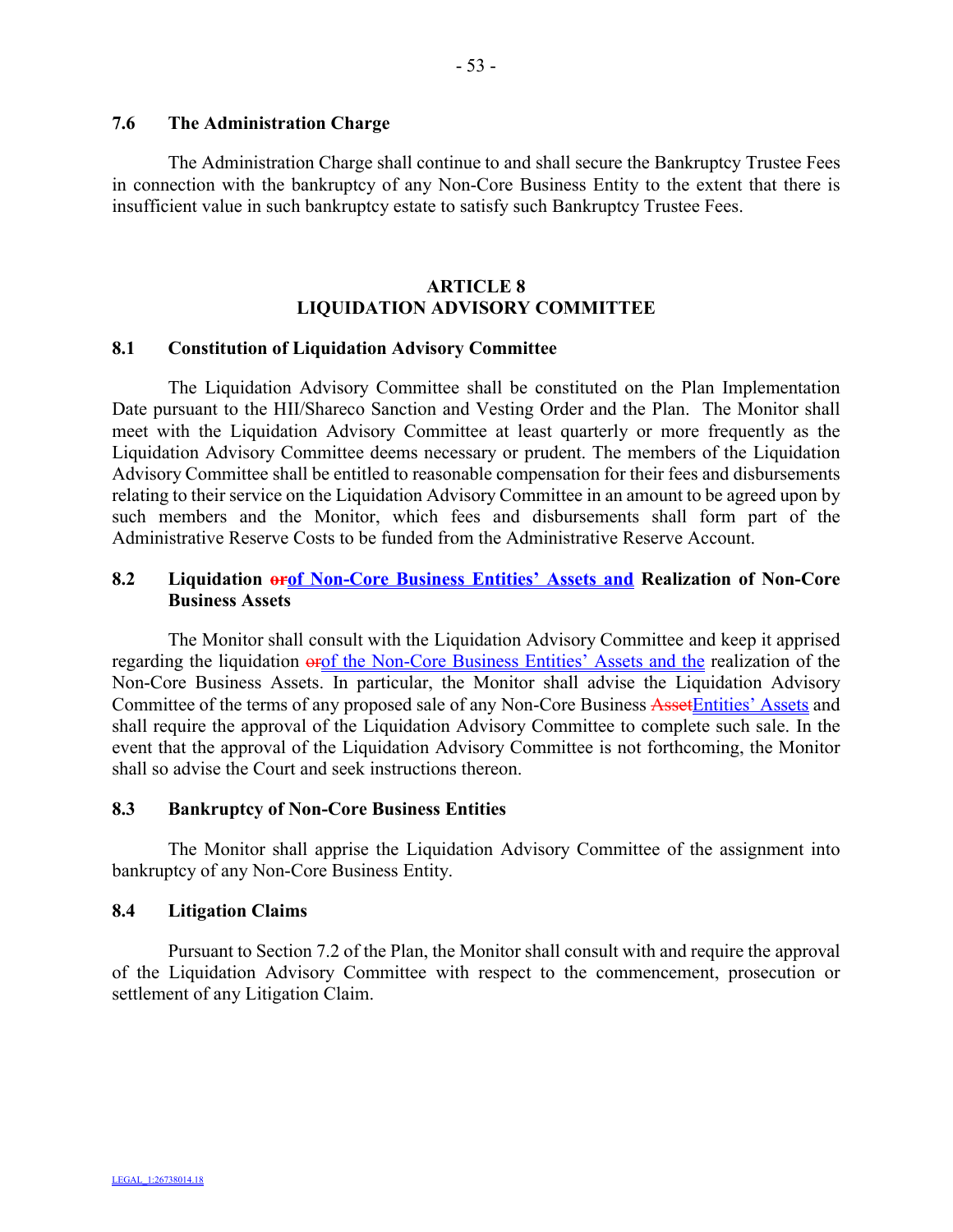#### **ARTICLE 9 PROVISIONS REGARDING DISTRIBUTIONS AND PAYMENTS**

#### **9.1 Distributions to Affected Creditors**

The Affected Creditors with Proven Claims shall receive the distributions provided herein in full satisfaction of such Proven Claims in accordance with the terms of the Plan, and on the Plan Implementation Date, all Affected Claims will be affected and compromised, settled, released and discharged in accordance with the terms of the Plan, the HII/Shareco Sanction and Vesting Order and the CCAA. From and after the Plan Implementation Date, subject to the Newco Common Shares Standstill Period provided for Article 11:

- (a) Each Convenience Class Creditor with a Proven Claim for distribution purposes who has validly made a Convenience Class Claim Election shall receive, from the Cash Pool, the Cash Elected Amount in respect of its Convenience Class Claim;
- (b) Each Affected Creditor with a Proven Claim for distribution purposes who has validly made a Newco Common Shares Cash-Out Option Election shall be treated as an Electing Creditor and shall receive:
	- (i) for such Electing Creditor's entitlement to Newco Common Shares, an amount equal to the Newco Common Shares Cash-Out Price multiplied by that number of Newco Common Shares which would have otherwise been issued to such Electing Creditor under the Plan (which number of shares would have been its Pro Rata Share of the Newco Equity Pool); and
	- (ii) such Electing Creditor's respective Pro Rata Share of the Cash Pool and the Asset Realization Cash Pool;
- (c) Each Affected Creditor with a Proven Claim who is not an Electing Creditor (including for greater certainty Catalyst in respect of Catalyst Affected Claims) shall receive its respective Pro Rata Share of the following:
	- (i) The Newco Equity Pool;
	- (ii) The Cash Pool; and
	- (iii) The Asset Realization Cash Pool; and
- (d) Catalyst shall receive the Newco Common Shares of the Electing Creditors with Proven Claims who have made a Newco Common Shares Cash-Out Option Election (which number of shares would have been such Electing Creditors' Pro Rata Share of the Newco Equity Pool), and those provisions of the Plan that apply to Affected Creditors (other than the Convenience Class Creditors) shall apply to Catalyst in respect of the foregoing distributions *mutatis mutandis* except as otherwise provided for herein.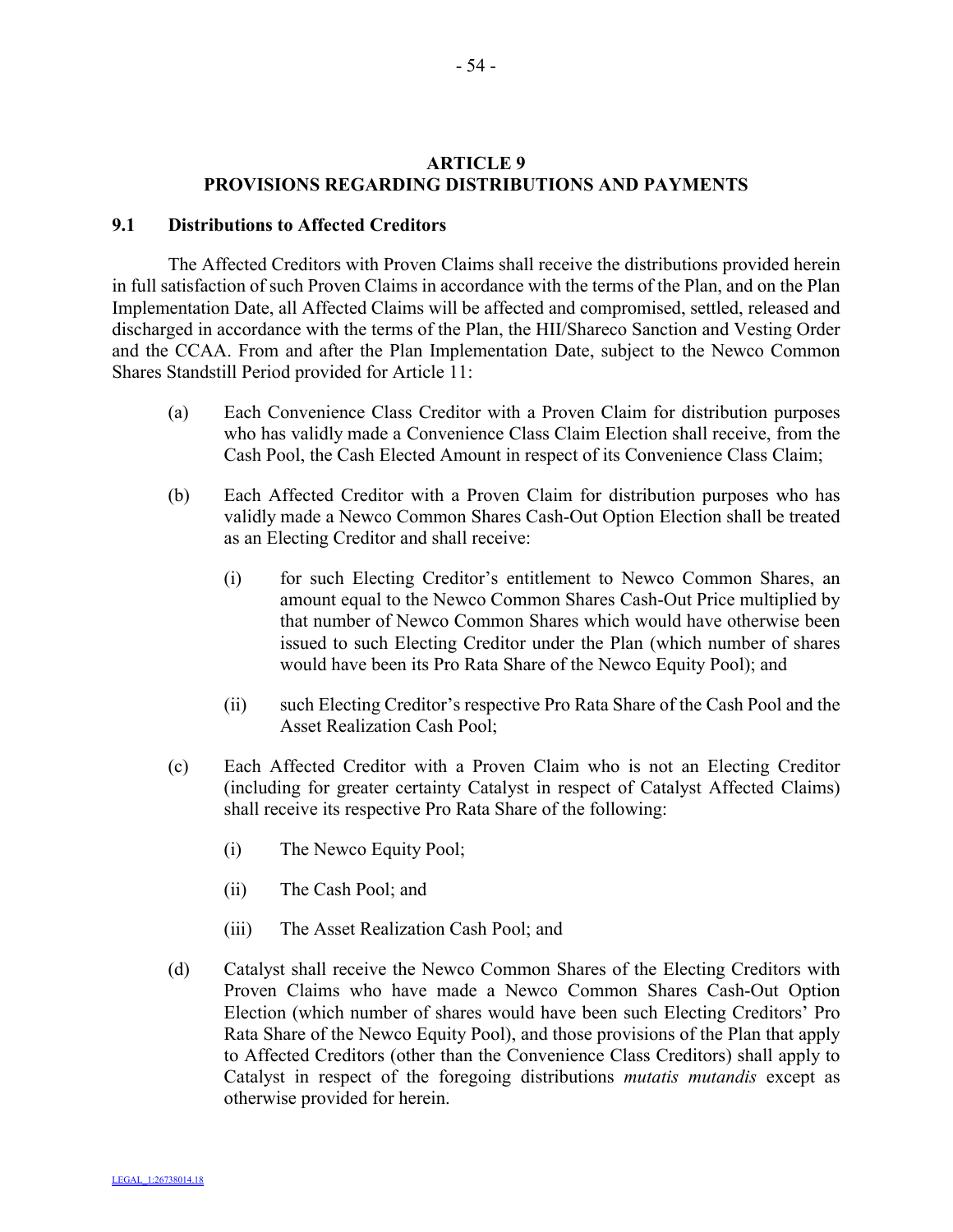In order to effect the distribution of Newco Common Shares on the Initial Distribution Date to Affected Creditors (other than Convenience Class Creditors) with Proven Claims and to the Monitor in respect of Disputed Claims, the following steps will be taken from and after the Plan Implementation Date (and where reference is made to the Monitor holding Newco Common Shares, it is holding same on behalf of Affected Creditors (other than Convenience Class Creditors) with Disputed Claims that are finally determined to be Proven Claims):

- (a) On or before the Distribution Materials Record Date, the Monitor shall send a blank Letter of Instruction by prepaid first class mail, courier, email or facsimile to each Affected Creditor (other than a Convenience Class Creditor) who has a Proven Claim and who is not an Electing Creditor, and to each Affected Creditor (other than a Convenience Class Creditor) with a Disputed Claim (whether or not such Affected Creditor is an Electing Creditor) in order that the Distribution Materials Record Date take effect, to the address for such Affected Creditor specified in such Affected Creditor's Proof of Claim, or as evidenced by any assignment or transfer in accordance with Sections 9.11 and 9.12 of the Plan; provided however, that in the case of the Corporate Creditors having Corporate Creditor Claims under the Corporate Indentures, the Monitor shall send by email, facsimile, and/or courier a blank Letter of Instruction to each Corporate Indenture Trustee for completion on behalf of such Corporate Creditors;
- (b) Each Affected Creditor (other than a Convenience Class Creditor or Electing Creditor), including each Corporate Indenture Trustee on behalf of its respective Corporate Creditors, shall deliver to the Monitor a duly completed and executed Letter of Instruction that must be received by the Monitor at least seven (7) days before the Plan Implementation Date or such other date as the Monitor may agree;
- (c) Catalyst shall deliver to the Monitor a duly completed Letter of Instruction in respect of its Catalyst Affected Claims, as well as in respect of the Affected Creditors' Entitlements to which it is entitled under the Plan, which must be received by the Monitor at least seven (7) days before the Plan Implementation Date or such other date as the Monitor and Catalyst may agree;
- (d) The Monitor shall deliver a direction to Newco or its agent, as applicable, directing Newco or its agent, as applicable, to issue Newco Common Shares to:
	- (i) Affected Creditors (other than Convenience Class Creditors) with Proven Claims who are not Electing Creditors;
	- (ii) Catalyst;
	- (iii) the Monitor or its designate in respect of Affected Creditors (other than Convenience Class Creditors) with Disputed Claims whether or not such Affected Creditors with Disputed Claims are Electing Creditors; or
	- (iv) the Monitor or its designate in respect of Affected Creditors who have provided a Letter of Instruction that is incomplete such that it does not allow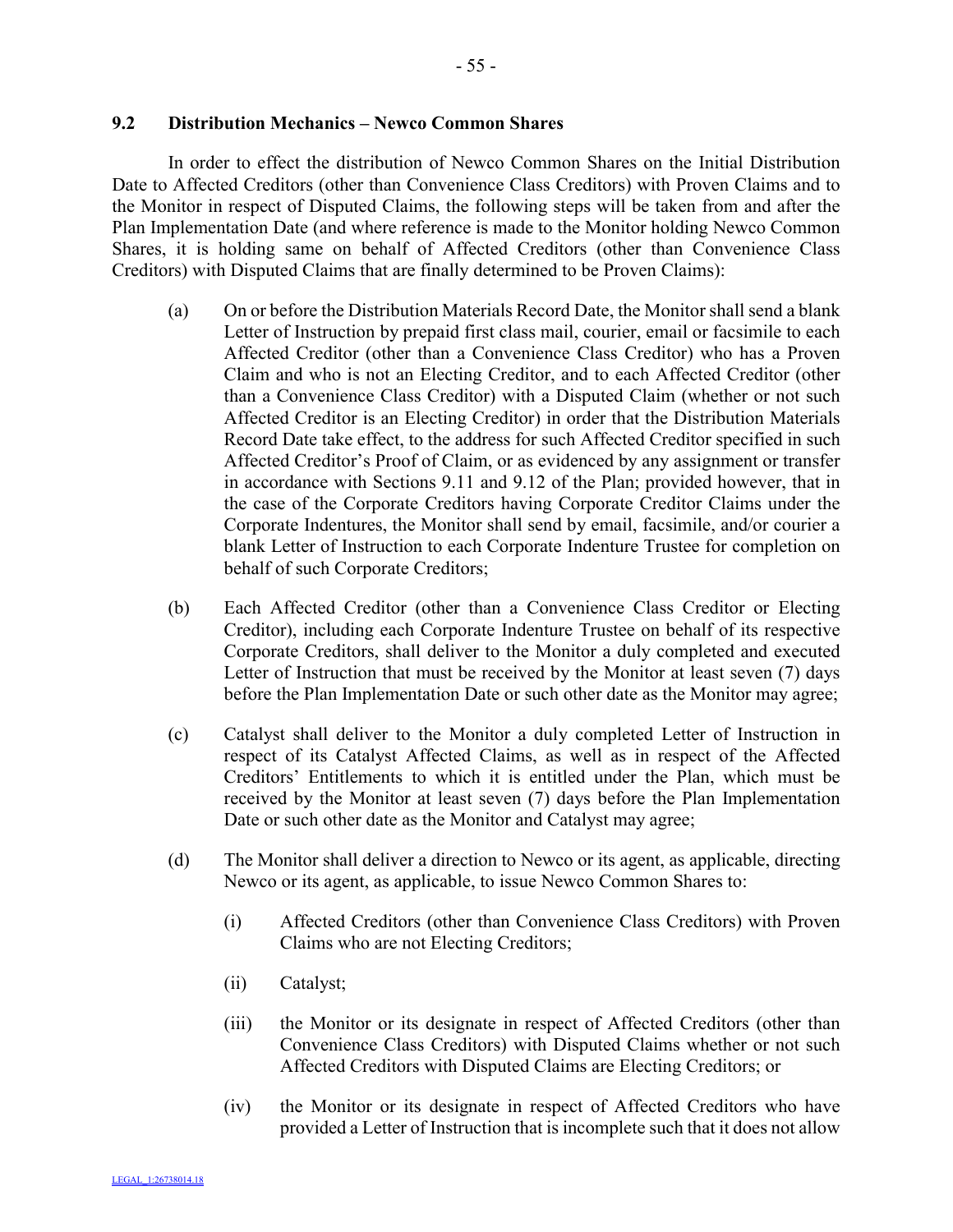Newco Common Shares to be recorded in accordance with the rules of the Trading Platform;

- (e) The Monitor's direction shall be based on information received by the Monitor in accordance with this Section 9.2 (a), (b) and (c) above and Newco and the Monitor shall be entitled to rely on such information as is without verifying same. The Monitor's direction shall include the following information:
	- (i) registration and delivery details of each such Affected Creditor listed therein (including Catalyst) as required in connection with the Trading Platform; and
	- (ii) the number of Newco Common Shares to be issued by Newco to each such Affected Creditor, Catalyst and the Monitor listed therein on such Distribution Date;
- (f) Newco or its agent, as applicable (at the expense of HII) shall cause the Trading Platform, and/or any transfer agent as applicable, to make the required entries recording the total number of Newco Common Shares that are to be issued to all Affected Creditors (other than Convenience Class Creditors but including Catalyst in respect of Catalyst Affected Claims) with Proven Claims pursuant to and in accordance with the Plan and to Catalyst (in respect of the Newco Common Shares in respect of which an Electing Creditor with a Proven Claim made a Newco Common Shares Cash-Out Option Election), and shall send to such Affected Creditor and Catalyst a DRS Transaction Advice or similar notice appropriate to the Trading Platform, and/or any transfer agent as applicable, to the address of such Affected Creditor specified in such Affected Creditor's Letter of Instruction;
- (g) Newco, or its agent, as applicable (at the expense of HII), shall cause the Trading Platform, and/or any transfer agent as applicable, to make the required entries recording the total number of Newco Common Shares that are to be issued to the Monitor or its designate in respect of the Disputed Claims of Affected Creditors whether or not they are Electing Creditors and to be deposited to the Disputed Claims (Newco Shares) Reserve, and held by the Monitor or its designate for distribution pursuant to and accordance with the Plan, and shall deliver to the Monitor a DRS Transaction Advice or similar notice appropriate to the Trading Platform and or any transfer agent as applicable;
- (h) If a Homburg Group Member is an Affected Creditor with a Proven Claim and entitled to receive Newco Common Shares on the Initial Distribution Date and such Claim is classified as a Corporate Creditor Claim, Newco shall issue such Newco Common Shares to the Incorporation Foundation which shall have given an irrevocable power of attorney to its Dutch notary to immediately thereafter transfer such Newco Common Shares to such Homburg Group Member;
- (i) With respect to the distributions to be made to Affected Creditors (other than Convenience Class Creditors) with Proven Claims pursuant to the Plan, no fractional Newco Common Shares will be issued. Recipients of Newco Common Shares will have their share entitlements adjusted downwards to the nearest whole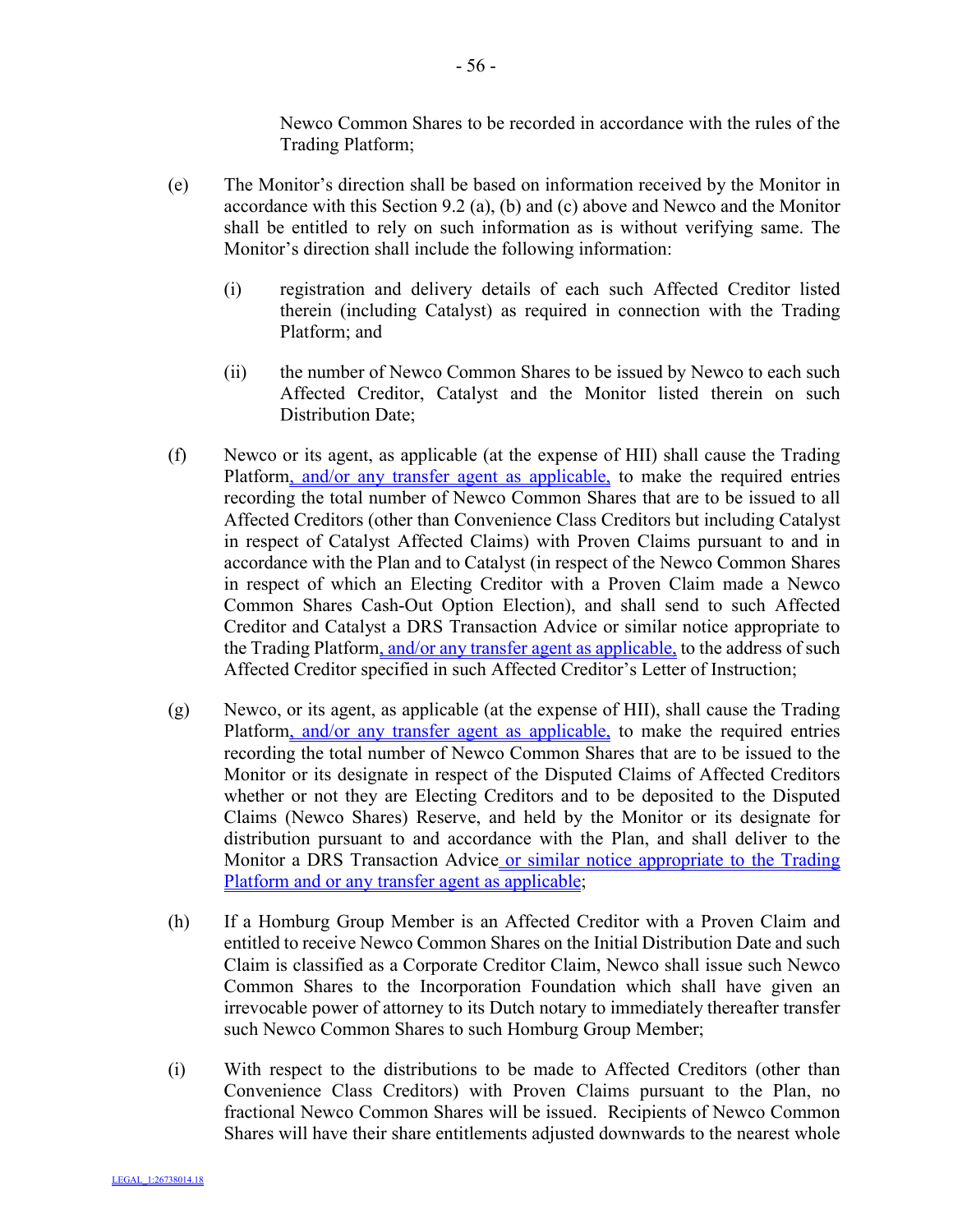number of Newco Common Shares to eliminate any such fractions and no compensation will be given for the fractional interest. On the Final Distribution Date, to the extent any Newco Common Shares remain with the Monitor or its designate as a result of the downward adjustments to eliminate fractions made in connection with the issuance of Newco Common Shares on such day, those remaining Newco Common Shares shall be transferred to Newco for no consideration and will subsequently be cancelled;

- (j) An Affected Creditor (other than a Convenience Class Creditor or an Electing Creditor) with a Proven Claim that does not return a Letter of Instruction to the Monitor shall be deemed to direct the Monitor to cause such Affected Creditor's Newco Common Shares to be recorded (to the extent possible) in the book entry system of the Trading Platform and/or any transfer agent as applicable, in accordance with the information set out in such Affected Creditor's Proof of Claim and otherwise in Newco's shareholder register. In the event that such information set out in the Affected Creditor's Proof of Claim or a Letter of Instruction is incomplete such that it does not allow the Monitor to cause such Affected Creditor's Newco Common Shares to be recorded in accordance with the rules of the Trading Platform, such Newco Common Shares, once issued, shall be held in escrow by the Monitor and be distributed by the Monitor once the Letter of Instruction is received with appropriate information after the Newco Common Shares Standstill Period. The Monitor shall be entitled to exercise reasonable steps in its discretion to obtain any missing Letter of Instruction or to determine any missing information contained therein ; and
- (k) Notwithstanding the foregoing, all Newco Common Shares shall in fact be held in the manner appropriate to the Trading Platform, and/or any transfer agent as applicable, to give effect to the Newco Common Shares Standstill Period, such manner of holding to be agreed to by HII, Stichting Homburg Bonds and Catalyst, acting reasonably, and the Monitor. Such Newco Common Shares shall be delivered to the proper recipients thereof upon the expiration of the Newco Common Shares Standstill Period in accordance with the Plan.

#### **9.3 Distribution Mechanics – Cash-Out Pool**

- (a) From and after the Plan Implementation Date, and in any event no later than ten (10) Business Days following the Plan Implementation Date, the Monitor shall act as a disbursing agent and shall disburse to each Electing Creditor with a Proven Claim as at the Plan Implementation Date who has validly exercised the Newco Common Shares Cash-Out Option Election, an initial amount in the Monitor's sole discretion in partial satisfaction of each such Electing Creditor's respective *pro rata* share of the Aggregate Newco Common Shares Final Cash-Out Amount.
- (b) The Monitor shall not make the disbursements in Section 9.3(a) above to each Electing Creditor but shall hold such amounts in escrow until the Newco Common Shares in respect of such Aggregate-Newco Common Shares Cash-Out Price is to be paid have been issued and delivered to the Monitor in trust for the benefit of Catalyst (subject only to the expiry of the Newco Common Shares Standstill Period), and for greater certainty, upon actual delivery of such Newco Common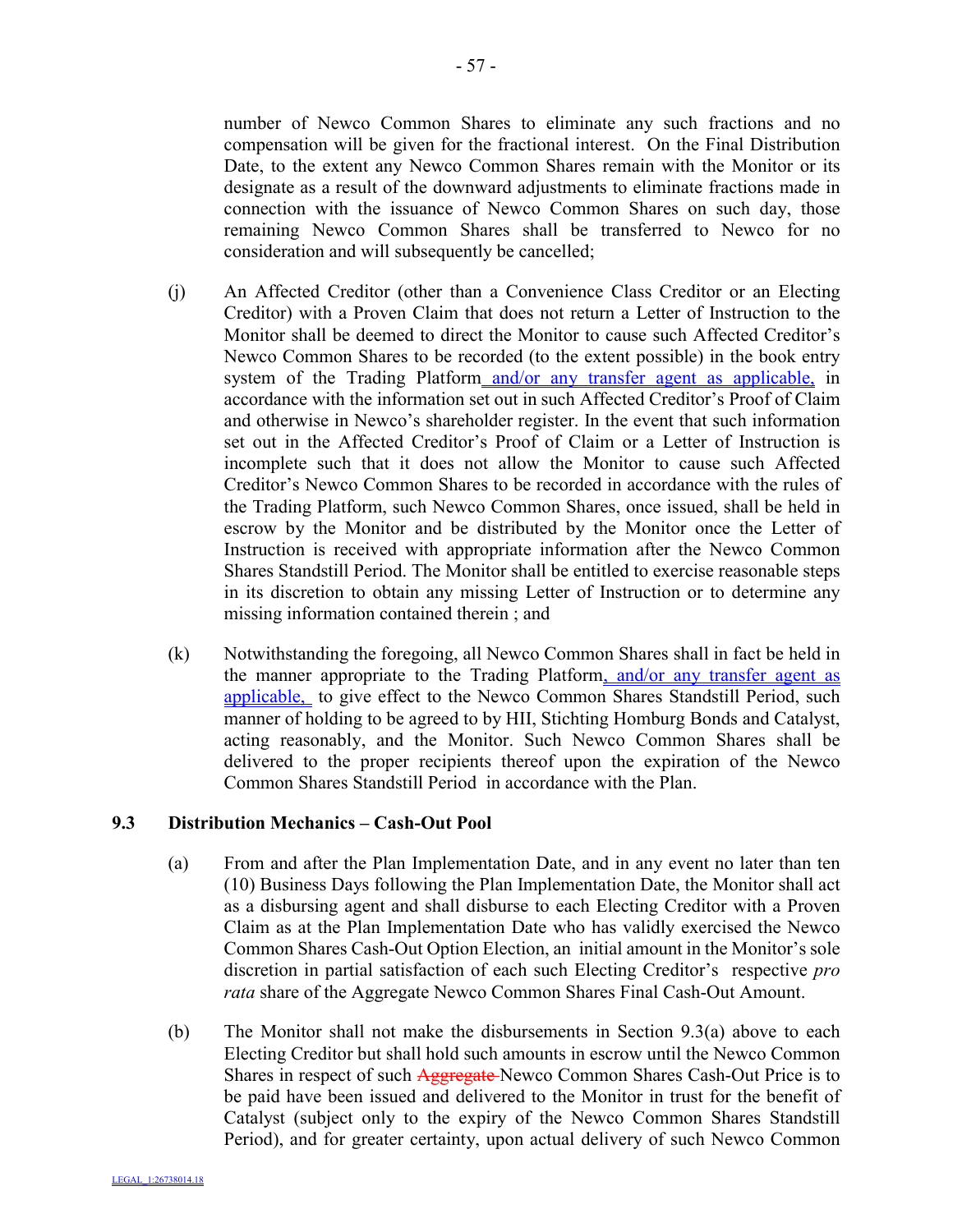Shares to the Monitor, the Monitor shall make the disbursements in (a) above to each such Electing Creditor.

- (c) From and after the date of the initial disbursements referenced in Section 9.3(a) above, the Monitor will make, pursuant to the Plan, further partial contributions from time to time from the Disputed Claims (Cash-Out) Reserve to the Cash-Out Pool as Disputed Claims of Electing Creditors who have validly exercised the Newco Common Shares Cash-Out Option Election are resolved.
- (d) If a Disputed Claim of an Electing Creditor is finally determined in accordance with the Claims Process Order, the Plan, and the HII/Shareco Meeting Order prior to the expiry of such twelve (12) months period following the Plan Implementation Date, then:
	- (i) the Monitor shall make the appropriate adjustment to the Cash-Out Pool and to the Disputed (Cash-Out) Reserve, on prior written notice to Catalyst; and
	- (ii) the Monitor shall make a disbursement from the Cash-Out Pool to such Electing Creditor in respect of its Proven Claim in accordance with this Section 9.3, and Catalyst shall become entitled to receive and the Monitor shall distribute to Catalyst (i) those Newco Common Shares in respect of which such Electing Creditor was otherwise entitled in accordance with Section 9.2, (which number of Newco Common Shares would have been such Electing Creditor's Pro Rata Share of the Newco Equity Pool (Interim) at such time), and Sections 9.2 and 10.2(a) shall apply *mutatis mutandis* to Catalyst, and (ii) any corresponding payment as a result of the adjustment made in Section 9.3(d)(i);
- (e) From time to time, the Monitor shall make further disbursements from the Cash-Out Pool in its sole discretion to the Electing Creditors with Proven Claims in respect of and to be credited towards their *pro rata* share of the Aggregate Newco Common Shares Final Cash-Out Amount**.**
- (f) Once the Disputed Claims of all Affected Creditors (including the Disputed Claims of the Electing Creditors) have been finally resolved, and any funds in the Disputed Claims Cash-Out Reserve contributed to the Cash-Out Pool pursuant to Section 9.3(c) above, the Newco Common Shares Cash-Out Price shall be determined. The Monitor shall act as disbursing agent and shall make final disbursements from the Cash-Out Pool in such amount as is required to satisfy each Electing Creditors' entitlement to receive its respective *pro rata* share of the Aggregate Newco Common Share Final Cash-Out Amount. Following the satisfaction in full of all such Electing Creditors' entitlements,
	- (i) the Monitor shall remit any balance remaining in the Cash-Out Pool to Catalyst; and
	- (ii) Catalyst shall thereafter receive a distribution of the Newco Common Shares which would otherwise have been issued to an Affected Creditor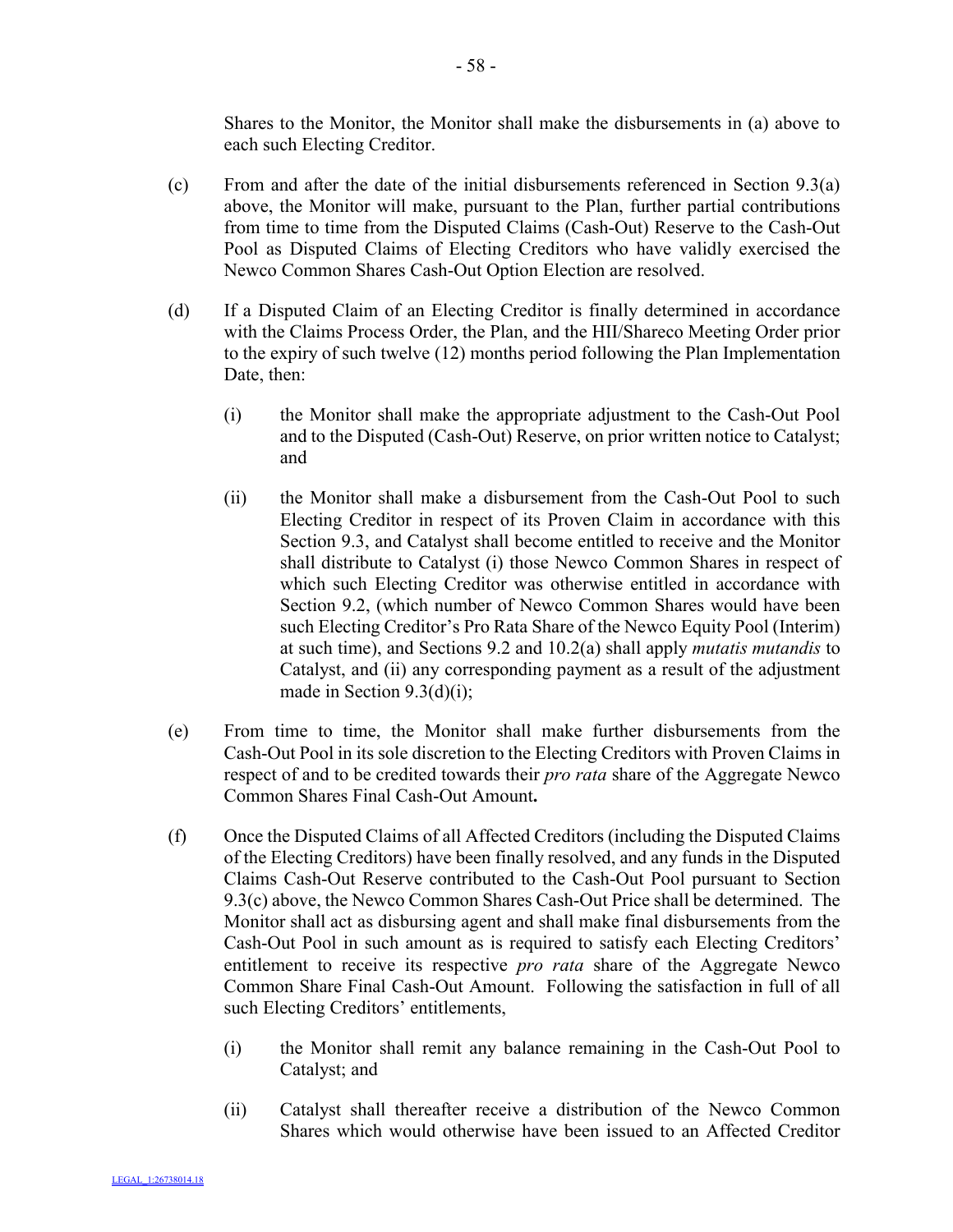with a Proven Claim who has validly made a Newco Common Shares Cash-Out Option Election, (which number of shares would have been such Affected Creditor's Pro Rata Share of the Newco Equity Pool (Final)), and Sections 9.2 and 10.2(a) shall apply *mutatis mutandis* to Catalyst. The Newco Common Shares issued by Newco to Catalyst shall be held by the Monitor or its designate in escrow for the benefit of Catalyst and shall not be delivered to Catalyst until the expiry of the Newco Common Shares Standstill Period.

(g) Any interest accrued on funds in the Cash-Out Pool and the Disputed Claims Cash-Out Reserve shall be for the account of Catalyst.

## **9.4 Distribution Mechanics – Cash Pool**

- (a) From and after the Initial Distribution Date and each subsequent Distribution Date, the Cash Pool shall be distributed by the Monitor, on behalf and for the account of HII and Shareco, as follows:
	- (i) each Convenience Class Creditor with a Proven Claim shall receive a distribution from the Cash Pool in an amount equal to the Cash Elected Amount in accordance with the Convenience Class Claim Declaration filed by or on behalf of such Affected Creditor (or in the absence of a Convenience Class Claim Declaration in accordance with such Affected Creditors' Proof of Claim); and
	- (ii) after the payments in Section  $9.4(a)(i)$  above, each Affected Creditor (other than a Convenience Class Creditor) with a Proven Claim shall receive a distribution from the remaining Cash Pool in an amount equal to its Pro Rata Share of such Cash Pool in accordance with the Letter of Instruction or Proxy filed by or on behalf of such Affected Creditor (or in the absence thereof in accordance with such Affected Creditor's Proof of Claim).
- (b) Notwithstanding any other provision in the Plan, each holder of a Proven Claim that is a Corporate Bond Claim or a Mortgage Bond Claim shall receive onat the Initial Distribution Date atime of the first distribution from the Cash Pool in the amount of its Pro Rata Share of the Cash Pool (after distributions to Convenience Class Creditors with Proven Claims) that is net of an amount equal to each such holder's Pro Rata Shareallocation of the Stichting Advances, and pursuant to the Funding Order and the extraordinary resolutions adopted by the holders of the Corporate Bond Claims and the Mortgage Bond Claims on May 9 and 10, 2012 (namely on a pro rata basis, based on the amount to be distributed or paid in respect of each Corporate Bond Claim or Mortgage Bond Claim as a percentage of the total amount to be distributed in respect of all Corporate Bond Claims or Mortgage Bond Claims). For greater certainty, for the purpose of this allocation, (i) each holder of a Corporate Bond Claim or a Mortgage Bond Claim will be deemed to receive its entitlement to the Newco Common Shares, based on the estimated value of the Newco Common Shares included in the Information Circular, notwithstanding whether such holder is an Electing Creditor or not, and (ii) in the event that the properties of Homco 52 LP or Homco 88 LP, which are the object of a security in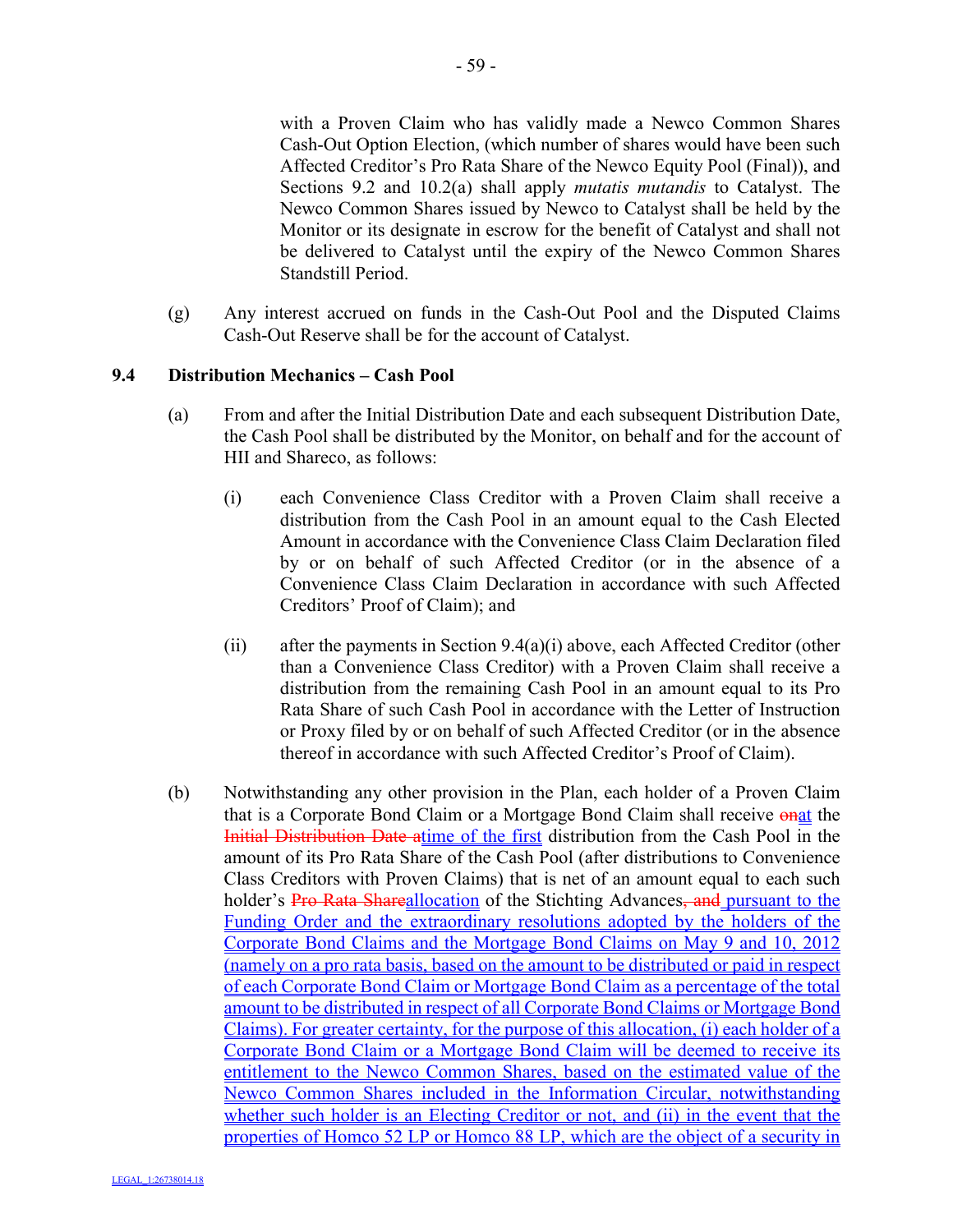favour of respectively the Bond 4 Claim Holders and the Bond 7 Claim Holders, are not sold at the time of the first distribution from the Cash Pool, the amount of the distribution or payment attributed to the Bond 4 Claim Holders or the Bond 7 Claim Holders will include an estimate of their eventual recovery from their respective security on said properties. On the Plan Implementation Date, the obligation of the Petitioners to pay such Stichting Advances shall be deemed to have been satisfied in full.

# **9.5 Distribution Mechanics –Asset Realization Cash Pool and Non-Core Business Asset Notes**

- (a) The Monitor shall hold the Non-Core Business Asset Notes on behalf of the Affected Creditors (other than Convenience Class Creditors) with Proven Claims until such time as the Asset Realization Cash Pool has been distributed in full by the Monitor.
- (b) The Asset Realization Cash Pool shall be distributed by the Monitor, on behalf of and for the account of HII, on a Distribution Date as follows:
	- (i) Each Affected Creditor (other than a Convenience Class Creditor) with a Proven Claim shall receive a distribution by the Monitor from the Asset Realization Cash Pool in the amount of its Pro Rata Share of such Asset Realization Cash Pool in accordance with the Letter of Instruction or Proxy filed by or on behalf of such Affected Creditor (or in the absence thereof in accordance with such Affected Creditor's Proof of Claim); and
	- (ii) Upon each distribution on a Distribution Date, the amounts evidenced under each of the Non-Core Business Asset Notes shall be reduced by the amounts of such distributions to such Affected Creditors.

## **9.6 The Capital Securities Claims and the Taberna Claim**

- (a) Notwithstanding any other provision in the Plan, the holders of the Capital Securities Claims shall not be entitled to receive any distribution on account of the Capital Securities Claims under the Plan, but for greater certainty the Capital Securities Claims shall be affected, compromised, settled, released, discharged, cancelled and barred under the Plan.
- (b) Notwithstanding any other provision in the Plan, HII and the Monitor shall comply with the Taberna Order in making any distributions on account of the Taberna Claim under the Plan. To the extent that the Taberna Order directs that the distribution entitlement under the Plan in respect of the Taberna Claim shall be remitted to any Person or Persons other than the holders of the Taberna Claim, any Newco Common Shares Cash-Out Election made by any holders of the Taberna Claim shall be null and void.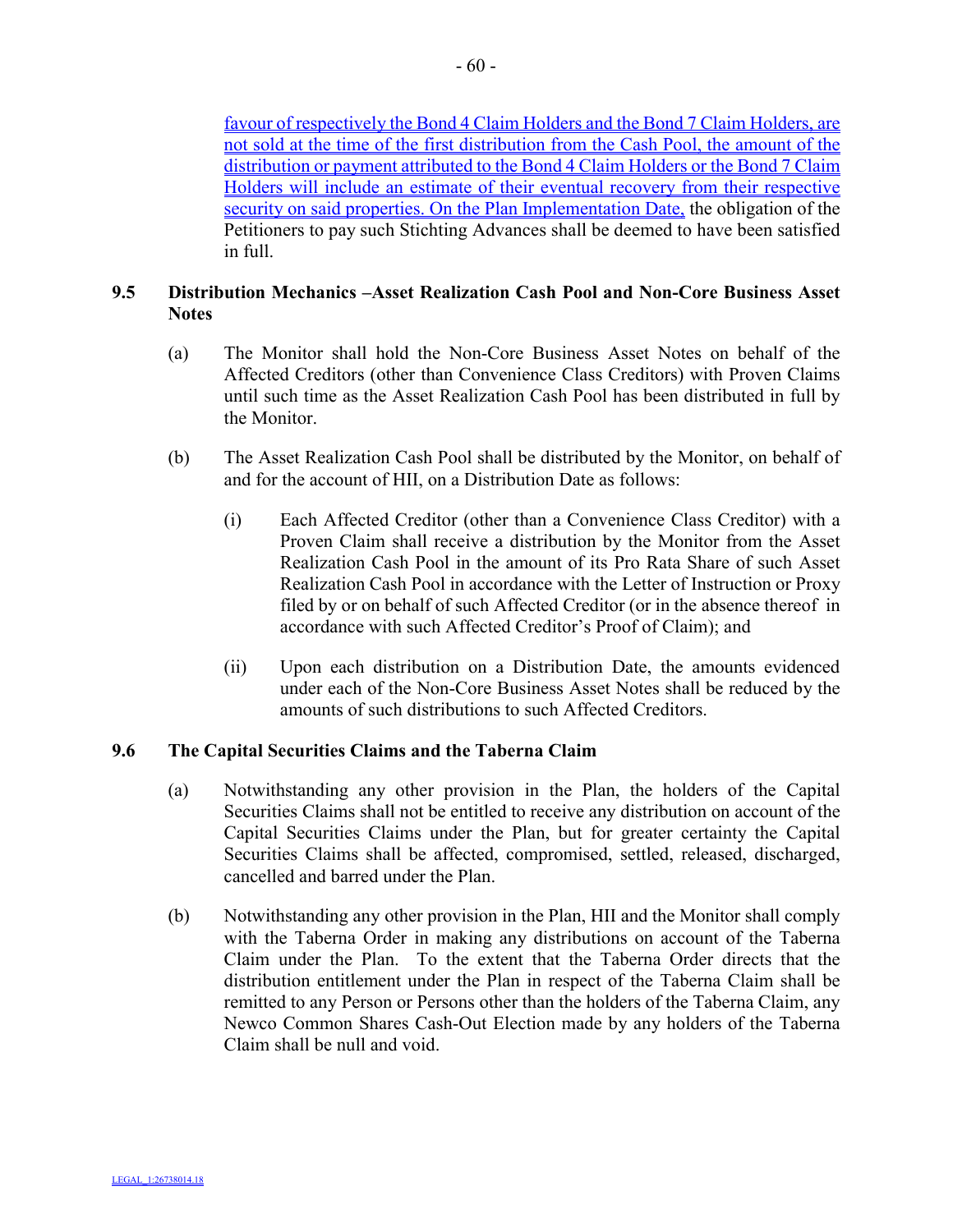#### **9.7 Administrative Reserve Costs**

On the Plan Implementation Date, the Administrative Reserve Account will be funded in accordance with Section 4.2(a) of the Plan and the HII/Shareco Sanction and Vesting Order and the Monitor shall pay the Administrative Reserve Costs from and after the Plan Implementation Date in accordance with the Plan.

#### **9.8 Currency**

Unless specifically provided for in the Plan or the HII/Shareco Sanction and Vesting Order, for the purposes of voting or distribution under the Plan, a Claim shall be denominated in Canadian dollars and all payments and distributions to the Affected Creditors on account of their Proven Claims shall be made in Canadian dollars. Any Claim in a currency other than Canadian dollars must be converted to Canadian dollars, and such amount shall be regarded as having been converted at the noon spot rate of exchange quoted by the Bank of Canada for exchanging such currency to Canadian dollars as at the HII Filing Date, which rate is Cdn\$1.3626: EUR1.0000, and Cdn\$0.9971: US\$1.

#### **9.9 Interest and Fees**

Interest shall not accrue or be paid on Affected Claims after the HII Filing Date, and no holder of an Affected Claim shall be entitled to interest accruing nor to fees and expenses incurred in respect of an Affected Claim on or after the HII Filing Date and any Claims in respect of interest accruing or fees and expenses incurred on or after the HII Filing Date shall be deemed to be forever extinguished and released.

#### **9.10 Treatment of Undeliverable Distributions**

- (a) If any Affected Creditor's distribution by way of cheque or wire transfer is returned as undeliverable or is not cashed, no further distributions to such Affected Creditor shall be made unless and until the Monitor is notified by such Affected Creditor of such Affected Creditor's current address or wire particulars, at which time all such distributions shall be made to such Affected Creditor without interest. All claims for undeliverable or un-cashed distributions in respect of Proven Claims must be made on or before the deadline specified in the Notice of Final Distribution, after which date the Proven Claims of any Affected Creditor or successor of such Affected Creditor with respect to such unclaimed or un-cashed distributions shall be forever discharged and forever barred, without any compensation therefor, notwithstanding any Applicable Laws to the contrary, at which time the Cash amount held by the Monitor in relation to such Proven Claim shall be returned to the Cash Pool or the Asset Realization Cash Pool as the case may be. Nothing contained in the Plan shall require the Monitor to attempt to locate any holder of a Proven Claim.
- (b) If any Affected Creditor's Newco Common Shares are still held in escrow by the Monitor pursuant to Section 9.2 at the time of the Notice of Final Distribution, the applicable Letter of Instruction or missing information in relation thereto must be made on or before the deadline specified in the Notice of Final Distribution, after which date the Proven Claim of any Affected Creditor or successor of such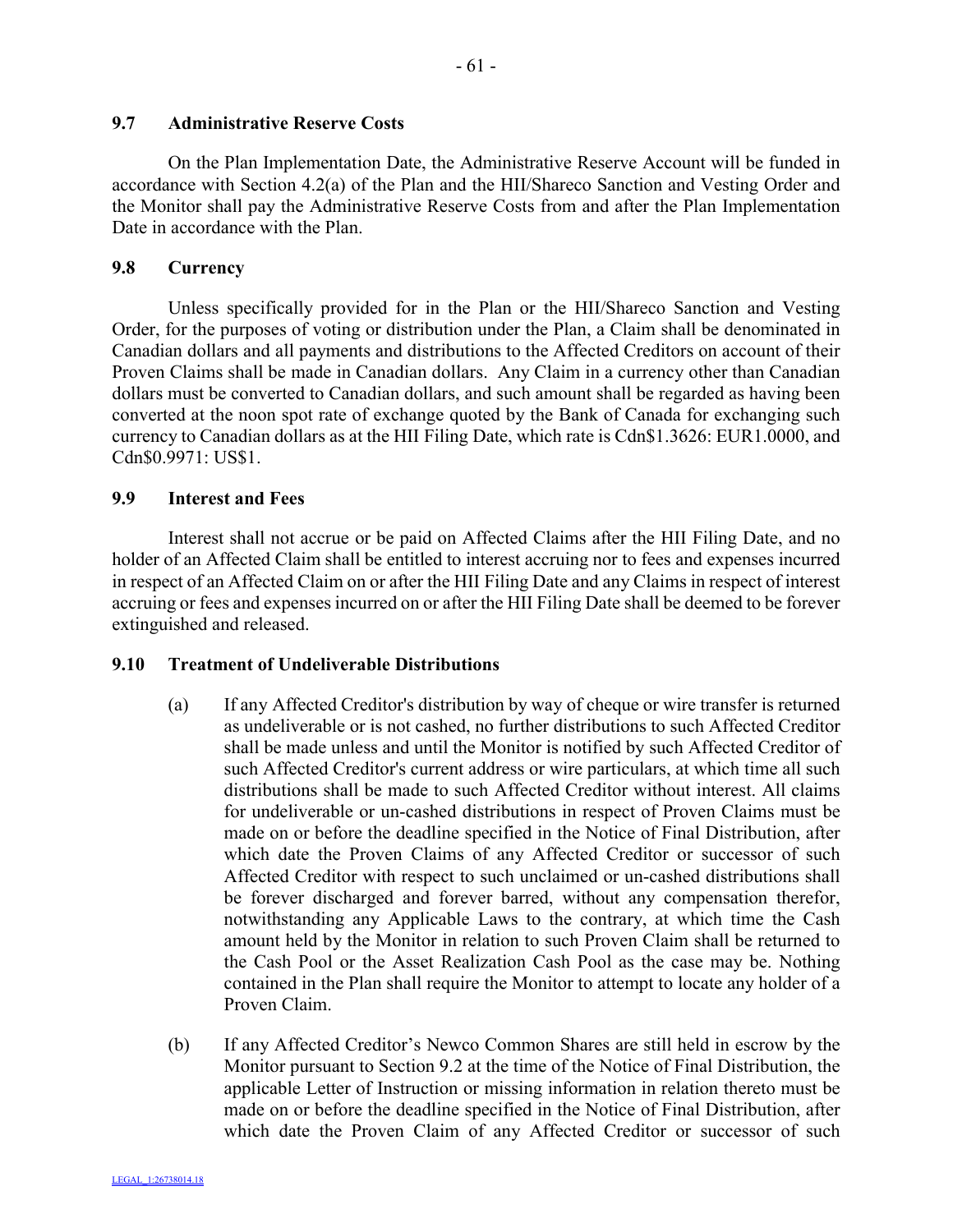Affected Creditor with respect to such Newco Common Shares shall be forever discharged and barred without any compensation therefor notwithstanding any applicable laws to the contrary, at which time the Newco Common Shares shall be transferred to Newco by the Monitor for cancellation for no consideration.

# **9.11 Assignment of Claims for Voting and Distribution Purposes – Prior to the HII/Shareco Creditors' Meeting**

Subject to any restrictions contained in Applicable Laws, an Affected Creditor may transfer or assign the whole of its Claim prior to the HII/Shareco Creditors' Meeting provided that HII shall not be obliged to deal with any such transferee or assignee as an Affected Creditor in respect thereof, including allowing such transferee or assignee to vote at the HII/Shareco Creditors' Meeting, unless and until (i) actual notice of the transfer or assignment, together with satisfactory evidence of such transfer or assignment, has been received by HII and the Monitor on or prior to the HII/Shareco Record Date or (ii) the name of such transferee or assignee appears as of the HII/Shareco Record Date as the holder of such transferred or assigned Voting Claim in accordance with the HII/Shareco Meeting Order. Thereafter, such transferee or assignee shall, for all purposes in accordance with the Claims Process Order and the HII/Shareco Meeting Order constitute an Affected Creditor and shall be bound by any and all notices previously given to the transferor or assignor in respect of such Claim. For greater certainty, partial transfers or assignments of Claims shall not be recognized by HII or the Monitor.

# **9.12 Assignment of Claims for Distribution Purposes After the HII/Shareco Creditors' Meeting**

Subject to any restrictions contained in Applicable Laws, an Affected Creditor (other than a Convenience Class Creditor or Electing Creditors) may transfer or assign the whole of its Claim after the HII/Shareco Creditors' Meeting provided that the Monitor shall not be obliged to make distributions to any such transferee or assignee or otherwise deal with such transferee or assignee as an Affected Creditor in respect thereof unless and until actual notice of the transfer or assignment, together with satisfactory evidence of such transfer or assignment and a duly completed and executed Letter of Instruction has been received by HII and the Monitor; thereafter, such transferee or assignee shall, for all purposes in accordance with the Claims Process Order, the HII/Shareco Meeting Order and the Plan constitute an Affected Creditor and shall be bound by notices given and steps taken in respect of such Claim. For greater certainty, partial transfers or assignments of Claims shall not be recognized by HII or the Monitor.

## **9.13 Tax Matters**

- (a) Any terms and conditions of any Affected Claims which purport to deal with the ordering of or grant priority of payment of principal, interest, penalties or other amounts shall be deemed to be void and ineffective (for greater certainty without any impact on any inter-lender arrangements).
- (b) All distributions made by the Monitor pursuant to this Plan shall be first in consideration for the outstanding principal amount of such Affected Claims and secondly in consideration for accrued and unpaid interest and penalties, if any, which form part of such Claims. Notwithstanding any provisions of the Plan, each Affected Creditor that is to receive a distribution pursuant to the Plan shall have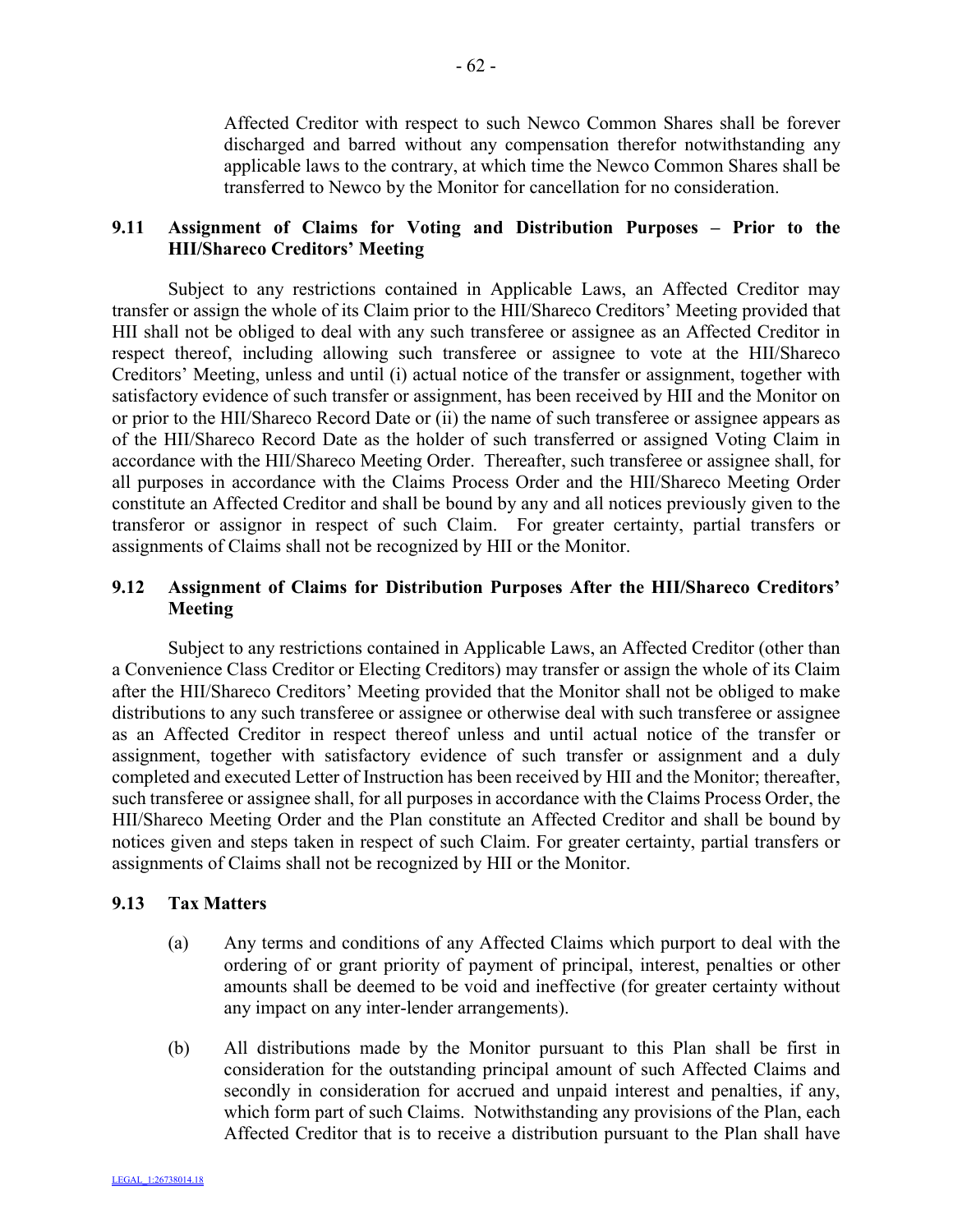sole and exclusive responsibility for the satisfaction and payment of any Tax Obligations imposed by any Taxing Authority on account of such distribution.

- (c) The Monitor shall be entitled to deduct and withhold from any distribution, payment or consideration otherwise payable to any Affected Creditor or to any Person on behalf of any Affected Creditor such amounts (a "**Withholding Obligation**") if the Monitor is required to deduct and withhold with respect to such payment under the ITA, or any provision of federal, provincial, territorial, state, local or foreign tax law, in each case, as amended or succeeded.
- (d) To the extent that amounts are so withheld or deducted and paid over to the applicable Taxing Authority, such withheld or deducted amounts shall be treated for all purposes of the Plan as having been paid to such Person as the remainder of the payment in respect of which such withholding and deduction were made. For greater certainty, no distribution, payment or other consideration shall be made to or on behalf of a holder of a Proven Claim pursuant to the Plan unless and until such holder has made arrangements satisfactory to the Monitor for the payment and satisfaction of any Withholding Obligations imposed on the Monitor by any Taxing Authority.

# **ARTICLE 10 PROCEDURE FOR DISTRIBUTIONS REGARDING DISPUTED CLAIMS AND FINAL DISTRIBUTIONS**

# **10.1 No Distribution Pending Allowance**

Notwithstanding any other provision of the Plan, no issuance of Newco Common Shares shall be made by Newco to Affected Creditors with Disputed Claims, and no payments, distributions or transfers of Cash or Newco Common Shares shall be made by the Monitor or its designate with respect to all or any portion of a Disputed Claim unless and to the extent such Disputed Claim has become a Proven Claim, in whole or in part (and for greater certainty a Convenience Class Creditor shall not be entitled to receive Newco Common Shares).

## **10.2 Distributions After Disputed Claims Resolved – Interim Distribution Dates**

(a) From and after the Plan Implementation Date, on the last Business Day of every month (or more or less frequently as the Monitor may determine in its sole and unfettered discretion), the Monitor or its designate shall transfer that number of Newco Common Shares corresponding to the finally determined amount of each Disputed Claim (other than a Convenience Class Claim) that has become a Proven Claim in whole or in part, on or before the third Business Day prior to a Distribution Date (other than the Final Distribution Date), from the Disputed Claims (Newco Share) Reserve, to such Affected Creditor (other than a Convenience Class Creditor) or Catalyst as the case may be whose Disputed Claim has been finally resolved and has become a Proven Claim, whereby: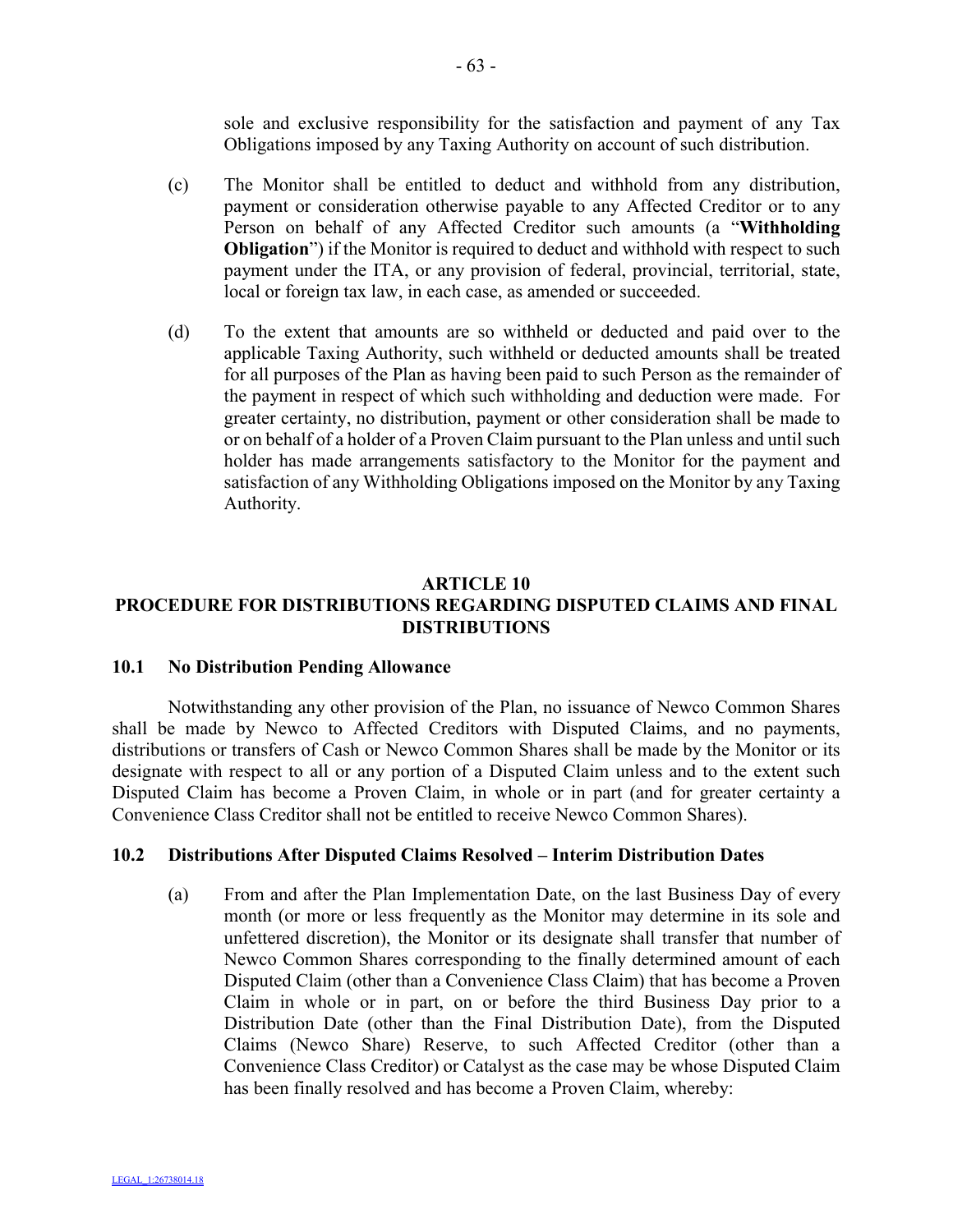- (i) whereby such Affected Creditor shall be deemed to make a share premium contribution on the Newco Common Shares it receives equal to the amount of its *pro rata* share of the Newco Assumed Portion of Disputed Claims that has been finally resolved and has become a Proven Claim, which then is satisfied in full by setting off such obligation against such *pro rata* share of the Newco Assumed Portion of Disputed Claims that has been finally resolved and has become a Proven Claim; and
- (ii) such that after giving effect to that distribution and any prior distributions, each such Affected Creditor shall have received its Pro Rata Share of the Newco Equity Pool (Interim) as at such Distribution Date.
- (b) From and after the Plan Implementation Date, on the last Business Day of every month (or more or less frequently as the Monitor may determine in its sole and unfettered discretion), the Monitor on behalf of HII shall distribute to each Affected Creditor with a Disputed Claim that has become a Proven Claim in whole or in part, on or before the third Business Day prior to a Distribution Date (other than the Final Distribution Date), in the case of all Affected Creditors, the appropriate amount of Cash from the Disputed Claims (Cash) Reserve, and in addition, in the case of all Affected Creditors (other than the Convenience Class Creditors), the appropriate amount of Cash from the Disputed Claims (Asset Realization) Reserve, in respect of such Proven Claim, such that after giving effect to that distribution and any prior distributions, each such Affected Creditor, on such Distribution Date shall have received its Pro Rata Share of the Cash Pool and the Asset Realization Cash Pool, as applicable, as at such Distribution Date.

## **10.3 Distributions After Disputed Claims Resolved – Final Distribution Date**

On the Final Distribution Date:

- (a) Any remaining Newco Common Shares held by the Monitor (i) in the Disputed Claims (Newco Shares) Reserve or (ii) in escrow pursuant to Section 9.2, that are not to be distributed to Affected Creditors, shall be transferred to Newco by the Monitor for cancellation for no consideration;
- (b) The Monitor shall pay any final Administrative Reserve Costs;
- (c) The Monitor shall contribute and aggregate the following amounts to the Cash Pool Account:
	- (i) any balance remaining in the Cash Reserves; and
	- (ii) any balance remaining in the Asset Realization Cash Pool; and
- (d) \*Thereafter, any Cash in the Cash Pool \*Account
	- (i)  $(d)$  \*Thereafter, any Cash in the Cash Pool \*shall be paid to the Affected Creditors (other than the Convenience Class Creditors) with Proven Claims, on a pro rata basis such that after giving effect to that distribution and any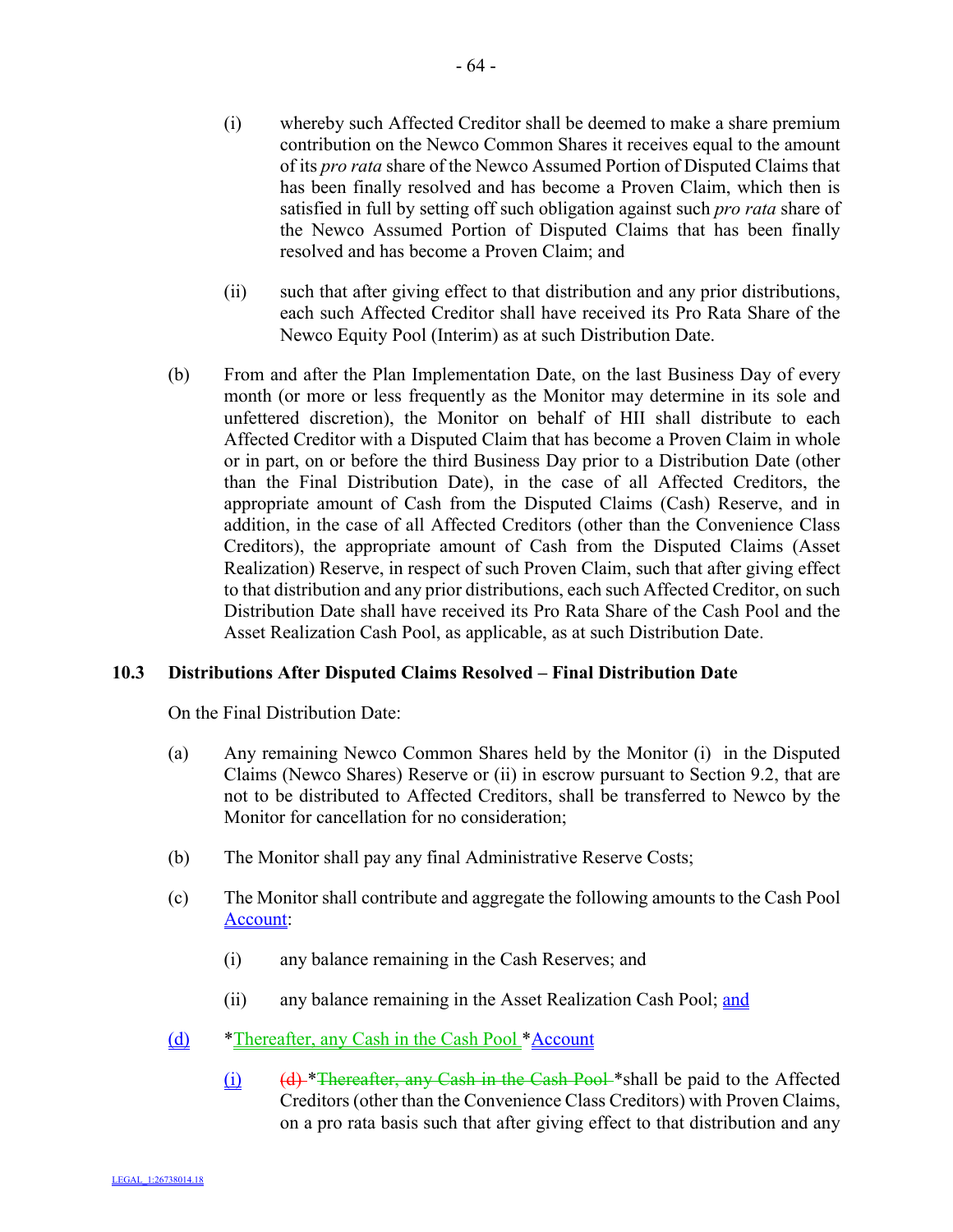prior distributions, each such Affected Creditor on such Final Distribution Date shall have received its Pro Rata Share of the Cash Pool; and

 $(iii)$  (e) Any Disputed Claims to the extent that they are finally determined in accordance with the Claims Process Order or the Court to be invalid such that they have not become Proven Claims on or before the Final Distribution Date shall be forever compromised, released, discharged, cancelled and barred, without any compensation therefor.

## **ARTICLE 11 CATALYST INVESTMENT: STANDSTILL, PUT RIGHTS, TAG ALONG RIGHTS, TERMINATION OF CATALYST INVESTMENT**

#### **11.1 Newco Common Shares Rights and Restrictions:**

Newco Common Shares issued to Affected Creditors including Catalyst under the Plan are subject to the rights and restrictions set forth in this Article 11 as more fully set forth in the Newco Shareholder Rights Agreement:

- (a) Newco Common Shares Standstill: During the Newco Common Shares Standstill Period, no holder of Newco Common Shares shall, directly or indirectly:
	- (i) sell, transfer, gift, assign, pledge, hypothecate, encumber, convert or otherwise dispose of any of its Newco Common Shares or any interest or entitlement therein, or endorse any security, enter into any agreement, arrangement, or understanding in connection therewith, except that Catalyst may transfer its rights to the Newco Common Shares held in escrow with the Monitor to the extent Catalyst is managing the Newco Common Shares on behalf of a fund, to another fund managed by Catalyst, if the Catalyst Representations and Warranties remain true and correct in all respects after such transfer, and provided however that such transfer shall not release Catalyst from any of its obligations under the Restated Catalyst Support Agreement; and
	- (ii) deposit any of its Newco Common Shares into a voting trust (except a voting trust approved by the Newco Initial Supervisory Board or prior to the constitution of such board, by HII and the Monitor acting reasonably, or grant (or permit to be granted) any proxies, or powers of attorney or attorney in fact, or enter into a voting agreement, understanding or arrangement with respect to the voting of its Newco Common Shares; or
	- (iii) list or seek approval for the listing of the Newco Common Shares on any stock exchange (other than the Trading Platform) to the extent such listing is effective during the Newco Common Shares Standstill Period;
- (b) Newco Common Shares Put Right: During the Newco Common Shares Put Right Period, each holder of Newco Common Shares shall have the right (the **"Put**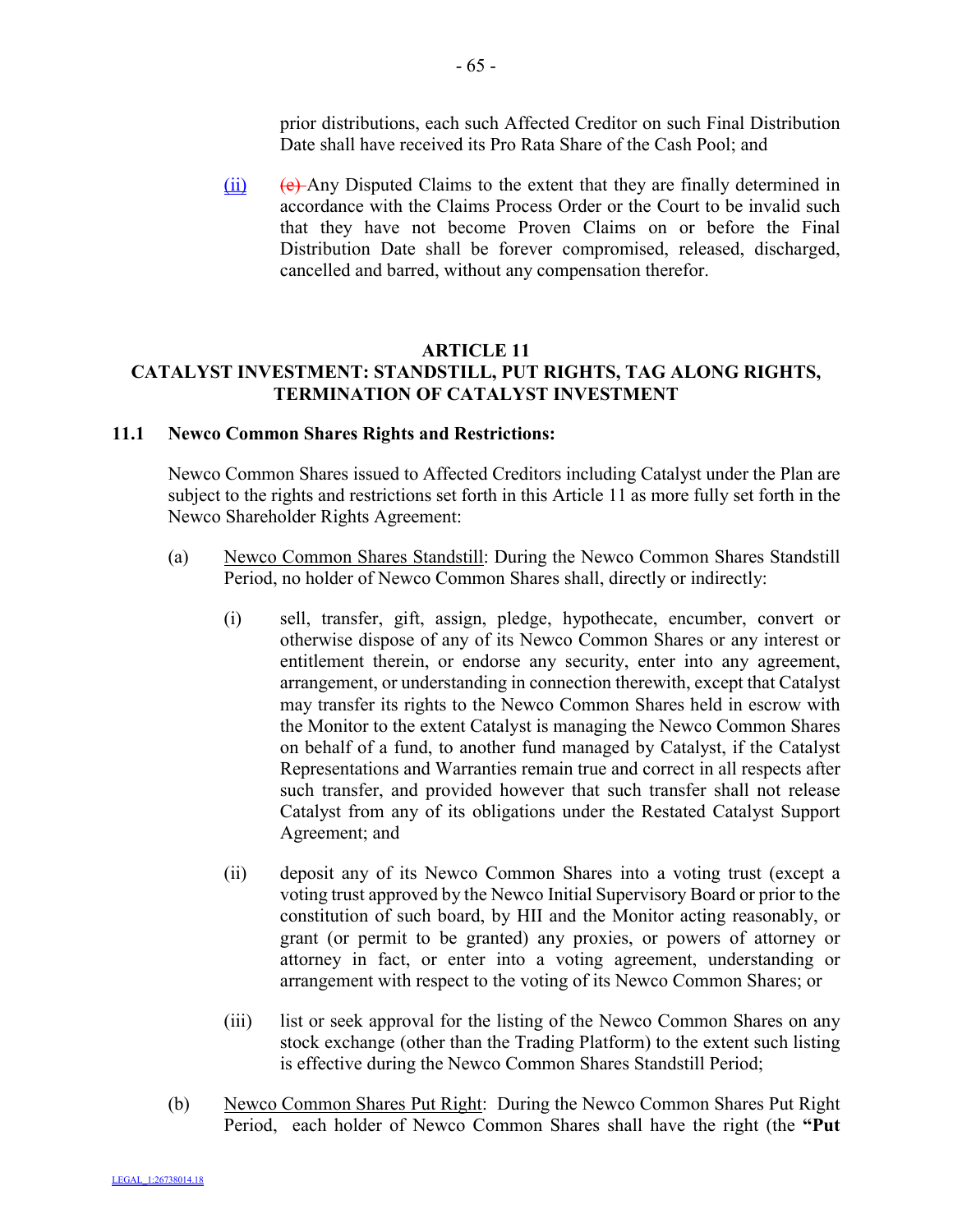**Right"**) to sell to Catalyst all or part of its Newco Common Shares and Catalyst shall purchase such Newco Common Shares for an amount equal to 66 2/3% of the Newco Common Shares Cash-Out Price, as determined by the Newco Initial Supervisory Board and the Monitor solely for the purposes of this Section 11.1(b) at the beginning of the Newco Common Shares Put Right Period based on then available information, for each Newco Common Share purchased by Catalyst; provided that:

- (i) Catalyst shall not have any obligation to purchase any Newco Common Shares following the Newco Common Shares Put Right Period or if Newco is unable to pay its debts as such debts become due, or is, or is adjudged or declared to be, or admits to being, bankrupt or insolvent, or suspends the conduct of, or ceases to carry on, its business or operations; and
- (ii) such Put Right may not be exercised by any holder of Newco Common Shares unless counsel to Newco has provided Catalyst with Canadian and Dutch legal opinions satisfactory to Catalyst acting reasonably that such Put Right is in compliance with applicable securities laws or Catalyst has obtained, at HII's expense, exemptive relief from the applicable securities regulators with respect to the Put Right;

## (c) Newco Common Shares Tag Along Right:

- (i) During the Newco Common Shares Tag Along Period, subject to Section 11.1(c)(ii),(iii), and (iv) below, Catalyst shall not directly or indirectly sell, trade, transfer or otherwise dispose of Newco Common Shares ("**Transfer**") if as a result of such Transfer, a Person individually or together with its affiliates and Persons acting jointly or in concert therewith (a "**Purchaser**"), would acquire from Catalyst Newco Common Shares which, together with any other Newco Common Shares, held by such Person, constitutes in the aggregate thirty (30%) per cent or more of the outstanding Newco Common Shares as of the effective date of the Transfer (a "**Control Transfer**");
- (ii) Catalyst may effect a Control Transfer to the Purchaser within five (5) Business Days following the Expiry Date (as defined below) strictly in accordance with the terms set out in the Disposition Notice (as defined below) if: (A) at least twenty-one (21) Business Days prior to the date specified for completion of the Control Transfer, it gives notice in writing (a "**Disposition Notice**") to the Newco Initial Supervisory Board of the number of Newco Common Shares to be subject to the Control Transfer, the name and address of the Purchaser, the consideration per Newco Common Share, and any other material terms and conditions pursuant to which the Control Transfer is to be effected, and (B) the Purchaser shall have made an Offer (as defined below) to each other registered holder of Newco Common Shares. An "**Offer**" means an offer to purchase Newco Common Shares by the Purchaser that (I) is made in compliance with applicable corporate and securities legislation and the requirements of any stock exchange on which the Newco Common Shares are then listed; (II) is in writing; (III) provides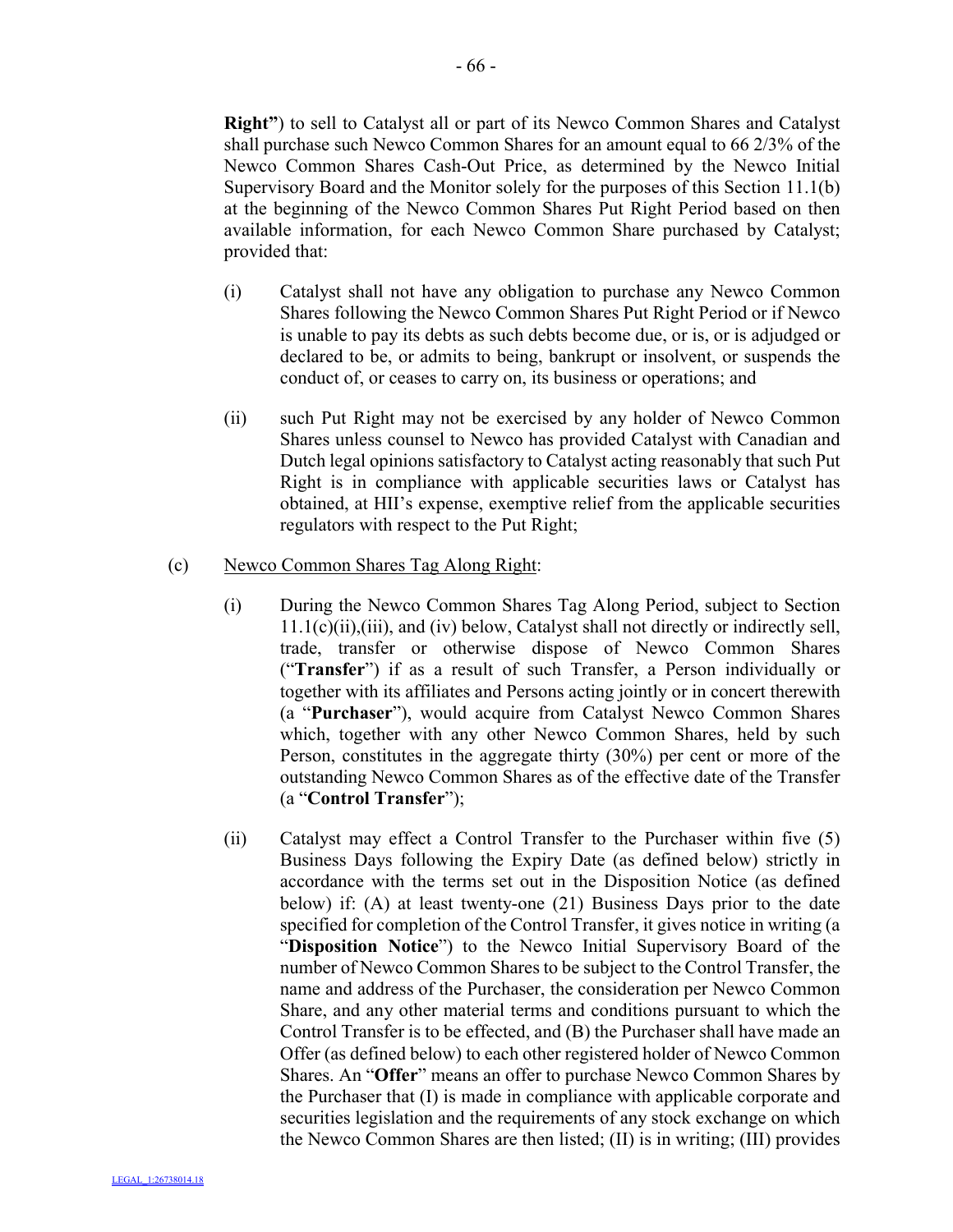for a date by which Newco Common Shares tendered to the Offer will be accepted and purchased in accordance with the terms and conditions of the Offer, provided that such date shall not be less than twenty (20) Business Days following the mailing of such written offer, (the "**Expiry Date**"); and (IV) is identical to the offer to purchase Newco Common Shares set out in the Disposition Notice, including with respect to price per Newco Common Share, form of consideration, and the percentage of Newco Common Shares held by each other shareholder of Newco to be acquired by the Purchaser. For greater certainty, if the Offer is for less than all the outstanding Newco Common Shares and a greater number of Newco Common Shares are tendered to the Offer then the Purchaser is bound to acquire under the Offer (and for this purpose all of the Newco Common Shares of Catalyst subject to the Control Transfer shall be included), the Purchaser shall take up and pay for Newco Common Shares proportionately according to the number of Newco Common Shares deposited by each shareholder (including Catalyst).

- (iii) Catalyst may Transfer Newco Common Shares to or between its wholly owned subsidiaries or affiliates (provided that such subsidiary or affiliate is, or agrees to be, bound by the terms of this Section  $11.1(c)$  and that such Transfer does not relieve Catalyst of any of its obligations under this Section 11.1(c)).
- (iv) Notwithstanding any other provision in this Section 11.1(c) the provisions set out in this Section 11.1(c) shall be effective during the Newco Common Shares Tag Along Period, following which the provisions set out in this Section 11.1(c) shall expire and be of no force or effect

## **11.2 Termination of Catalyst Investment**

The completion of the Catalyst Investment is not a condition precedent to implementation of the Plan. If the Restated Catalyst Support Agreement is validly terminated in accordance with its terms prior to the Plan Implementation Date then:

- (a) Any election of the Newco Common Shares Cash-Out Option will be deemed to be null and void, and such Electing Creditors will receive their Affected Creditors' Entitlement as if no election was made;
- (b) Catalyst shall have no obligation to pay the Newco Common Shares Cash-Out Price and shall have no entitlement to receive any Affected Creditors' Entitlement (other than in respect of the Catalyst Affected Claims);
- (c) Any Catalyst Funds held by the Monitor in accordance with the Plan shall be returned to Catalyst pursuant to the Restated Catalyst Support Agreement without set-off or deduction, provided however that Catalyst shall have no entitlement to a return of the Catalyst Deposit in the event of a termination of the Restated Catalyst Support Agreement resulting from a breach or default of Catalyst;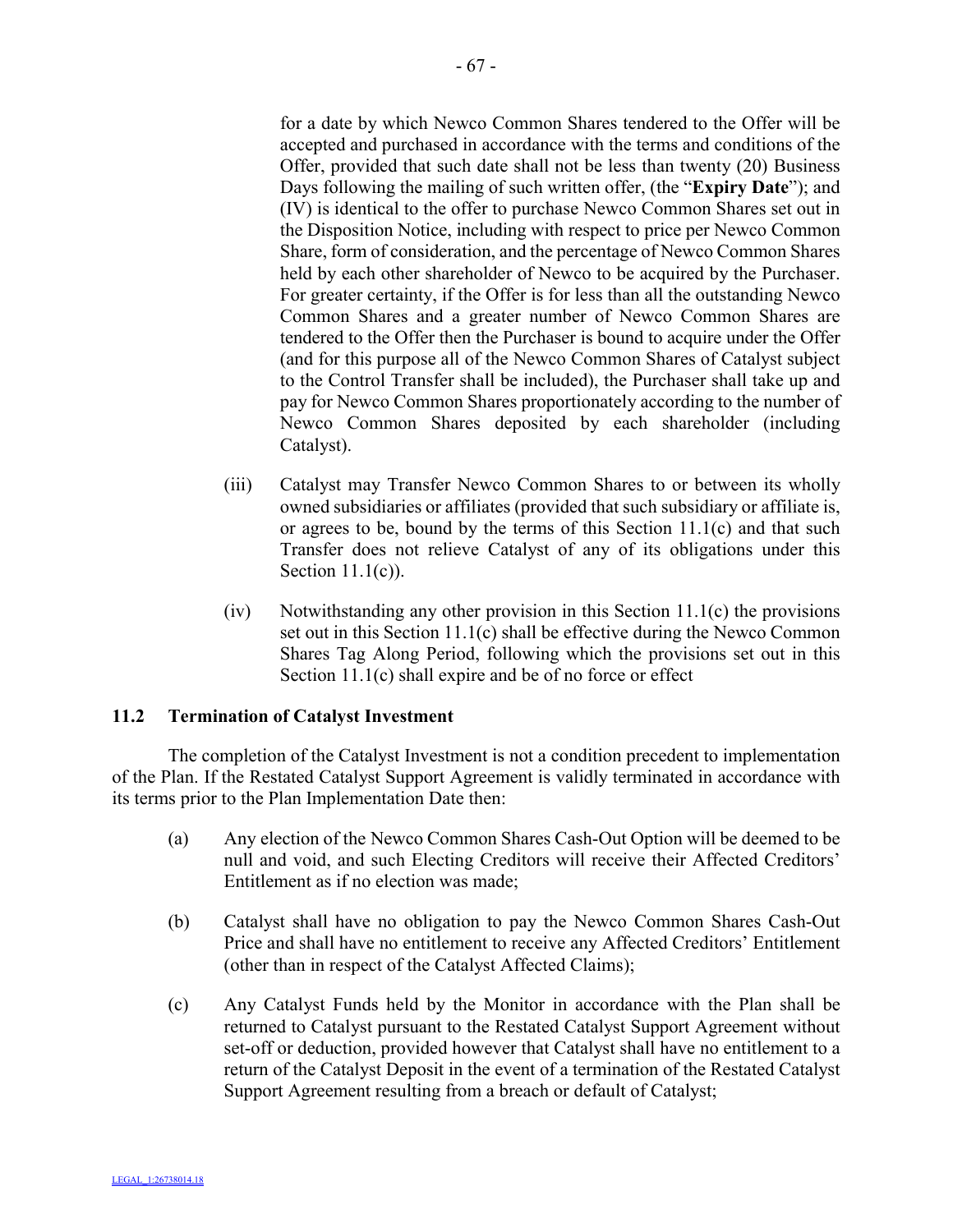- (d) In the event that the Restated Catalyst Support Agreement terminates prior to the HII/Shareco Creditors Meeting and the Homco 61 Creditors Meeting, HII, Shareco and Homco 61 LP shall be entitled to rely on all Proxies received for the HII/Shareco Creditors Meeting and the Homco 61 Creditors Meeting respectively notwithstanding the termination of the Restated Catalyst Support Agreement and in no event will HII, Shareco or Homco 61 LP be required to re-solicit Proxies;
- (e) In the event that the Restated Catalyst Support Agreement terminates after the HII/Shareco Creditors Meeting and the Homco 61 Creditors Meeting, HII, Shareco and Homco 61 LP respectively shall be entitled to rely on the voting results at each such meeting; and
- (f) All provisions of the Plan will remain in full force and effect other than the provisions relating to the Catalyst Investment and to or for the benefit of or an obligation of Catalyst (and without limiting the generality of the foregoing to the requirement for any consent of Catalyst but excluding, for greater certainty, any provisions relating to rights and entitlements of Catalyst as an Affected Creditor) which provisions shall be of no further force or effect and shall be deemed to be severed from the Plan in their entirety, and for greater certainty, any Electing Creditor shall be deemed to have voted in favour of the Plan and any entitlement of Catalyst to representation on the Newco Initial Supervisory Board, the Newco Management Board or the Liquidation Advisory Committee shall be terminated with such vacancies to be designated by the remaining members of the Newco Initial Supervisory Board, the Newco Management Board and the Liquidation Advisory Committee.

# **ARTICLE 12 HII GROUP ENTITIES' REORGANIZATION**

#### **12.1 Corporate Authorizations**

The adoption, execution, delivery, implementation and consummation of all matters contemplated under the Plan involving corporate action of any of the Homburg Group Members will occur and be effective as of the Plan Implementation Date, and will be authorized and approved under the Plan and by the Court, where appropriate, as part of the HII/Shareco Sanction and Vesting Order, in all respects and for all purposes without any requirement of further action by shareholders, directors or officers of such Homburg Group Member. All necessary approvals to take actions shall be deemed to have been obtained from the directors or the shareholders of the Homburg Group Member, as applicable, including the deemed passing by any class of shareholders of any resolution or special resolution and no shareholders' agreement or agreement between a shareholder and another Person limiting in any way the right to vote shares held by such shareholder or shareholders with respect to any of the steps contemplated by the Plan shall be effective and shall be deemed to have no force and effect.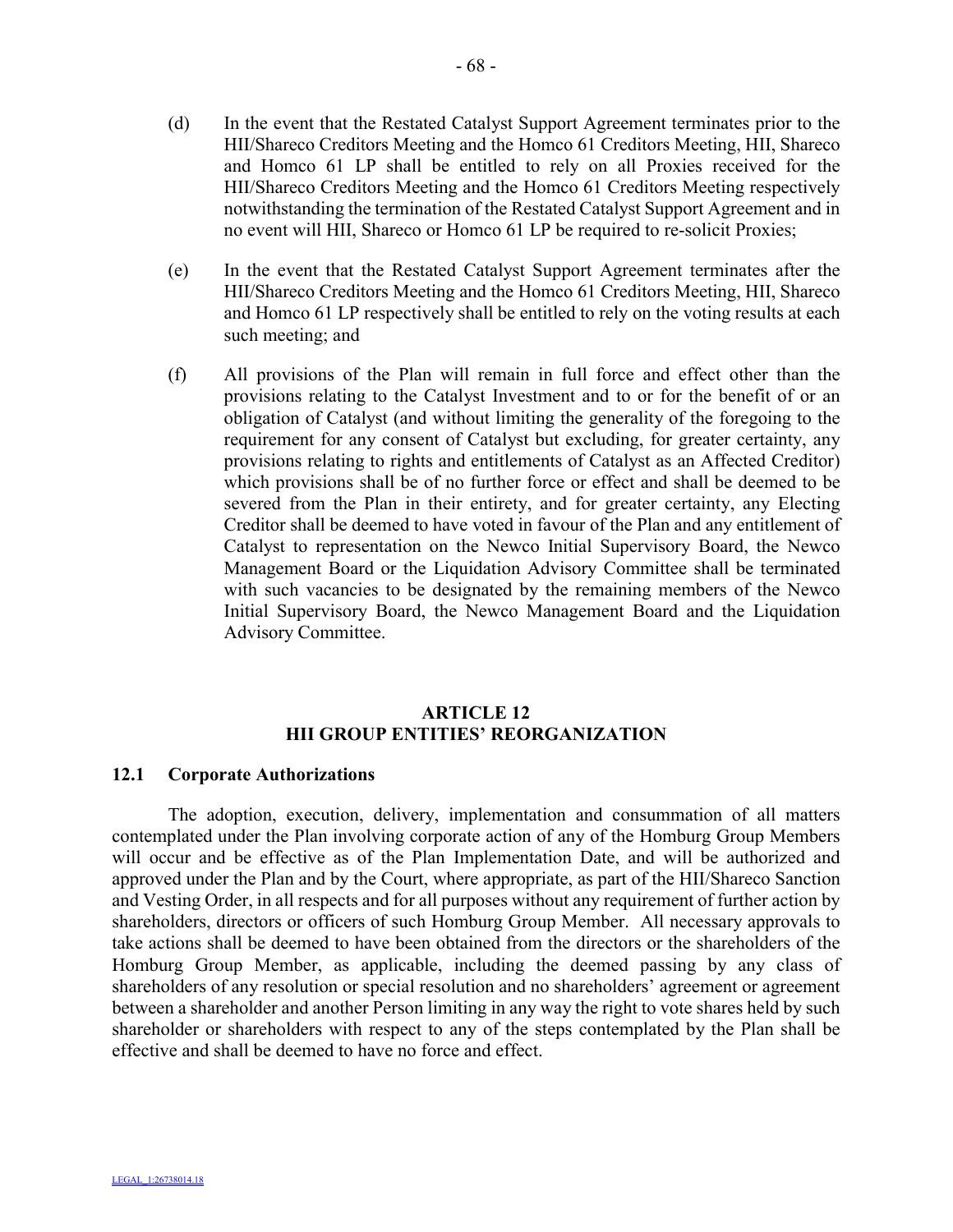#### **12.2 Pre-Plan Implementation Date Transactions**

HII and Shareco shall implement or cause to be implemented the Pre-Plan Implementation Date Transactions prior to the Plan Implementation Date.

### **12.3 Plan Implementation Date Transactions**

Subject to Section 12.4 and any Plan Transactions Notice, the following transactions, steps, offsets, compromises, releases and discharges to be effected in the implementation of the Plan (the **"Plan Transactions**") shall occur, and be deemed to have occurred sequentially in the following order without any further act or formality, on the Plan Implementation Date beginning at the Effective Time:

### A. Phase One

During Phase One the following Plan Transactions shall and shall be deemed to occur sequentially in the following order:

(a) \*Dissolution of Homco 190 LP, Homco 191 LP and Homco 199 LP:\*

- (i) \*\*The following steps shall be taken prior to the dissolution of Homco 190 LP, Homco 191 LP and Homco 199 LP: \*
	- (A) \*\*Homco 199 LP shall be deemed to pay to Homco 191 LP the amount of the Homco 199 Cash Amount in a first partial repayment of the Homco 191 Loan and the Homco 191 Loan Promissory Note shall be deemed to be reduced accordingly;\*
	- (B) \*\*Homco 191 LP shall be deemed to \*repay any indebtedness to HII (including for greater certainty any amount assumed by Homco 191 on the dissolution of any subsidiary partnership) if any, and then to make a return of capital with the balance\* to its sole limited partner, HII, in an amount equal to the Homco 199 Cash Amount:<sup>\*</sup>
	- (C) \*\*HII shall be deemed to pay to Homco 199 LP an amount equal to the Homco 199 Cash Amount in a first partial repayment of the Homco 199 Loan and the Homco 199 Loan shall be deemed to be reduced accordingly;\*
	- (D) \*\*Homco 199 LP shall be deemed to pay to Homco 191 LP an amount equal to the remaining balance of the Homco 191 Loan, in a second and final repayment of the Homco 191 Loan and the Homco 191 Loan Promissory Note shall be deemed to be satisfied in its entirety and such note shall be deemed to be cancelled;\*
	- (E) \*\*Homco 199 LP shall be deemed to pay to Homco 190 LP an amount equal to the Homco 199 Cash Amount less the amount of the final payment in D above, in a first partial repayment of the Homco 190 Loan and the Homco 190 Loan Promissory Note shall be deemed to be reduced accordingly;\*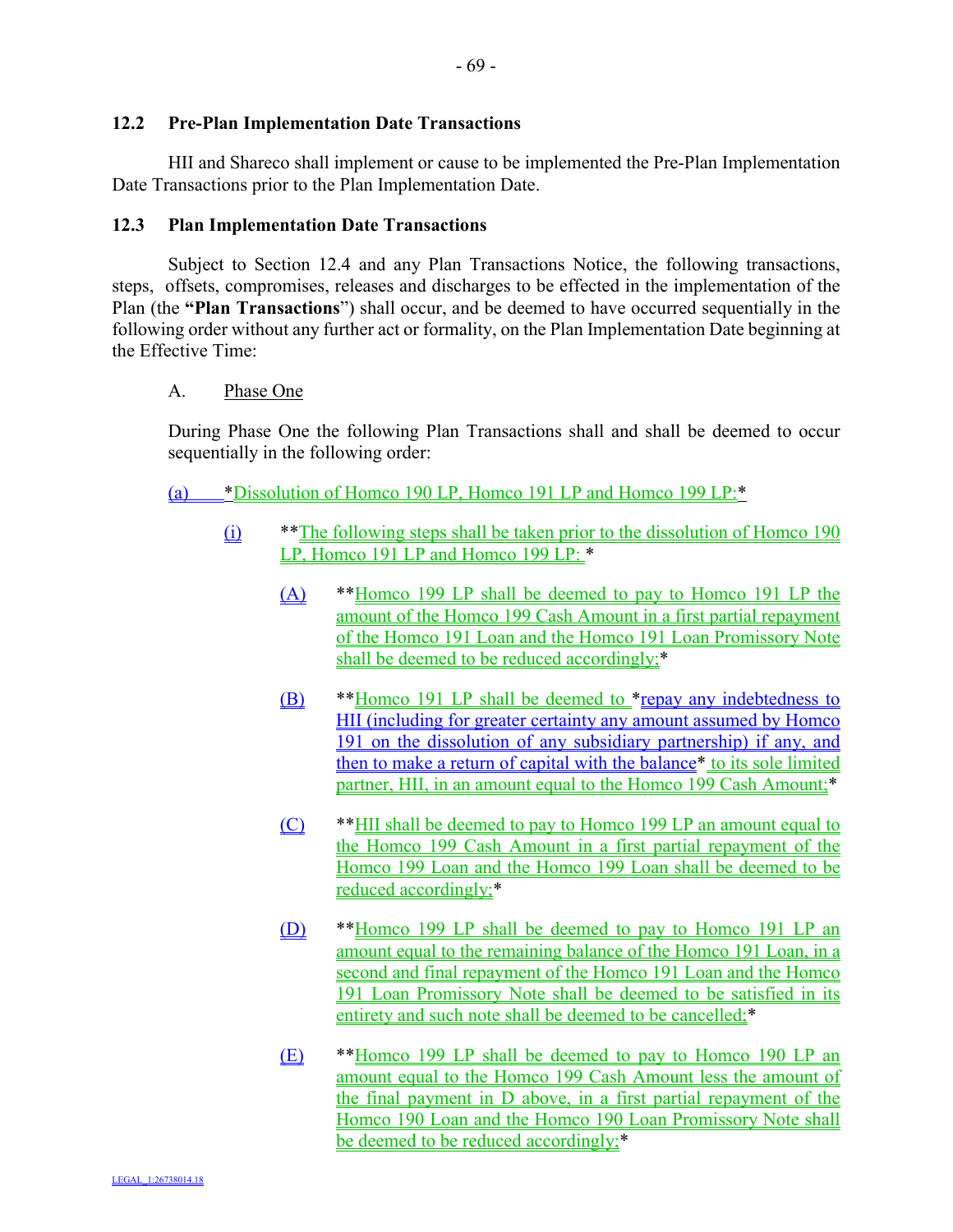- (F) \*\*Homco 190 LP shall be deemed to make a return of capital to its sole limited partner, Homco 191 LP, in the amount equal to the partial repayment paid in E above;\*
- (G) \*\*Homco 191 LP shall be deemed to make a return of capital to its sole limited partner, HII, in an amount equal to the Homco 199 Cash Amount (being the aggregate of the amounts paid in D and E above);\*
- (H) \*\*HII shall be deemed to pay to Homco 199 LP the amount equal to the Homco 199 Cash Amount (and being the aggregate of the amounts paid in D and F above), in a second partial repayment of the Homco 199 Loan and the Homco 199 Loan shall be deemed to be reduced accordingly;\*
- (I) \*\*Homco 199 LP shall be deemed to pay to Homco 190 LP an amount equal to the remaining balance of the Homco 190 Loan, in a second and final repayment of the Homco 190 Loan, and the Homco 190 Loan Promissory Note shall be deemed to be deemed to be satisfied in its entirety and such note shall be deemed to be cancelled;\*
- (J) \*\*Homco 190 LP shall be deemed to make a return of capital to its sole limited partner, Homco 191 LP, in an amount equal to the amount paid in I above;\*
- (K) \*\*Homco 191 LP shall be deemed to make a return of capital to its sole limited partner. HII, in an amount equal to the amount paid in I above;\*
- (L) \*\*HII shall be deemed to pay to Homco 199 LP an amount equal to the amount paid in I above, in a third partial repayment of the Homco 199 Loan and the Homco 199 Loan shall be deemed to be reduced accordingly;\*
- (M) \*\*Homco 199 LP shall be deemed to make a return of capital to its sole limited partner, HII, in an amount equal to the Homco 199 Cash Amount; \*
- (N) \*\*HII shall be deemed to pay Homco 199 LP an amount equal to the Homco 199 Cash Amount (as paid in M above), as a fourth and final payment made in full satisfaction of the Homco 199 Loan, and the Homco 199 Loan shall be deemed to be satisfied in its entirety; and\*
- (O) \*HII shall repay amounts owed to Homco 190, if any, and Homco 190 shall make a return of capital in such amount, if any, to Homco 191, and Homco 191 shall make a return of capital to HII in any such amount, if any; and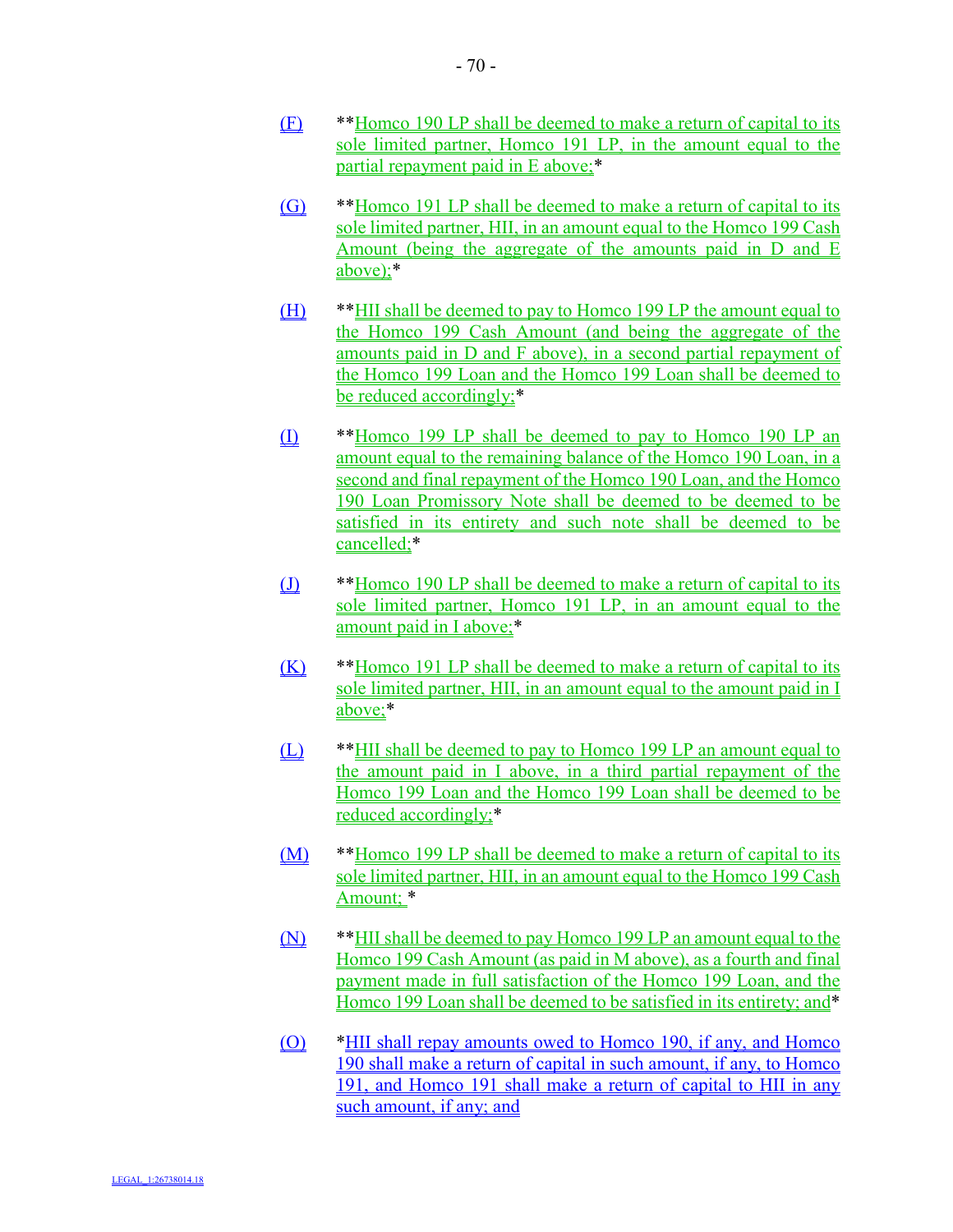- (ii) \*The steps in A through N above shall be deemed to be executed or repeated (with as many conforming changes as may be necessary) as many times as is necessary based upon the amount of the Homco 199 Cash Amount, in order to repay the Homco 191 Loan, the Homco 190 Loan and the Homco 199 Loan in their entireties;\*
- (iii) \*\*Each of Homco 190 LP, Homco 191 LP and Homco 199 LP shall be deemed to be dissolved\*, in the order determined by the Company and the Monitor, \* in accordance with its respective Limited Partnership Agreement and the NSLPA and its respective Notice to Cancel the Certificate of Limited Partnership shall be filed and recorded in the office of the Registrar of Joint Stock Companies;\*
- (iv) \*\*Upon the deemed dissolution of each of Homco 190 LP, Homco 191 LP and Homco 199 LP, their respective assets including all Cash shall be deemed to be transferred to and vested in HII free and clear of Encumbrances and their respective liabilities which shall be deemed to be assumed by HII, and such liabilities shall be compromised under the Plan; and\*
- (v) \*\*Each Homco GP of Homco 190 LP, Homco 191 LP and Homco 199 LP shall be deemed to be dissolved and its Certificate of Dissolution filed and recorded in accordance with the NSCA; and\*
- (b) (a) Homco 69 LP and Homco 70 LP: BV PreferredReorganization of Share **StructureCapital** 
	- (i) Homco 70 LP
		- (A) HII shall repay up to EUR3.5M of the Intercompany Claim between HII and Homco 70 LP and shall capitalize Homco 70 LP with remaining balance of the EUR3.5M by way of a capital contribution; and
		- (B) Homco 70 LP shall use the EUR3.5M received in 12.3(b)(i)(A) above to repay all or part of the principal amount of the Homco 70 Coët BV Intercompany Loan (and, for greater certainty, no accrued and unpaid interest shall be repaid at that time; only the principal amount).
	- (ii) Declaration of Dividends
		- (A) Valbonne 2 BV shall declare (but not pay) to Homco 69 LP a dividend in an amount equal to the principal amount of the Homco 69 LP Valbonne 2 BV Intercompany Loan;
		- (B) Coët BV shall declare (but not pay) to Homco 70 LP a dividend in an amount equal to the outstanding principal amount of the Homco 70 LP Coet BV Intercompany Loan (i.e. taking into account the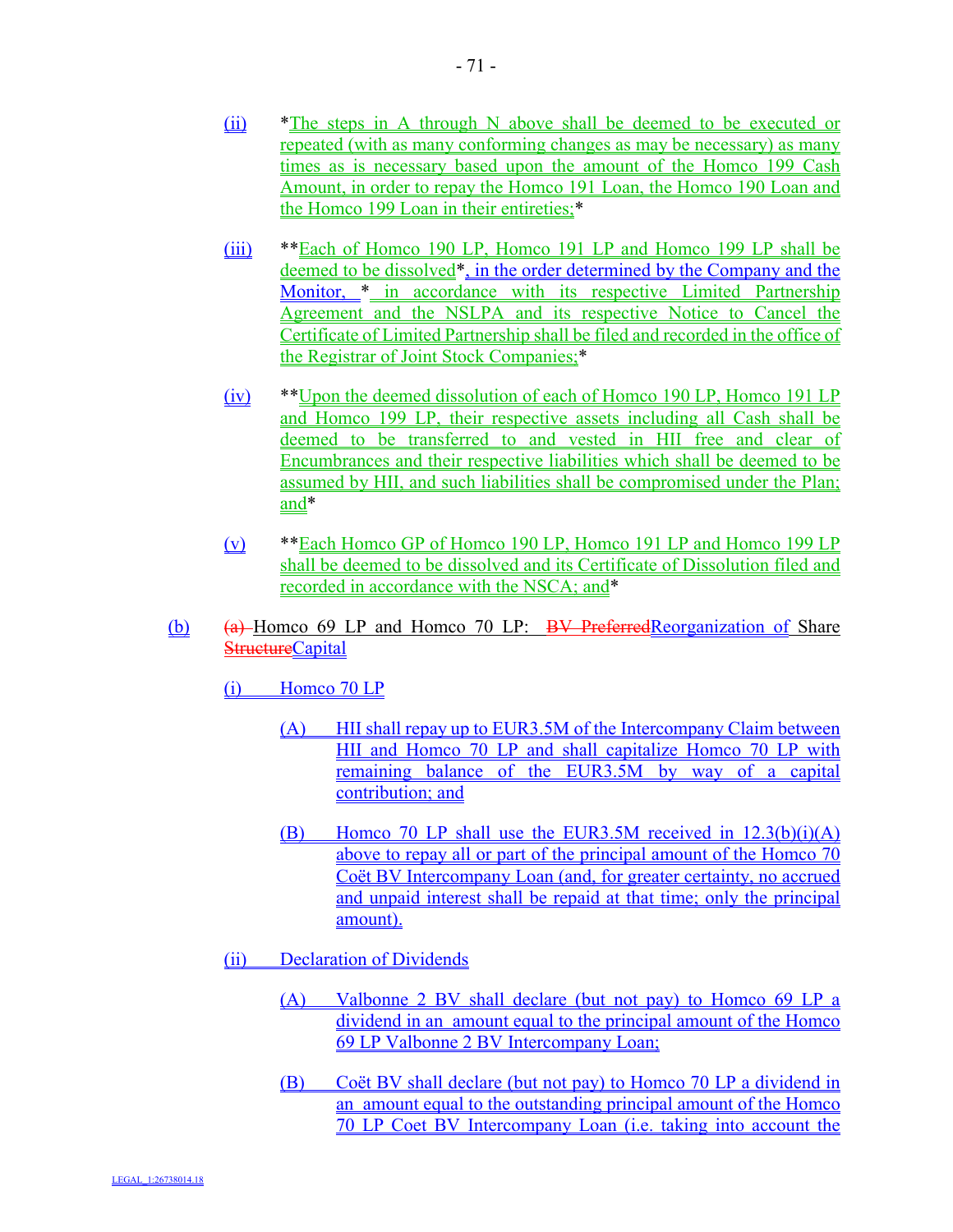partial repayment of the Homco 70 LP Coet BV Intercompany Loan by Homco 70 LP made under (i)(B) above);

- $(iii)$   $(i)$   $(i)$  HII and the Monitor shall determine prior to Plan Implementation Date that the Plan Transactions Steps will include one or both of the following two transactions, which shall be deemed to occur in the sequence herein provided:
	- (A) Amendment of BV Preferred Shares
		- (1) HII (69) GP Inc. on behalf of Homco 69 LP will agree with Stichting Coeval to amend article 28.4 of the articles of association of Valbonne 2 BV pursuant to which the aggregate liquidation entitlement of the 1,200 preferred shares of Valbonne 2 BV held by Stichting Coeval will be increased to an amount up to but not exceeding EUR50,000, in consideration for which Stichting Coeval will pay to Homco 69 LP a cash amount up to but not exceeding EUR50,000;
		- (2) As approved by shareholders' resolution, the articles of association of Valbonne 2 BV will be amended to reflect the increased liquidation entitlement of the preferred shares;
		- (3) In satisfaction of the cash consideration payable as described in Section  $12.3(a b)(iii)(A)(1)$  above, Stichting Coeval will issue an interest-bearing promissory note payable to Homco 69 LP in the principal amount of such cash consideration ("**Homco 69 Note A**");
		- (4) HII (70) GP Inc. on behalf of Homco 70 LP will agree with Stichting Coeval to amend article 28.4 of the articles of association of Coët BV pursuant to which the aggregate liquidation entitlement of the 1,080 preferred shares of Coët BV held by Stichting Coeval will be increased to an amount up to but not exceeding EUR50,000, in consideration for which Stichting Coeval will pay to Homco 70 LP a cash amount up to but not exceeding EUR50,000;
		- (5) As approved by shareholders' resolution, the articles of association of Coët BV will be amended to reflect the increased liquidation entitlement of the preferred shares; and
		- (6) In satisfaction of the cash consideration payable as described in Section  $12.3$ (ab)(iiii)(A)(4) above, Stichting Coeval will issue an interest-bearing promissory note payable to Homco 70 LP in the principal amount of such cash consideration ("**Homco 70 Note A**");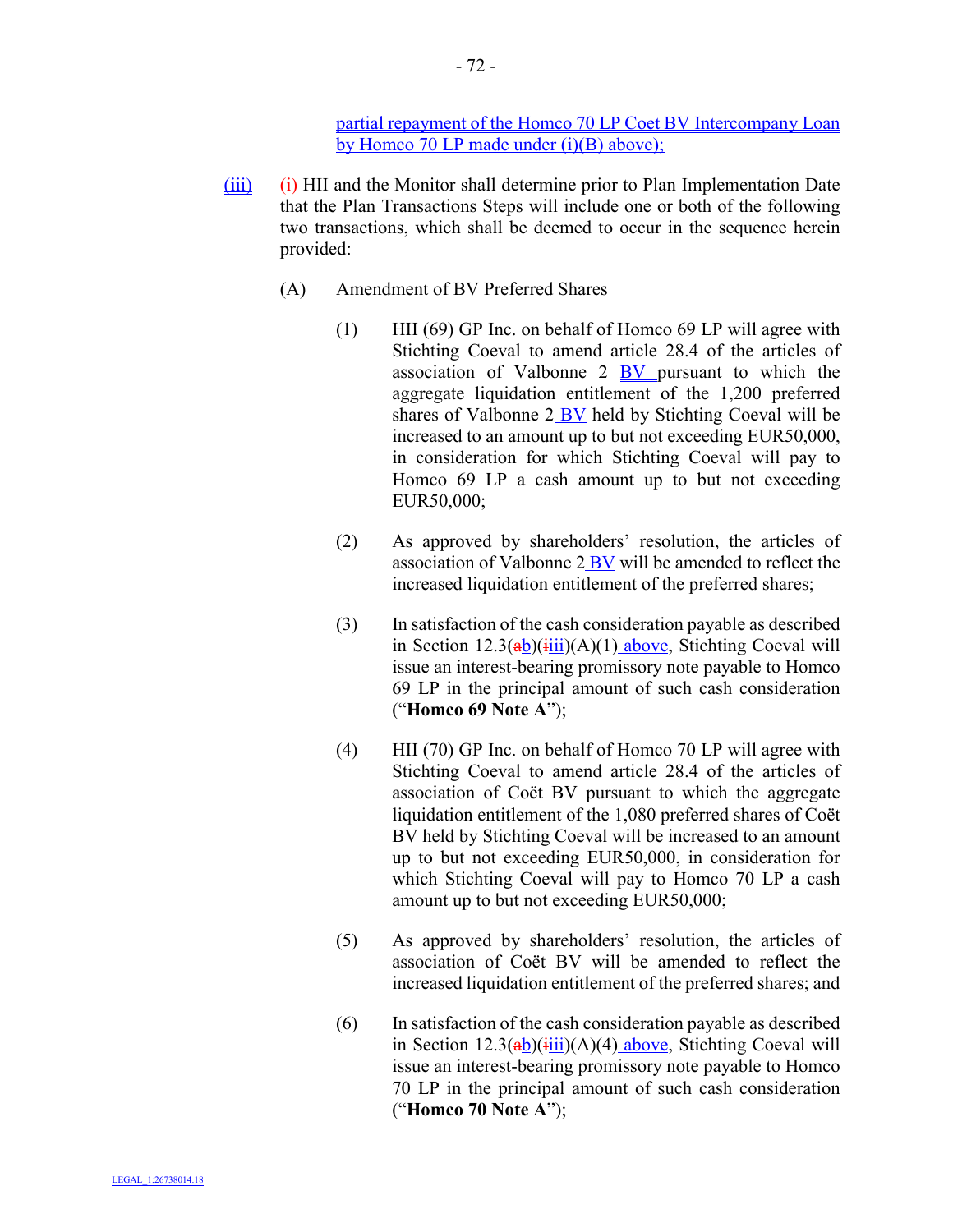## (B) Sale of BV Ordinary Shares

- (1) HII (69) GP Inc. on behalf of Homco 69 LP will sell and transfer 956 of the 18,800 issued and outstanding ordinary shares of Valbonne 2 BV (which, for greater certainty, will not include Homco 69 LP's entitlement to the dividend declared under Section 12.3(b)(ii)(A) above) to Stichting Coeval for fair market value consideration;
- (2) In satisfaction of the fair market value consideration payable in Section  $12.3(a)$  $\frac{(iii)}{(B)}$  $(1)$  above), Stichting Coeval will issue to Homco 69 LP an interest-bearing promissory note in the principal amount equal to the sale price (the "**Homco 69 Note B**");
- (3) As approved by shareholders' resolution, all of the 1,260 issued and outstanding preferred shares of Valbonne 2 BV held by Stichting Coeval will be cancelled;
- (4) HII (70) GP Inc. on behalf of Homco 70 LP will sell and transfer 860 of the 16,920 issued and outstanding ordinary shares of Coët BV (which, for greater certainty, will not include Homco 70 LP's entitlement to the dividend declared under Section 12.3(b)(ii)(B) above) to Stichting Coeval for fair market value consideration;
- (5) In satisfaction of the fair market value consideration in Section  $12.3(\overrightarrow{Ab})(\overrightarrow{fill})(B)(4)$  above, Stichting Coeval will issue to Homco 70 LP an interest-bearing promissory note in the principal amount equal to the sale price (the "**Homco 70 Note B**"); and
- (6) As approved by shareholders' resolution, all of the issued and outstanding preferred shares of Coët BV held by Stichting Coeval will be cancelled;

## (c) Homburg Baltic Creditors and Homburg Baltic Limited Partnership Creditors:

All amounts to be paid to Homburg Baltic Creditors or Homburg Baltic Limited Partnership Creditors in an amount not to exceed in the aggregate EUR15,000,000, shall be paid by HII, directly or indirectly, through the capitalisation by way of loan or capital contribution (including share subscription) of Homburg Baltic and/or Homburg Baltic Limited Partnerships as provided for by the Monitor and the Company and in accordance with the agreements reached with the Homburg Baltic Creditors or Homburg Baltic Limited Partnership Creditors.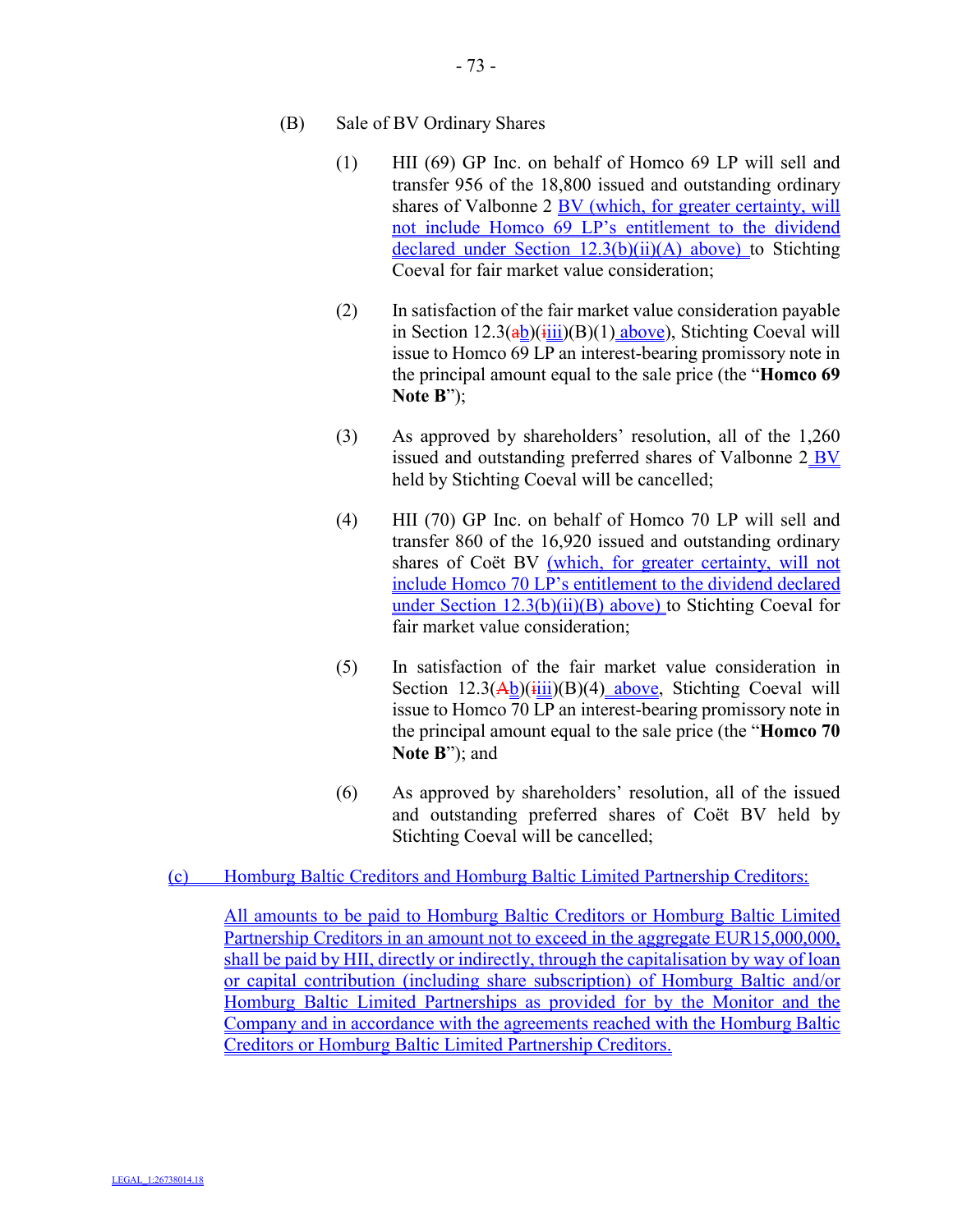- $(d)$   $(b)$  Homburg US Transactions:
	- (i) HII incorporates HII US Subco under the NSCA and HII subscribes for ten (10) common shares of HII US Subco for Cdn\$10;
	- (ii) Homburg US shall issue to HII the Homburg US Intercompany Loan Note (Value) as partial payment of the Homburg US Intercompany Loan (the balance of such loan being the Homburg US Intercompany Loan (No Value);
	- (iii) HII transfers the Homburg US Intercompany Loan (No Value) to HII US Subco for that number of additional common shares of HII US Subco equal to the fair market value of the Homburg US Intercompany Loan (No Value);
	- (iv) HII transfers its common shares of HII US Subco to Homburg US in consideration for that number of additional shares of Homburg US equal to the fair market value of such transferred common shares; and
	- (v) HII US Subco is wound up into Homburg US pursuant to section 137 of the NSCA and the Homburg US Intercompany Loan (No Value) shall be deemed to be extinguished; and
	- (vi) For greater certainty, the Homburg US Intercompany Loan Note (Value) shall remain owing by Homburg US to HII.
- (e)  $(e)$  (e) Intercompany Amalgamations Shareco and Amalgamating Cancos:
	- (i) Each of Shareco, Homburg Invest USA and Swiss Bondco shall be exported from the NSCA and imported to Alberta under the ABCA;
	- (ii) The stated capital accounts for Shareco and each Amalgamating Canco shall be and shall be deemed to be reduced to zero for no consideration;
	- (iii) Shareco and each Amalgamating Canco shall collectively undertake a short form vertical amalgamation pursuant to section 184 of the ABCA with HII and shall continue as amalgamated HII, and the Continuing Directors shall be deemed to be the Directors of amalgamated HII, and the Shareco Creditor Claims and the Amalgamating Canco Creditor Claims shall be assumed by amalgamated HII, and only the Amalgamating Canco Creditor Claims shall be Unaffected Claims; and
	- (iv) HII shall file Articles of Amalgamation to give effect to the short form vertical amalgamation of Shareco and each Amalgamating Canco with HII as more particularly set out above, with the name of the amalgamated entity to be a corporate number assigned under the ABCA;
	- (v) The Continuing Directors shall have and be deemed to have the benefit of the Directors' Charge in connection with their serving as Directors of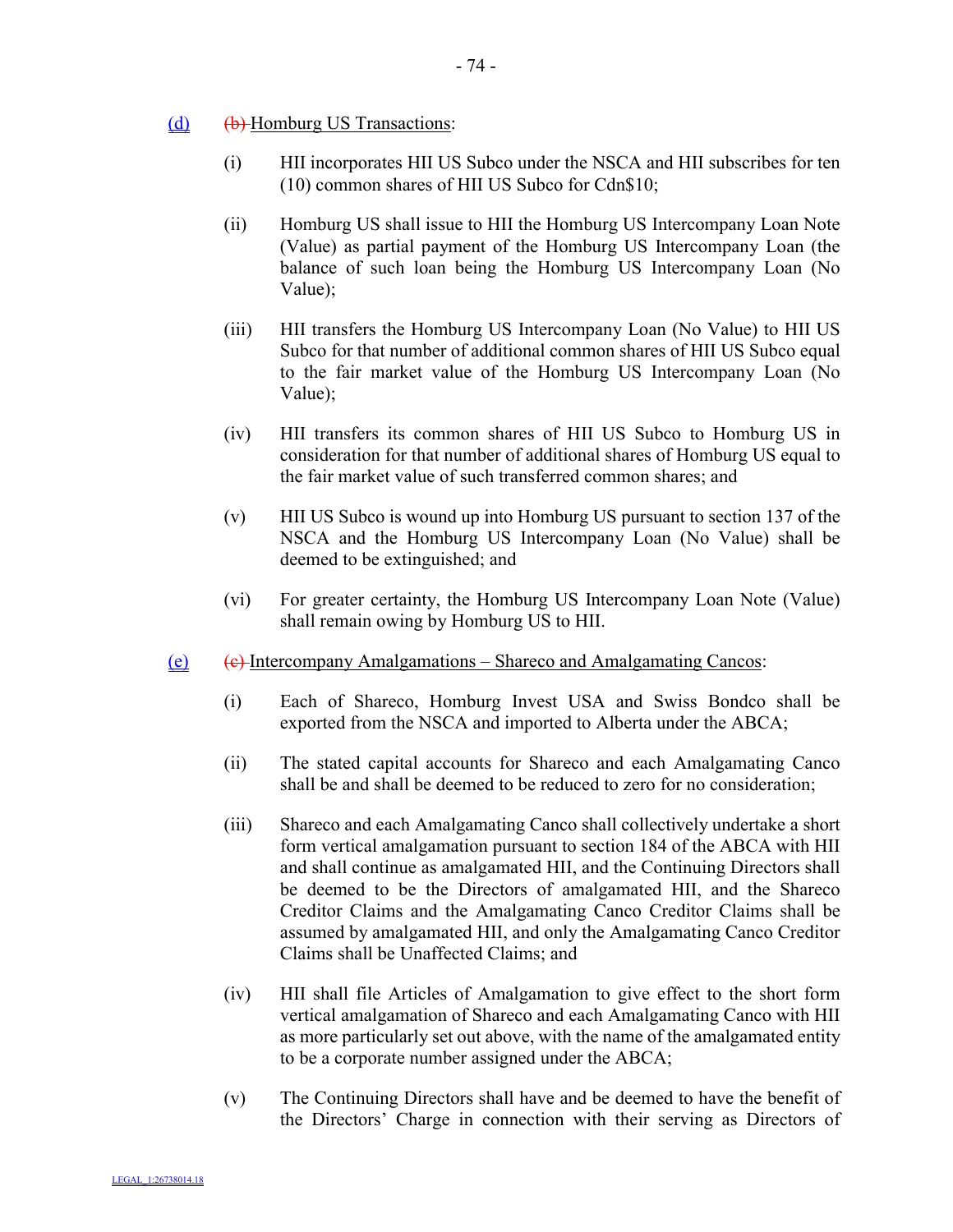amalgamated HII and the Directors' Charge shall be deemed to attach to the property of amalgamated HII; and

(d) \*Homburg Baltic Luxemburg Continuance: \*

\*Homburg Baltic shall be exported from the NSCA and imported to Luxembourg under Luxembourg's Commercial Companies Act, 1915; and\*

(e) <sup>\*</sup>BV Intercompany Loans:\*

- $(i)$  \*Homco 69 LP shall be deemed to repay the principal amount of the Homco 69 LP Valbonne 2 BV Intercompany Loan as follows:\*
	- (A) Valbonne 2 BV shall declare to Homco 69 LP a dividend in an amount equal to the principal amount of the Homco 69 LP Valbonne 2 BV Intercompany Loan, such dividend to be paid by a demand promissory note in like amount;
	- (B) \*Homco 69 LP and Valbonne 2 BV shall be deemed to set off the amount of the above demand promissory note against the principal amount of the Homco 69 LP Valbonne 2 BV Intercompany Loan and both obligations shall be deemed to be and shall be extinguished; and<sup>\*</sup>
	- (C) Valbonne 2 BV shall forgive the accrued and unpaid interest owing by Homco 69 LP on the Homco 69 LP Valbonne 2 BV Intercompany Loan; and
- $(i)$   $*$  Homco 70 LP shall be deemed to repay the principal amount of Homco 70 LP Coët BV Intercompany Loan as follows:\*
	- <sup>\*</sup>Coët BV shall \*declare to Homco 70 LP a dividend in an amount equal to the principal amount of the Homco 70 LP Coët BV Intercompany Loan, such dividend to be paid by a demand promissory note in like amount;
	- (B) \*Homco 70 LP and Coët BV shall be deemed to set off the amount of the above demand promissory note against the principal amount of the Homco 70 LP Coët BV Intercompany Loan and both obligations shall be deemed to be and shall be extinguished; and\*
	- (C) Coët BV shall forgive the accrued and unpaid interest owing by Homco 70 LP on the Homco 70 LP Coët BV Intercompany Loan; and
- (iii) \*Homco 86 LP shall be deemed to repay the principal amount of the Homco 86 LP Homco 86 BV Intercompany Loan as follows:\*
	- (A) \*Homco 86 BV shall convert its share premium into legal stated capital;\*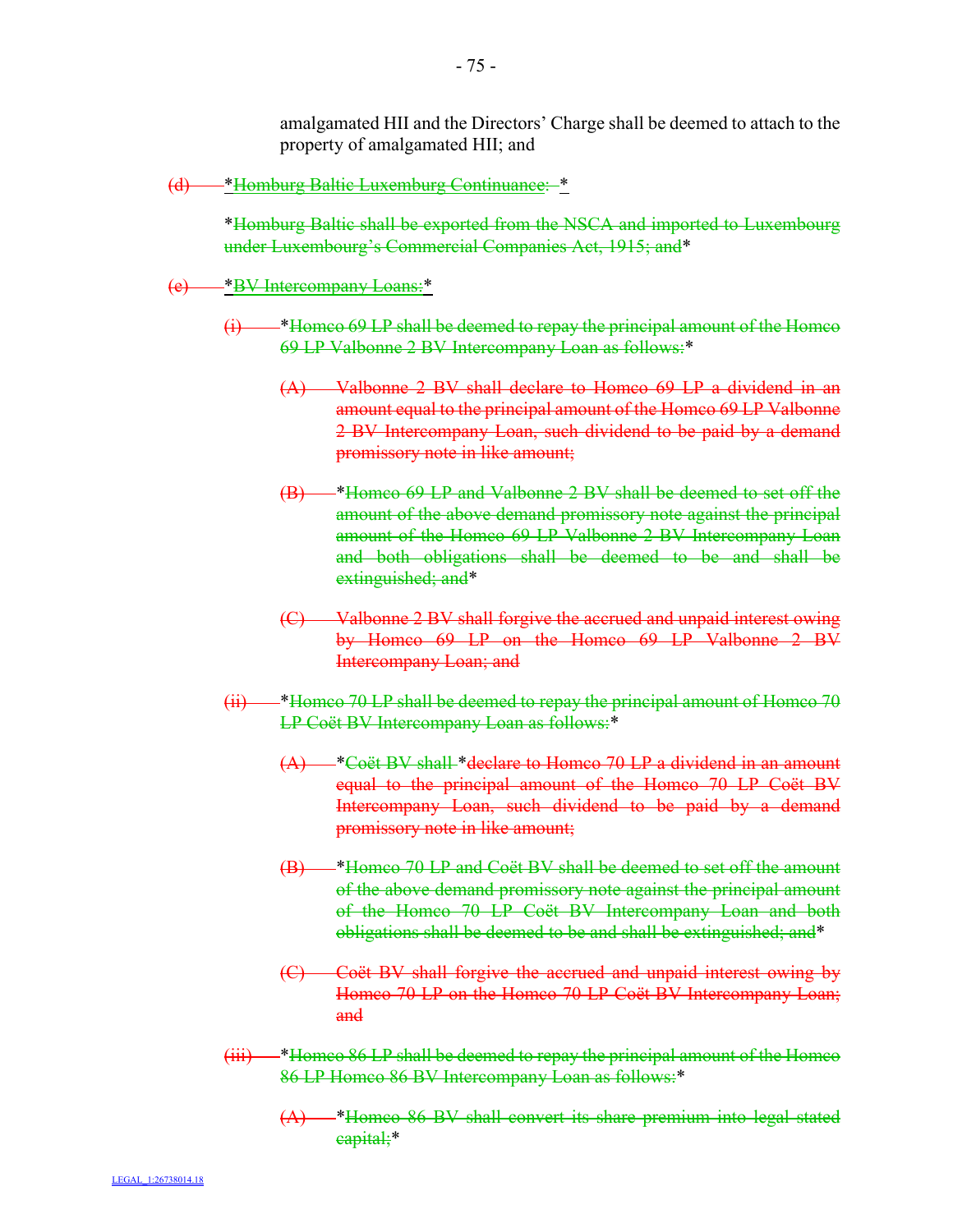- (B) \*Homco 86 BV shall make a return of capital to Homco 86 LP in an amount equal to the principal amount of the Homco 86 LP Homco 86 BV Intercompany Loan, such return of capital to be paid by a demand promissory note in like amount;\*
- (C) \*Homco 86 LP and Homco 86 BV shall be deemed to set off the amount of the above demand promissory note against the principal amount of the Homco 86 LP Homco 86 BV Intercompany Loan and both obligations shall be deemed to be and shall be extinguished; and\*
- (D) Homco 86 BV shall forgive the accrued and unpaid interest owing by Homco 86 LP on the Homco 86 LP Homco 86 BV Intercompany Loan; and
- (iv) \*Homco 87 LP shall be deemed to repay the principal amount of the Homco 87 LP Homco 87 BV Intercompany Loan as follows:\*
	- (A) \*Homco 87 BV shall convert its share premium into legal stated capital;\*
	- (B) \*Homco 87 BV shall make a return of capital to Homco 87 LP in an amount equal to the principal amount of the Homco 87 LP Homco 87 BV Intercompany Loan, such return of capital to be paid by a demand promissory note in like amount;\*
	- (C) \*Homco 87 LP and Homco 87 BV shall be deemed to set off the amount of the above demand promissory note against the principal amount of the Homco 87 LP Homco 87 BV Intercompany Loan and both obligations shall be deemed to be and shall be extinguished; and\*
	- (D) Homco 87 BV shall forgive the accrued and unpaid interest owing by Homco 87 LP on the Homco 87 LP Homco 87 BV Intercompany Loan; and
- $(v)$  \*Homco 110 LP shall be deemed to repay the principal amount of the Homco 110 LP Valbonne 5 BV Intercompany Loan as follows:\*
	- (A) \*Valbonne 5 BV shall convert its share premium into legal stated capital;\*
	- (B) \*Valbonne 5 BV shall make a return of capital to Homco 110 LP in an amount equal to the principal amount of the Homco 110 LP Valbonne 5 BV Intercompany Loan, such return of capital to be paid by a demand promissory note in like amount;\*
	- (C) \*Homco 110 LP and Valbonne 5 BV shall be deemed to set off the amount of the above demand promissory note against the principal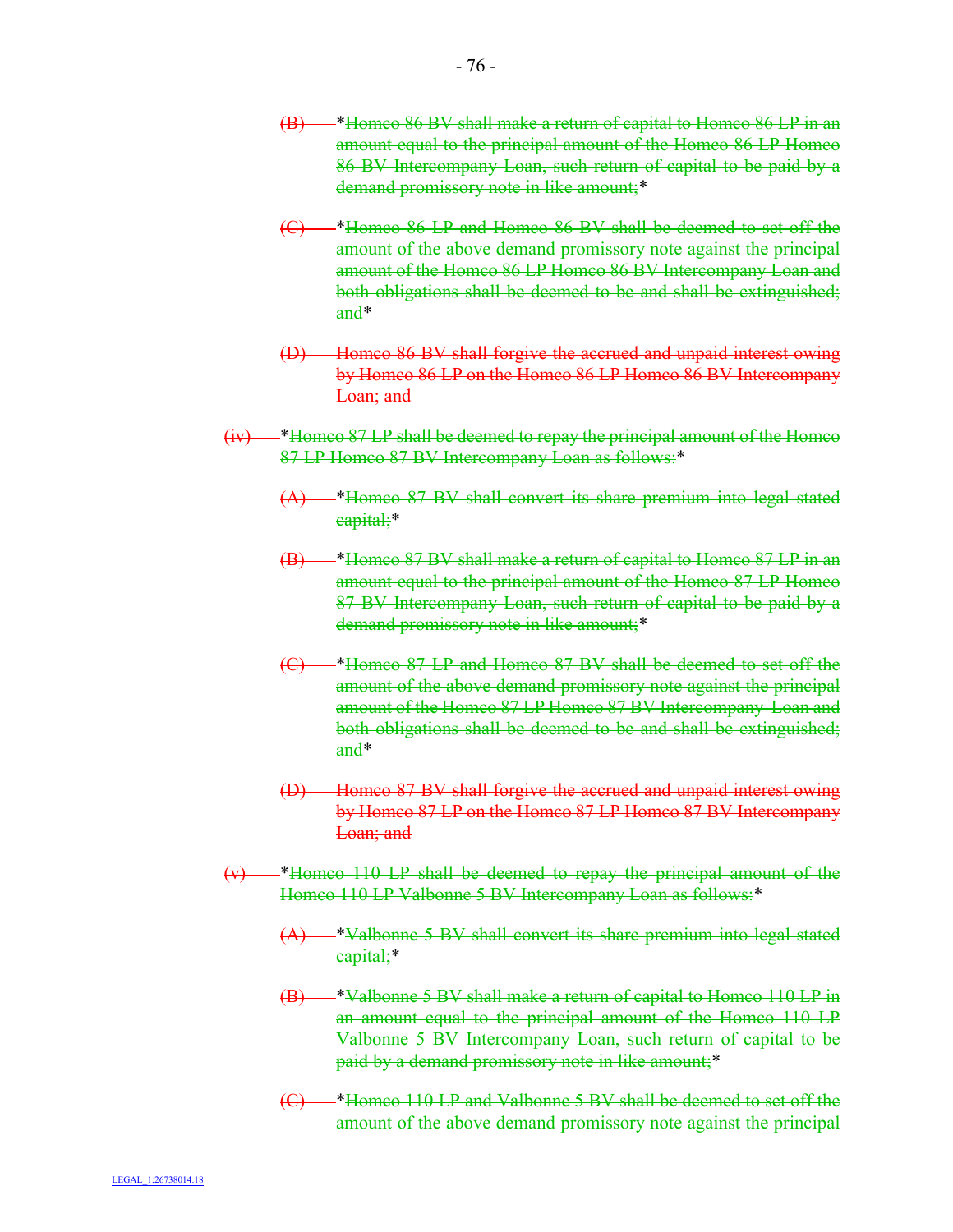amount of the Homco 110 LP Valbonne 5 BV Intercompany Loan and both obligations shall be deemed to be and shall be extinguished; and\*

- (D) Valbonne 5 BV shall forgive the accrued and unpaid interest owing by Homco 110 LP on the Homco 110 LP Valbonne 5 BV Intercompany Loan; and
- (f) Newco Bond 5 Guarantee:

HII shall issue the Newco Bond 5 Guarantee to Stichting Homburg Bonds; and

- (g) Newco becomes Co-Obligor:
	- (i) Newco enters into the Assumption Agreement and thereunder becomes co-obligor with HII for the Newco Assumed Portion of Proven Claims and the Newco Assumed Portion of Disputed Claims, and waives any rights of or entitlement to contribution, indemnity or subrogation against HII in respect of the original obligations of HII so assumed by Newco, but for greater certainty such waiver shall not affect the principal amount of the HII Co-Obligation Note;
	- (ii) In consideration for Newco entering into the Assumption Agreement, HII shall issue the HII Co-obligation Note in favour of Newco which shall be deemed to be secured by the Newco Co-obligation Charge; and
	- (iii) The aggregate amount of the Newco Assumed Portion of Proven Claims plus the Newco Assumed Portion of Disputed Claims and the amount outstanding under the HII Co-obligation Note shall each be deemed to be equal to the Final Adjusted Newco Note Amount; and
- (h) \*Dissolution of Homco 190 LP, Homco 191 LP and Homco 199 LP:\*
	- $(i)$  \*The following steps shall be taken prior to the dissolution of Homeo 190 LP, Homco 191 LP and Homco 199 LP: \*
		- (A) \*Homco 199 LP shall be deemed to pay to Homco 191 LP the amount of the Homco 199 Cash Amount in a first partial repayment of the Homco 191 Loan and the Homco 191 Loan Promissory Note shall be deemed to be reduced accordingly;\*
		- (B) \*Homco 191 LP shall be deemed to \*make a return of capital\* to its sole limited partner, HII, in an amount equal to the Homco 199 Cash Amount;\*
		- (C) \*HII shall be deemed to pay to Homco 199 LP an amount equal to the Homco 199 Cash Amount in a first partial repayment of the Homco 199 Loan and the Homco 199 Loan shall be deemed to be reduced accordingly;\*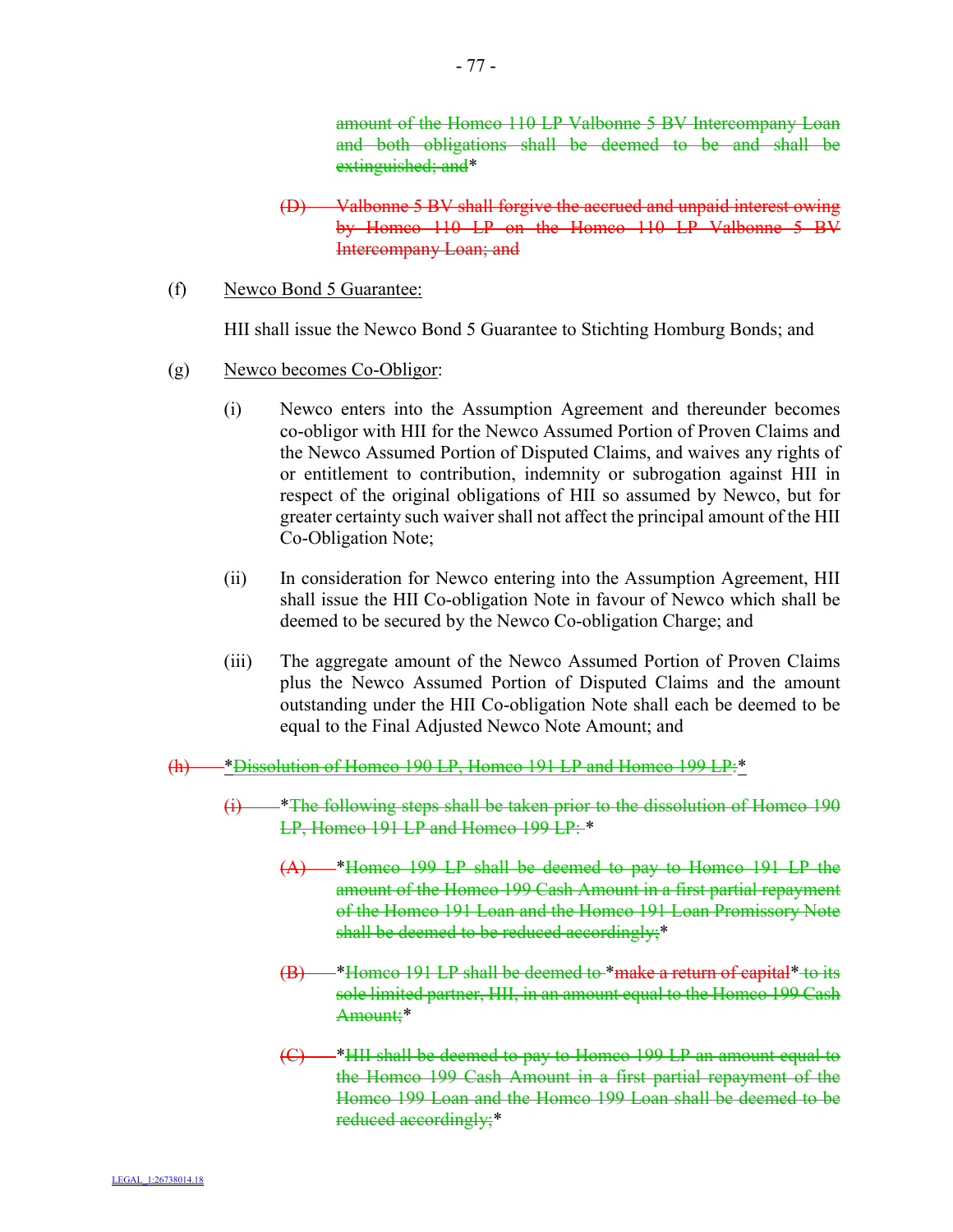- (D) \*Homco 199 LP shall be deemed to pay to Homco 191 LP an amount equal to the remaining balance of the Homco 191 Loan, in a second and final repayment of the Homco 191 Loan and the Homco 191 Loan Promissory Note shall be deemed to be satisfied in its entirety and such note shall be deemed to be cancelled;\*
- (E) \*Homco 199 LP shall be deemed to pay to Homco 190 LP an amount equal to the Homco 199 Cash Amount less the amount of the final payment in D above, in a first partial repayment of the Homco 190 Loan and the Homco 190 Loan Promissory Note shall be deemed to be reduced accordingly;\*
- (F) \*Homco 190 LP shall be deemed to make a return of capital to its sole limited partner, Homco 191 LP, in the amount equal to the partial repayment paid in E above;\*
- (G) \*Homco 191 LP shall be deemed to make a return of capital to its sole limited partner, HII, in an amount equal to the Homco 199 Cash Amount (being the aggregate of the amounts paid in D and E  $above$ ;\*
- (H) \*HII shall be deemed to pay to Homco 199 LP the amount equal to the Homco 199 Cash Amount (and being the aggregate of the amounts paid in D and F above), in a second partial repayment of the Homco 199 Loan and the Homco 199 Loan shall be deemed to be reduced accordingly;\*
- (I) \*Homco 199 LP shall be deemed to pay to Homco 190 LP an amount equal to the remaining balance of the Homco 190 Loan, in a second and final repayment of the Homco 190 Loan, and the Homco 190 Loan Promissory Note shall be deemed to be deemed to be satisfied in its entirety and such note shall be deemed to be cancelled;\*
- (J) \*Homco 190 LP shall be deemed to make a return of capital to its sole limited partner, Homco 191 LP, in an amount equal to the amount paid in I above;\*
- (K) \*Homco 191 LP shall be deemed to make a return of capital to its sole limited partner, HII, in an amount equal to the amount paid in I above;\*
- (L) \*HII shall be deemed to pay to Homco 199 LP an amount equal to the amount paid in I above, in a third partial repayment of the Homco 199 Loan and the Homco 199 Loan shall be deemed to be reduced accordingly;\*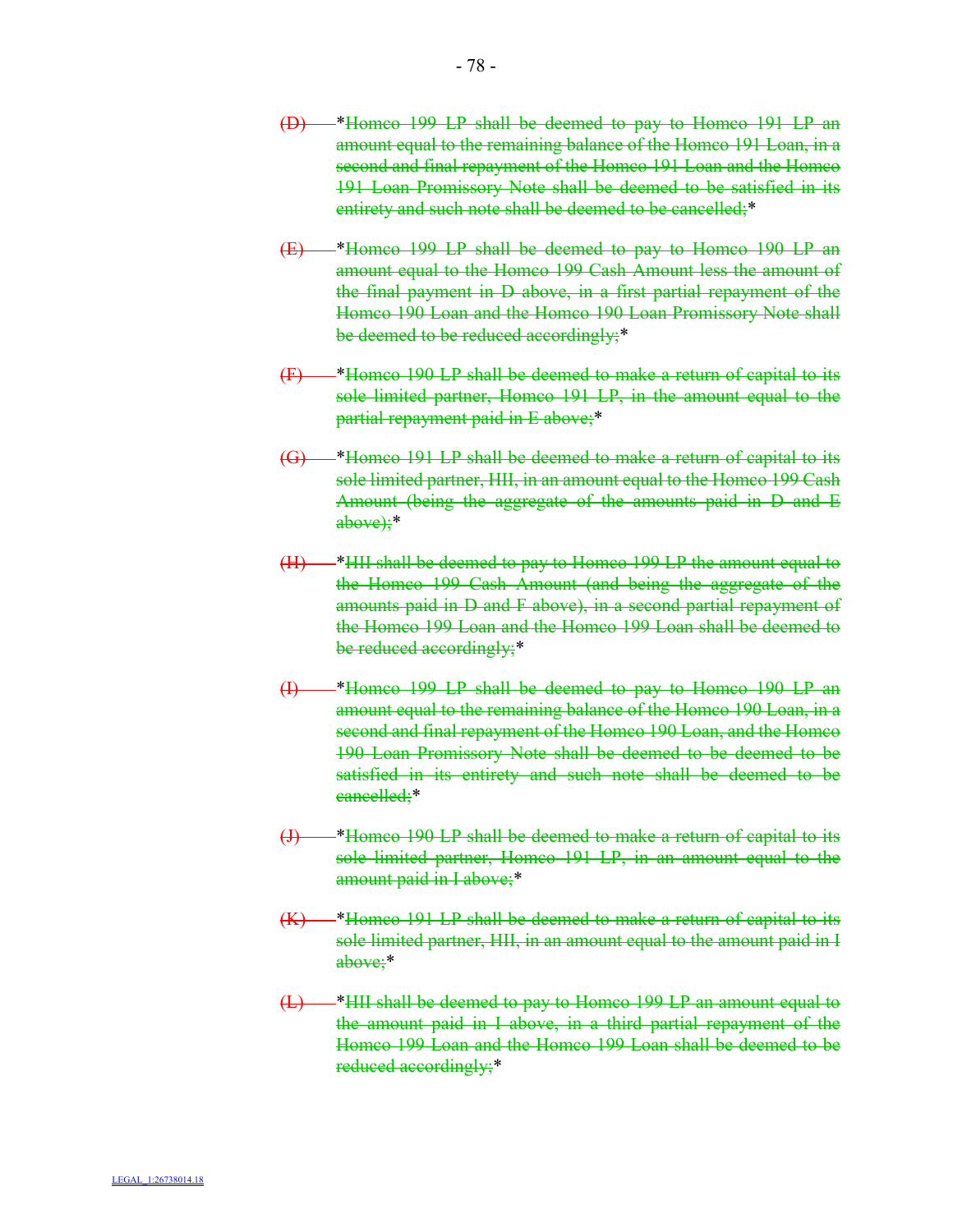- (M) \*Homco 199 LP shall be deemed to make a return of capital to its sole limited partner, HII, in an amount equal to the Homco 199 Cash Amount; \*and
- (N) \*HII shall be deemed to pay Homco 199 LP an amount equal to the Homco 199 Cash Amount (as paid in M above), as a fourth and final payment made in full satisfaction of the Homco 199 Loan, and the Homco 199 Loan shall be deemed to be satisfied in its entirety; and\*
- (ii) \*The steps in A through N above shall be deemed to be executed or repeated (with as many conforming changes as may be necessary) as many times as is necessary based upon the amount of the Homco 199 Cash Amount, in order to repay the Homco 191 Loan, the Homco 190 Loan and the Homco 199 Loan in their entireties;\*
- (iii) \*Each of Homco 190 LP, Homco 191 LP and Homco 199 LP shall be deemed to be dissolved\*\* in accordance with its respective Limited Partnership Agreement and the NSLPA and its respective Notice to Cancel the Certificate of Limited Partnership shall be filed and recorded in the office of the Registrar of Joint Stock Companies;\*
- (iv) \*Upon the deemed dissolution of each of Homco 190 LP, Homco 191 LP and Homco 199 LP, their respective assets including all Cash shall be deemed to be transferred to and vested in HII free and clear of Encumbrances and their respective liabilities which shall be deemed to be assumed by HII, and such liabilities shall be compromised under the Plan; and\*
- (v) \*Each Homco GP of Homco 190 LP, Homco 191 LP and Homco 199 LP shall be deemed to be dissolved and its Certificate of Dissolution filed and recorded in accordance with the NSCA; and\*

#### $(h)$  (i) Treatment of Homco 61 Intercompany Claim:

HII shall set off the amount of the HII Loan against the amount of the Homco 61 Intercompany Claim. The unpaid balance owing on the Homco 61 Intercompany Claim shall be the Homco 61 Net Intercompany Claim, which shall constitute the sole Proven Claim of Homco 61 LP entitling Homco 61 LP to the HII Homco 61 Distribution and for greater certainty Homco 61 LP shall have no other claim against HII including by subrogation or otherwise; for greater certainty, this particular Plan Transaction may be deemed to occur at such later time in the sequence of Plan Transactions contained in Section 12.3 as may be determined by HII and Shareco in accordance with Section 12.4;

(i) (i) Treatment of Non-Corporate Creditors:

In the following Section 12.3( $\overline{\textbf{i}}$ ), where reference is made to the Monitor holding Newco Common Shares, it is holding same on behalf of Affected Creditors (other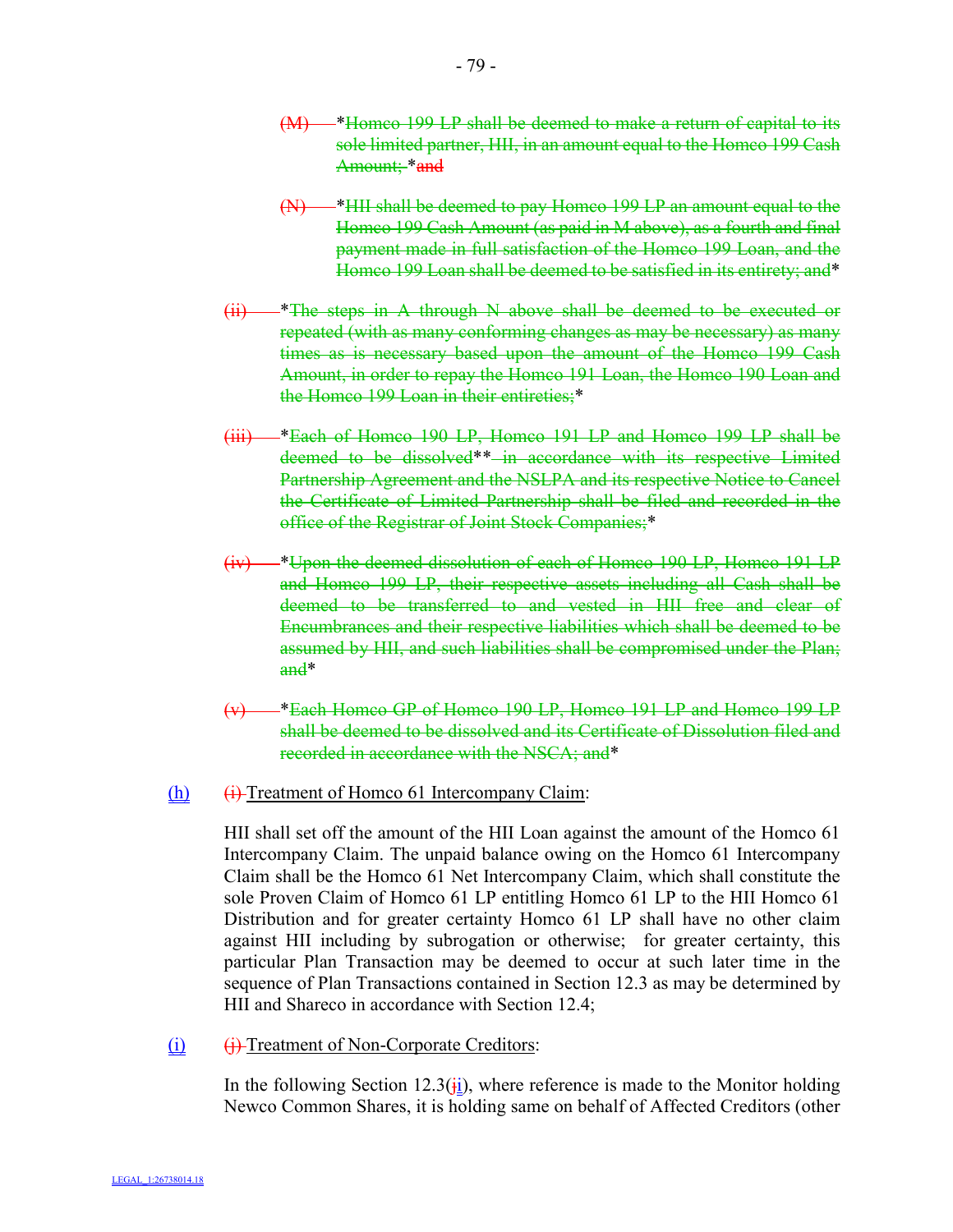than Convenience Class Creditors) with Disputed Claims that are finally determined to be Proven Claims:

- (i) Each Non-Corporate Creditor with a Non-Corporate Creditor Proven Claim (including for greater certainty, Electing Creditors) shall be deemed to subscribe for each such Non-Corporate Creditor's Pro Rata Share of Newco Common Shares, the entire subscription price for which shall be deemed to be an amount equal to the Newco Assumed Portion of Non-Corporate Creditor Proven Claims;
- (ii) The Monitor or its designate in respect of the Non-Corporate Creditors with Disputed Claims (including for greater certainty, Electing Creditors), based on the face value of such Disputed Claims or such lesser amount as shall be determined by the Monitor, shall be deemed to subscribe for each such Non-Corporate Creditor's Pro Rata Share of Newco Common Shares, the subscription price for which shall be equal to the nominal amount of such Newco Common Shares;
- (iii) The Non-Corporate Creditors with Non-Corporate Creditor Proven Claims (including for greater certainty Electing Creditors) who are deemed to have subscribed for Newco Common Shares in Subparagraph  $12.3(\frac{1}{11})(i)$  above, will be and will be deemed to be obligated to pay the subscription price for the Newco Common Shares subscribed for in Subparagraph  $12.3(\frac{1}{11})(i)$ above;
- (iv) The Monitor or its designate shall hold the Newco Common Shares subscribed for in Section  $12.3(\frac{1}{11})(i)$  above in the Disputed Claims (Newco Shares) Reserve;
- (v) The obligation to pay the subscription price in Section  $12.3(i)$  (iii) above by the Non-Corporate Creditors with Non-Corporate Creditor Proven Claims (including for greater certainty Electing Creditors) shall be deemed to be satisfied in full by setting off such obligation against the Newco Assumed Portion of Non-Corporate Creditor Proven Claims, and such Newco Assumed Portion of Non-Corporate Creditor Proven Claims shall be deemed to be paid in full and each Non-Corporate Creditor's Pro Rata Share of Newco Common Shares shall become issuable to such Non-Corporate Creditors with Proven Claims in accordance with the Plan;
- (vi) Newco shall be obligated to issue the Newco Common Shares subscribed for in Section 12.3( $\frac{1}{2}$ )(i)<sup>1</sup> above by the Non-Corporate Creditors with Proven Claims to such Non-Corporate Creditors and their obligation to pay the subscription price in Section 12.3( $\frac{1}{12}$ )(iii) above shall be deemed to be satisfied in full by setting off both such obligations against the Newco Assumed Portion of Non-Corporate Creditor Proven Claims and such Newco Assumed Portion of Non-Corporate Creditor Proven Claims shall be deemed to be paid in full in accordance with the Plan;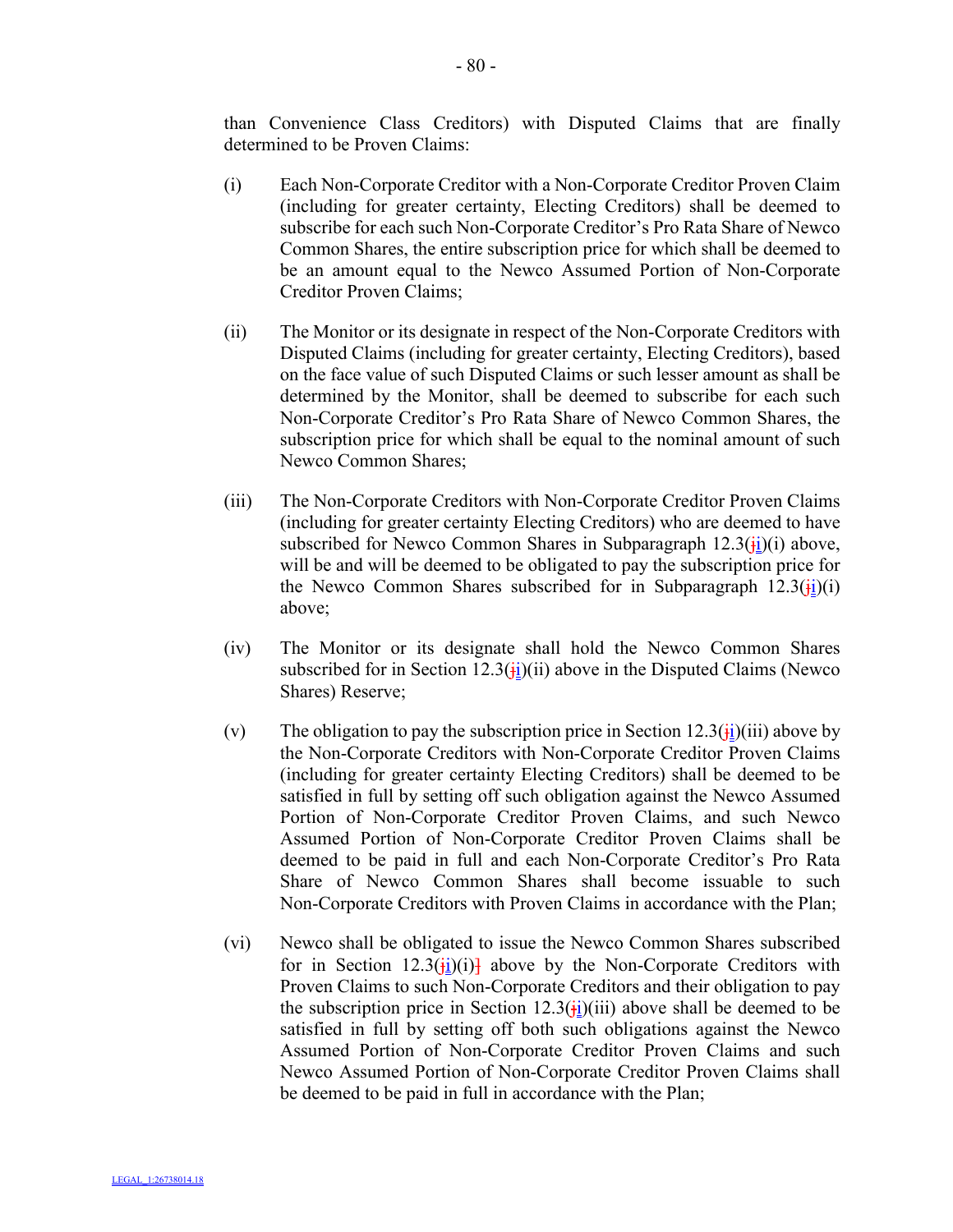- (vii) Newco shall issue the Newco Common Shares subscribed for in Section  $12.3(\frac{1}{11})(ii)$  above by the Monitor or its designate to the Monitor and the subscription price shall be paid up out of the share premium reserve of Newco;
- (viii) The Newco Un-assumed Portion of Non-Corporate Creditor Proven Claims shall be deemed to be settled in accordance with the Plan, in consideration for which such Non-Corporate Creditors (including Electing Creditors) shall be entitled to receive in respect of such Newco Un-assumed Portion of Non-Corporate Creditor Proven Claims, (i) their Pro Rata Share of the Cash Pool and (ii) their Pro Rata Share of the Asset Realization Cash Pool, on repayment of the Note A (Non-Corporate Creditor) principal amount;
- (ix) Newco shall issue the Newco Common Shares subscribed for above by Non-Corporate Creditors other than Electing Creditors to such Non-Corporate Creditors; and
- (x) Each Non-Corporate Creditor with a Non-Corporate Creditor Proven Claim who has elected the Newco Common Shares Cash-Out Option shall and shall be deemed to assign, transfer and sell its entitlement to its Pro Rata Share of the Newco Common Shares to which it is entitled under Section  $12.3(\frac{1}{11})$  above to Catalyst in consideration for its *pro rata* share of the Aggregate Newco Common Shares Cash-Out Price and such Electing Creditors shall direct Newco to issue and Newco shall issue, such Newco Common Shares to Catalyst in accordance with the Plan.
- B. Phase Two

During Phase Two the following Plan Transactions shall and shall be deemed to occur sequentially in the following order:

- $(i)$  (k) Acquisition of Control of HII:
	- (i) HII shall file Articles of Reorganization under the ABCA and such Articles of Reorganization shall be deemed to give effect to the following steps or transactions:
		- (A) HII's articles of amalgamation shall be amended under the ABCA to create a new class of authorized HII New Common Shares; and
		- (B) To give effect to  $12.3(k<sub>i</sub>)(iii)$  below, HII's articles of amalgamation shall be amended under the ABCA to cancel the authorized HII Class A Shares, the authorized HII Class B Shares, the authorized HII Class A Preferred Shares and the authorized HII Class B Preferred Shares;
	- (ii) Newco shall subscribe for and HII shall issue 100 HII New Common Shares to Newco, for the subscription purchase price of Cdn\$100. Such shares shall be deemed to be validly issued and outstanding as fully paid and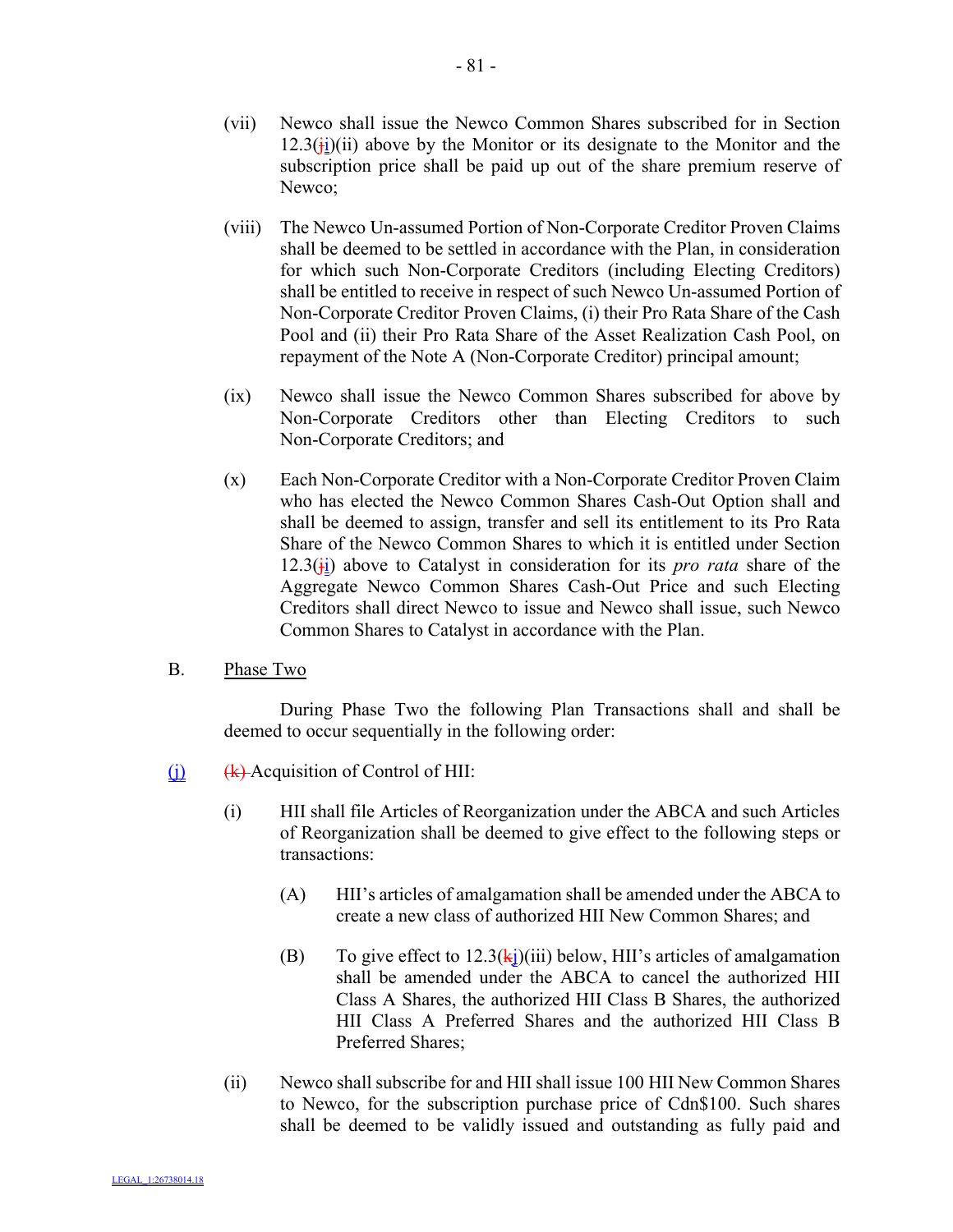non-assessable on the Plan Implementation Date and an amount of Cdn\$100 shall be deemed to be added to the stated capital account for the HII New Common Shares;

- (iii) The outstanding HII Class A Shares and outstanding HII Class B Shares and all other outstanding equity securities of HII other than the HII New Common Shares are deemed to be surrendered for cancellation and shall be deemed to be cancelled without compensation, such deemed cancellation being deemed to have occurred immediately prior to the effectiveness of the amendment in Section  $12.3(ki)(i)(B)$ ;
- (iv) The stated capital account for HII's Existing Authorized Capital shall be deemed to be reduced to zero for no consideration; and

(k) \*BV Intercompany Loans:\*

- (i) \*\*Homco 69 LP shall be deemed to repay the principal amount of the Homco 69 LP Valbonne 2 BV Intercompany Loan as follows:\*
	- (A) \*Valbonne 2 BV shall forgive the accrued and unpaid interest owing by Homco 69 LP on the Homco 69 LP Valbonne 2 BV Intercompany Loan;
	- (B) the dividend declared in 12.3(b)(ii)(A) above shall be paid by Valbonne 2 BV by the issuance of a demand promissory note in like amount; and
	- (C) \*Homco 69 LP and Valbonne 2 BV shall be deemed to set off the amount of the above demand promissory note against the principal amount of the Homco 69 LP Valbonne 2 BV Intercompany Loan and both obligations shall be deemed to be and shall be extinguished; and\*
- (ii) \*\*Homco 70 LP shall be deemed to repay the principal amount of Homco 70 LP Coët BV Intercompany Loan as follows:\*
	- (A) \*\* Coët BV shall \*forgive the accrued and unpaid interest owing by Homco 70 LP on the Homco 70 LP Coët BV Intercompany Loan;
	- (B) the dividend declared in  $12.3(b)(ii)(B)$  above shall be paid by Coët BV by the issuance of a demand promissory note in like amount; and
	- (C) \*Homco 70 LP and Coët BV shall be deemed to set off the amount of the above demand promissory note against the principal amount of the Homco 70 LP Coët BV Intercompany Loan and both obligations shall be deemed to be and shall be extinguished; and\*
- (iii) \*\*Homco 86 LP shall be deemed to repay the principal amount of the Homco 86 LP Homco 86 BV Intercompany Loan as follows:\*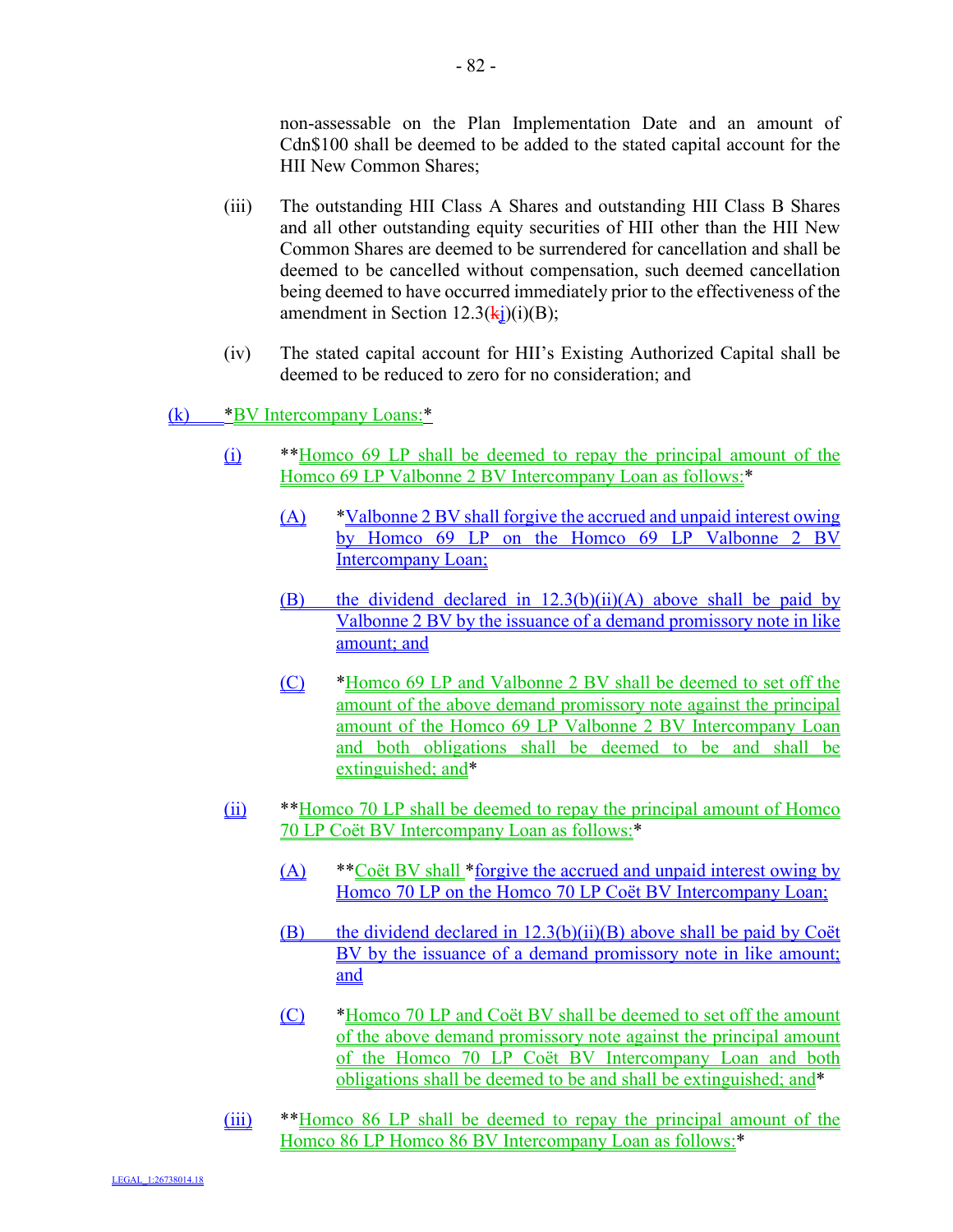- (A) \*Homco 86 BV shall forgive the accrued and unpaid interest owing by Homco 86 LP on the Homco 86 LP Homco 86 BV Intercompany Loan;
- (B) \*Homco 86 BV shall convert its share premium into legal stated capital;\*
- (C) \*\*Homco 86 BV shall make a return of capital to Homco 86 LP in an amount equal to the principal amount of the Homco 86 LP Homco 86 BV Intercompany Loan, such return of capital to be paid by a demand promissory note in like amount;<sup>\*</sup> and
- (D) \*Homco 86 LP and Homco 86 BV shall be deemed to set off the amount of the above demand promissory note against the principal amount of the Homco 86 LP Homco 86 BV Intercompany Loan and both obligations shall be deemed to be and shall be extinguished; and\*
- (iv) \*\*Homco 87 LP shall be deemed to repay the principal amount of the Homco 87 LP Homco 87 BV Intercompany Loan as follows:<sup>\*</sup>
	- (A) \*Homco 87 BV shall forgive the accrued and unpaid interest owing by Homco 87 LP on the Homco 87 LP Homco 87 BV Intercompany Loan;
	- (B) \*Homco 87 BV shall convert its share premium into legal stated capital;\*
	- (C) \*\*Homco 87 BV shall make a return of capital to Homco 87 LP in an amount equal to the principal amount of the Homco 87 LP Homco 87 BV Intercompany Loan, such return of capital to be paid by a demand promissory note in like amount;\* and
	- (D) \*Homco 87 LP and Homco 87 BV shall be deemed to set off the amount of the above demand promissory note against the principal amount of the Homco 87 LP Homco 87 BV Intercompany Loan and both obligations shall be deemed to be and shall be extinguished; and\*
- (v) \*\*Homco 110 LP shall be deemed to repay the principal amount of the Homco 110 LP Valbonne 5 BV Intercompany Loan as follows:\*
	- (A) \*Valbonne 5 BV shall forgive the accrued and unpaid interest owing by Homco 110 LP on the Homco 110 LP Valbonne 5 BV Intercompany Loan;
	- (B) \*Valbonne 5 BV shall convert its share premium into legal stated capital;\*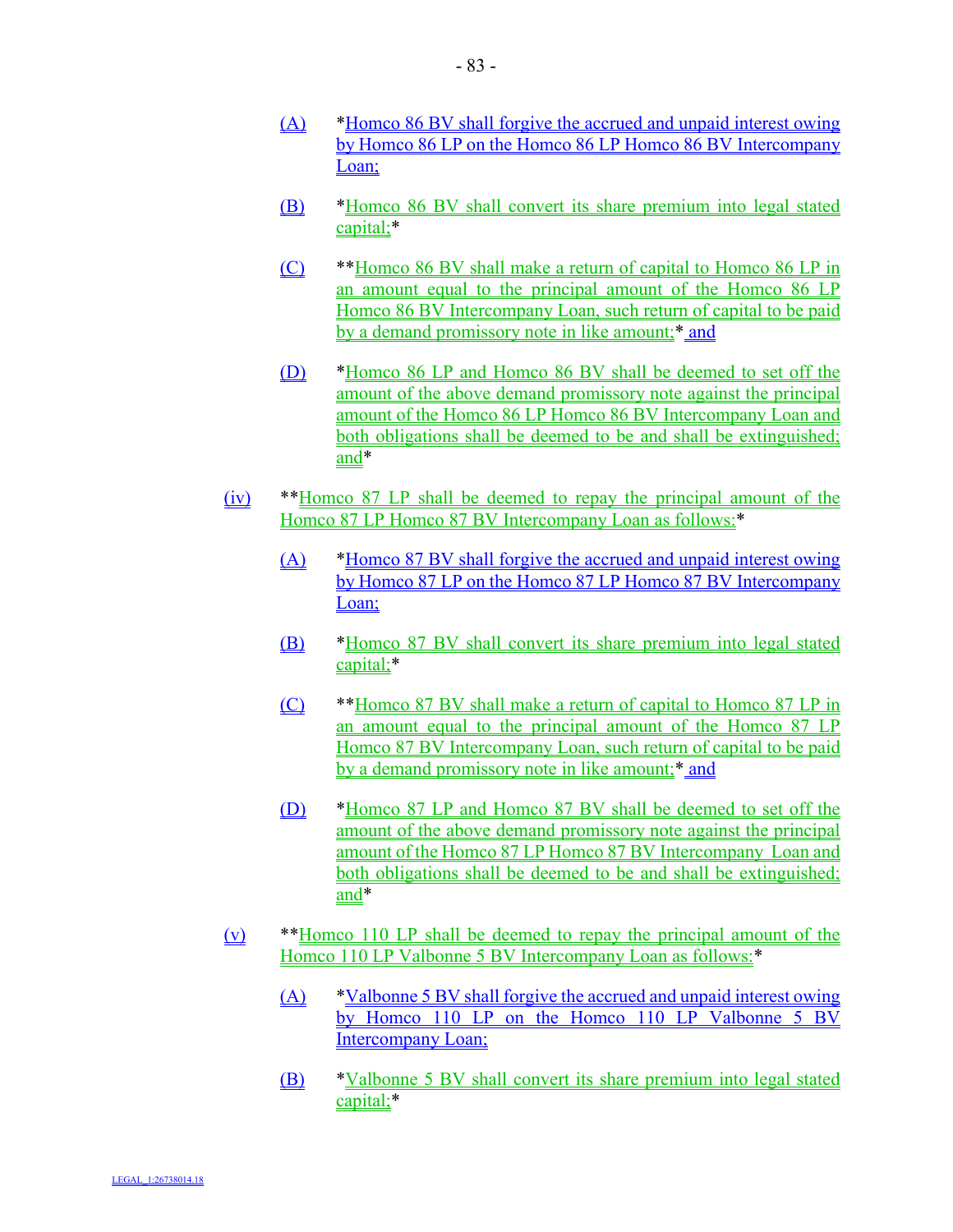- (C) \*\*Valbonne 5 BV shall make a return of capital to Homco 110 LP in an amount equal to the principal amount of the Homco 110 LP Valbonne 5 BV Intercompany Loan, such return of capital to be paid by a demand promissory note in like amount;\* and
- (D) \*Homco 110 LP and Valbonne 5 BV shall be deemed to set off the amount of the above demand promissory note against the principal amount of the Homco 110 LP Valbonne 5 BV Intercompany Loan and both obligations shall be deemed to be and shall be extinguished; and\*
- (l) Dissolution of Core Homcos and Transfer of Core Homco Assets to HII (other than Homco 86 LP and Homco 87 LP):
	- (i) Homco 110 LP shall be deemed to repay the principal amount of the Homco 110 LP HII Intercompany Loan as follows:
		- (A) Homco 110 LP shall satisfy the Homco 110 LP HII Intercompany Loan by transferring shares of Valbonne 5 BV with a value equal to the principal amount and accrued interest of the Homco 110 LP HII Intercompany Loan to HII, in full satisfaction of the Homco LP HII Intercompany Loan;
	- (ii) Each Core Homco (which for the avoidance of doubt excludes the Homburg Baltic Limited Partnerships), except for Homco 86 LP and Homco 87 LP shall be deemed to be dissolved in accordance with its applicable Limited Partnership Agreement and the NSLPA and its respective Notice to Cancel the Certificate of Limited Partnership shall be filed and recorded in the office of the Registrar of Joint Stock Companies shall and shall be deemed to cease to exist;
	- (iii) Upon such deemed dissolution, each Core Homco's Core Homco Assets (including the Homco 69 Note A, the Homco 70 Note A, the Homco 69 Note B and the Homco 70 Note B, as applicable) shall be deemed to be transferred to and vested in HII free and clear of all Encumbrances except the Core Homco Creditor Claims, and its respective Core Homco Liabilities shall be deemed to be assumed by HII and the Core Homco Creditor Claims shall be Unaffected Claims; and
	- (iv) Each Core Homco GP except for HII 86 GP and HII 87 GP shall be deemed to be dissolved and its respective Certificate of Dissolution filed and recorded in accordance with the NSCA; and
- (m) Treatment of Corporate Creditors:

In the following Section  $12.3(m)$ , where reference is made to the Monitor holding Newco Common Shares, it is holding same on behalf of Affected Creditors (other than Convenience Class Creditors) with Disputed Claims that are finally determined to be Proven Claims: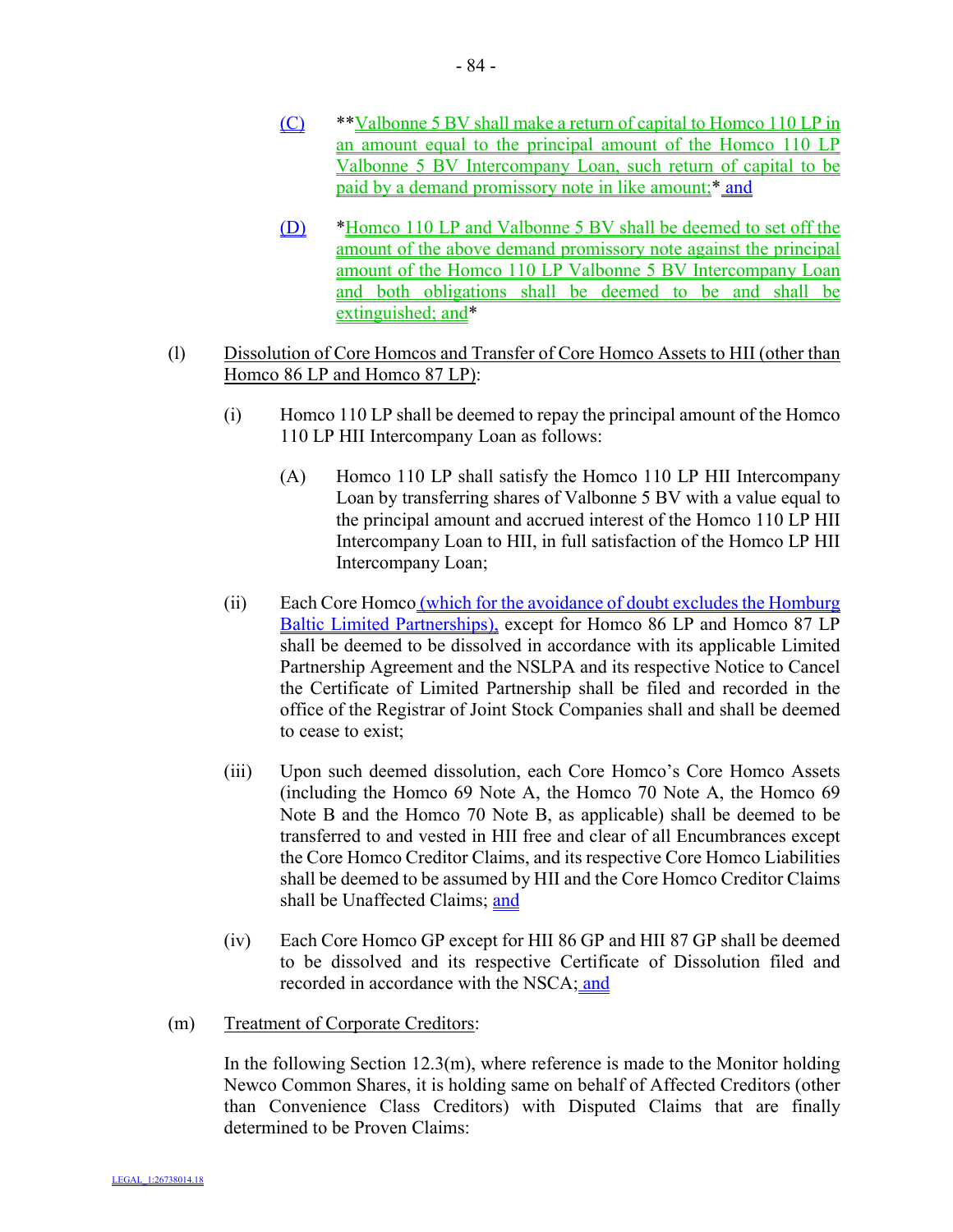- (i) Each Corporate Creditor with a Corporate Creditor Proven Claim (including for greater certainty, Electing Creditors) shall be deemed to subscribe for each such Corporate Creditor's Pro Rata Share of Newco Common Shares, the entire subscription price for which shall be deemed to be an amount equal to the Newco Assumed Portion of Corporate Creditor Proven Claims;
- (ii) The Monitor or its designate in respect of the Corporate Creditors with Disputed Claims (including for greater certainty Electing Creditors), based on the face value of such Disputed Claims or such lesser amount as shall be determined by the Monitor, shall be deemed to subscribe for each such Corporate Creditor's Pro Rata Share of Newco Common Shares, the subscription price for which shall be equal to the nominal amount of such Newco Common Shares;
- (iii) The Corporate Creditors with Corporate Creditor Proven Claims (including for greater certainty Electing Creditors) who are deemed to have subscribed for Newco Common Shares in Section 12.3(m)(i) will be and will be deemed to be obligated to pay to Newco the subscription price for the Newco Common Shares in Section 12.3(m)(i) above;
- (iv) The Monitor or its designate shall hold the Newco Common Shares subscribed for in Section 12.3(m)(ii) above in the Disputed Claims (Newco) Shares) Reserve;
- (v) The obligation to pay the subscription price in Section  $12.3(m)(iii)$  above by the Corporate Creditors with Corporate Creditor Proven Claims (including for greater certainty Electing Creditors) shall be deemed to be satisfied in full by setting off such obligation against the Newco Assumed Portion of Corporate Creditor Proven Claims, and such Newco Assumed Portion of Corporate Creditor Proven Claims shall be deemed to be paid in full and each Corporate Creditor's Pro Rata Share of Newco Common Shares shall become issuable to such Corporate Creditors with Proven Claims in accordance with the Plan;
- (vi) Newco shall be obligated to issue the Newco Common Shares subscribed for by the Corporate Creditors with Proven Claims in Section 12.3(m)(i) above to such Corporate Creditors with Proven Claims, and the obligation of such Corporate Creditors to pay the subscription price in Section  $12.3(m)(iii)$  shall be deemed to be satisfied in full by setting off both such obligations against the Newco Assumed Portion of Corporate Creditor Proven Claims, and such Newco Assumed Portion of Corporate Creditor Proven Claims shall be deemed to be paid in full in accordance with the Plan;
- (vii) Newco shall issue the Newco Common Shares subscribed for in Section  $12.3(m)(ii)$  above by the Monitor to the Monitor or its designate and the subscription price shall be paid up out of the share premium reserve of Newco;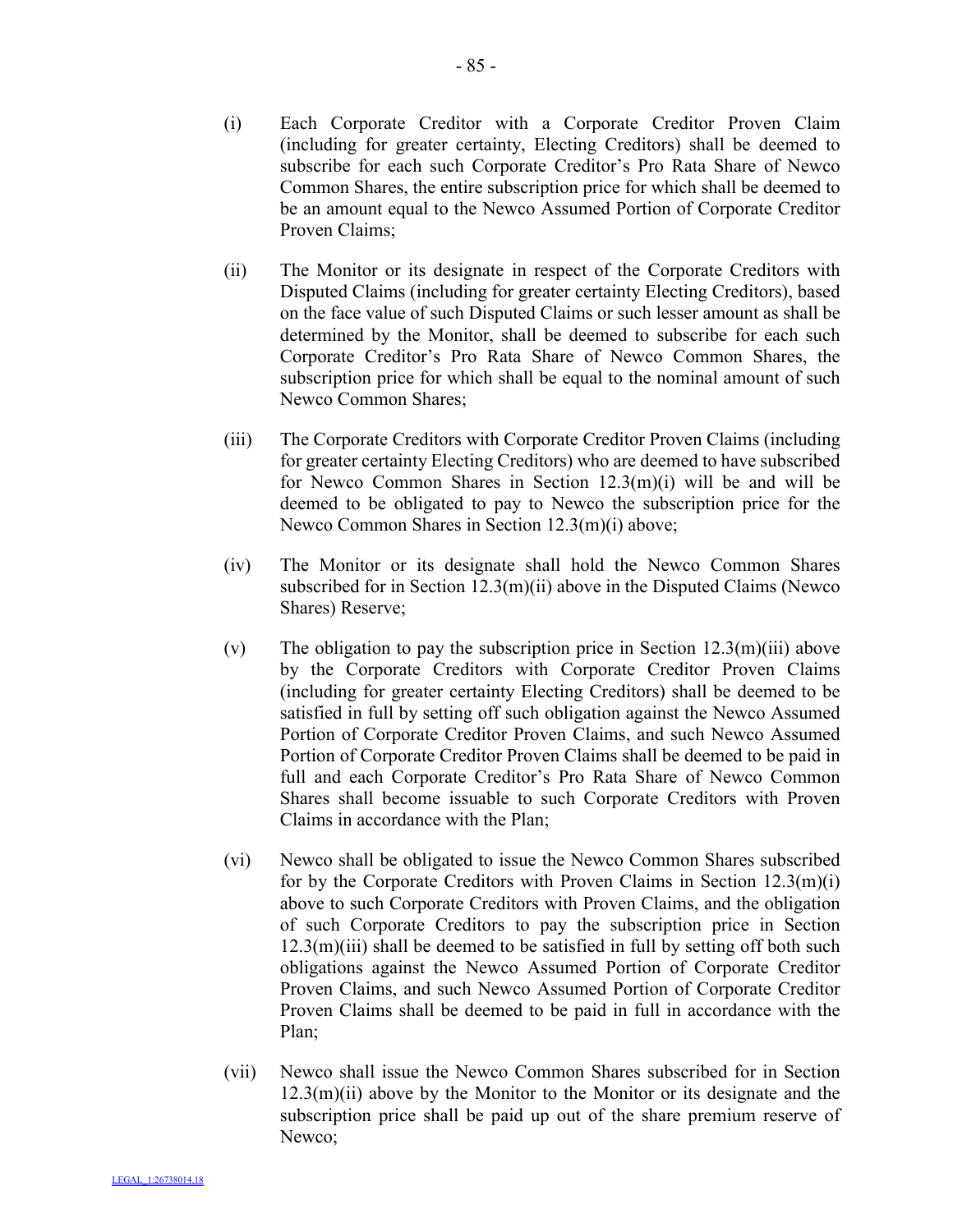- (viii) The Newco Un-assumed Portion of Corporate Creditor Proven Claims shall be deemed to be settled in accordance with the Plan, in consideration for which such Corporate Creditors shall be entitled to receive in respect of such Newco Un-assumed Portion of Corporate Creditor Proven Claims, (i) their Pro Rata Share of the Cash Pool and (ii) their Pro Rata Share of the Asset Realization Cash Pool, on repayment of the Note B (Corporate Creditor) principal amount;
- (ix) Newco shall issue the Newco Common Shares subscribed for above by the Corporate Creditors other than Electing Creditors to such Corporate Creditors;
- (x) Each Corporate Creditor with a Corporate Creditor Proven Claim who has elected the Newco Common Shares Cash-Out Option shall and shall be deemed to assign, transfer and sell its entitlement to its Pro Rata Share of the Newco Common Shares to which it is entitled under Section 12.3(m)(i) above to Catalyst in consideration for its *pro rata* share of the Aggregate Newco Common Shares Cash- Out Price and such Electing Creditors shall direct Newco to issue, and Newco shall issue, such Newco Common Shares to Catalyst in accordance with the Plan; and
- (n) Repayment of Newco Incorporation Loan:

Upon the issuance of Newco Common Shares to Affected Creditors with Proven Claims in accordance with the Plan, Newco shall repurchase the preference shares held by the Incorporation Foundation for the sum of EUR225,000 and the Incorporation Foundation shall direct Newco to pay such amount to HII to repay the Newco Incorporation Loan on the Incorporation Foundation's behalf, following which payment the Newco Incorporation Loan Note shall be cancelled; and

- (o) Transfer of Core Business Assets to Newco and Core GP Assets to Newco Subsidiaries:
	- (i) HII shall contribute the Homco 86 LP HII Intercompany Loan to Homco 86 LP in exchange for additional limited partnership interests equal to the value of such loan;
	- (ii) HII shall contribute the Homco 87 LP HII Intercompany Loan to Homco 87 LP in exchange for additional limited partnership interests equal to the value of such loan;
	- (iii) HII 86 GP and HII 87 GP shall transfer their respective Core GP Assets to the Newco Subsidiaries for Cdn\$1,000 respectively and such interests shall be deemed to be transferred to and shall vest in the Newco Subsidiaries, free and clear of all Encumbrances other than the Core Business Creditor Claims, and the Newco Subsidiaries shall assume and shall be deemed to assume the HII 86 GP Liabilities and the HII 87 GP Liabilities (and for greater certainty, HII 86 GP and HII 87 GP shall be deemed to have no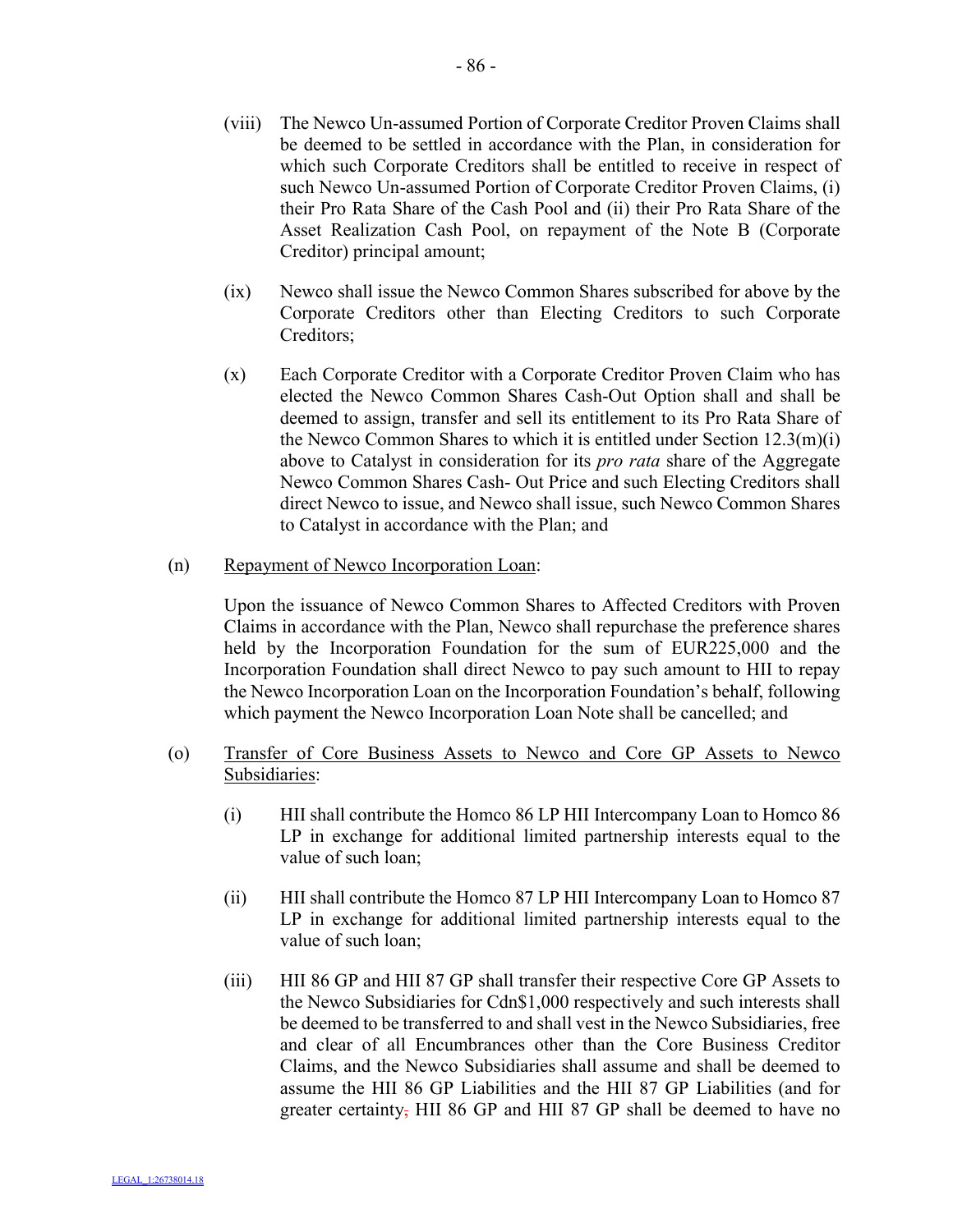liability in respect of such HII 86 GP Liabilities and HII 87  $\underline{GP}$  Liabilities, respectively)**;**

- (iv) Pursuant to and in accordance with the HII/Shareco Sanction and Vesting Order, HII shall be deemed to transfer all of its right, title and interest in and to the Core Business Assets (other than the Core GP Assets) that it owns to Newco and such Core Business Assets shall be deemed to be transferred to and shall vest in Newco, free and clear of all Encumbrances other than the Core Business Creditor Claims, and where any Real Property Interest is being vested directly in Newco, Newco shall assume and is deemed to assume the Core Homco Liabilities (and for greater certainty HII shall be deemed to have no liability in respect of such Core Homco Liabilities);
- (v) As consideration for such transfer by HII to Newco in Subsection  $12.3<sub>(o)</sub>(ii)$  above, Newco shall issue the Newco Note to HII and assume HII's obligations under the Newco Bond 5 Guarantee and HII shall be released from such obligations and the security relating to the Bond 5 Secured Claim shall be deemed to be released and extinguished (and for greater certainty, the Bond 5 Unsecured Claim shall remain as an obligation of HII to be compromised as an Affected Claim under the Plan); and
- (vi) The amounts owing under the HII Co-obligation Note and the Newco Note shall be deemed to be set off and the obligations thereunder shall be deemed to be satisfied in full and the HII Co-obligation Note and the Newco Note shall be deemed to be cancelled and the Newco Co-obligation Charge shall be deemed to be discharged; and
- (p) Dissolution of HII 86 GP and HII 87 GP:
	- (i) HII 86 GP and HII 87 GP shall be deemed to be dissolved and their respective Coertificates of Ddissolution shall be filed and recorded in accordance with the NSCA;
- (q) \*Homburg Baltic Luxemburg Continuance: \*

\*Homburg Baltic shall be exported from the NSCA and imported to Luxembourg under Luxembourg's Commercial Companies Act, 1915; and\*

- (r) (q) Receipt of Newco Common Shares and Cash by Monitor:
	- (i) Newco shall issue to the Monitor or its designate to be held on behalf of the Affected Creditors (other than Convenience Class Creditors) with Disputed Claims that are finally determined to be Proven Claims, that number of Newco Common Shares needed to establish the Disputed Claims (Newco Shares) Reserve;
	- (ii) HII shall deliver to the Monitor the aggregate of all their Cash, together with the Cash Reserves;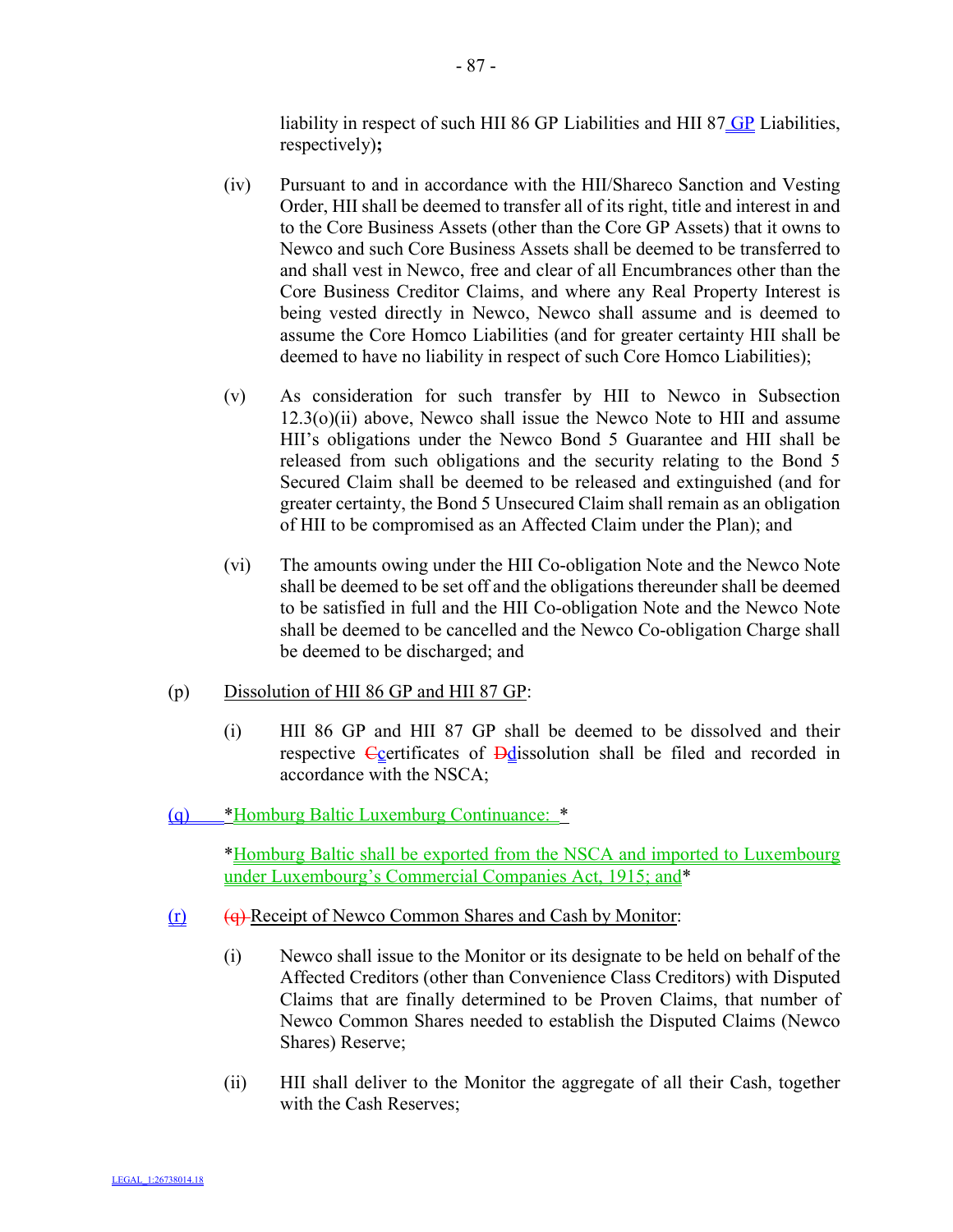- (iii) The Monitor shall receive from HII and Shareco:
	- (A) the Administrative Reserve and shall deposit same into the Administrative Reserve Account;
	- (B) the Disputed Claims (Cash) Reserve and shall deposit same into the Disputed Claims Reserve Account;
	- (C) the Litigation Reserve and shall deposit same into the Litigation Reserve Account; and
- (iv) The Monitor shall receive the Cash Pool from HII and Shareco and shall deposit same into the Cash Pool Account;
- (s) (F) Non-Core Business Asset Notes and Liquidation/Realization of Non-Core Business Assets:
	- (i) HII shall issue Note A (Non-Corporate Creditor) to the Monitor to hold on behalf of each of the Non-Corporate Creditors evidencing each Non-Corporate Creditor's Pro Rata Share of the Asset Realization Cash Pool and which shall be repaid in full with the Asset Realization Cash Pool;
	- (ii) HII shall issue Note B (Corporate Creditor) to the Monitor to hold on behalf of each of the Corporate Creditors evidencing each Corporate Creditor's Pro Rata Share of the Asset Realization Cash Pool;
	- (iii) Pursuant to the HII/Shareco Sanction and Vesting Order, the Affected Creditors' Charge shall be created and deemed to secure, *inter alia*, HII's obligations to the Non-Corporate Creditors under Note A (Non-Corporate Creditor) and to the Corporate Creditors under the Note B (Corporate Creditor); and
	- (iv) HII shall be deemed to enter into sole shareholder declarations assuming the management of the business and affairs of the Non-Core Business Entities that are corporations and the corporate general partners of the Non-Core Business Entities that are Homcos; and
- $(t)$  (s) Directors and Officers: The Continuing Directors shall and shall be deemed to resign as Directors of amalgamated HII and without requirement of further action on the part of such Continuing Directors, unless they affirmatively elect to remain as Directors. The Directors of the HII Group Entities, the Core Business Entities and the Non-Core Business Entities shall and shall be deemed to resign and without requirement of further action on the part of such Directors, unless they affirmatively elect to remain as Directors; and
- $(u)$  (t) Payments by Monitor: The Monitor shall pay:
	- (i) the following Administrative Reserve Costs from the Administrative Reserve on or after the Plan Implementation Date pursuant to the HII/Shareco Sanction and Vesting Order and the CCAA: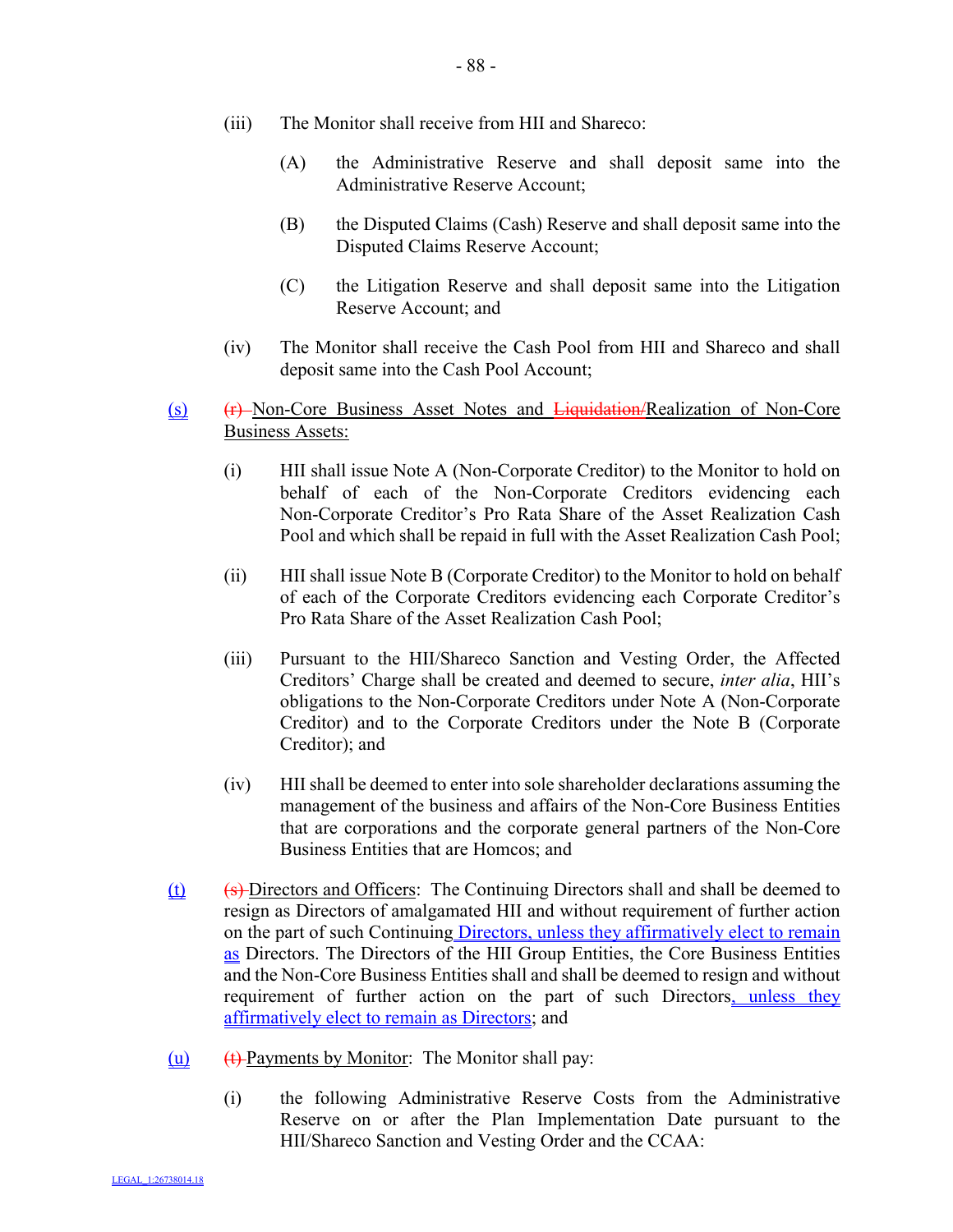- (A) all fees and disbursements owing as at the Plan Implementation Date to counsel to the HII Group Entities, the Monitor, and counsel to the Monitor;
- (B) all amounts on account of Employee Priority Claims;
- (C) all amounts on account of Government Priority Claims;
- (D) all amounts on account of Cash Management Lender Claims;
- (E) all amounts on account of the Post-Filing Trade Payables;
- (F) the Bond 5 Secured Claim Cash Payment;
- (G) the HSBC Secured Claim;
- (H) Newco's costs incurred in respect of the issuance of the Newco Common Shares, including all financial advisory fees and expenses, legal fees and expenses, and fees and expenses paid to rating agencies;
- (I) all amounts to be paid to Core Business Creditors in connection with the transfer of Core Business Assets in the sequence provided herein if applicable, such amounts not to exceed in the aggregate EUR18,500,000; and
- (J) the costs of administration of the Homco 61 Plan;
- (K) Bankruptcy Trustee Fees;
- (L) The reasonable fees and disbursements of members of the Liquidation Advisory Committee, in an amount to be agreed upon by such members and the Monitor;
- (M) The reasonable fees and disbursements of the Continuing Directors, if any, appointed following Plan Implementation Date in an amount to be agreed upon by such Continuing Directors and the Monitor;
- (N) The reasonable winding-up costs and expenses of Stichting Homburg Bonds, such amounts not to exceed Cdn\$35,000; and
- (ii) from the KERP Fund, all amounts owing to Persons on account of their KERP Claims; and
- $(v)$   $(u)$  Distributions:

The Monitor shall on behalf of HII hold, maintain and administer: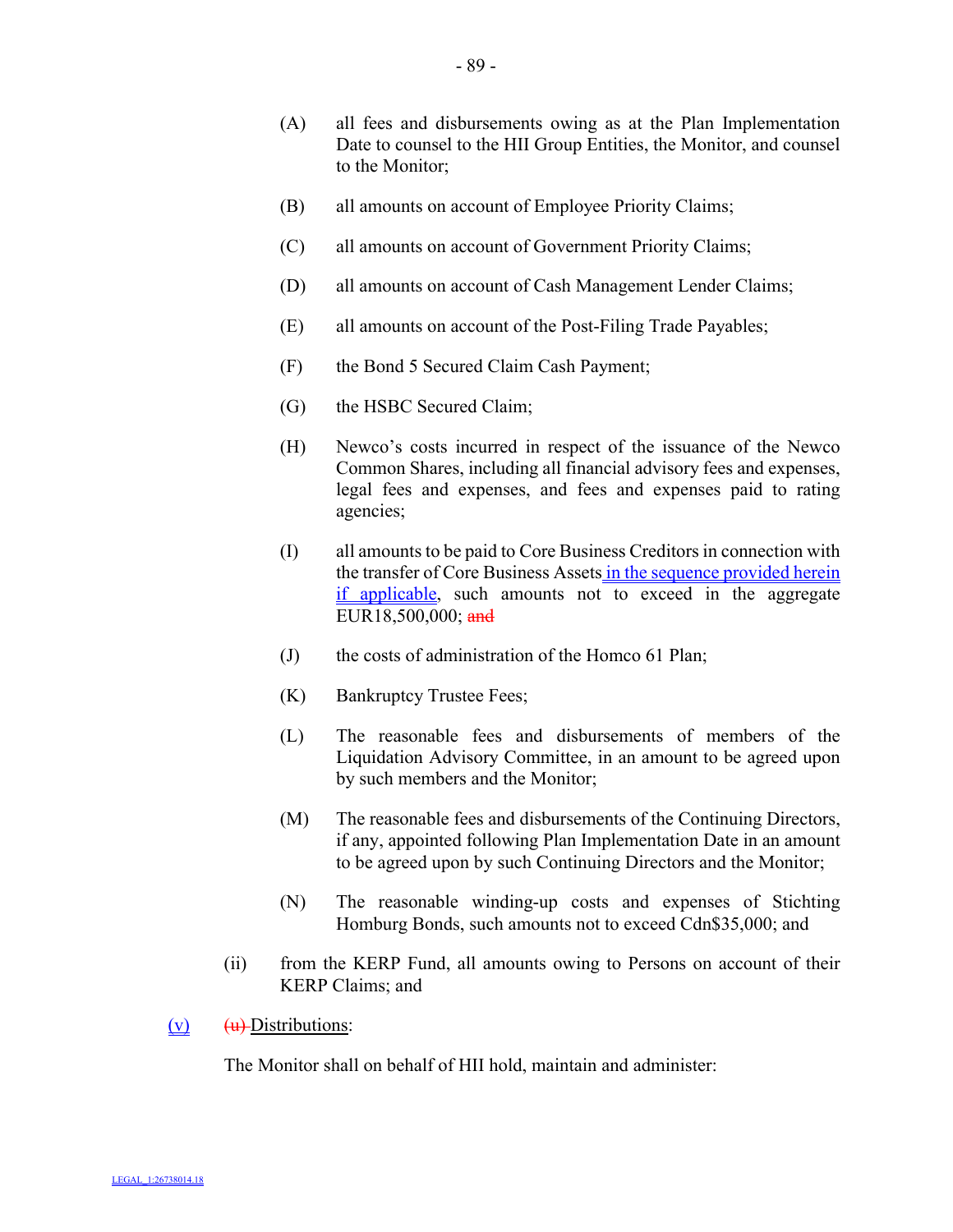- (i) the Cash Pool, the Asset Realization Cash Pool and the Cash Reserves, and shall hold same in escrow for the benefit of the Affected Creditors with Proven Claims for distribution in accordance with the Plan;
- (ii) the Non-Core Business Asset Notes; and
- (iii) the Disputed Claims (Newco Shares) Reserve in accordance with the Plan, which shall be held by the Monitor or its designate for the benefit of the Affected Creditors (other than Convenience Class Creditors) with Disputed Claims, to the extent that their Disputed Claims become Proven Claims, for distribution in accordance with the Plan; and

### $(w)$   $(w)$ -Directors Charge:

- (i) The Continuing Directors shall have and be deemed to have the benefit of the Directors' Charge in connection with their serving as Directors of amalgamated HII, and the Directors' Charge shall be deemed to attach to the property, assets and undertaking of amalgamated HII under and in accordance with the Plan (but for greater certainty shall not attach to the Core Business Assets vested in Newco);
- (ii) The Directors' Charge shall be and shall be deemed to be discharged immediately following the resignation of the last Continuing Director and for greater certainty the Directors' Charge shall survive the Plan Implementation Date until such last resignation;

## $(x)$  (w) Plan Charges:

The HII/Shareco Sanction and Vesting Order shall provide for the following Plan Charges to be created on and to survive the Plan Implementation Date in the following order of priority:

- (i) The Administration Charge shall continue and shall attach against the Cash Pool, the Asset Realization Cash Pool, the Cash Reserves, and the Non-Core Business Assets (but for greater certainty shall not attach to the Core Business Assets vested in Newco);
- (ii) The Liquidation Charge shall attach against the Asset Realization Cash Pool, the Asset Realization Cost Reserve and the Disputed Claims (Asset Realization) Reserve, which Liquidation Charge shall rank behind the Administration Charge (but for greater certainty shall not attach to the Core Business Assets vested in Newco); and
- (iii) The Affected Creditors' Charge shall attach against the Cash Pool, the Asset Realization Cash Pool, the Cash Reserves and the Non-Core Business Assets, which Affected Creditors' Charge and shall rank behind the Administration Charge, the Directors' Charge and the Liquidation Charge (but for greater certainty shall not attach to the Core Business Assets vested in Newco) ;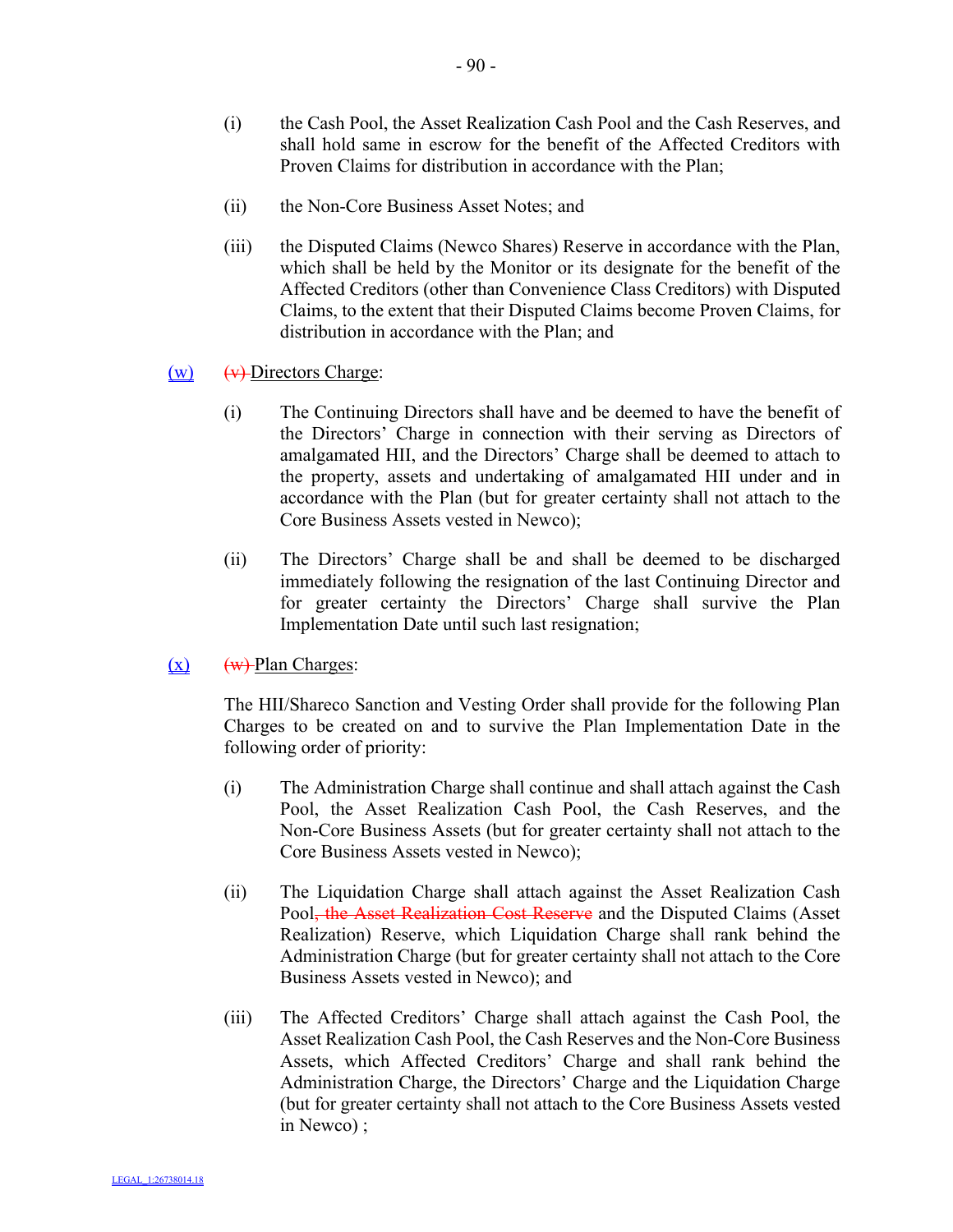(y) (x) Compromise and Release: The compromises with the Affected Creditors and the Release of the Released Parties referred to in Article 13 shall become effective in accordance with the Plan.

#### **12.4 Plan Transactions**

HII and Shareco shall take actions as may be necessary or appropriate to effect the Plan Transactions as set forth in the Plan and as modified by any Plan Transactions Notice, including the transactions necessary or appropriate to simplify HII's and Shareco's structure and to effect a restructuring of the Business. Such actions may include, without limitation: (i) the execution and delivery of appropriate articles, agreements or other documents of incorporation, merger, amalgamation, consolidation, arrangement, continuation, restructuring, exchange, conversion, liquidation, winding-up, dissolution, transfer, reorganization, repayments, cancellations, discharges, or other transactions containing terms that are consistent with the terms of the Plan; (ii) the execution and delivery of appropriate instruments of transfer, assignment, assumption, including, where applicable, with respect to the assumption of liabilities upon the transfer or assignment of assets or liquidation or winding-up of any Homburg Group Member, Guarantee, or delegation of any property, right, privilege, liability, duty, or obligation on terms consistent with the terms of the Plan, in each case without the need to obtain any consent by any Person; (iii) the filing of appropriate articles, agreements, or other documents of incorporation, merger, amalgamation, consolidation, arrangement, continuation, restructuring, exchange, conversion, liquidation, winding-up, dissolution, transfer, reorganization, repayments, cancellations, discharges, or other transactions with the appropriate Governmental Authorities under Applicable Law; (iv) the determination of the manner and the sequence in which the Affected Claims are settled, compromised, or otherwise dealt with; (v) the modification of any Plan Transaction or the determination of the manner, timing and/or sequence in which such Plan Transactions will be effected or deemed to be effected; and (vi) all other actions that HII or Shareco may determine are necessary or appropriate to give effect to the Plan Transactions, including the making of filings or recordings in connection with the relevant Plan Transactions. HII and Shareco shall be permitted to implement certain of the Plan Transactions after the Plan Implementation Date as contemplated in the Plan and as modified by any Plan Transactions Notice as the case may be. The form of each Plan Transaction shall, where applicable, be determined by HII and Shareco and their successors party to any Plan Transaction, and shall be approved by the Monitor; provided, however, that HII and Shareco reserve the right to undertake transactions in lieu of or in addition to such Plan Transactions as HII and Shareco may deem necessary or appropriate under the circumstances and as approved by the Monitor. Notwithstanding the foregoing or any other provision of the Plan, the implementation of any of the Plan Transactions or other transactions undertaken in accordance with this Section shall not affect the distributions under the Plan and any such Plan Transactions or other transactions that are material shall be filed with the Court for approval.

## **ARTICLE 13 RELEASES**

#### **13.1 Plan Releases**

(a) On the Plan Implementation Date, HII, Shareco, Homco 190 LP, Homco 191 LP and Homco 199 LP, their respective employees (including the Named Officers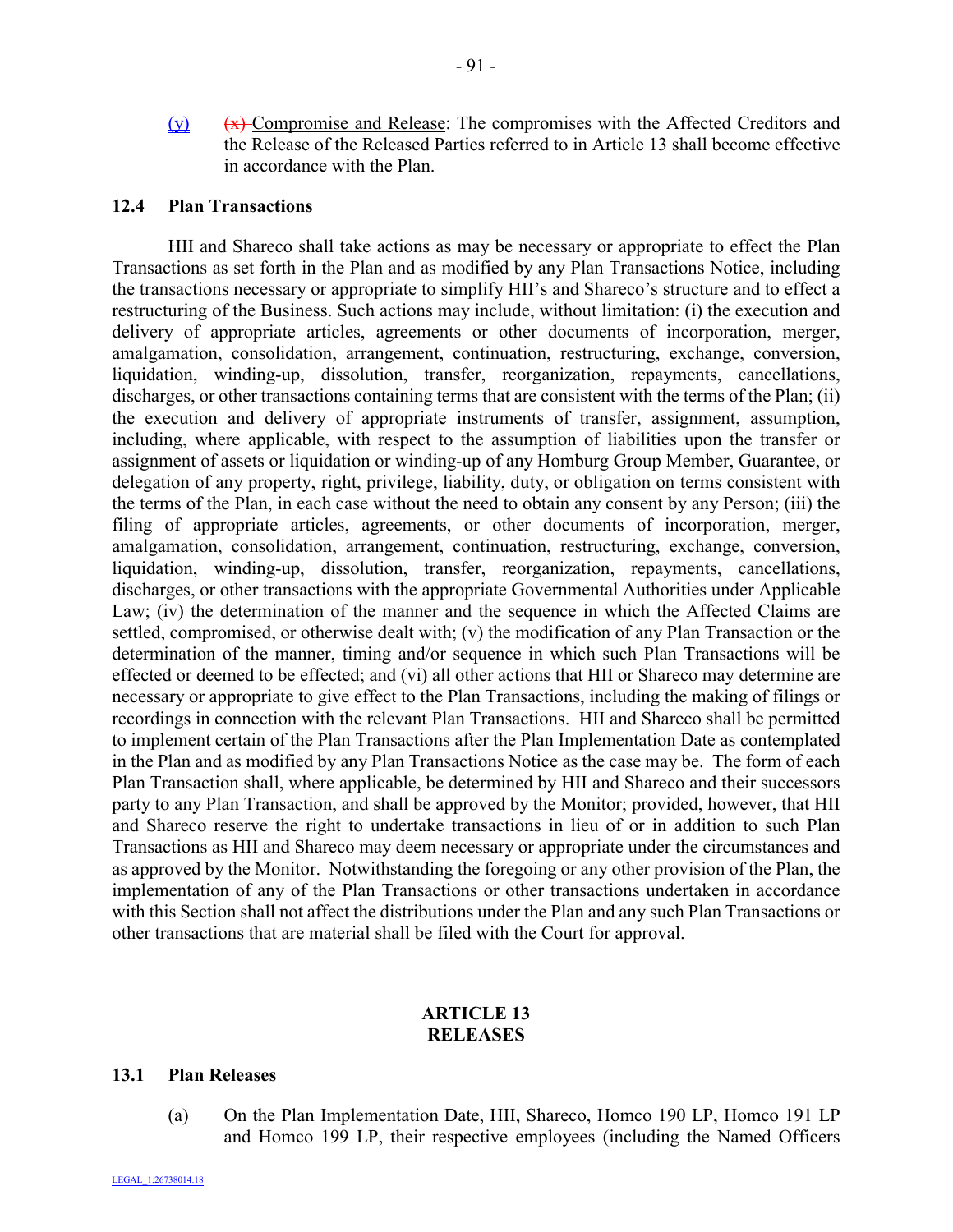serving as a legal representative of HLPM at the request of HII), legal counsel and agents, and the Named Directors (being herein referred to individually as an "**HII Released Party**") shall be released and discharged from any and all demands, claims, actions, causes of action, counterclaims, suits, debts, sums of money, accounts, covenants, damages, judgments, orders, including for injunctive relief or specific performance and compliance orders, expenses, executions, Encumbrances and other recoveries on account of any liability, obligation, demand or cause of action of whatever nature which any Creditor, Affected Creditor or other Person may be entitled to assert, including any and all Claims in respect of the payment and receipt of proceeds and statutory liabilities of the Named Directors and employees of the HII Released Parties and any alleged fiduciary or other duty (whether such employees are acting as a Director, member or employee), whether known or unknown, matured or unmatured, foreseen or unforeseen, existing or hereafter arising, based in whole or in part on any omission, transaction, duty, responsibility, indebtedness, liability, obligation, dealing or other occurrence existing or taking place on or prior to the later of the Plan Implementation Date and the date on which actions are taken to implement the Plan that are in any way relating to, arising out of or in connection with the Claims, the Business whenever or however conducted, the Plan, the CCAA Proceedings, or any Claim that has been barred or extinguished by the Claims Process Order and all Claims arising out of such actions or omissions shall be forever waived and released (other than the right to enforce the HII Entities' obligations under the Plan or any related document), all to the full extent permitted by Applicable Law, provided that nothing herein shall release or discharge (A) any HII Released Party if such HII Released Party is judged by the expressed terms of a judgment rendered on a final determination on the merits to have committed criminal, fraudulent or other wilful misconduct or (B) the Named Directors with respect to matters set out in section 5.1(2) of the CCAA.

(b) On the Plan Implementation Date, Catalyst (solely in its capacity as an investor under the Restated Support Agreement), Stichting Homburg Bonds, Stichting Homburg Capital Securities, Stichting CanTrust and 1028167 Alberta Ltd. (collectively, the "**Foundation Entities**"), the Monitor, and Deloitte, and their respective directors (including current directors), officers, employees, advisors, legal counsel and agents (being herein referred to individually as a "**Non-HII Released Party**", and together with the HII Released Parties, the "**Released Parties**") shall be released and discharged from any and all demands, claims, actions, causes of action, counterclaims, suits, debts, sums of money, accounts, covenants, damages, judgments, orders, including for injunctive relief or specific performance and compliance orders, expenses, executions, Encumbrances and other recoveries on account of any liability, obligation, demand or cause of action of whatever nature which any Creditor, Affected Creditor or other Person may be entitled to assert, whether known or unknown, matured or unmatured, foreseen or unforeseen, existing or hereafter arising, based in whole or in part on any omission, transaction, duty, responsibility, indebtedness, liability, obligation, dealing or other occurrence existing or taking place on or prior to the later of the Plan Implementation Date and the date on which actions are taken to implement the Plan that are in any way relating to, arising out of or in connection with the Claims, the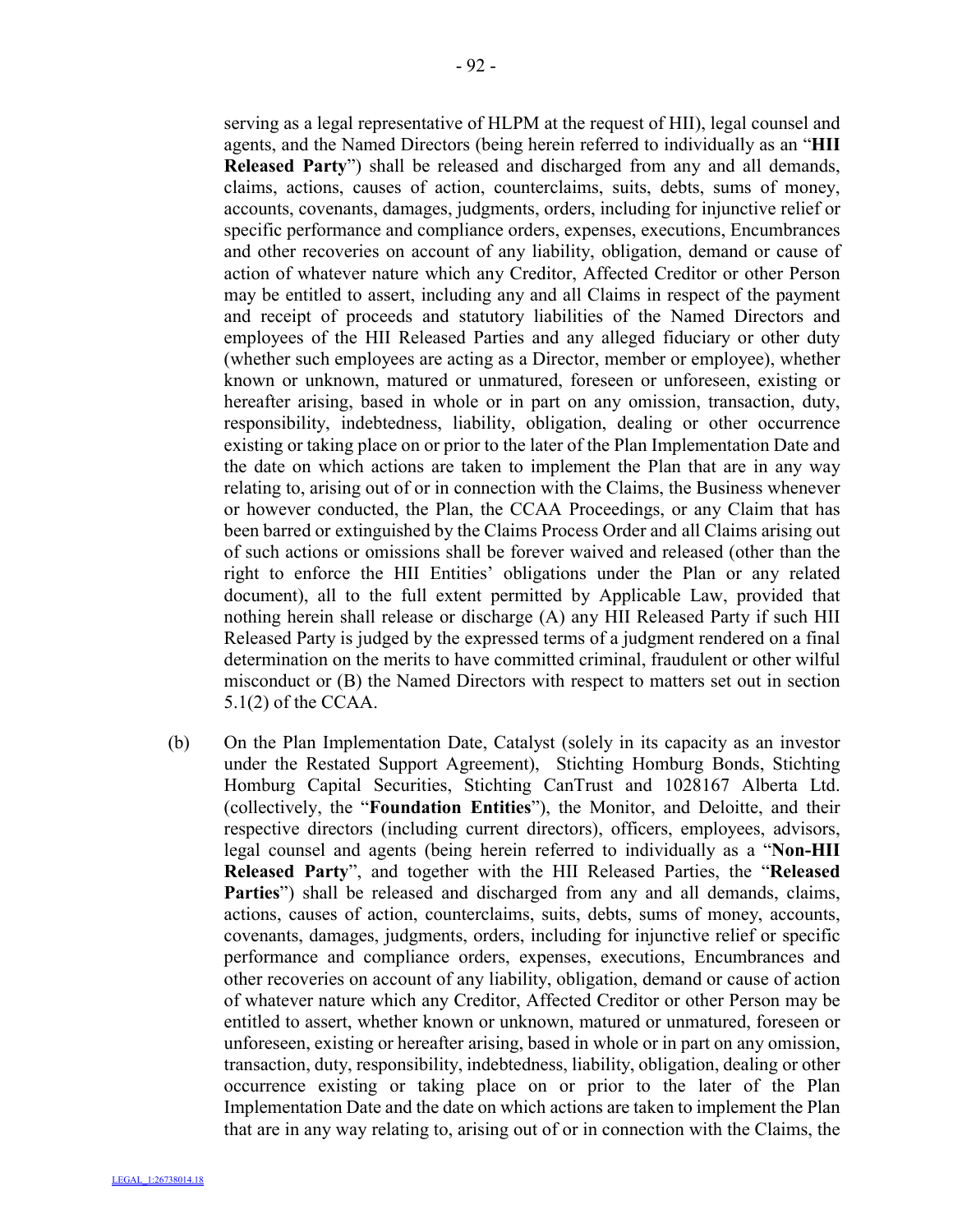Business whenever or however conducted, the Plan, the CCAA Proceedings, or any Claim that has been barred or extinguished by the Claims Process Order and all Claims arising out of such actions or omissions shall be forever waived and released (other than the right to enforce the HII Entities' obligations under the Plan or any related document), all to the full extent permitted by Applicable Law, provided that nothing herein shall release or discharge (A) any Non-HII Released Party if such Non-HII Released Party is judged by the expressed terms of a judgment rendered on a final determination on the merits to have committed

criminal, fraudulent or other wilful misconduct or (B) any of the Foundation Entities or their respective directors or officers (other than the Named Directors and for greater certainty, current directors), employees, advisors, legal counsel and agents retained or employed prior to the HII Filing Date for any Claims in existence or relating to any period prior to the HII Filing Date.

- (c) The HII/Shareco Sanction and Vesting Order will enjoin the prosecution, whether directly, derivatively or otherwise, of any Claim, obligation, suit judgment, damage, demand, debt, right, cause of action, liability or interest released, discharged, compromised or terminated pursuant to the Plan.
- (d) Nothing in the Plan shall be interpreted as restricting the application of Section 21 of the CCAA.

# **ARTICLE 14 COURT SANCTION, CONDITIONS PRECEDENT AND IMPLEMENTATION**

## **14.1 Application for HII/Shareco Sanction and Vesting Order**

If the Required Majority of the Affected Creditors approves the Plan, HII and Shareco shall apply for the HII/Shareco Sanction and Vesting Order on or before the date set in the HII/Shareco Meeting Order for the hearing of the HII/Shareco Sanction and Vesting Order or such later date as the Court may set. The HII/Shareco Sanction and Vesting Order shall not become effective until the Plan Implementation Date.

## **14.2 HII/Shareco Sanction and Vesting Order**

The HII/Shareco Sanction and Vesting Order will have effect from and after the Effective Time on the Plan Implementation Date, and shall, among other things:

(a) declare that (i) the Plan has been approved by the Required Majority of Affected Creditors with Proven Claims in conformity with the CCAA; (ii) the HII Group Entities have complied with the provisions of the CCAA and the Orders of the Court made in these proceedings in all respects; (iii) the Court is satisfied that the HII Group Entities have not done or purported to do anything that is not authorized by the CCAA; and (iv) the Plan and the Plan Transactions contemplated thereby are fair and reasonable;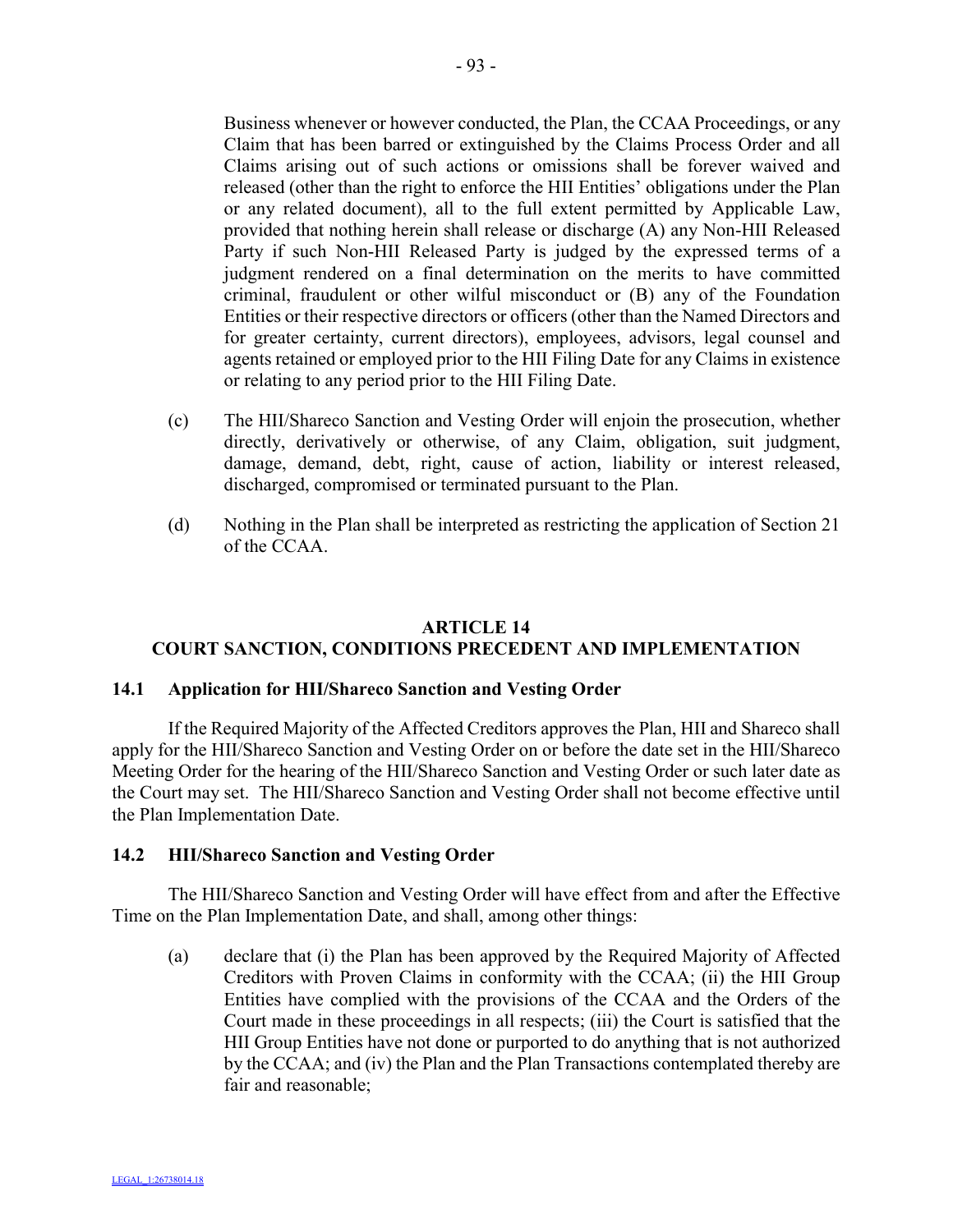- (b) declare that the Pre-Plan Implementation Date Transactions as conditions precedent to the Plan are approved as contemplated by Schedule "B" of the Plan;
- (c) authorize the Monitor and HII to agree to the amount of the Administrative Reserve prior to the Plan Implementation Date;
- (d) confirm the amount of the Disputed Claims (Cash) Reserve and the Litigation Reserve;
- (e) declare that as of the Effective Time and in accordance with the sequence set out in Article 12, the Plan and all associated steps, compromises, transactions, arrangements, releases and reorganizations effected thereby are approved, binding and effective upon the HII Group Entities, all Affected Creditors, the Released Parties and all other Persons and Parties affected by the Plan as of the Effective Time;
- (f) grant to the Monitor in addition to its rights and obligations under the CCAA, the powers, duties and protections contemplated by and required under the Plan;
- (g) authorize the Monitor to perform its duties and functions and fulfil its obligations under the Plan to facilitate the implementation thereof;
- (h) authorize the Monitor, upon the direction of the Liquidation Advisory Committee, to investigate and assess any Litigation Claim and investigate any Creditor Cause of Action;
- (i) authorize the Monitor to prosecute and/or settle any Litigation Claim, on prior consultation with and the approval of the Liquidation Advisory Committee;
- (j) authorize the Monitor to prepare and file any tax returns in any jurisdiction on behalf of HII or any Homburg Group Member, to file any notices of objection or appeals, and to engage with any Tax Authority in connection therewith;
- (k) authorize and direct:
	- (i) HII and Shareco to create the Administrative Reserve, the Disputed Claims (Cash) Reserve and the Litigation Reserve approved in the amounts specified in the HII/Shareco Sanction and Vesting Order as agreed to among HII, Shareco and the Monitor, and to deliver same to the Monitor;
	- (ii) the Monitor to receive such Cash Reserves and to deposit same in the respective accounts more particularly described in the Plan;
	- (iii) the Monitor from and after the Plan Implementation Date to create the Disputed Claims (Asset Realization) Reserve from the Non-Core Business Asset Net Proceeds;
	- (iv) the Monitor to administer and finally determine the Homco 61 Affected Claims of Homco 61 Affected Creditors under and in accordance with the Claims Process Order, Article 9, Article 10, and Article 11 of the Plan and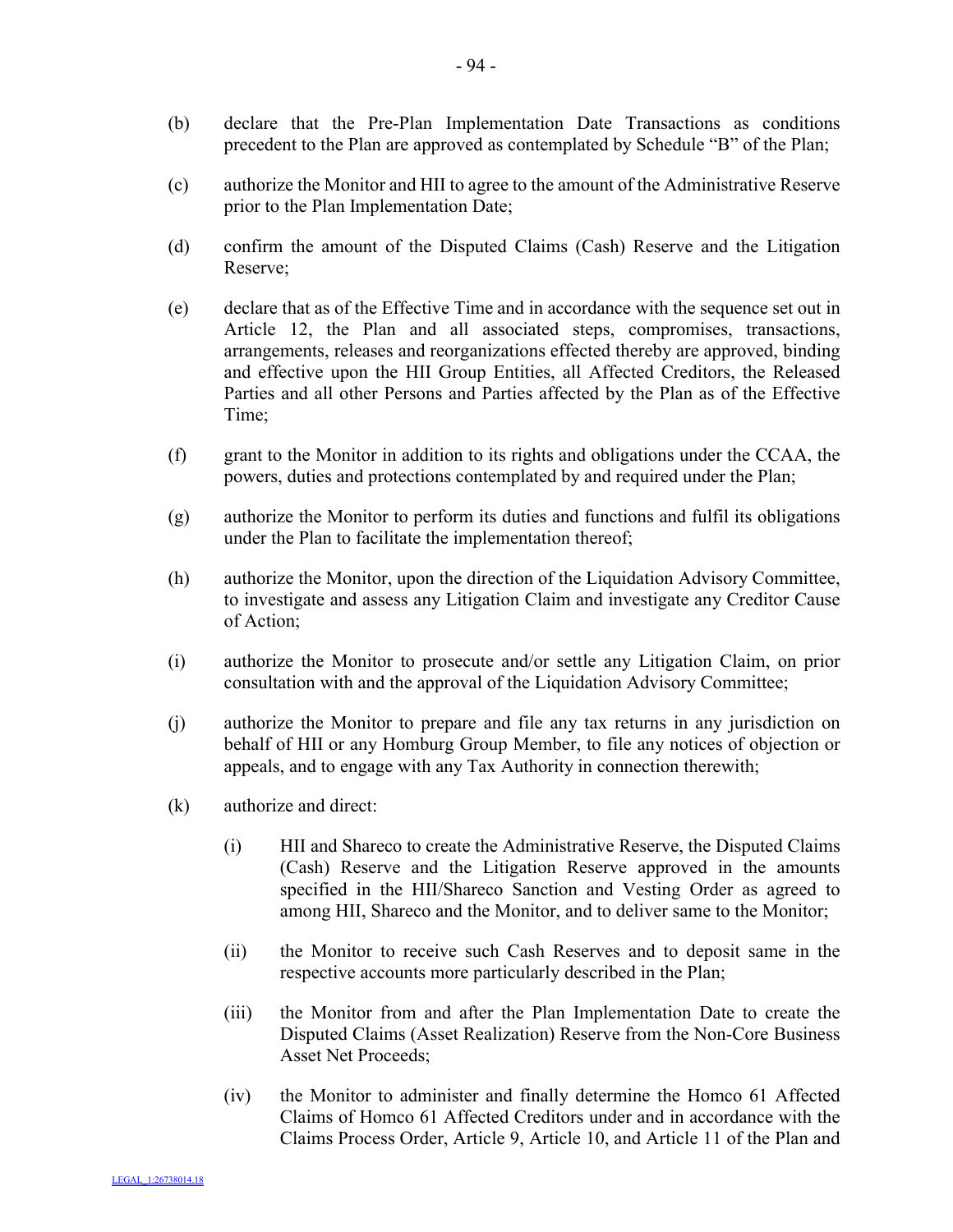Article 5 of the Homco 61 Plan and manage the distribution of the HII Homco 61 Distribution directly to such Homco 61 Affected Creditors with Homco 61 Proven Claims, as if the Homco 61 Affected Creditors were Affected Creditors of HII and Article 9, Article 10 and Article 11 of the Plan shall apply *mutatis mutandis* to the Homco 61 Affected Creditors, with such changes as are necessary to read as for the Homco 61 Creditors;

- (v) the Monitor to allocate the costs of such administration of Homco 61 Affected Claims to the Homco 61 Administrative Reserve Costs, to provide for such costs in the Administrative Reserve and deduct such costs from the HII Homco 61 Distribution; and
- (vi) the Monitor to utilize the Disputed Claims (Cash) Reserve, the Disputed Claims (Asset Realization) Reserve and the Disputed Claims (Newco Share) Reserve in effecting the administration and determination of the Homco 61 Affected Claims;
- (l) declare that the Plan Transactions to be taken and the compromises and releases to be effected on the Plan Implementation Date are deemed to occur and to be effected in the sequential order contemplated by Section 12.3 of the Plan, as amended by any Plan Transactions Notices, on the Plan Implementation Date, beginning at the Effective Time or at such other time, times or manner as may be determined in accordance with the Plan;
- (m) declare that all right, title and interest in and to the Core Business Assets (other than the Core GP Assets) have vested absolutely in Newco and all right, title and interest in and to the Core GP Assets have vested absolutely in the Newco Subsidiaries, free and clear of all Encumbrances, other than Core Business Creditor Claims, in accordance with the HII/Shareco Sanction and Vesting Order;
- (n) compromise, discharge and release the Released Parties from any and all Affected Claims of any nature in accordance with the Plan, and declare that the ability of any Person to proceed against the Released Parties in respect of or relating to any Affected Claims shall be forever discharged and restrained, and all proceedings with respect to, in connection with or relating to such Affected Claims be permanently stayed, subject only to the right of Affected Creditors to receive distributions pursuant to the Plan in respect of their Affected Claims;
- (o) declare that any Affected Claim for which a Proof of Claim has not been filed by the Claims Bar Date in accordance with the Claims Process Order shall be forever barred and extinguished;
- (p) declare that the Stay of Proceedings and protections under the Initial Order be extended to, and including, the Final Distribution Date and, in addition to the parties currently protected thereunder, shall extend to the benefit of the Released Parties;
- (q) deem the remaining Directors of the HII Group Entities, including of the Petitioners, the Homco GPs, Homburg Baltic, Homburg US and Homburg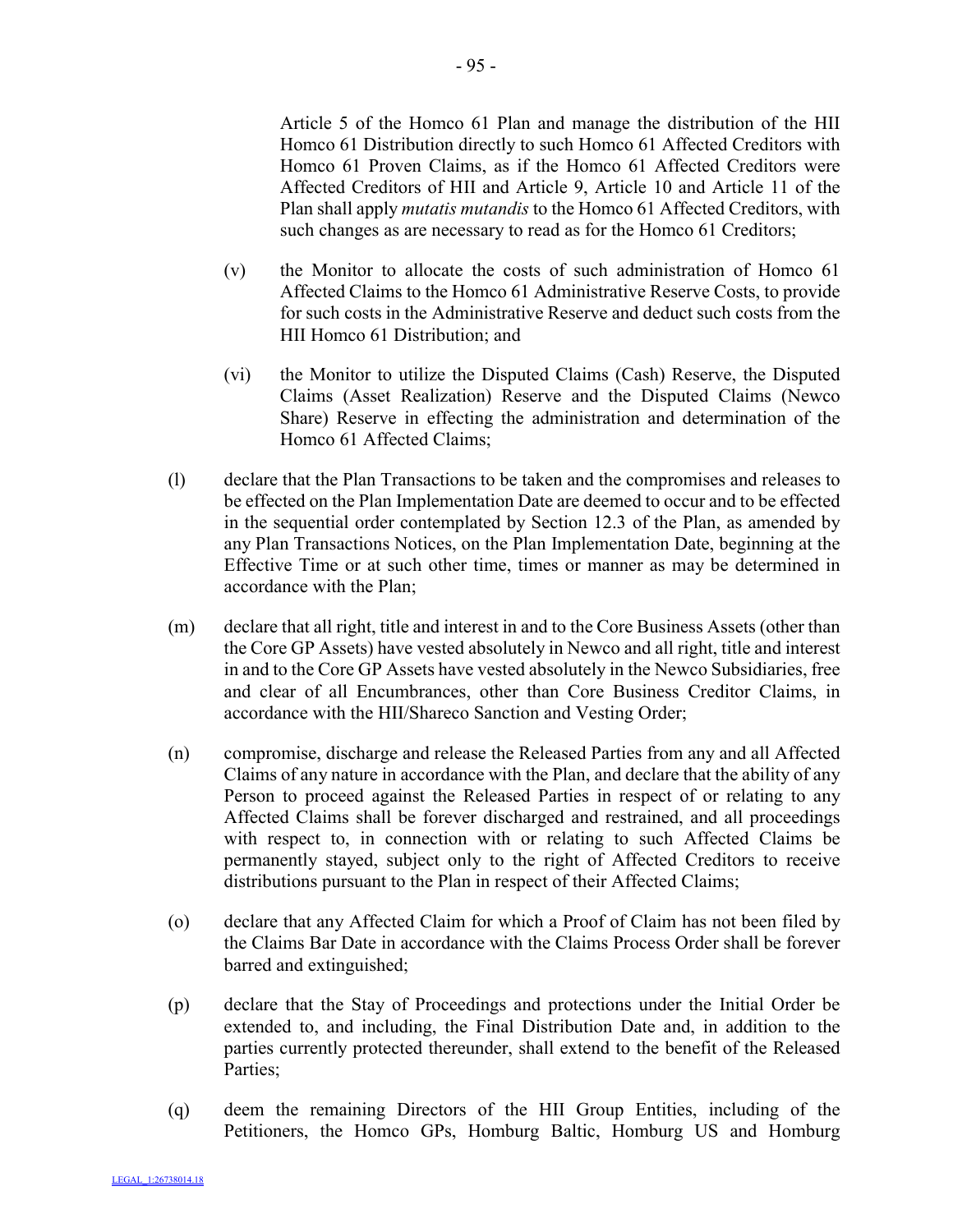Holdings (US) Inc. to have resigned without replacement on the Effective Time on the Plan Implementation Date unless they affirmatively elect to remain as directors, other than the Continuing Directors who shall continue as Directors of amalgamated HII and who shall continue to receive the benefit of the Directors' Charge until the date of their resignation or deemed resignation;

- (r) declare that all distributions and payments by or at the direction of the Monitor, in each case on behalf of HII and Shareco, to the Affected Creditors with Proven Claims under the Plan are for the account of HII and Shareco and the fulfillment of their respective obligations under the Plan;
- (s) declare that the Monitor or its designate (i) shall hold the Newco Common Shares issued to it on the Initial Distribution Date in respect of an Affected Creditor's Disputed Claim in the Disputed Claims (Newco Shares) Reserve and (ii) shall hold in escrow the Newco Common Shares pursuant to Section 9.2 and shall have no authority to transfer Newco Common Shares to any Person other than in accordance with the Plan and that it shall have no personal liability relating to holding the Newco Common Shares in the Disputed Claims (Newco Shares) Reserve, including without limitation for any loss arising out of fluctuations in the market value of the Newco Common Shares while held in the Disputed Claims (Newco Shares) Reserve, other than its obligation to transfer shares from the Disputed Claims (Newco Shares) Reserve pursuant to and in accordance with the Plan;
- (t) declare that the Monitor shall not incur any liability under the Tax Statutes in respect of its making any payments, ordered or permitted under the HII/Shareco Sanction and Vesting Order and is thereby forever released, remised and discharged from any Claims against it under the Tax Statutes or otherwise at law, arising in respect of payments made under the Plan and the HII/Shareco Sanction and Vesting Order and any Claims of such nature are thereby forever barred;
- (u) declare that in no circumstances will the Monitor have any liability for any of the HII Group Entities' tax liabilities regardless of how or when such liability may have arisen;
- $(v)$  the Monitor shall be authorized, in connection with the liquidation of any Non-Core Business Entities' Asset and the realization of any Non-Core Business Assets, the making of any payment or distribution or the taking of any step or transaction or performance of any function under or in connection with the Plan, to apply in its sole discretion to any Governmental Authority for any consent, authorization, certificate or approval in connection therewith;
- (w) declare that, in carrying out the terms of the HII/Shareco Sanction and Vesting Order and the Plan, (i) the Monitor shall benefit from all the protections given to it by the CCAA, the Initial Order and any other Order expanding the powers of the Monitor, and as an officer of the Court, including the Stay of Proceedings in its favour; (ii) the Monitor shall incur no liability or obligation as a result of carrying out the provisions of the HII/Shareco Sanction and Vesting Order and/or the Plan; (iii) the Monitor shall be entitled to rely on the books and records of the HII Group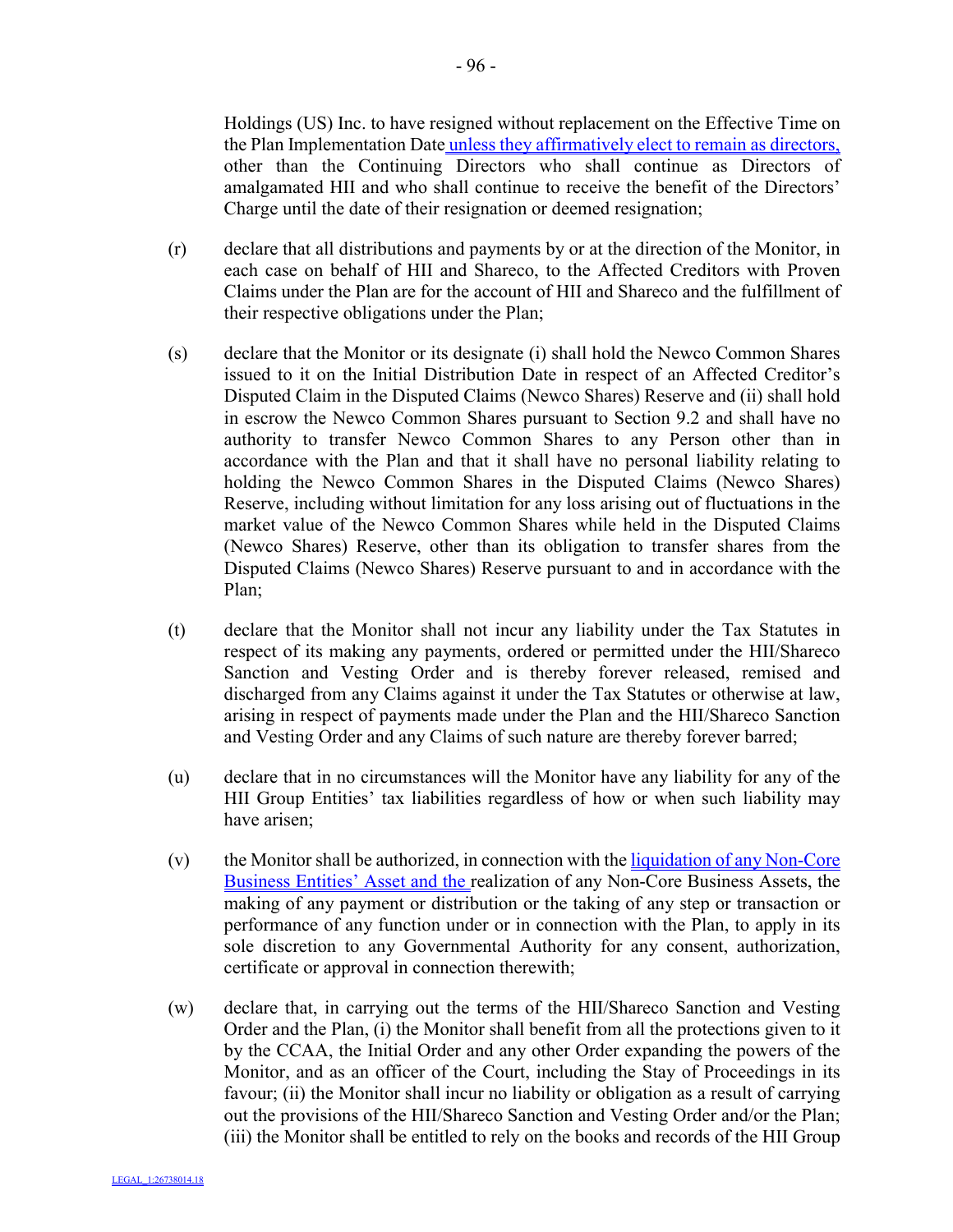Entities and any information provided by any of the HII Group Entities without independent investigation and shall not be liable for any claims or damages resulting from any errors or omissions in such books, records or information.

- (x) approve the constitution of the Liquidation Advisory Committee and authorize the Monitor to consult with and seek the approval of the Liquidation Advisory Committee as more particularly provided in the Plan;
- (y) approve the form of Monitor's Plan Implementation Date Certificate, and declare that upon the satisfaction or waiver of the Conditions Precedent to implementation of the Plan set out in Section 14.4, the Monitor shall file the Monitor's Plan Implementation Date Certificate;
- (z) provide for the creation of the Plan Charges which shall survive the Plan Implementation Date in the order of priority set out in the Plan:
- (aa) approve the form of Monitor's Plan Completion Certificate, and declare that the Monitor, in its capacity as Monitor, upon completion of its duties to effect distributions in accordance with the Plan, shall file with the Court the Monitor's Plan Completion Certificate stating that all of its duties under the Plan and the Orders have been completed and thereupon, Deloitte shall be deemed to be discharged from its duties as Monitor of the HII Group Entities in the CCAA Proceedings and released of all claims relating to its activities as Monitor, the Liquidation Advisory Committee shall be discharged and the Plan Charges shall be released;
- (bb) approve the Monitor's form of Notice of Final Distribution;
- (cc) authorize the Monitor (at its sole election) to seek an order of any court of competent jurisdiction to recognize the Plan and the HII/Shareco Sanction and Vesting Order and to confirm the Plan and the HII/Shareco Sanction and Vesting Order as binding and effective in any appropriate foreign jurisdiction; and
- (dd) declare that HII and the Monitor may apply to the Court from time to time for advice and direction in respect of any matters arising from or under the Plan, including without limitation regarding the distribution mechanics and the Plan **Transactions**

# **14.3 Conditions Precedent to Catalyst Investment under the Plan**

The implementation of the Catalyst Investment under the Plan shall be conditional upon:

- (a) the fulfilment or waiver, where applicable, of the Catalyst Conditions Precedent under and in accordance with Section 7(b) of the Restated Catalyst Support Agreement;
- (b) the fulfilment or waiver, where applicable, of the Mutual Conditions Precedent under and in accordance with Section 7(a) of the Restated Catalyst Support Agreement; and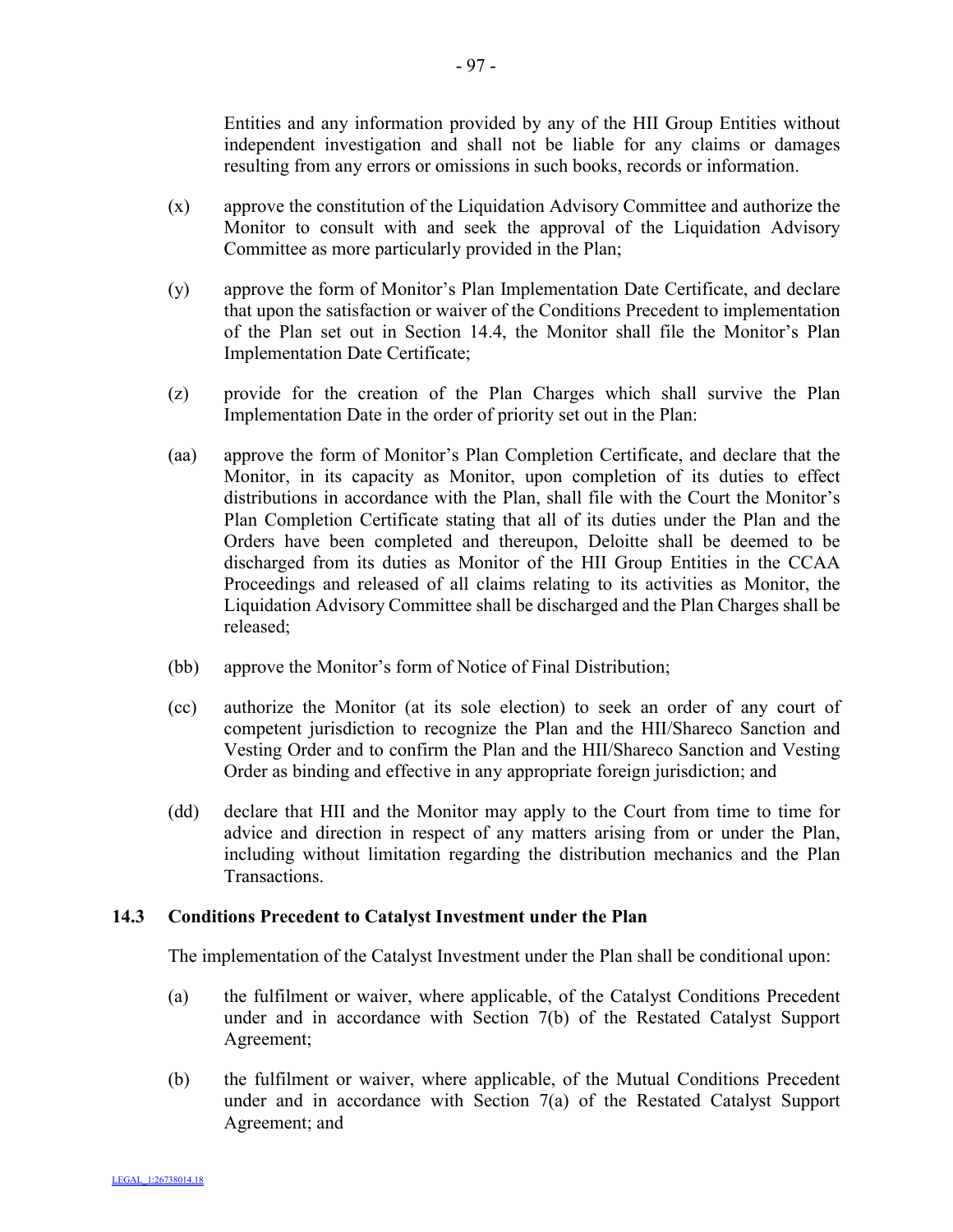(c) the fulfilment or waiver, where applicable, of the HII Conditions Precedent under and in accordance with Section 7(c) of the Restated Catalyst Support Agreement.

### **14.4 Conditions Precedent to Implementation of the Plan**

The implementation of the Plan shall be conditional upon the fulfilment or waiver, where applicable, of the following conditions precedent on or before the Effective Time or the date specified therefor, provided however that any waiver of Sections  $14.4(a)$ , (b), (c), (f), (g), and (h) shall require the consent of Catalyst acting reasonably (collectively the **"Conditions Precedent"**):

- (a) The Pre-Plan Implementation Date Transactions shall have been effected in their entirety;
- (b) The requisite number of all Affected Creditors as determined by the Monitor shall have fulfilled all applications and registrations and shall have received all such registrations and authorizations as shall be required to allow such Affected Creditors to receive and trade any Newco Common Shares to which such Affected Creditors may be entitled in and through the Trading Platform;
- (c) The HII/Shareco Meeting Order shall have been granted by the Court;
- (d) HII and Shareco shall have satisfied their respective Post-Filing Trade Payables in the ordinary course or provision shall have been made in respect thereof in the Administrative Reserve to the satisfaction of the Monitor;
- (e) All material consents, declarations, rulings, certificates or approvals of or by any Governmental Authority as may be considered necessary by HII, Shareco and the Monitor in respect of the Plan Transactions shall have been obtained, including without limitation:
	- (i) The issuance of a licence by the AFM to Newco;
	- (ii) The approval of the Newco Prospectus by the applicable regulator or the Trading Platform (as applicable) in connection with the admission to trading of the Newco Common Shares; and
	- (iii) The Trading Platform shall have confirmed in writing the admission to trading of the Newco Common Shares on the Trading Platform;
- (f) HII shall have obtained the necessary consents of the Core Business Creditors relating to the transfer of the Core Business Assets to Newco or the Newco Subsidiaries as applicable;
- (g) The Plan shall have been approved by the Required Majority of the Affected Creditors in the Unsecured Creditors' Class at the HII/Shareco Creditors' Meeting; and
- (h) The HII/Shareco Sanction and Vesting Order shall have been granted by the Court in form satisfactory to HII and Shareco and the Monitor, and for greater certainty,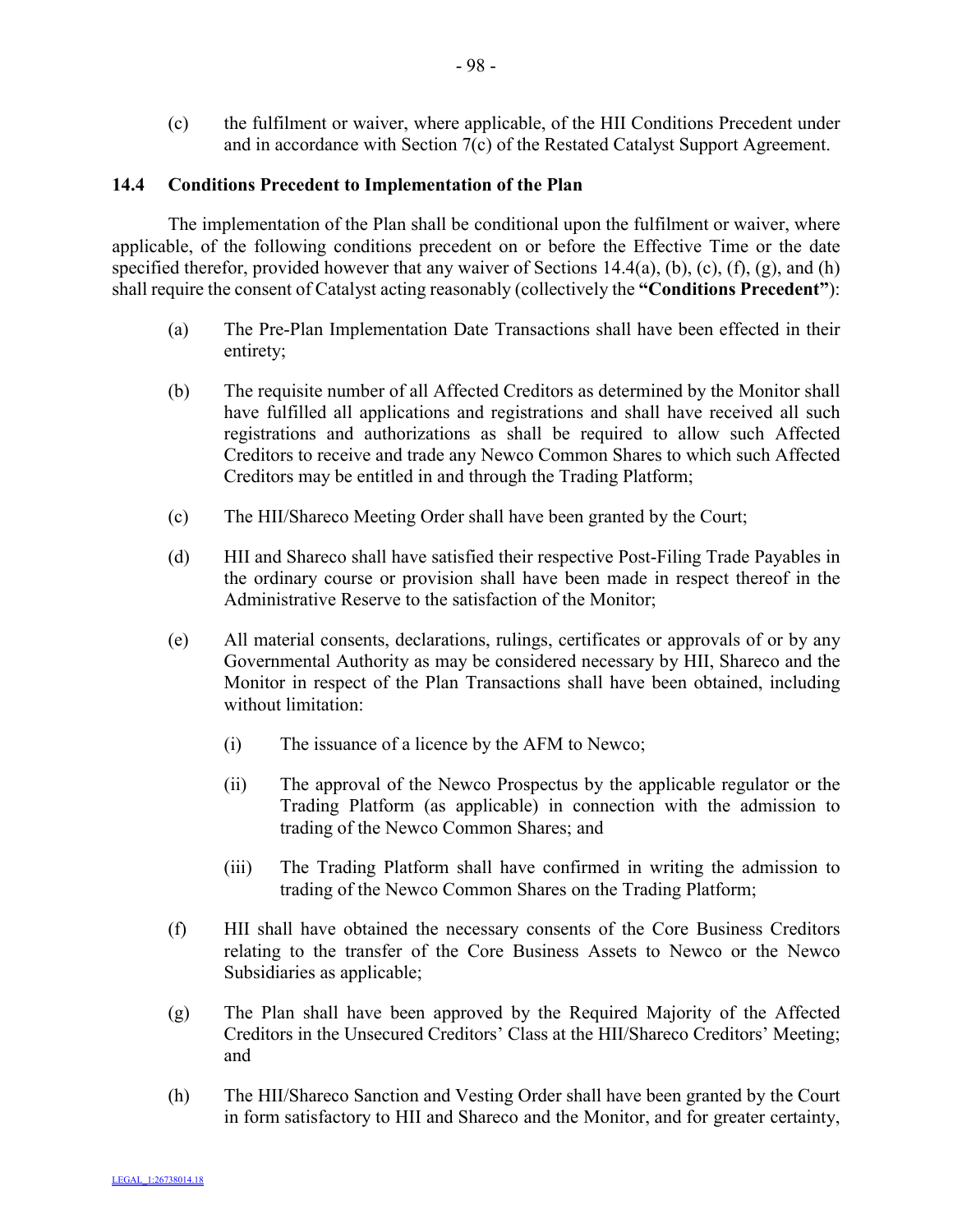shall be in full force and effect and not reversed, stayed, varied, modified, or amended.

#### **14.5 Monitor's Certificate**

Upon delivery of written notice from HII of the fulfilment or waiver of the conditions precedent to implementation of the Plan as set out in Section 14.4 of the Plan, the Monitor shall deliver the Monitor's Plan Implementation Date Certificate to HII. Following the Plan Implementation Date, the Monitor shall file such certificate with the Court and shall post a copy of same on the Website.

# **ARTICLE 15 GENERAL**

### **15.1 Binding Effect**

On the Plan Implementation Date:

- (a) the Plan will become effective at the Effective Time and the Plan Transactions will be implemented;
- (b) the treatment of Affected Claims under the Plan shall be final and binding for all purposes and enure to the benefit of the HII Group Entities, all Affected Creditors, the Released Parties, the Named Directors and all other Persons and Parties named or referred to in, or subject to, the Plan and their respective heirs, executors, administrators and other legal representatives, successors and assigns;
- (c) all Affected Claims shall be and shall be deemed to be forever discharged and released, excepting only the obligations to make distributions in respect of such Affected Claims in the manner and to the extent provided for in the Plan;
- (d) each Person named or referred to in, or subject to the Plan, will be deemed to have consented and agreed to all of the provisions of the Plan, in its entirety; and
- (e) each Person named or referred to in, or subject to the Plan, shall be deemed to have executed and delivered to HII all consents, releases, directions, assignments and waivers, statutory or otherwise, required to implement and carry out the Plan in its entirety.

### **15.2 Waiver of Defaults**

From and after the Plan Implementation Date, all Persons shall be deemed to have waived any and all defaults of the **HII Group EntitiesReleased Parties then existing or previously** committed by the HII Group EntitiesReleased Parties, or caused by the HII Group EntitiesReleased Parties, directly or indirectly, or non-compliance with any covenant, warranty, representation, undertaking, positive or negative pledge, term, provision, condition or obligation, expressed or implied, in any contract, instrument, credit document, lease, guarantee, agreement for sale, deed, licence, permit or other agreement, written or oral, and any and all amendments or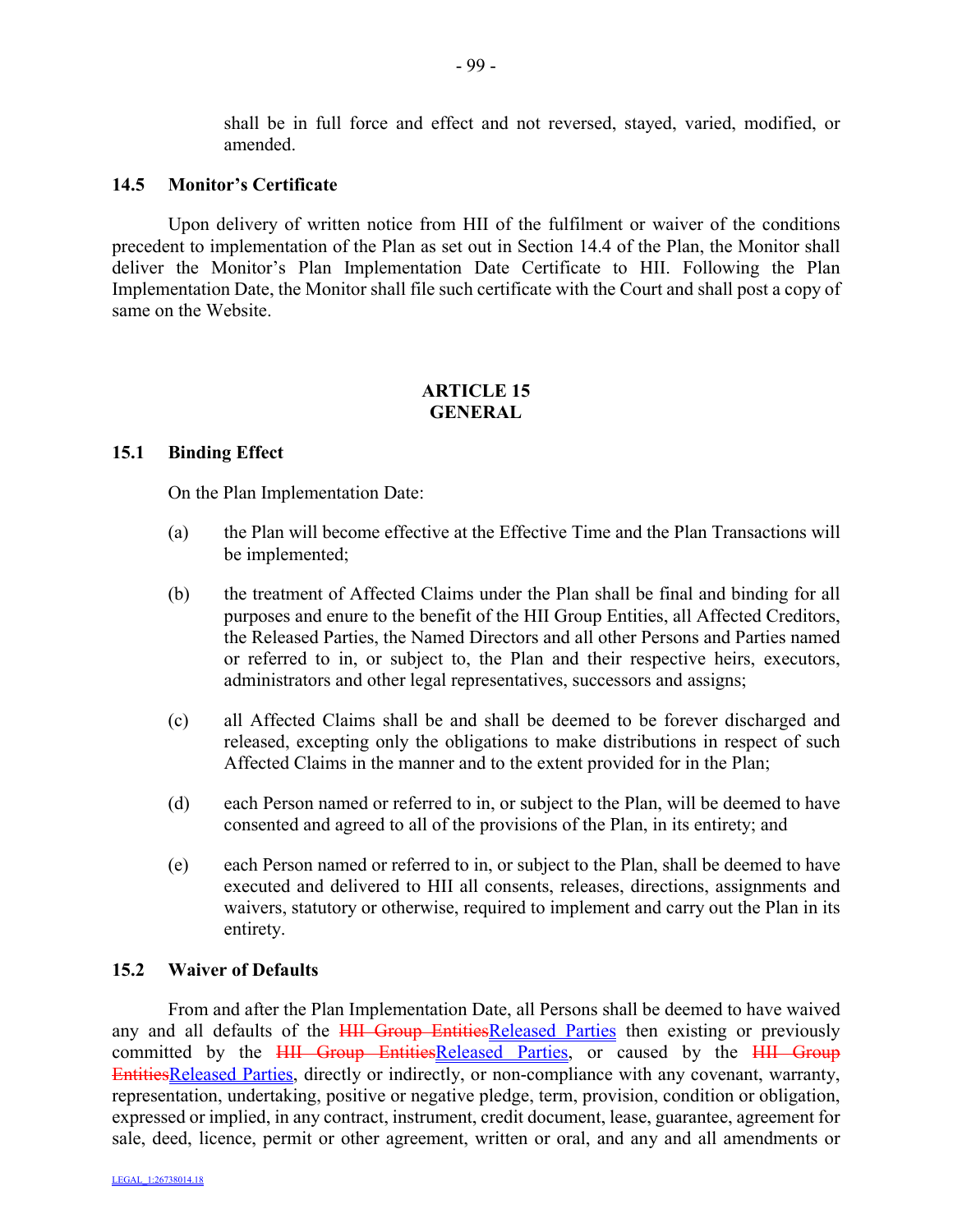supplements thereto, existing between such Person and any of the <del>HII Group EntitiesReleased</del> Parties arising directly or indirectly from the filing by the HII Group EntitiesReleased Parties under the CCAA and the implementation of the Plan (including the Reorganization Transaction) and any and all notices of default and demands for payment or any step or proceeding taken or commenced in connection therewith under any such agreement shall be deemed to have been rescinded and of no further force or effect, provided that nothing shall be deemed to excuse the  $\overline{HH}$ Group EntitiesReleased Parties from performing their obligations under the Plan or be a waiver of defaults by the **HII Group EntitiesReleased Parties under the Plan and the related documents.** This Section does not affect the rights of any Person to pursue any recoveries for a Claim that may be obtained from a guarantor (other than an HII Group Entitya Released Party) and any security granted by such guarantor. For greater certainty, nothing in this Section shall affect the rights of the Bond 6 Claim Holders to receive distributions under the Homco 61 Plan in respect of the Bond 6 Homco 61 Claim. Notwithstanding anything in this Section 15.2, Catalyst shall not be deemed to have waived any breach by HII, Shareco or Homco 61 LP of any of their respective obligations under the Restated Catalyst Support Agreement.

## **15.3 Claims Bar Date**

Nothing in the Plan extends or shall be interpreted as extending or amending the Claims Bar Date, or gives or shall be interpreted as giving any rights to any Person in respect of Claims that have been barred or extinguished pursuant to the Claims Process Order.

### **15.4 Deeming Provisions**

In the Plan, the deeming provisions are not rebuttable and are conclusive and irrevocable.

### **15.5 Non-Consummation**

HII and Shareco reserve the right to revoke or withdraw the Plan at any time prior to the Plan Sanction Date with the consent of the Monitor. If HII and Shareco revoke or withdraw the Plan, or if the HII/Shareco Sanction and Vesting Order is not issued or if the Plan Implementation Date does not occur, (a) the Plan shall be null and void in all respects, (b) any settlement or compromise embodied in the Plan (including the fixing or limiting to an amount certain any Claim), or any document or agreement executed pursuant to the Plan shall be deemed null and void, and (c) nothing contained in the Plan, and no acts taken in preparation for consummation of the Plan, shall (i) constitute or be deemed to constitute a waiver or release of any Claims by or against HII, Shareco or any other Person; (ii) prejudice in any manner the rights of HII or Shareco or any other Person in any further proceedings involving HII or Shareco; or (iii) constitute an admission of any sort by HII or Shareco or any other Person.

## **15.6 Modification of the Plan**

(a) HII and Shareco reserve the right, at any time and from time to time, with the consent of the Monitor and Catalyst, acting reasonably, both prior to and during the HII/Shareco Creditors' Meeting or after the HII/Shareco Creditors' Meeting, to amend, restate, modify and/or supplement the Plan; provided (i) if made prior to or at the HII/Shareco Creditors' Meeting, such amendment, restatement, modification or supplement shall be communicated to the Affected Creditors in the manner required by the HII/Shareco Meeting Order, and (ii) if made following the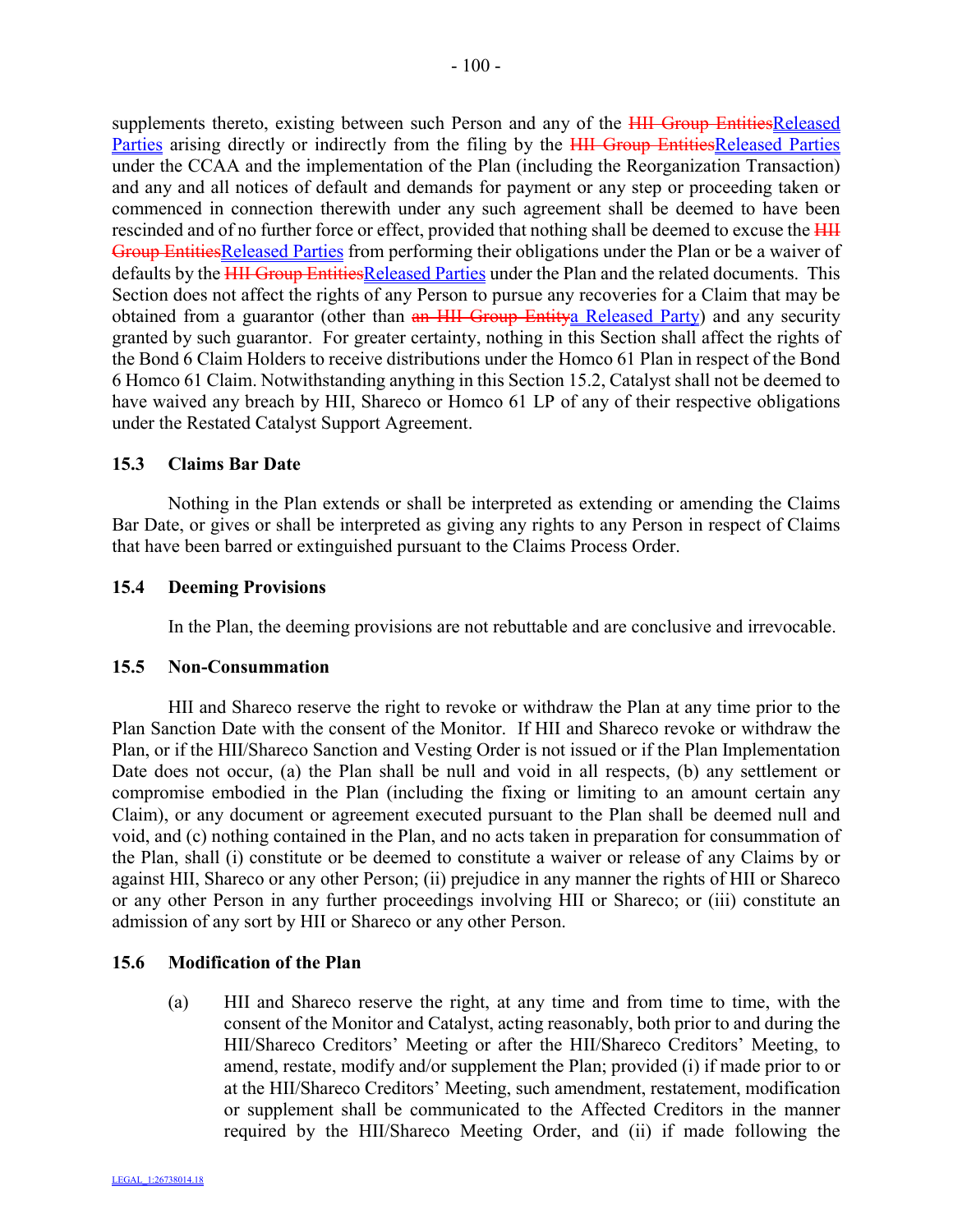HII/Shareco Creditors' Meeting, such amendment, restatement, modification or supplement shall be approved by the Court following notice to the Affected **Creditors** 

- (b) Notwithstanding Section 15.6(a), any amendment, restatement, modification or supplement to the Plan may be made by HII and Shareco with the consent of Catalyst, acting reasonably, and the Monitor, or pursuant to an Order, at any time and from time to time, provided that it concerns a matter which, in the opinion of HII and Shareco, acting reasonably, is of an administrative nature required to better give effect to the implementation of the Plan and the HII/Shareco Sanction and Vesting Order or to cure any errors, omissions or ambiguities and is not materially adverse to the financial or economic interests of the Affected Creditors.
- (c) Any amended, restated, modified or supplementary Plan or Plans filed with the Court and, if required by this Section, approved by the Court, shall, for all purposes, be and be deemed to be a part of, and incorporated, in the Plan.

# **15.7 Paramountcy**

Except with respect to the Unaffected Claims, from and after the Effective Time on the Plan Implementation Date, any conflict between:

- (a) the Plan; and
- (b) the covenants, warranties, representations, terms, conditions, provisions or obligations, expressed or implied, of any contract, mortgage, security agreement, indenture, trust indenture, loan agreement, commitment letter, agreement for sale, bylaws of the HII Group Entities, lease or other agreement, written or oral and any and all amendments or supplements thereto existing between any Person and the HII Group Entities as at the Plan Implementation Date;

will be deemed to be governed by the terms, conditions and provisions of the Plan and the HII/Shareco Sanction and Vesting Order, which shall take precedence and priority.

## **15.8 Severability of Plan Provisions**

If, prior to the Plan Sanction Date, any term or provision of the Plan is held by the Court to be invalid, void or unenforceable, the Court, at the request of HII and Shareco and with the consent of the Monitor, shall have the power to either (a) sever such term or provision from the balance of the Plan and provide HII and Shareco with the option to proceed with the implementation of the balance of the Plan as of and with effect from the Plan Implementation Date, or (b) alter and interpret such term or provision to make it valid or enforceable to the maximum extent practicable, consistent with the original purpose of the term or provision held to be invalid, void or unenforceable, and such term or provision shall then be applicable as altered or interpreted. Notwithstanding any such holding, alteration or interpretation, and provided that HII and Shareco proceed with the implementation of the Plan, the remainder of the terms and provisions of the Plan shall remain in full force and effect and shall in no way be affected, impaired or invalidated by such holding, alteration or interpretation.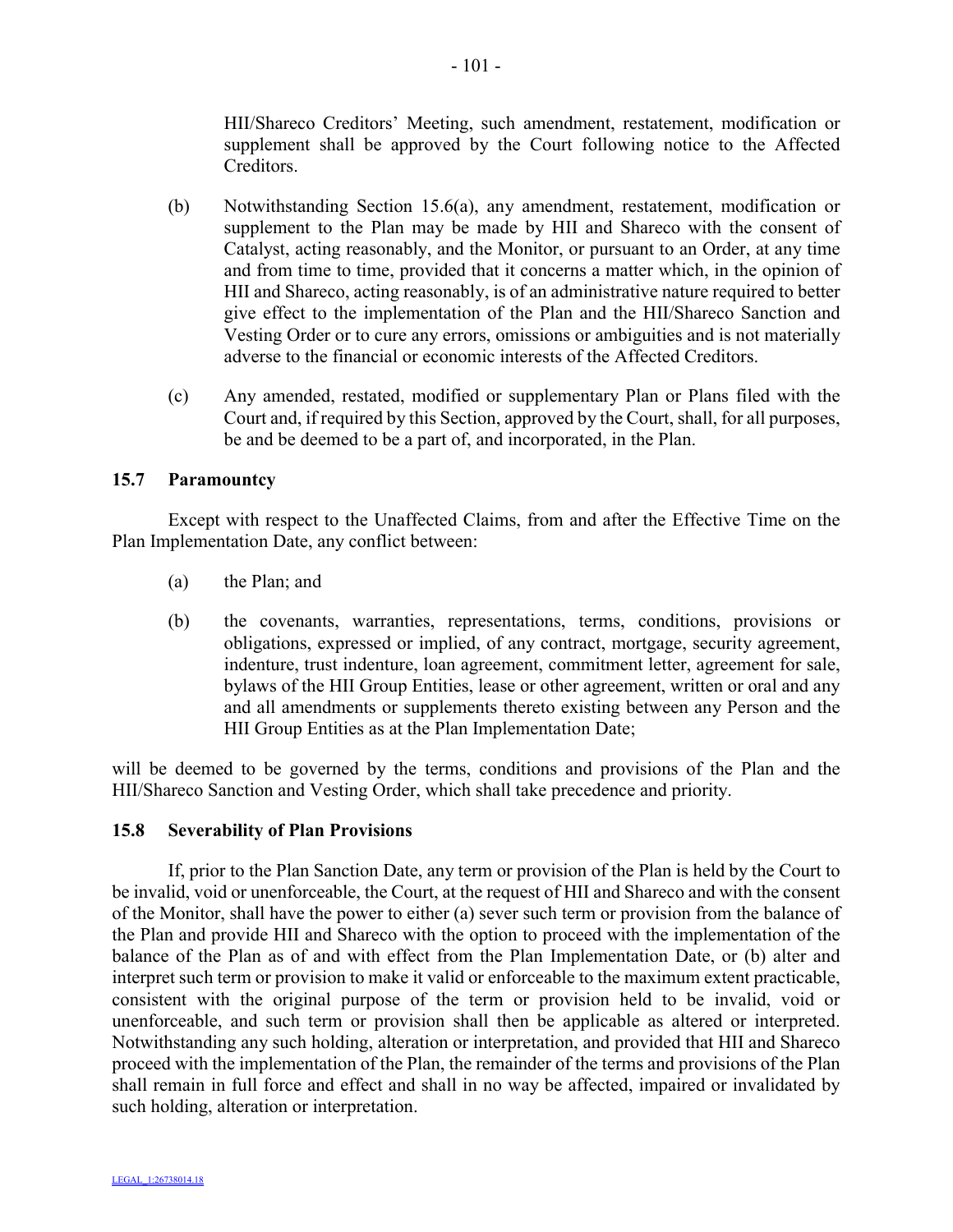### **15.9 Responsibilities of the Monitor**

The Monitor is acting in its capacity as Monitor in the CCAA Proceedings with respect to the HII Group Entities and not in its personal or corporate capacity, for any and all acts, or decisions to not act in the context of the liquidation of the Non-Core Business Entities' Assets and the realization of the Non-Core Business Assets, whether same occurs before or after the Plan Implementation Date. The Monitor is acting and will continue to act in its capacity as Monitor in the CCAA Proceedings with respect to the HII Group Entities and not in its personal and corporate capacity while establishing and administering the Cash Reserves (including any adjustments with respect to same), opening a DRS Account, holding the Non-Core Business Asset Notes, selecting a Trading Platform and establishing any of the Distribution Date, Materials Record Date, Effective Time or the timing or sequence of the Plan Transactions. The Monitor will not be responsible or liable for any obligations of the Homburg Group Members, including with respect to the payment of any of the Administrative Reserve Costs, Litigation Reserve Costs and the KERP Claim, and the making of distributions or the receipt of any distribution by an Affected Creditor pursuant to the Plan. The Monitor will have the powers and protections granted to it by the Plan, the CCAA, the Initial Order, the HII/Shareco Meeting Order, the HII/Shareco Sanction and Vesting Order, and any other Order made in the CCAA Proceedings.

## **15.10 Different Capacities**

Persons who are affected by the Plan may be affected in more than one capacity. Unless expressly provided herein to the contrary, a Person will be entitled to participate hereunder in each such capacity. Any action taken by a Person in one capacity will not affect such Person in any other capacity, unless expressly agreed by the Person in writing or unless its Claims overlap or are otherwise duplicative.

#### **15.11 Notices**

Any notice of other communication to be delivered hereunder must be in writing and reference the Plan and may, subject as hereinafter provided, be made or given by personal delivery, ordinary mail or by facsimile or email addressed to the respective Parties as follows:

If to HII and Shareco:

Homburg Invest Inc. and Homburg Shareco Inc. 32 Akerley Boulevard Dartmouth, Nova Scotia B3B 1N1

| Attention: | Mr. Jan Schöningh, President and Chief Executive Officer       |
|------------|----------------------------------------------------------------|
|            | and Mr. James F. Miles, Chief Financial Officer                |
| Fax:       | $(514) 841 - 9618$                                             |
| Email:     | $ischoningh(\omega)$ hinvest.ca / jmiles $(\omega)$ hinvest.ca |

with a copy to:

Osler, Hoskin & Harcourt LLP 1000 De la Gauchetiere Street West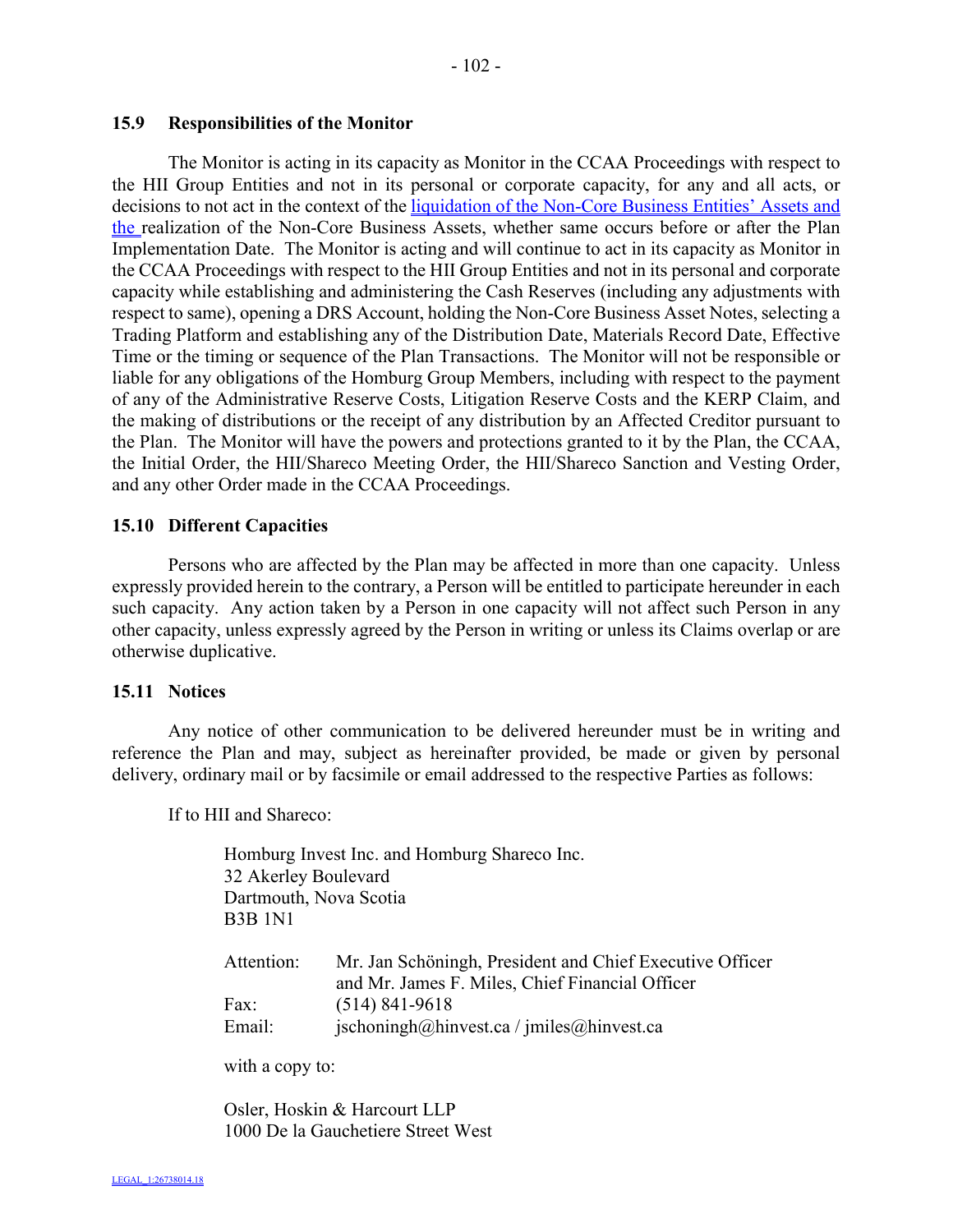Suite 2100 Montreal, Quebec H3B 4W5 Attention: Mr. Vitale Santoro and Ms Sandra Abitan Fax: (514) 904-8101 Email: vsantoro@osler.com / sabitan@osler.com

If to a Creditor:

to the address or facsimile number or email address for such Creditor specified in the Proof of Claim or Letter of Instruction filed by such Creditor;

If to the Monitor:

Samson Belair/Deloitte & Touche Inc. 1 Place Ville Marie Suite 3000 Montreal, Quebec H3B 4T9

| Attention: | Mr. Pierre Laporte and Mr. Jean-Francois Nadon |
|------------|------------------------------------------------|
| Fax:       | $(514)$ 390-4103                               |
| Email:     | pilaporte@deloitte.ca / jnadon@deloitte.ca     |

with a copy to:

McCarthy Tetrault LLP 1000 De la Gauchetiere Street West Suite 2500 Montreal, Quebec H3B OA2

| Attention: | Mr. Mason Poplaw and Mr. Clemens Mayr   |
|------------|-----------------------------------------|
| Fax:       | $(514)$ 875-6246                        |
| Email:     | mpoplaw@mccarthy.ca / cmayr@mccarthy.ca |

If to Catalyst:

The Catalyst Capital Group Inc. 77 King Street West Royal Trust Tower TD Bank Centre Suite 4320, PO Box 212 Toronto, Ontario M5K 1J3

Attention: Mr. Gabriel De Alba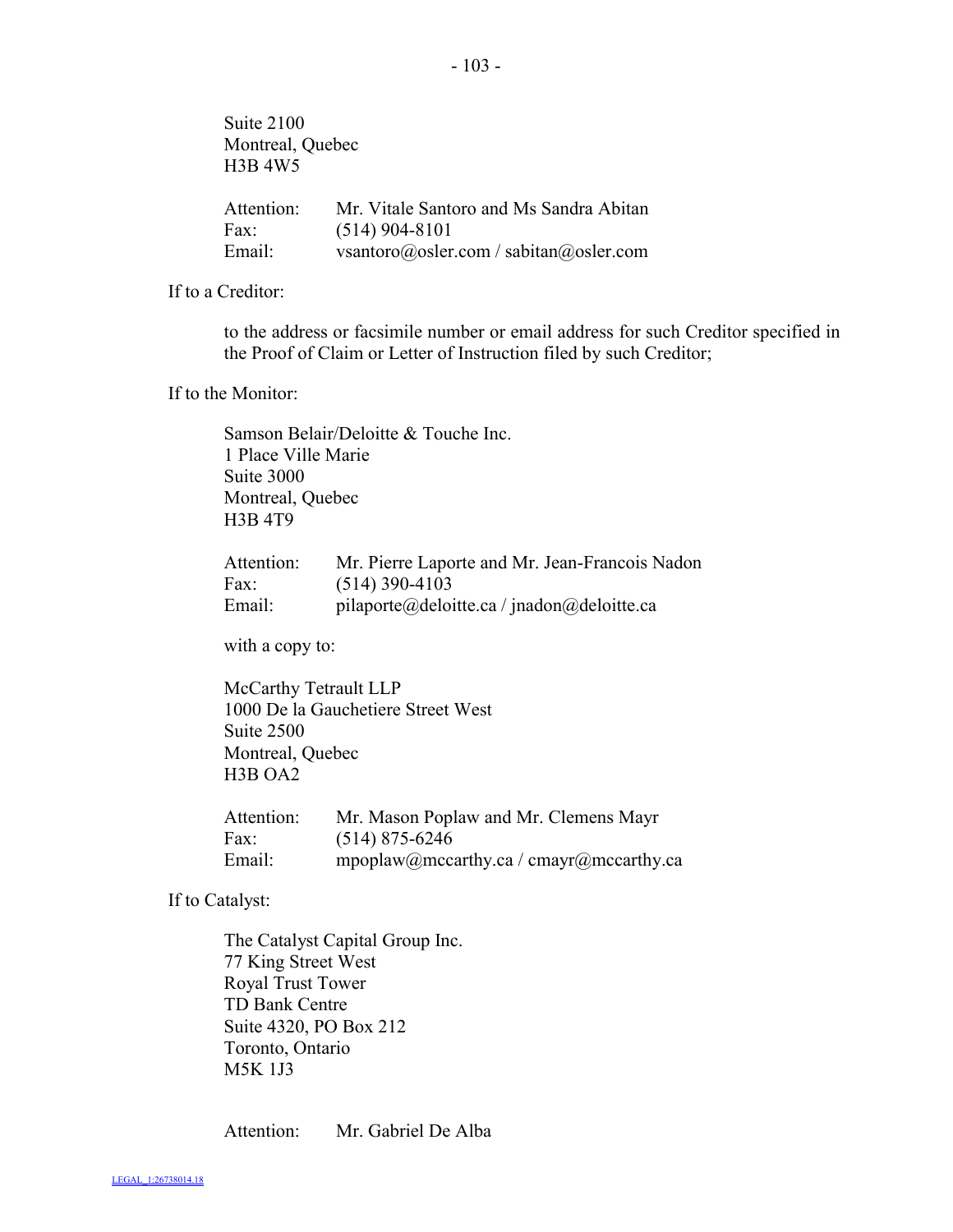Fax: (416) 945-3060 Email: gdealba@catcapital.com

with a copy to:

McMillan LLP 1000 Sherbrooke Street West Suite 2700 Montreal, Quebec H3A 3G4

Attention: Mr. Max Mendelsohn / Mr. Marc-André Morin Fax: (514) 987-1213 Email: max.mendelsohn@mcmillan.ca / marc-andre.morin@mcmillan.ca

or to such other address as any party may from time to time notify the others in accordance with this Section. Any such communication so given or made shall be deemed to have been given or made and to have been received on the day of delivery if delivered, or on the day of faxing or sending by other means of recorded electronic communication, provided that such day in either event is a Business Day and the communication is so delivered, faxed or sent before 5:00 p.m. on such day. Otherwise, such communication shall be deemed to have been given and made and to have been received on the next following Business Day.

#### **15.12 Further Assurances**

Each of the Persons named or referred to in, or subject to, the Plan will execute and deliver all such documents and instruments and do all such acts and things as may be necessary or desirable to carry out the full intent and meaning of the Plan and to give effect to the transactions contemplated herein.

**DATED** as of the  $3<sup>rd</sup>5<sup>th</sup>$  day of  $\frac{\text{MayJune}}{\text{MayJune}}$ , 2013.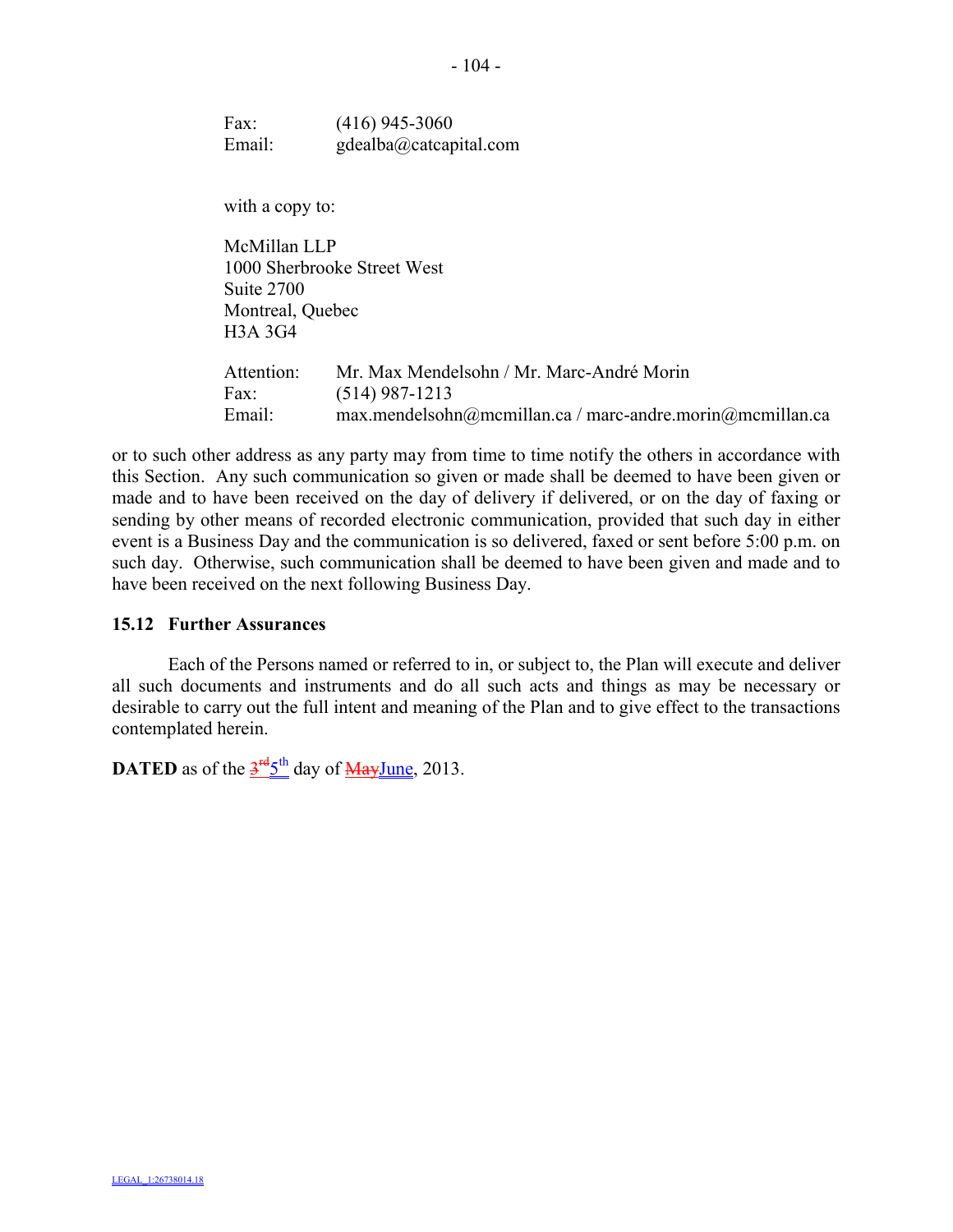#### **SCHEDULE "B"**

#### **PRE-PLAN IMPLEMENTATION DATE TRANSACTIONS**

The following Pre-Plan Implementation Date Transactions shall be effected, without any further act, or formality being taken and as shall be approved by the HII/Shareco Sanction and Vesting Order prior to the Plan Implementation Date:

- (a) Incorporation of Newco and Newco Subsidiaries:
	- (i) HII shall lend to the Incorporation Foundation the Newco Incorporation Loan, the loan proceeds of which shall be used by the Incorporation Foundation to subscribe for the initial preference shares of Newco;
	- (ii) The Incorporation Foundation shall incorporate Newco under the laws of the Netherlands by subscribing for preference shares for the subscription price of EUR225,000;
	- (iii) Newco shall have such characteristics (including capital structure, protective measures and governance) as shall be appropriate in view of its size, the Trading Platform on which its shares are traded and its activities and as shall protect Newco and its stakeholders against undue interference, all in accordance with Applicable Law;
	- (iv) Newco shall adopt such governance policies and measures as are necessary to comply with (A) the Alternative Investment Fund Managers Directive and the regulations thereunder, and (B) the Dutch Corporate Governance Code, to the extent that such compliance does not conflict with the terms of the Restated Catalyst Support Agreement or is otherwise unanimously agreed to by the Newco Initial Supervisory Board;
	- (v) Newco shall incorporate two subsidiaries to receive the Core GP Assets; and
	- (vi) For greater certainty, if the Restated Catalyst Support Agreement is validly terminated prior to the Plan Implementation Date, Catalyst shall have no representation on the Newco Initial Supervisory Board or the Newco Management Board;

### (b) Collapsing of BV Preferred Share Structure:

- (i) Each BV Preferred Shareholder shall transfer its preferred shares of a Core BV to its respective co-shareholder Homco other than the BV Preferred Shareholders of Coët BV and Valbonne 2 BV;
- (ii) Hofer Corporation NV shall transfer its preferred shares of Valbonne 2 BV to Stichting Coeval; and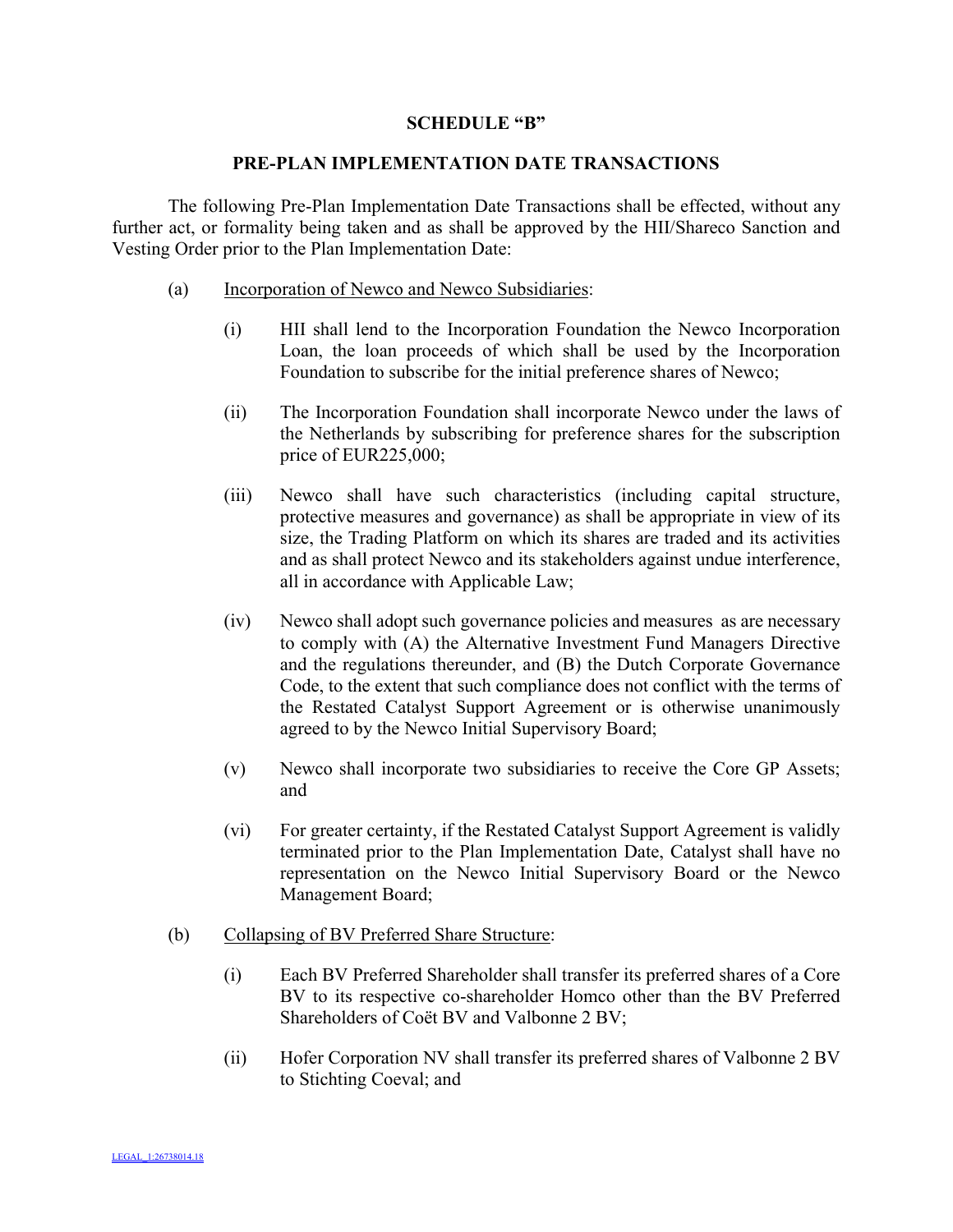#### **PRE PLAN IMPLEMENTATION DATE TRANSACTIONS** (continued)

- (iii) Torvël BV shall transfer its preferred shares of Coët BV to Stichting Coeval; and
- (c) Voluntary Bankruptcies: In their discretion, HII and the Monitor may determine whether any Homburg Group Member is an Insolvent Person, and shall cause it to file an assignment into bankruptcy under the BIA or similar step under foreign bankruptcy legislation, naming Deloitte or any other Person as Trustee in Bankruptcy as applicable; and
- (d) Core BV's Upstream Loans: In their discretion, HII and the Monitor may determine to repay or satisfy a Core BV's intercompany loans or advances owing from its sole common shareholder Core Homco, including without limitation by way of return of capital, dividend in kind, payment, set-off and forgiveness of debt;
- (e) HII Downstream Loans: In their discretion, HII and the Monitor may determine to convert HII downstream loans or advances owing from Core Homcos into units of such Core Homcos; and
- (f) Information Circular: HII shall prepare the Information Circular and shall cause the Information Circular to be sent or otherwise made available to the Affected Creditors in accordance with the HII/Shareco Meeting Order and any other Persons as may be required by the Court or under Applicable Law.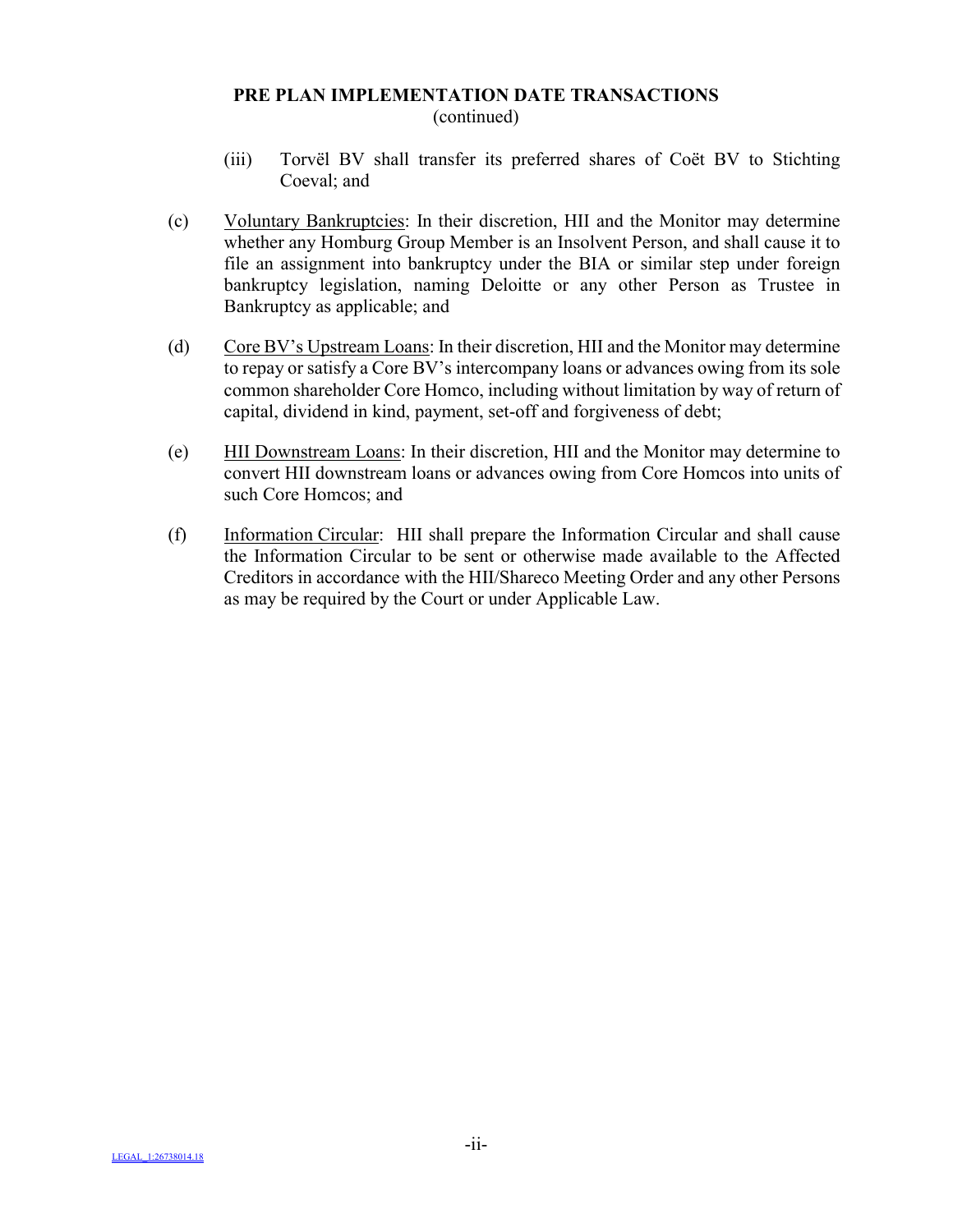# **SCHEDULE "D"**

## **HOMCOS**

HII is the sole limited partner of the following Homcos:

| <b>Defined Term</b> | <b>Meaning</b>                              |
|---------------------|---------------------------------------------|
| "Homco 52 LP"       | Homco Realty Fund (52) Limited Partnership  |
| "Homco 61 LP"       | Homco Realty Fund (61) Limited Partnership  |
| "Homco 69 LP"       | Homco Realty Fund (69) Limited Partnership  |
| "Homco 70 LP"       | Homco Realty Fund (70) Limited Partnership  |
| "Homco 71 LP"       | Homco Realty Fund (71) Limited Partnership  |
| "Homco 72 LP"       | Homco Realty Fund (72) Limited Partnership  |
| "Homco 73 LP"       | Homco Realty Fund (73) Limited Partnership  |
| "Homco 74 LP"       | Homco Realty Fund (74) Limited Partnership  |
| "Homco 76 LP"       | Homco Realty Fund (76) Limited Partnership  |
| "Homco 83 LP"       | Homco Realty Fund (83) Limited Partnership  |
| "Homco 84 LP"       | Homco Realty Fund (84) Limited Partnership  |
| "Homco 85 LP"       | Homco Realty Fund (85) Limited Partnership  |
| "Homco 86 LP"       | Homco Realty Fund (86) Limited Partnership  |
| "Homco 87 LP"       | Homco Realty Fund (87) Limited Partnership  |
| "Homco 88 LP"       | Homco Realty Fund (88) Limited Partnership  |
| "Homco 89 LP"       | Homco Realty Fund (89) Limited Partnership  |
| "Homco 92 LP"       | Homco Realty Fund (92) Limited Partnership  |
| "Homco 94 LP"       | Homco Realty Fund (94) Limited Partnership  |
| "Homco 96 LP"       | Homco Realty Fund (96) Limited Partnership  |
| "Homco 98 LP"       | Homco Realty Fund (98) Limited Partnership  |
| "Homco 102 LP"      | Homco Realty Fund (102) Limited Partnership |